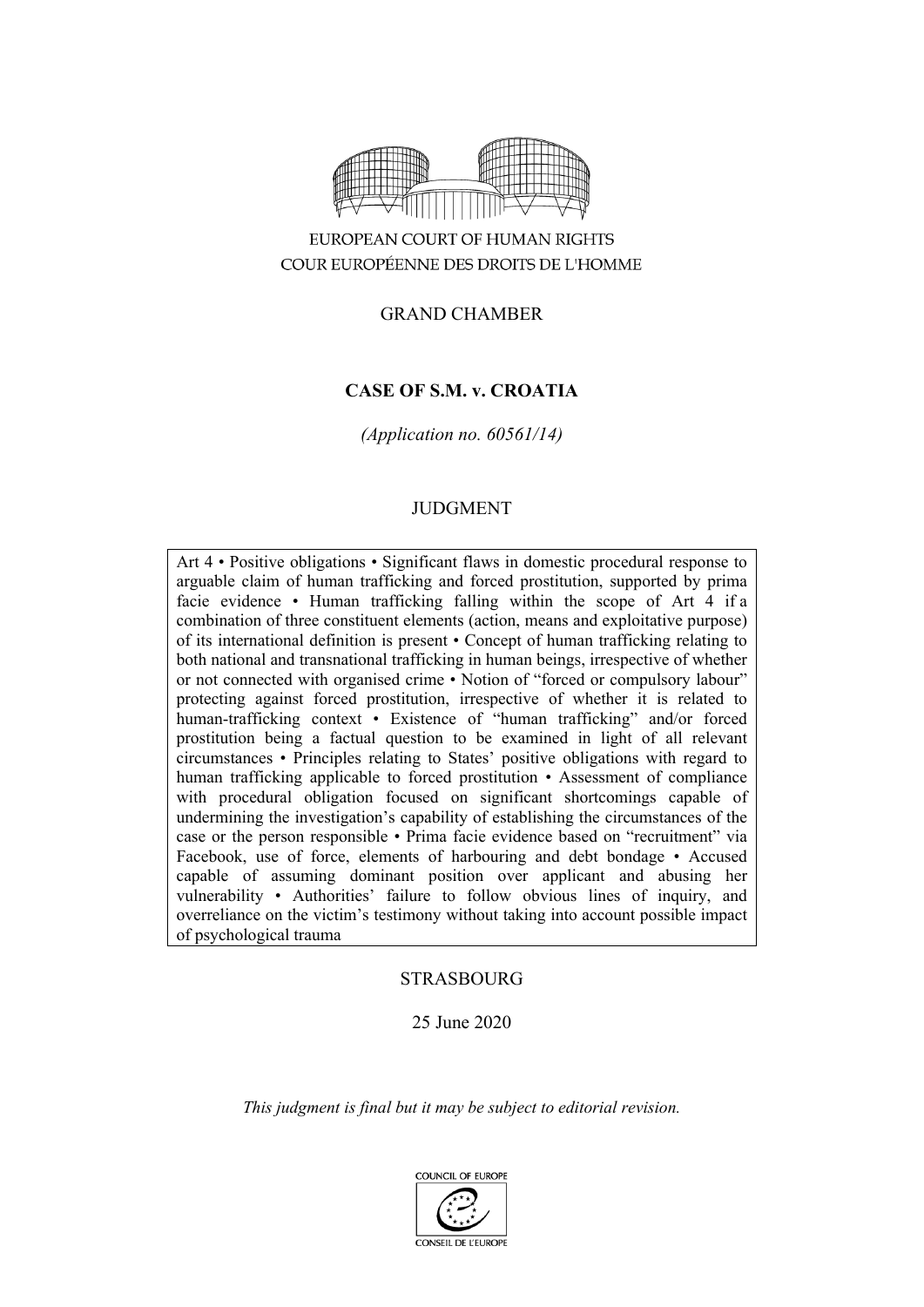### **In the case of S.M. v. Croatia,**

The European Court of Human Rights, sitting as a Grand Chamber composed of:

Robert Spano, *President,* Jon Fridrik Kjølbro, Angelika Nußberger, Ksenija Turković, Síofra O'Leary, Vincent A. De Gaetano, Julia Laffranque, Valeriu Gritco, Egidijus Kūris, Branko Lubarda, Carlo Ranzoni, Georges Ravarani, Pere Pastor Vilanova, Georgios A. Serghides, María Elósegui, Arnfinn Bårdsen, Darian Pavli, *judges*,

and Roderick Liddell, *Registrar*,

Having deliberated in private on 15 May 2019, 8 January and 25 to 26 March 2020,

Delivers the following judgment, which was adopted on the last mentioned date:

# PROCEDURE

1. The case originated in an application (no. 60561/14) against the Republic of Croatia lodged with the Court under Article 34 of the Convention for the Protection of Human Rights and Fundamental Freedoms ("the Convention") by a Croatian national, Ms S.M. ("the applicant"), on 27 August 2014. The President of the Grand Chamber upheld the decision not to have the applicant's name disclosed (Rule 47 § 4 of the Rules of Court).

2. The applicant, who had been granted legal aid, was represented by Ms S. Bezbradica Jelavić a lawyer practising in Zagreb. The Croatian Government ("the Government") were represented by their Agent, Ms Š. Stažnik.

3. The applicant alleged, in particular, that the domestic authorities had failed to apply effectively the relevant criminal-law mechanisms concerning her allegations of human trafficking and/or exploitation of prostitution, contrary to Articles 3, 4 and 8 of the Convention.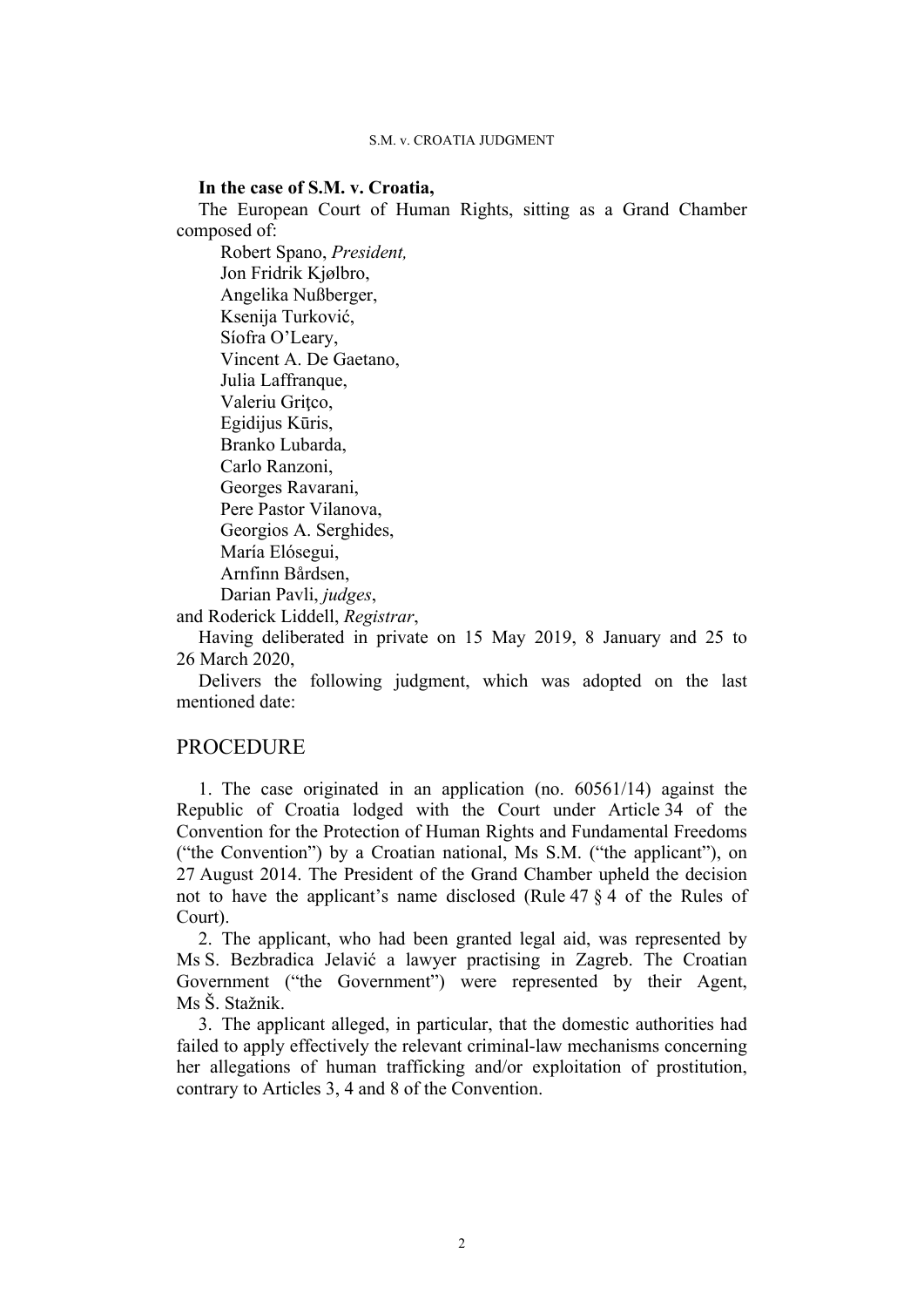4. The application was allocated to the First Section of the Court (Rule 52 § 1 of the Rules of Court). On 19 July 2018 a Chamber of that Section composed of Linos-Alexandre Sicilianos, Kristina Pardalos, Krzysztof Wojtyczek, Ksenija Turković, Armen Harutyunyan, Pauliine Koskelo and Jovan Ilievski, judges, and also of Abel Campos, Section Registrar, gave judgment. The Chamber by a majority declared the application admissible and held that there had been a violation of Article 4 of the Convention in its procedural limb. The dissenting opinion of Judge Koskelo was annexed to the judgment.

5. On 19 October 2018 the Government requested the referral of the case to the Grand Chamber in accordance with Article 43 of the Convention. On 3 December 2018 the panel of the Grand Chamber granted that request.

6. The composition of the Grand Chamber was determined according to the provisions of Article 26 §§ 4 and 5 of the Convention and Rule 24 of the Rules of Court. During the second deliberations, Angelika Nußberger, Vincent A. De Gaetano and Julia Laffranque, whose term of office expired in the course of the proceedings, continued to deal with the case (Article 23 § 3 of the Convention and Rule 24 § 4). Robert Spano succeeded Angelika Nußberger as President of the Grand Chamber (Rules 10 and 11).

7. The applicant and the Government each filed further written observations (Rule 59  $\S$  1) on the merits of the case. In addition, third-party comments were received from the Council of Europe Group of Experts on Action against Trafficking in Human Beings (GRETA); *Clinique doctorale de droit international des droits de l'homme* (*Faculté de droit d'Aix-en-Provence*); the Research Centre *L'altro diritto onlus* (University of Florence); and the group of researchers Bénédicte Bourgeois (University of Michigan), Marie-Xavière Catto (University Paris I Panthéon-Sorbonne) and Michel Erpelding (Max Planck Institute Luxembourg for Procedural Law).

8. A hearing took place in public in the Human Rights Building, Strasbourg, on 15 May 2019 (Rule 59 § 3).

There appeared before the Court:

(a) *for the Government*

MS Š. STAŽNIK, Representative of the Republic of Croatia before the European Court of Human Rights, *Agent*,

- MS N. KATIĆ, Office of the Representative of the Republic of Croatia before the European Court of Human Rights,
- MR K. NIKOLIĆ, Office of the Representative of the Republic of Croatia before the European Court of Human Rights *Advisers*;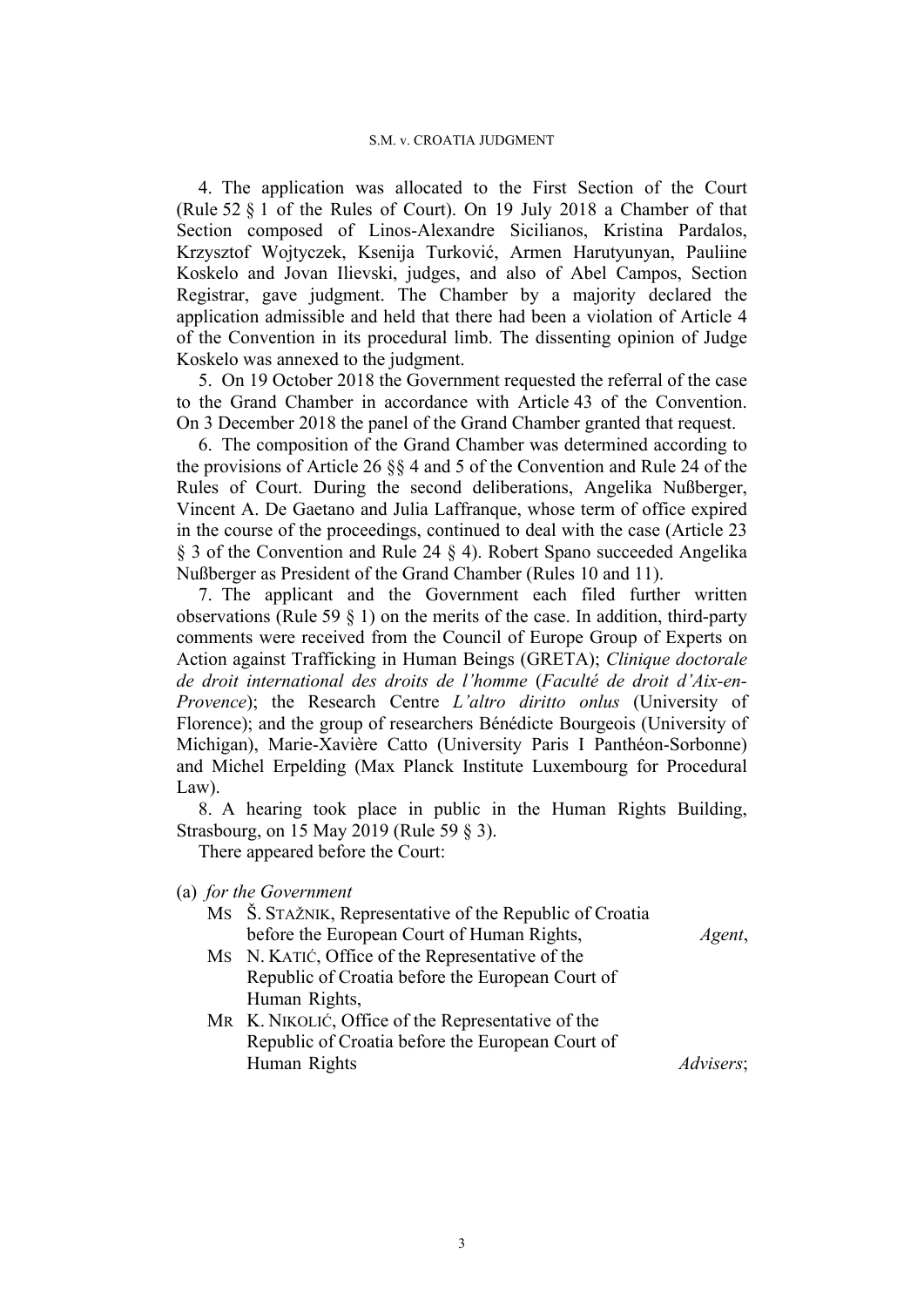### (b) *for the applicant*

MS S. BEZBRADICA JELAVIĆ, Lawyer, *Counsel*.

The Court heard addresses by Ms Bezbradica Jelavić and Ms Stažnik, and also replies by Ms Bezbradica Jelavić, Ms Katić and Ms Stažnik to questions from judges.

# THE FACTS

9. The applicant was born in 1990 and lives in Z.

10. Owing to problems in her family, between 2000 and 2004 she lived with a foster family. Then she moved to a public home for children and young persons, where she stayed until she completed her professional training in catering service. Afterwards she moved to live with her father in S. and occasionally visited her mother in Z.

# I. THE APPLICANT'S CRIMINAL COMPLAINT AND THE ENSUING INVESTIGATION

### **A. The applicant's criminal complaint against T.M.**

11. On 27 September 2012 the applicant came to a police station in Z. and on the record made a criminal complaint against a certain T.M. She alleged that during the summer of 2011 T.M. had physically and psychologically forced her into prostitution.

12. The applicant submitted that sometime before the summer of 2011 T.M. had contacted her via Facebook and presented himself as a friend of her parents. Following this initial contact, for about a month or two she had continued exchanging messages with T.M. over everyday things. Then sometime in June or July 2011 she had met T.M. and went for a drink with him. On that occasion T.M. had explained that he wanted to help her with finding a job because he knew her parents. For that purpose T.M. left his phone number. Already on that occasion the applicant felt that T.M. was a person who insisted on having things his own way and who could not be contradicted.

13. The applicant further stated that following this meeting she had continued exchanging messages with T.M. via Facebook. As she had had no reason to question T.M.'s intentions, about two weeks after the first meeting she had contacted T.M. and they had decided to meet again. This time when they met T.M. had said that he would take her to a man to whom she should provide sexual services for money. T.M. had explained that she should charge 400 Croatian kunas (HRK; approximately 50 euros (EUR)) for her services and that she should give him half of that money. She had told T.M. that she did not want to do this. T.M. had then said that she would only have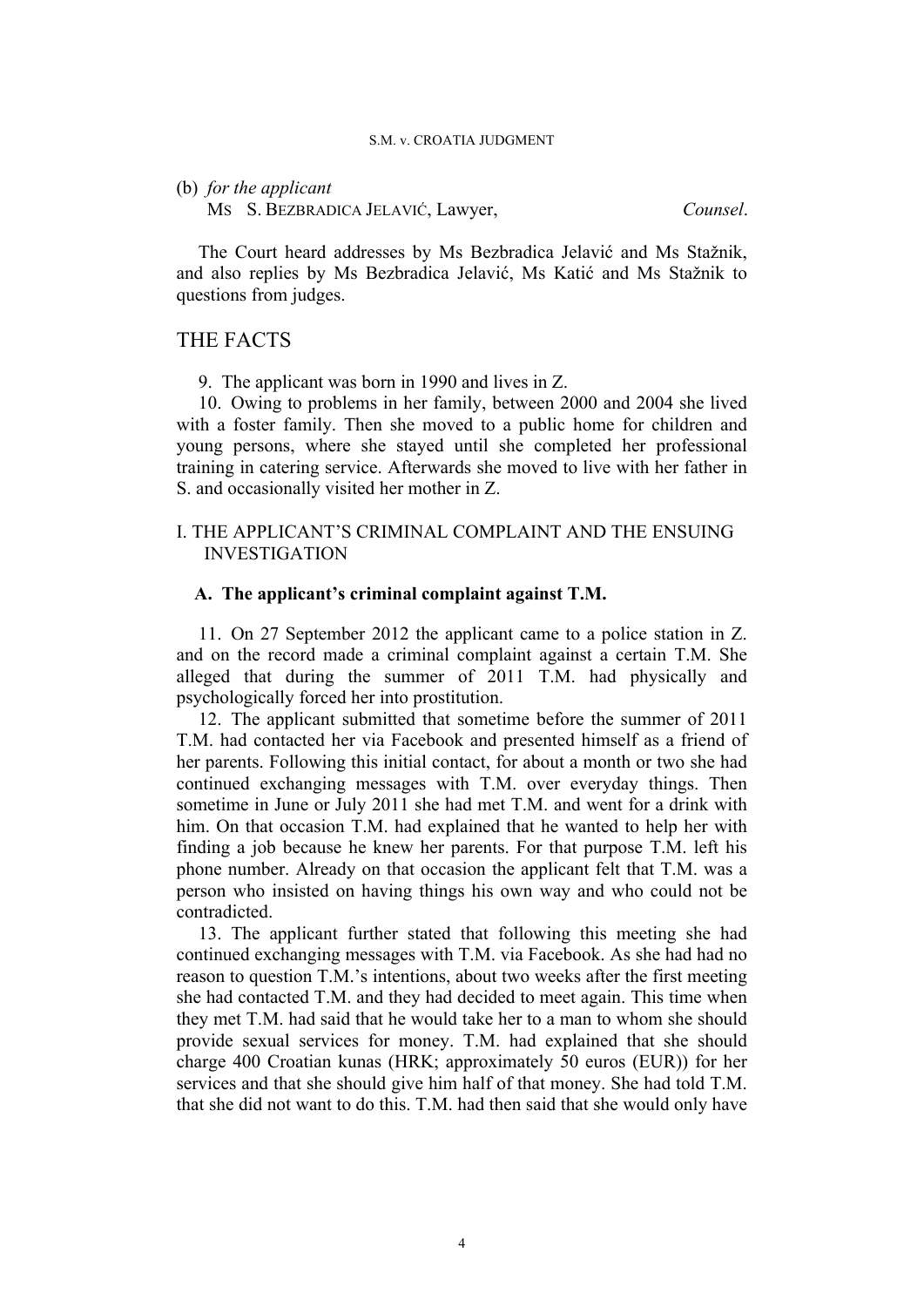to do this until he found her a proper job. As she had earlier realised that T.M. was not a person to whom one could say "no", out of fear she had agreed to go with him to see the man.

14. T.M. had then taken her in his car to a place in the proximity of Zap. (a city near Z.) where the man had been waiting for her in a house. The applicant had explained to the man what was happening and the man had not insisted on having intercourse with her but said that he would give her HRK 400. T.M. had listened to this conversation behind the door and, after the man had left the room, T.M. had slapped the applicant saying that she should never talk to clients and that she should listen to him and do only what he told her.

15. The applicant further explained that after this incident, T.M. would pick her up every day in front of the place where she lived in Z. and he would take her in his car to provide sexual services to men who had answered an advertisement on a social network. After a while, he had given her a mobile telephone so that clients could contact her and had continued to drive her to meet clients in various places. Soon afterwards T.M. had rented a flat in Z. (the applicant provided the address) where she continued rendering sexual services to men. This arrangement had allowed T.M. to have her constantly under control as he had always been in the flat and had also said that he would install cameras so that he could know what was happening. The applicant had been afraid of T.M. as he had said that he had done the same thing with some other girls, whom he would physically punish if they did not listen to him. T.M. had also physically punished her when she opposed him over something. When she had refused to provide sexual services to other men, he had beaten her.

16. The applicant also stated that at the beginning of September 2011, when she knew that T.M. would be absent from the flat for a longer time, she had left the flat and gone to the house of her friend M.I. She explained to M.I. what had happened to her. After he had realised that she had left him, T.M. had at first started contacting her via Facebook asking her to come back and saying how he loved her and that she would never again have to provide sexual services. As the applicant had not answered these messages, T.M. had started threatening that he would find her and that she and her parents would "pay" for everything. The applicant had continued ignoring these messages so after a while T.M. had stopped sending them. A year later, and two weeks before the applicant lodged her criminal complaint, T.M. had again contacted her via Facebook mentioning her mother. All this had made the applicant feel frightened for her own safety and the safety of her parents and sister.

17. The applicant finally explained that on average she had had one client per day because when T.M. had not been around she would turn off the phone and deactivate the advertisement so that clients could not contact her. In total she had some thirty clients and she had earned approximately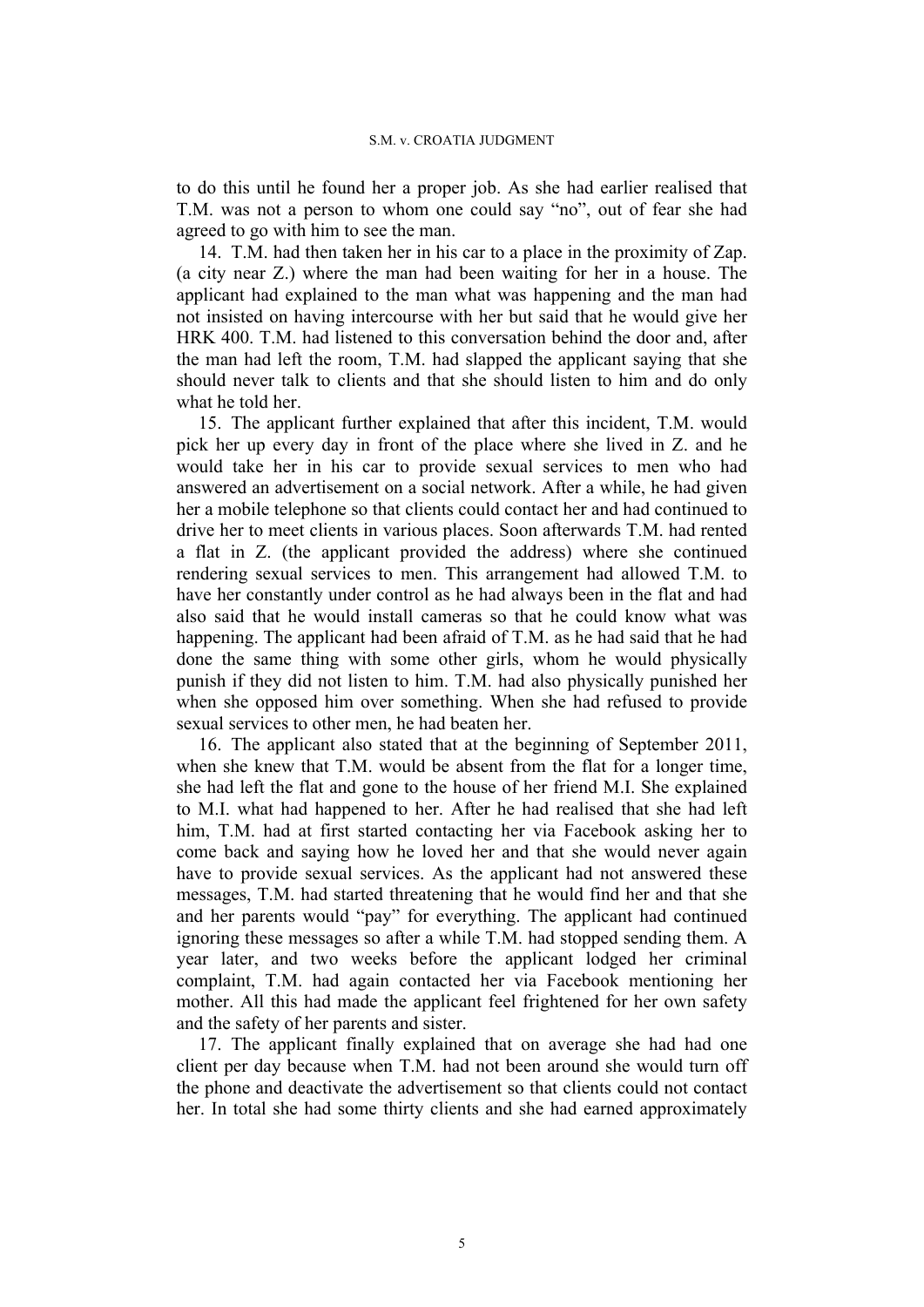HRK 13,000 (approximately EUR 1,700). Half of this amount she had given to T.M.

## **B. Preliminary police investigation**

18. On the same day when the applicant made her criminal complaint, the police informed the Z. Municipal State Attorney's Office (hereinafter "the State Attorney's Office") that the complaint had been lodged and that they were conducting a preliminary investigation.

19. On 10 October 2012, following an order by the Z. County Court (hereinafter "the County Court"), the police conducted a search of T.M.'s premises and his car. In the car, the police found and seized condoms. During the search of T.M.'s premises, the police seized two automatic rifles with ammunition, a hand grenade and a number of mobile phones.

20. The police also established that T.M. was registered in the police records as a perpetrator of the criminal offences of procuring prostitution, and rape. His criminal record, obtained by the State Attorney's Office, indicated that in 2005 T.M. had been convicted of the offence of procuring prostitution using coercion, under Article 195 §§ 2 and 3 of the Criminal Code (see paragraph 96 below) and rape under Article 188 § 1 of the Criminal Code, and that he had been sentenced to six and a half years' imprisonment.

21. On 10 October 2012 T.M. was arrested and questioned by the police. It was established that T.M. had trained as a policeman. He denied the allegations made by the applicant and stated that everything was an attempt by the applicant and her mother to take revenge on him for the difficult relationship he had had with the applicant's mother.

22. On 11 October 2012 the police sent the applicant's criminal complaint and all the collected evidence to the State Attorney's Office. The police classified the applicant's complaint under Article 195 § 3 of the Criminal Code (procuring prostitution using coercion). T.M. was also brought before an investigating judge of the County Court who ordered his pre-trial detention. He remained in detention until the end of the criminal proceedings against him in the Municipal Court.

# **C. Investigation conducted by the State Attorney's Office**

# *1. Questioning of T.M.*

23. On 11 October 2012 T.M. was questioned in the State Attorney's Office. He reiterated the arguments made during the police questioning. He also explained that the applicant had contacted him because she had asked him to protect her from another person for whom she was engaged in prostitution. T.M. denied that he had ever proposed to her that she engage in prostitution for him. He also stressed that the applicant had rented a flat in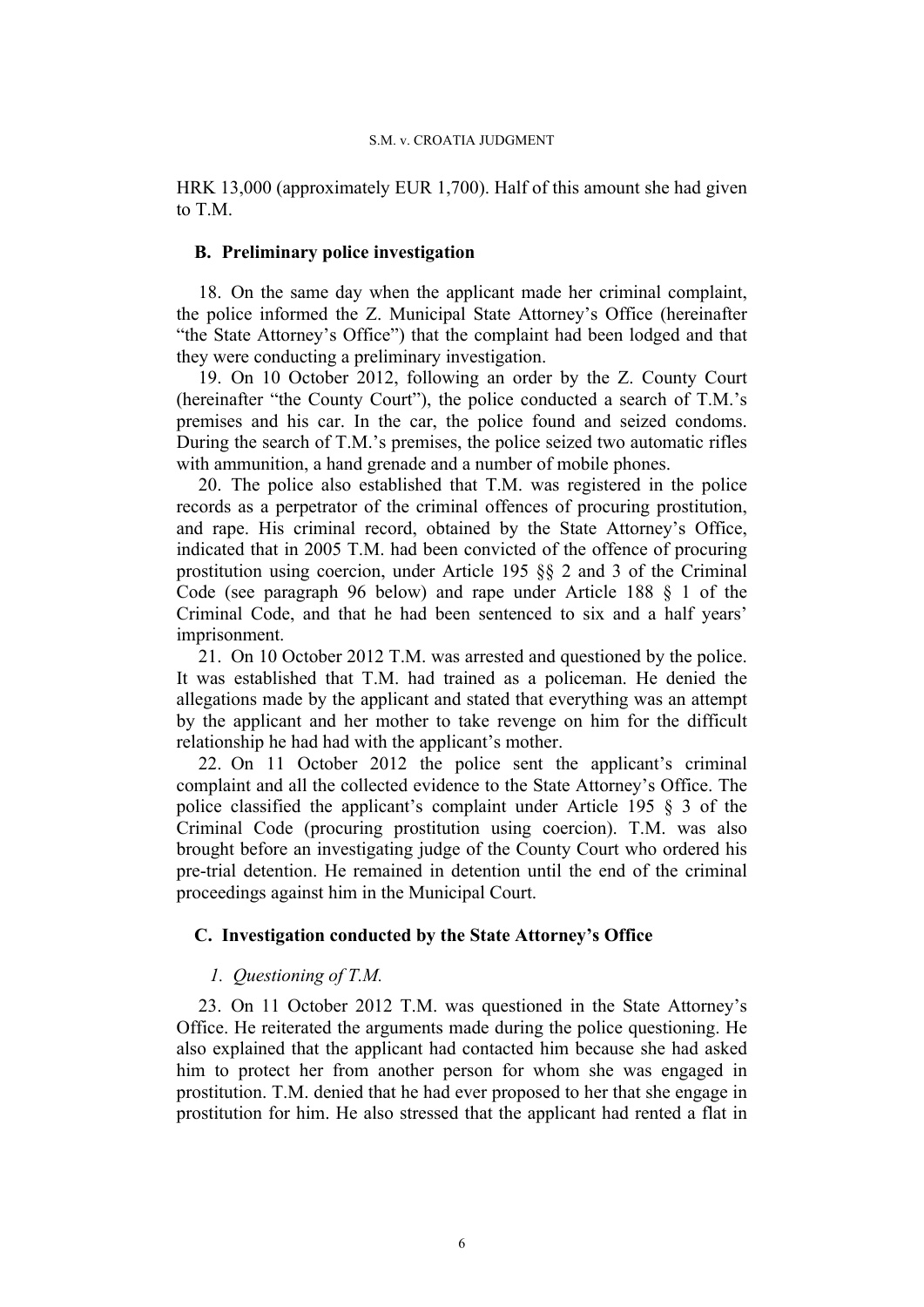Z. and that he had lent her money for that, which she had later returned. T.M. further explained that at the applicant's request he used to drive her around. However, she had not told him where she was going but he had suspected that she might be engaged in prostitution. T.M. stated that he had not lived with the applicant in the same flat. He would only sometimes stay overnight when she would invite him as they had had a relationship. T.M. admitted that once he might have hit the applicant but that was because she had provoked him. He denied that he had given her a mobile phone as she had had her own phone.

# *2. Questioning of the applicant*

24. On 16 October 2012, in the context of the investigation against T.M., the applicant was questioned in the State Attorney's Office. The applicant was informed of all her rights as a victim of an offence under Article 43 § 1, Article 45 and Article 52 § 4 of the Code of Criminal Procedure (see paragraph 98 below). She stated that she had understood the instructions and made no specific request in that regard.

25. During the questioning, the applicant repeated her statement concerning the first contact she had had with T.M. (see paragraphs 12-13 above). She also explained that sometime in spring 2011 T.M. had started suggesting that he could find a job for her in a shopping mall. As she had been without employment, she had started communicating with him more intensively. In this context, she had met T.M. on various occasions in cafés and he had continued saying that he could find a job for her. She had had no reason to question his intentions.

26. The applicant also provided further details concerning the incident when T.M. had taken her to provide sexual services to a man in a house near Zap. She stated that it had happened at the beginning of July 2011 and that T.M. had taken her there by deceiving her into thinking that he would take her to a friend who could find her a job. The applicant repeated her statement as regards the events in the house and how the man had not insisted on sexual intercourse but had still paid her HRK 400. She also reiterated that T.M. had stormed into the room where she was with the man and started to shout at her, following which he had slapped her. Moreover, on their way to Z., T.M. had threatened to throw her out of the car on the highway because she had started asking what was happening.

27. The applicant further explained that the next day T.M. had again contacted her and told her that they needed to talk about what had happened. She had agreed to meet him but they had not discussed what had happened as he had avoided the topic. A few days later T.M. had given her a mobile telephone. He had explained that clients seeking sexual services would contact her on that number. T.M. had also told the applicant that she had to give her physical description to men who would contact her and charge HRK 400 for half an hour of sexual services or HRK 600 (approximately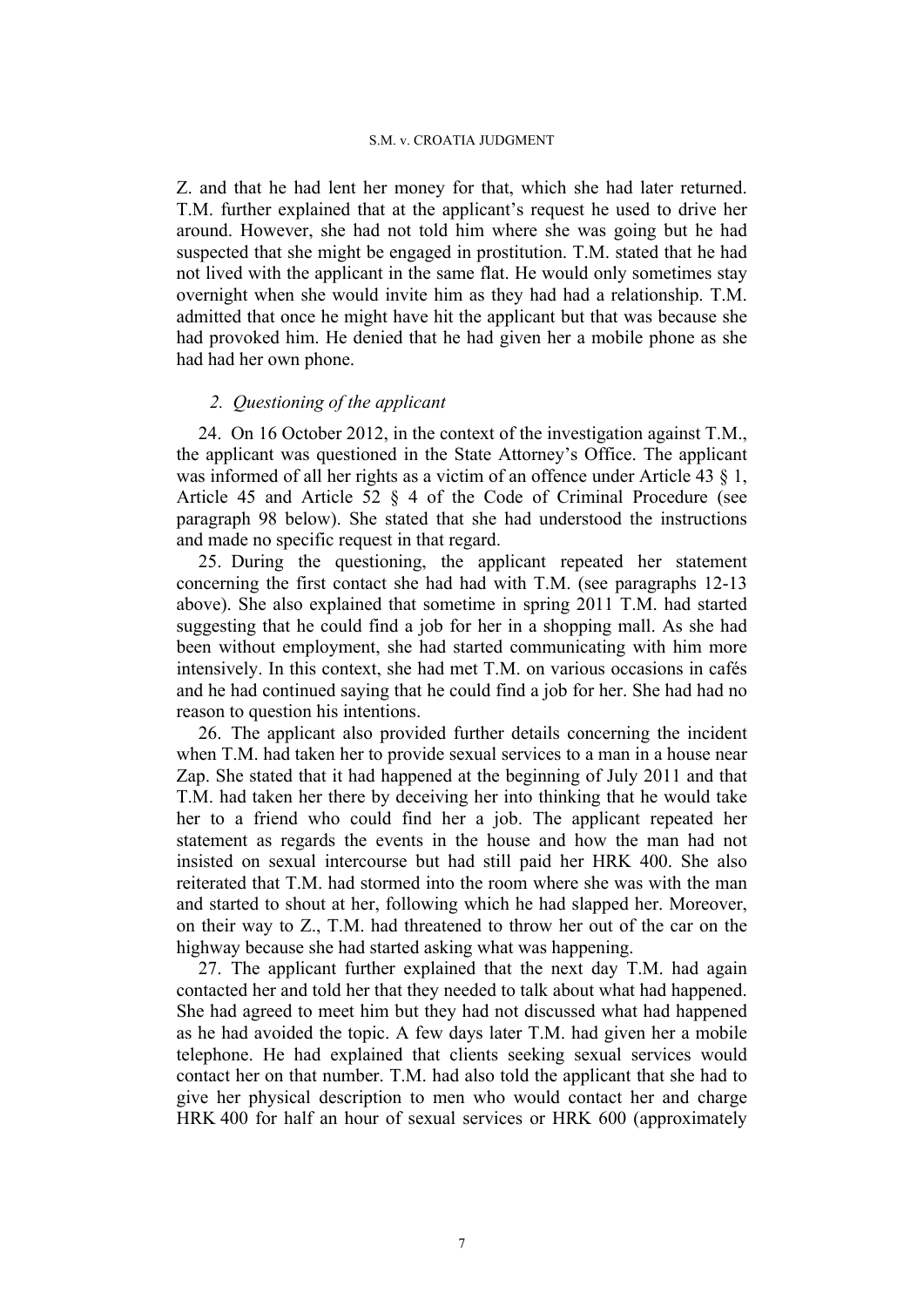EUR 80) for an hour, and that she had to give half of that money to T.M. The applicant had acquiesced to all that because she had been scared that T.M. would attack her again and that he would tell her parents everything that was happening.

28. The applicant also submitted that the men who would contact her had explained that they had seen the advertisement on the Internet. Some ten days after the incident in Zap., T.M. had rented a flat (the applicant provided the address), where the applicant and T.M. had then lived together. She had provided sexual services in that flat and sometimes T.M. had driven her to clients. Since T.M. had lived in the same flat with her, he had controlled everything she did. When she had refused to have sexual intercourse with other men or with him or when she had talked to the clients, T.M. had beaten her. He had beaten her every couple of days. She repeated the statement concerning the amount of money she had earned and stressed that she had given half of it to T.M.

29. Asked as to why she had not contacted the police earlier, the applicant answered that she had been afraid of T.M. and that he had had her under his control. However, once, when T.M. had been out of the flat and had left the key, she had called her friend M.I. and asked her for help. M.I. had known that she had been giving sexual services to men for money against her will and that she had been in trouble. After this discussion, M.I.'s boyfriend, T., had arrived by taxi, helped the applicant to collect her things and taken her to M.I.'s home, where she had then stayed for several days.

30. The applicant further said that after she had left, T.M. had at first started contacting her via Facebook asking her to come back to him and telling her that he loved her. As the applicant had not answered these messages, T.M. had started threatening that he would tell everything she had done to her parents. She had truly been afraid that he might do that so she had decided to lodge a criminal complaint to put an end to everything that had happened.

31. The applicant also said that T.M. had told her that he had previously had a girlfriend, A., whom he had treated in the same way as the applicant. She had also learned from Facebook that T.M. had later had another girlfriend who had been engaged in prostitution. T.M. had told the applicant that he had filmed those girlfriends and punished them when they had been insolent. He had also threatened to do the same thing to the applicant. T.M. had told her all that in order to break her will to stand up to him.

## *3. Questioning of M.I.*

32. On 6 November 2012 the State Attorney's Office questioned M.I. She said that the applicant was her friend and she had known her for some two years. M.I.'s last contact with the applicant (before the applicant had come to her flat) had been some eight or nine months previously.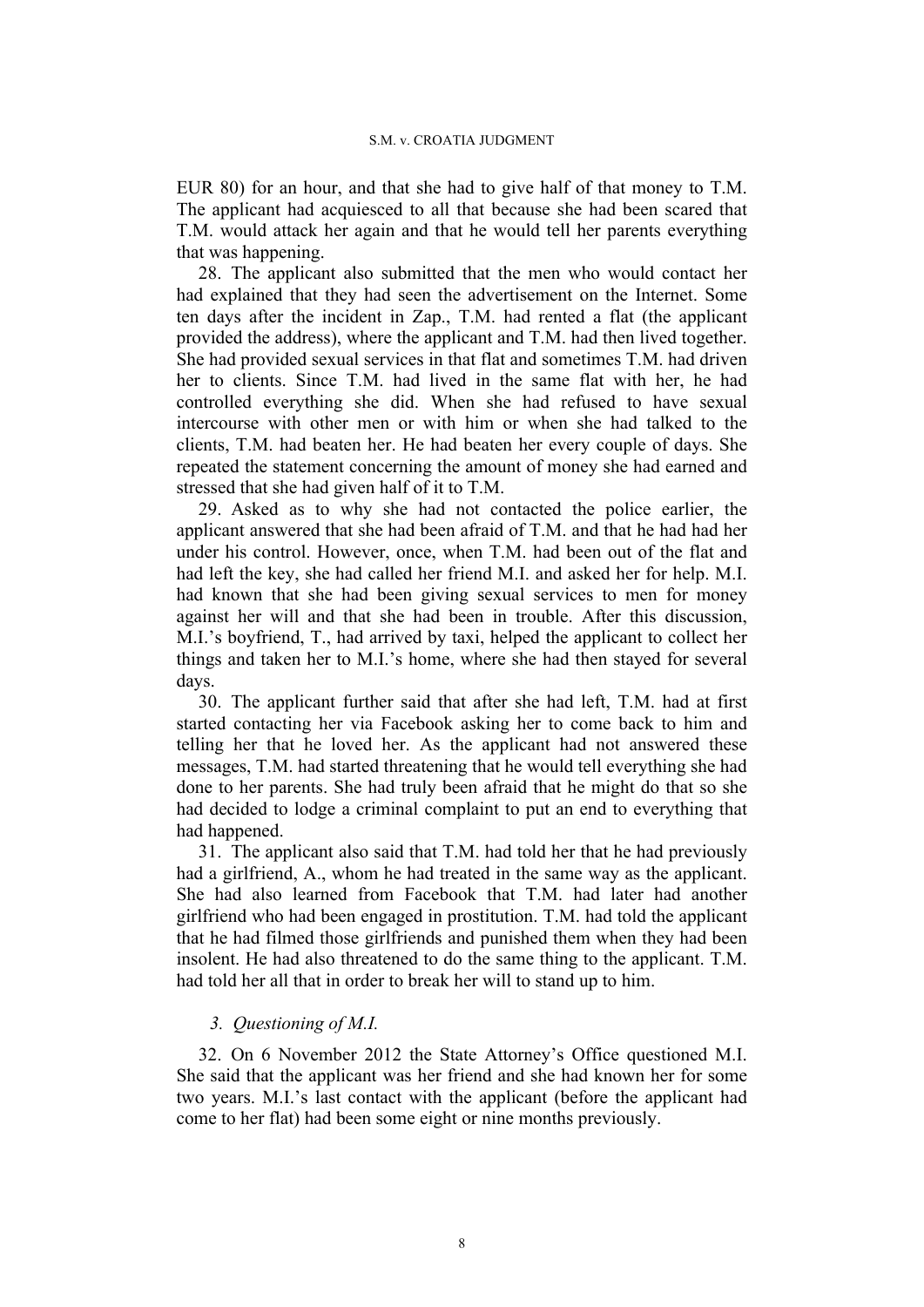33. M.I. explained that at the end of summer 2011 the applicant had suddenly come to her home with a bag containing her things. M.I. had then learned that the applicant had agreed with M.I.'s mother that she would come to stay with them, but she (M.I.) did not know any details since she was not on very good terms with her mother. Also, M.I.'s boyfriend (whose full name and address she gave) had told her that he had spoken to the applicant. However, soon afterwards M.I. had broken up with her boyfriend so they had not discussed any details concerning his contact with the applicant.

34. M.I. further stated that the applicant had told her about T.M., from whom she had escaped because she had no longer wished to be involved in prostitution for him. Before the applicant had come to her flat, M.I. had known that the applicant was engaged in prostitution but she had not known where or for whom the applicant was doing this. Only then had M.I. learned that the applicant had being doing it for T.M. According to M.I., the applicant had been very distressed and scared. She had told M.I. that T.M. had repeatedly beaten her, had watched her through a key hole when she had been giving sexual services to clients and afterwards had also beaten her for not being in a position he had approved of.

35. M.I. also said that she understood that the applicant had voluntarily given sexual services because she had needed money. The applicant had told her that she had had an agreement with T.M. to work for him and to share the money, that she had had a mobile telephone for clients to call her and that there had been a small ad through which she had been contacted for appointments by clients. The applicant had said that T.M. had given her that mobile telephone and placed the advertisement.

36. M.I. further stated that she could not remember if the applicant had told her that she had resisted T.M. It was true that the applicant had said that she had not wished to "do it" but in M.I.'s understanding that had rather meant that the applicant had been "doing it" because she had had no other means to earn money. The applicant had also told her that T.M. had slapped her for very minor reasons which she (the applicant) had not expected. The applicant had also said to M.I. that when she had refused sexual relations with him T.M. would beat her and the applicant had not known what would make him explode again. According to M.I.'s knowledge, T.M. had also told the applicant that he had had another girlfriend whom he had treated in the same way as the applicant. The applicant told M.I. that she had used the opportunity to run away from T.M. when he had been out of the flat where they had lived.

37. M.I. also said that the applicant had stayed with her and her mother for more than half a year and that T.M. had continued to contact the applicant through Facebook. M.I. had seen the messages that he had sent and they were threatening to the applicant and the applicant's mother. He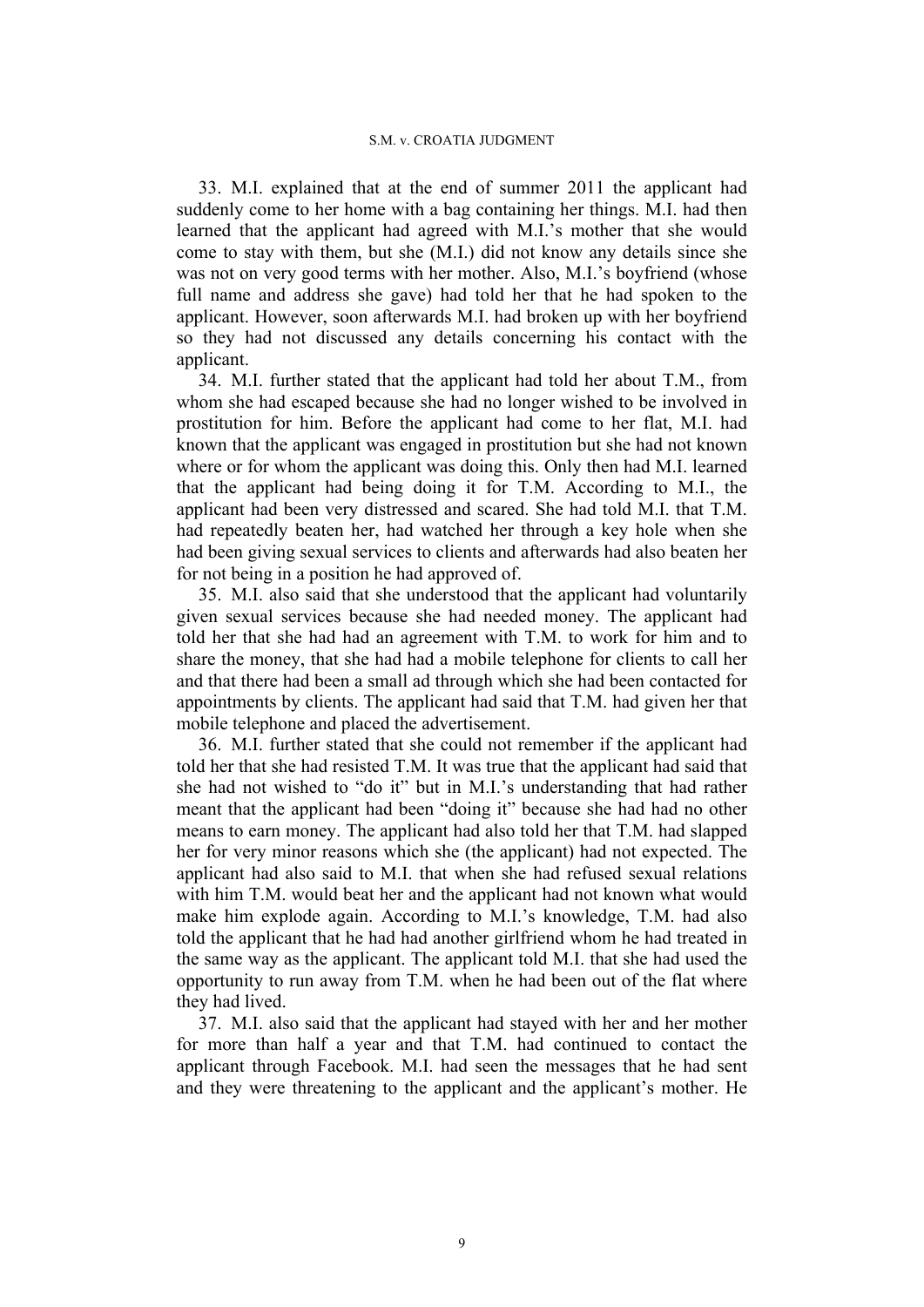had also sent messages saying that he loved her and asking her to come back to him.

# **D. The indictment against T.M.**

38. On 6 November 2012 the State Attorney's Office indicted T.M. in the Z. Municipal Criminal Court (hereinafter "the Municipal Court") on charges of procuring prostitution using coercion, as an aggravated offence of procuring prostitution, proscribed by Article 195 § 3 of the Criminal Code (see paragraph 96 below).

39. The indictment alleged that T.M., in order to obtain pecuniary gain, had deceived the applicant into believing that he would find her a job. However, after that he had taken her to provide sexual services to a man in Zap. As the applicant had refused to do that, T.M. had hit her and then, on their way back to Z., had threatened to throw her out of the car. Soon afterwards T.M. had provided the applicant with a mobile phone to answer the clients' calls. He had also instructed her how to charge for sexual services and to give half of the money to him. According to the indictment, the applicant had consented to this out of fear. T.M. had then taken the applicant to the addresses of clients where she had provided sexual services for money and after a while he had rented a flat in Z. where the applicant had continued providing sexual services to a number of men. T.M. had kept the applicant under surveillance and had also told her that he had beaten other girls who did not do what he had requested. When the applicant resisted him saying that she did not want to provide sexual services anymore, T.M. would hit her. She had therefore, out of fear of him, continued providing sexual services to men for money until September 2011, when she had run away from the flat.

40. The indictment relied on the applicant's statement and considered that it was corroborated by M.I.'s evidence. The indictment also considered that T.M.'s defence, although denying the commission of the offence, essentially made the applicant's statement even stronger.

41. On 22 November 2012 a three-judge panel of the Municipal Court confirmed the indictment and sent the case fCriminal proceedings against T<sub>M</sub>

## **E. First hearing**

42. The first hearing before the Municipal Court scheduled for 12 December 2012 was adjourned because T.M. claimed to be on hunger strike and could not therefore participate in the proceedings. The judge conducting the proceedings commissioned an expert report to establish whether T.M. could participate in the trial.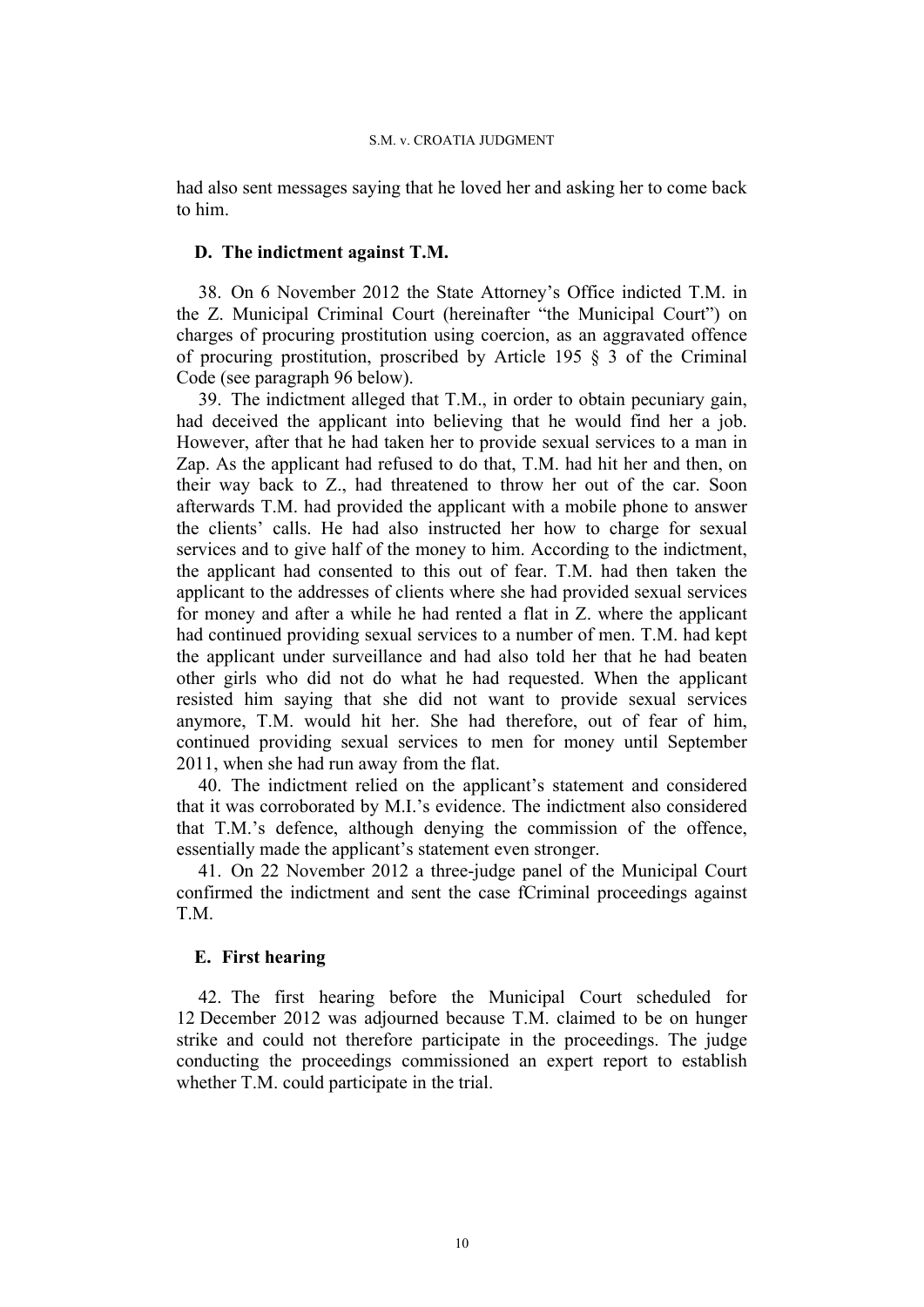43. The expert report established that T.M. had worked as a policeman for a number of years and that he had been a member of the special police forces during the war in Croatia in the 1990s. He had retired from the police in 2001. He suffered from a post-traumatic stress disorder (PTSD) related to his participation in the war and he had also developed a personality disorder. He had received psychiatric treatment over a number of years. According to the report, T.M.'s capacity to understand the nature of the impugned acts had been diminished but not to a significant degree. The report therefore recommended that, in the event of conviction, an order for mandatory psychiatric treatment be made. The report also considered that T.M. could participate in and follow the proceedings.

# **F. Second hearing (T.M.'s defence pleading)**

44. At a hearing on 14 January 2013 T.M. pleaded not guilty. He denied that he had forced the applicant into prostitution. He confirmed that he had contacted the applicant through Facebook because he had recognised her surname since he had known her mother. After several exchanges of messages via Facebook, T.M. and the applicant had started to see each other and the applicant had told him that she had had no money and needed a job and that she had some debts. She had also said that she was in fear of a certain B., whom T.M. had known from prison and it had therefore been clear to him "what the applicant was doing". Moreover, she had said that she had kept contact details of her clients which she had obtained from B. The applicant had also asked T.M. to lend her money to rent a flat, which he had done and she had later returned the amount she had borrowed in two instalments. The applicant had also said that she would try to find a job.

45. T.M. further stated that a few weeks after he had met the applicant, they had engaged in a relationship. The applicant had asked him to take her to certain addresses by car and on five or six occasions he had done so. He had known that she was going there to give sexual services for money. However, he had not known how much she had been earning from the provision of her services. T.M. confirmed that he had once hit the applicant because they had had a disagreement over "work" and she had provoked him. He specified that this concerned the fact that the applicant had said that she had found a job in a bakery but that she did not want to work. T.M. had not liked her attitude so there had been an argument and, as he had not been able to control himself, he had hit her. Later on, he had found a job for the applicant in a restaurant in Zap. but then she had disappeared. This had happened in August 2011 and the only thing he had found in the flat she had rented had been a message from the owner of the flat addressed to the applicant.

46. When questioned by the judge conducting the proceedings, T.M. explained that he had not lived with the applicant in the flat she had rented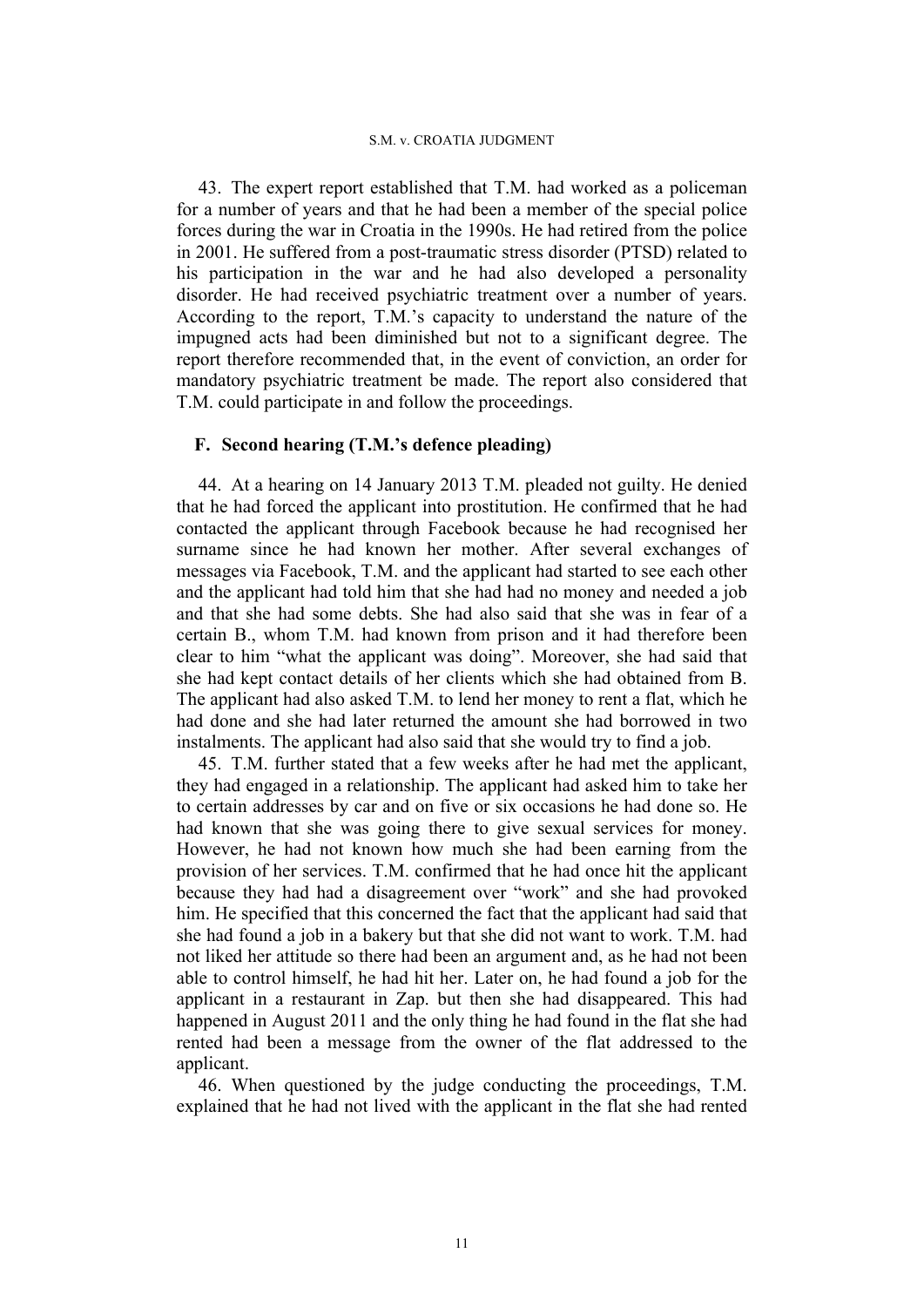but only sometimes spent the night there. He had had the keys of the flat. Sometimes the applicant would go alone to see her clients or to see a doctor or her friends, and she would later inform T.M. that she had some money. T.M. could not explain why he had agreed to the applicant providing sexual services to other men when he had been in a relationship with her. He stressed that she had wanted to be independent and to earn her own money so he had not wanted to interfere in that. He also explained that he had only used one mobile phone and that those found by the police during the search had been his old phones which he had no longer used.

47. When questioned by the prosecutor, T.M. denied that he had given any mobile phone to the applicant. According to him, she had had her own two mobile phones. T.M. also stated that on two or three occasions the applicant had given him some money for fuel because he had driven her around. However, she had constantly complained that she had no money so he used to give her money as well. T.M.'s impression was not that the applicant had been afraid of him as she had not been the kind of person to be afraid of anybody.

48. Following T.M.'s questioning, the prosecutor asked that the applicant and M.I. be heard as witnesses. The defence agreed and made no other proposal for the taking of evidence. The trial court accepted the parties' proposal and scheduled the next hearing for 29 January 2013.

### **G. Third hearing (the applicant's and M.I.'s oral evidence)**

49. The summons for the hearing served on the applicant contained detailed information on her rights as a victim, such as psychological and practical support and the possibility to contact the Department for Organising and Providing Support for Witnesses and Victims within the Municipal Court. The contact details of that Department were also provided.

50. At a hearing on 29 January 2013 the Municipal Court heard evidence from the applicant and M.I. The applicant was accompanied by a lawyer provided to her by the non-governmental organisation the Rosa Centre.

51. Before giving her evidence the applicant told the trial court that she was afraid of T.M. He was then removed from the courtroom and the applicant gave evidence in his absence.

### *1. The applicant's oral evidence*

52. During questioning, the applicant repeated her statement given during the investigation (see paragraphs 25-31 above) and said that she wanted to clarify certain aspects of that statement. In this connection, she explained that before the incident in Zap. she had met T.M. three or four times for a coffee and they had exchanged messages on Facebook. He had promised to do his best to find her a job as a waitress or in a shop. The applicant further clarified that when T.M. had taken her to see the man in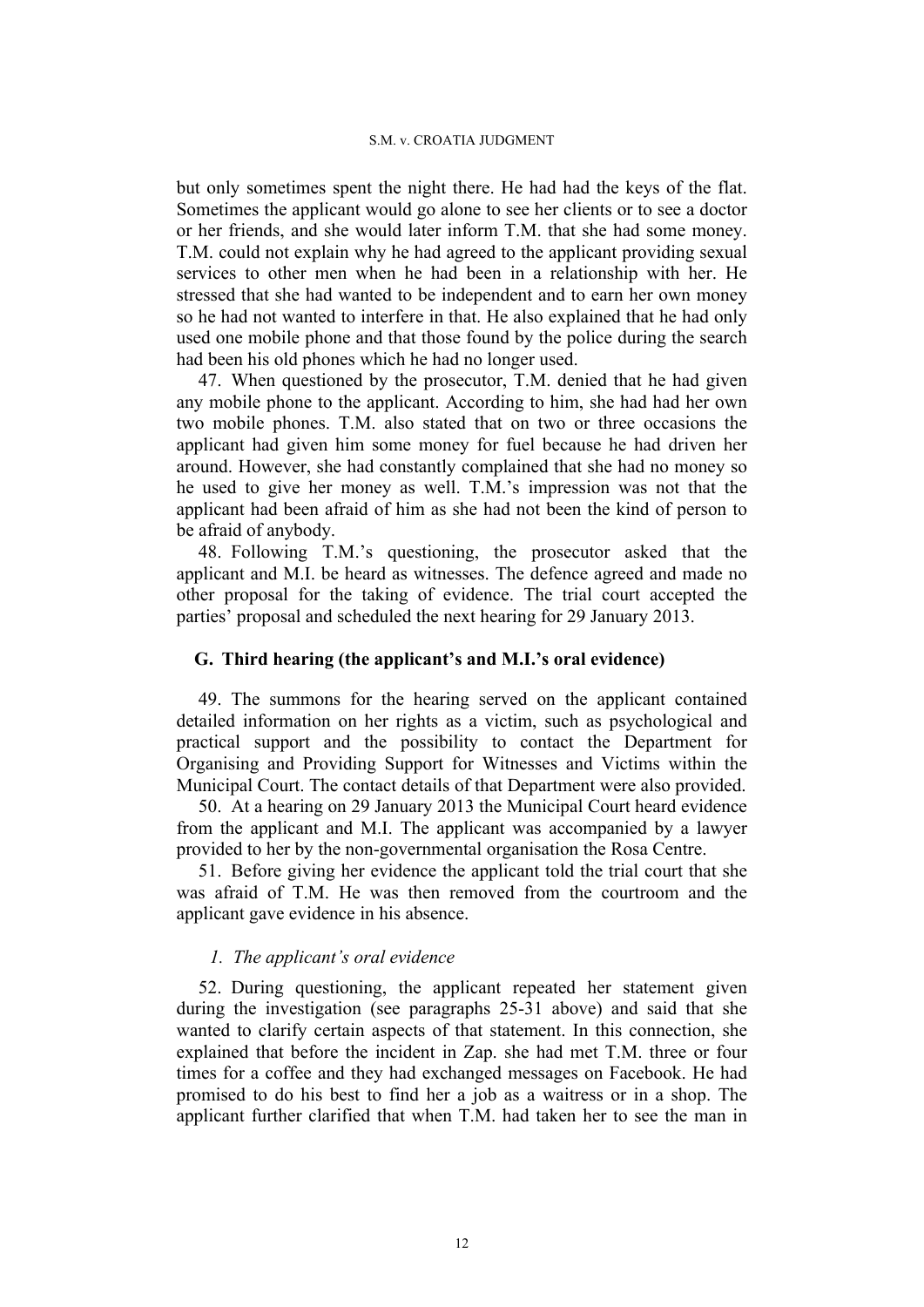Zap., he had said that they would have a coffee with him. In the house, the man had seen T.M. slapping her. With regard to the events that happened on their way back to Z., the applicant explained that she had wanted to run away from T.M. but that he had managed to catch her and had forced her to stay in the car. The next day when they had met they had not talked about these events but about her attempts to find a job. The applicant also explained that she had agreed to move into the flat which T.M. had found without him using any force on her. She had done that in order to protect her roommate with whom she had lived at the time. T.M. had commented on how good-looking she was and the applicant had tried to avoid getting her in any of these things and to end up like she (the applicant) did.

53. When questioned by the judge conducting the proceedings, the applicant explained that when T.M. had rented the flat for her she could guess what she was expected to do there, namely to provide sexual services. She had been afraid of him and for that reason had agreed to give sexual services to other men. He had also threatened that he would tell everything to her parents and that he would put her mother in prison. The applicant also repeated her statement from the investigation about the number of clients she had had and the money she had earned, half of which she had given to T<sub>M</sub>

54. The applicant further stated that T.M. had been present in the flat when she had provided sexual services to other men. Sometimes he had watched her through the keyhole and he would slap her if she refused to be with a client or to have the intercourse in the way T.M. had wanted. She had also been forced to have sex with T.M. She had not sought medical help or contacted the police because she could not get out of the flat.

55. When further questioned by the judge conducting the proceedings, the applicant said that she had not known T.M.'s background when they had first got in touch. At that time, he had known that she had no job and he had promised to try to find her one. As to the incident in Zap., the applicant repeated her statement from the investigation. She explained that she had voluntarily given the money she had received from the man to T.M.

56. The applicant also explained that she had accepted the mobile phones which T.M. had procured for the contacts with clients because she had been afraid of him. Later on, while no longer living in the flat which T.M. had rented, the applicant had learned from T.M. that her mother had previously reported him (the applicant did not specify for what) and that he had been in prison. The applicant also stated that it was she alone who had answered the clients' calls. Clients would sometimes come to the flat or T.M. would drive her to meet them. In the flat, she had lived with T.M. although she had been required to pay rent, and she had done so. She had not had keys to the flat. She had had one mobile phone which T.M. had provided and she had her own mobile phone but did not have money on the pre-paid SIM card. She had stayed in the flat for about a month and a half.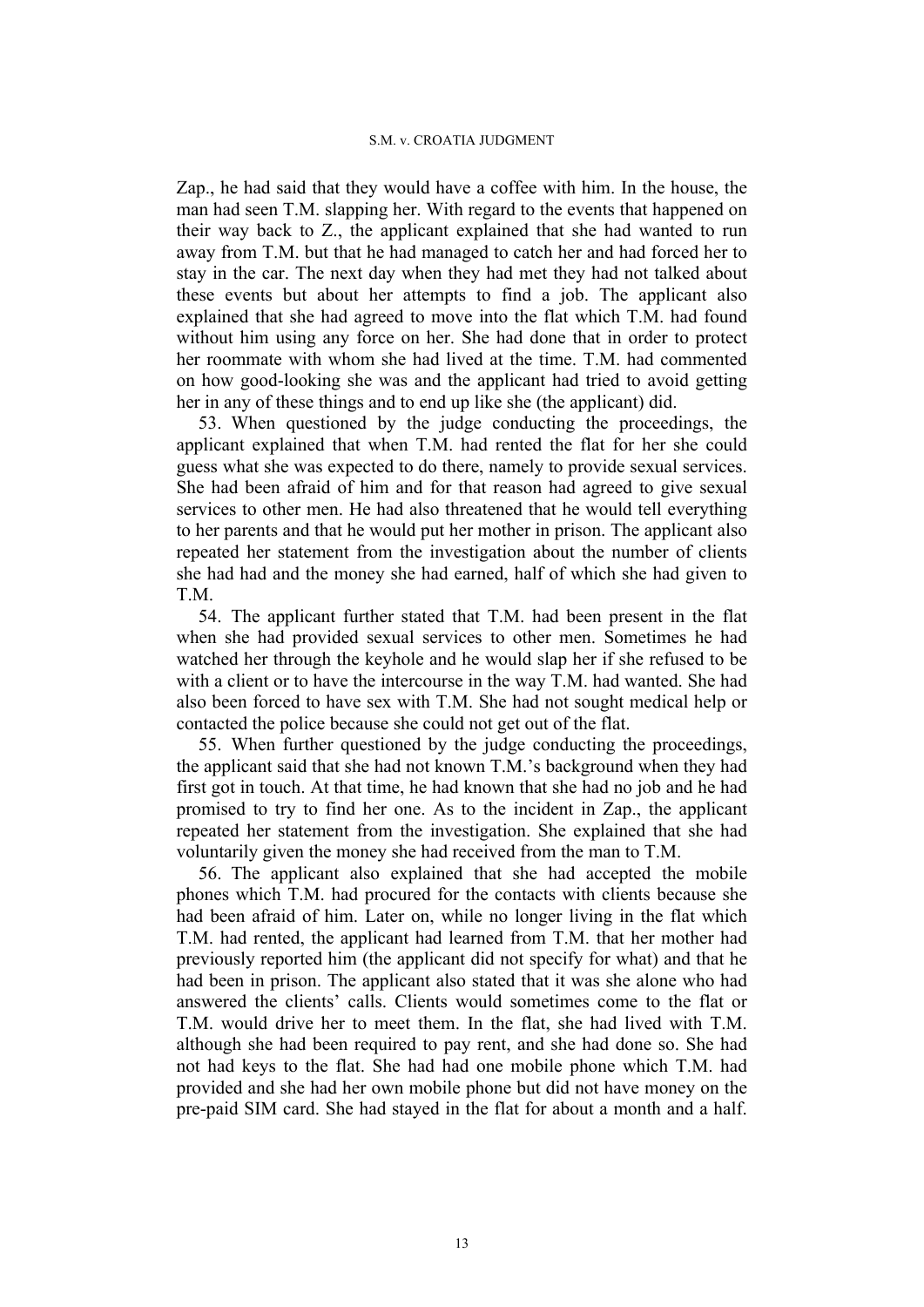She had not tried to run away because she had been afraid of T.M. She had also not tried to contact the police because T.M. had said that he had contacts in the police and that he would very quickly learn if she had reported him.

57. As regards her escape from the flat, the applicant explained that once she had taken advantage of the fact that T.M. had been absent for a while and that the key had been left in the front door. She had then called her friend M.I., with whom she had been in contact over the Internet some fifteen days before when she had told M.I. that she was in trouble and that she would need her help. On the occasion when she had called M.I., the applicant had spoken to M.I. and her mother. She had not explained any details but had simply said that she was staying with a man in a flat and was engaged in prostitution and that she wanted to escape. The agreement was that M.I.'s now former boyfriend T. would come by taxi to pick her up. The applicant explained that she had had some earlier contacts with T. via Facebook but she had not told him anything about her situation. When T. had taken her to M.I.'s place, the applicant had found M.I. and her mother there. She had stayed with them for about ten days and she had told M.I. what she had been through. Meanwhile, she had also had contact with the owner of the flat where she had stayed with T.M. concerning the rent and how she could get some of her belongings that she had left there.

58. Further to the judge's questions, the applicant explained that she had not tried to escape from T.M. when he took her to see clients away from the flat because she had been sure that he would find her and he had strictly controlled the time she spent with clients. The applicant also stated that T.M. had told her that he had done the same thing to another girl. When confronted with T.M.'s defence, the applicant denied that T.M. had ever lent her money to pay her rent. She said that she did not know any person by the name of B. and denied that she had had any contact details of clients. She also stated that T.M. had never told her that he had found her a job in the restaurant in Zap. Later on, when she had already left him, he had sent her some messages via Facebook mentioning that he had found her a job in a shop.

59. The applicant also stated that at first when she had run away from T.M. she had not wanted to report him to the police. However, after she had left, T.M. had continued contacting her via Facebook, had reported to the authorities that her mother had neglected and abused her younger daughter, and had threatened that as soon as she found a job or continued with her education he would destroy everything for her. She had therefore decided to report him to the police. The applicant also explained that after she had left T.M. she had been afraid to go out in public and felt fear every time she saw a car similar to  $T M$ 's.

60. When questioned by the prosecutor, the applicant stated that she had been very afraid of T.M. She had never known how he would react and she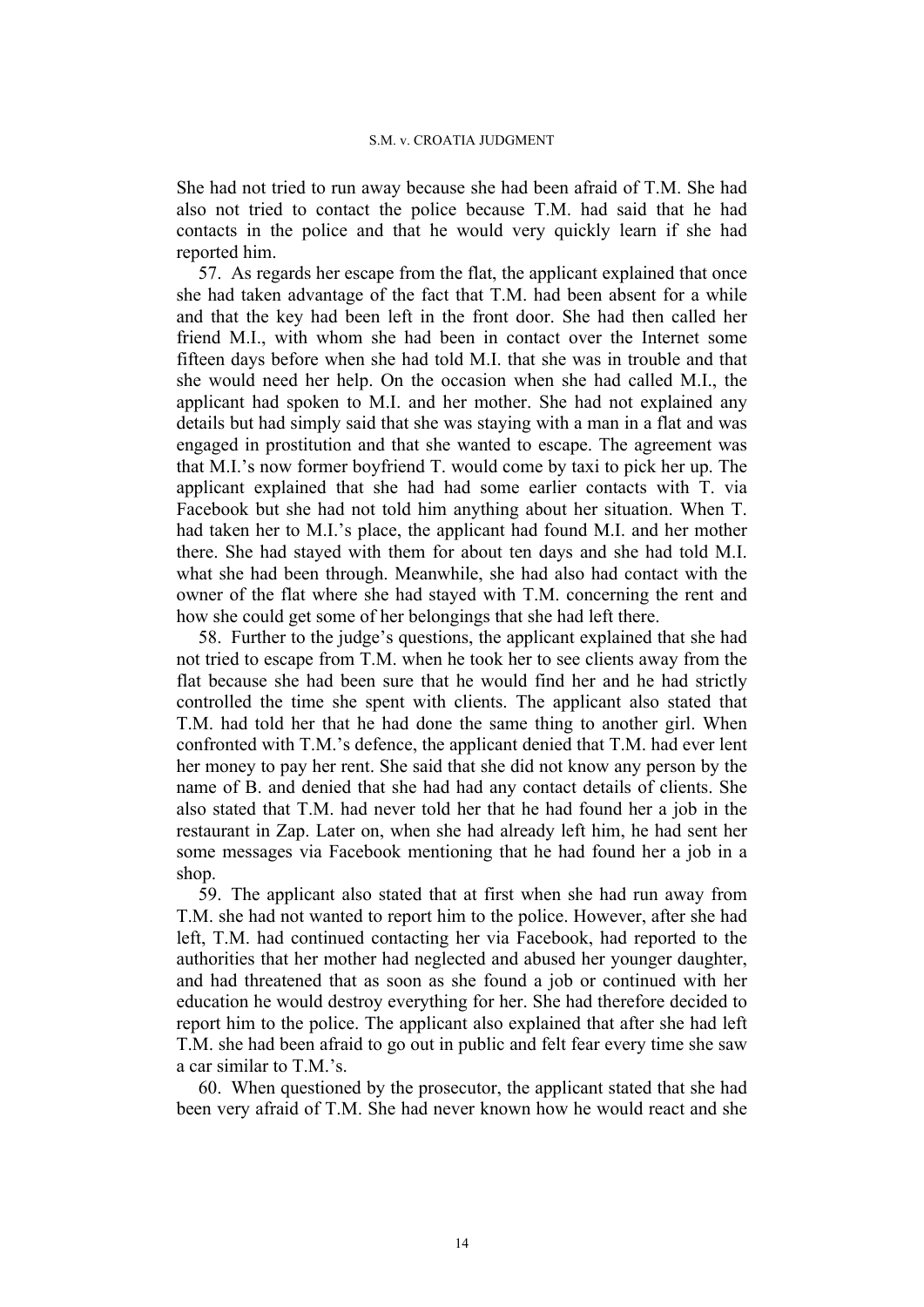had been in fear for her life because he used to threaten that he would beat her to death. Also, when she had refused to have sex with him, he would beat her. He had also beaten her when she said that she did not want to provide sexual services anymore. Moreover, he had deceived her by saying that she would have to provide sexual services only for a few days and that he would find her a proper job. As to the sharing of money, the applicant explained that she would first hand over all the money she had collected from a client to T.M. and he would then give part of it to her. T.M. had also set some rules concerning the way she was allowed to provide sexual services. When she did not obey this or if she gave sexual services in a manner that he did not like, he would then beat her. He had also taken photos of her naked and published them with the ad. She had not objected to him taking the photos because she had been scared. Then, he had threatened to show the photos to her parents.

61. When questioned by her lawyer, the applicant stated that T.M. had at first presented himself to her as a former policeman and said that he had been in the war with her father. Later on he had said that he knew people in every police station and that he would "frame" her if she tried to report him.

62. When questioned by the defence lawyer, the applicant stated that following her first contact with T.M. she had not tried to get in touch with her mother to check whether she had known him. At that time, her mother had not lived in Croatia and they had not been on good terms. However, she had then exchanged some messages with her mother, who had simply said that T.M. was not a reliable person. The applicant had also asked her father about T.M. and he had said that T.M. was "an okay person". The applicant had concluded from the messages which she had exchanged with T.M. that he was not a bad person and she had no reason to call into question his statement that he had been a policeman. Later on, after she had left T.M., the applicant had spoken to her mother about him. Her mother had told her that she had lived with T.M. after she had split from the applicant's father. When the applicant asked her mother why T.M. was angry with her and why she had reported him (it was not specified in the record for what), her mother had said that it had not been her but another girl who had reported him and that this girl had provided sexual services in the same manner as the applicant did. According to the applicant, that was the same girl about whom T.M. had also spoken to her.

63. When further questioned by the defence lawyer, the applicant explained that when she had gone to pick up her belongings from the flat where she had lived with T.M., the owner of the flat and M.I. had been there with her. She had been contacted by the owner as she had not paid the last rent. The flat had been rented in her name. During her stay in the flat with T.M. the owner used to come and T.M. would present them as a couple to the owner. The applicant also stated that T.M. had slept every night in the flat. She did not deny that there had been moments when she would leave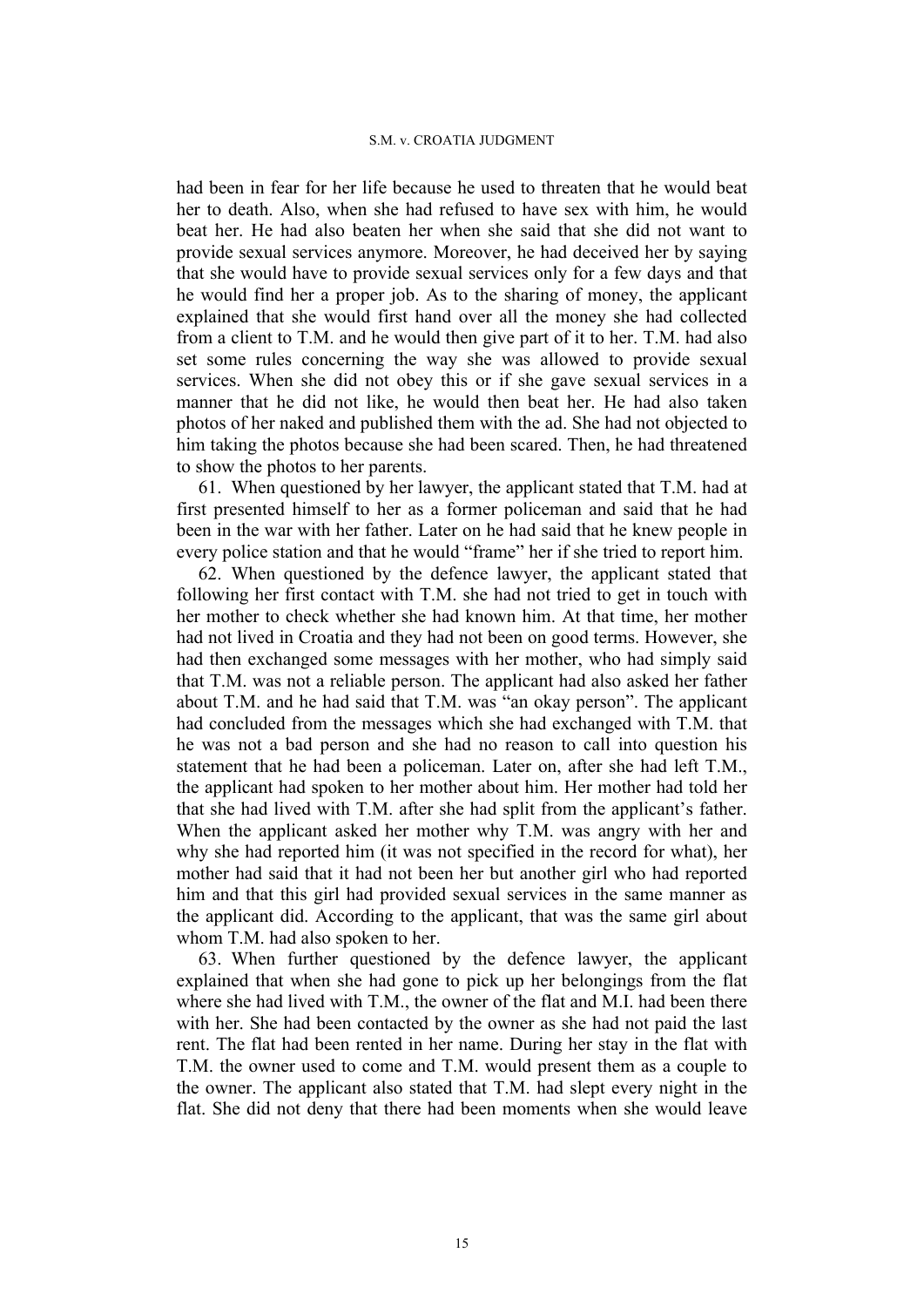the flat to go to a shop without T.M. It had happened three or four times during the period of a month and a half. However, she had not dared to run away because of her fear of T.M., who had always watched her from the window.

64. After the applicant's questioning, T.M. was brought back to the courtroom and her statement was read out to him. He had no questions and made a general objection as to the credibility of her statement.

### *2. M.I.'s oral evidence*

65. The trial court then proceeded to the questioning of M.I. She repeated her statement given during the investigation (see paragraphs 32-37 above).

66. When questioned by the judge conducting the proceedings, and after being presented with the applicant's statement, M.I. denied that the applicant had called her when she had left T.M. She insisted that the applicant must have arranged everything with her (M.I.'s) mother. M.I. further stated that she had known from before that the applicant was engaged in prostitution because the applicant had told her so. The applicant had explained to M.I. that she needed money and that she was living without parents. M.I. considered that the applicant had initially engaged in prostitution voluntarily. M.I.'s opinion was that the applicant had also voluntarily engaged in the prostitution ring with T.M. because she had needed money. However, the applicant had not known who she was dealing with given that  $-$  as M.I. had learned from the applicant  $-$  T.M. had forced and beaten her. M.I. could not remember whether the applicant had told her that she had resisted T.M. when he had asked her to provide sexual services to men. The applicant had told M.I. that she did not want to do these things anymore but M.I. had understood that as a general complaint about the fact that she had to earn money in this way.

67. When further questioned by the judge conducting the proceedings, M.I. stated that the applicant had stayed for several months with her. When she had come to M.I.'s place, the applicant had not had any visible injuries but had been very scared and upset. She had been in fear of T.M. and had said that she could not believe what had happened to her and that she had not expected that. M.I. also explained that she had seen the Facebook messages which T.M. had sent to the applicant on the applicant's laptop. They had been long messages in which T.M. had sometimes said how he loved the applicant and sometimes had made threats mentioning the applicant and her mother. M.I. denied that she had gone with the applicant to pick up her belongings in the flat where she had lived with T.M. According to M.I., it had been her boyfriend T. who had gone with the applicant to the flat.

68. When questioned by the defence lawyer, M.I. stated that the applicant had never mentioned to her a person by the name of B. She also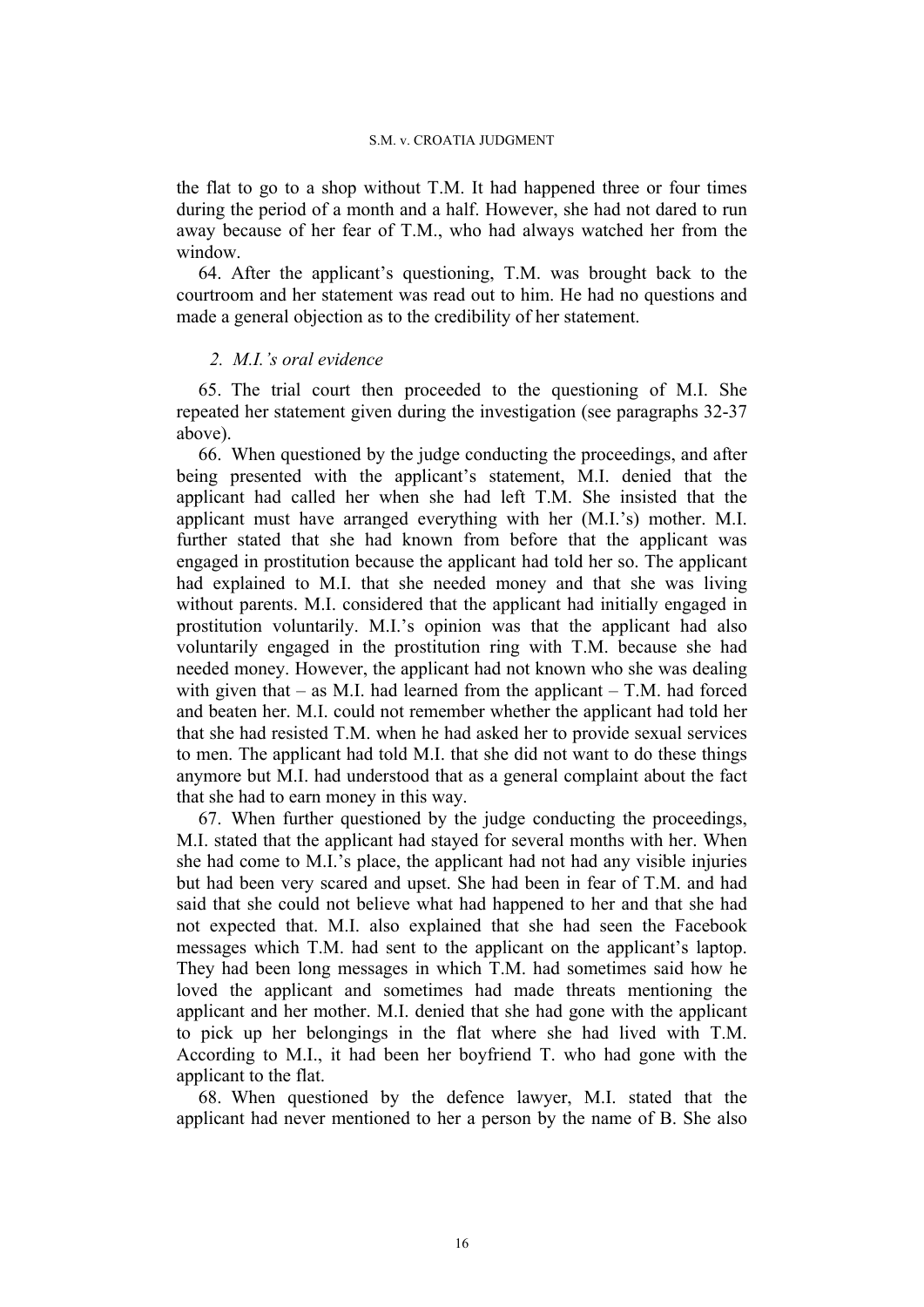said that at about the time when the applicant had come to her place she was about to break up with her boyfriend T. As far as M.I. knew, at the relevant time T. had only once exchanged a message with the applicant via Facebook.

69. Following M.I.'s questioning, the applicant stated that she had no objections to M.I.'s evidence. The applicant considered that, although there had been some discrepancies in their statements, this was the result of the peculiar course of events.

70. After hearing the applicant and M.I., the prosecutor proposed that the materials from the file be allowed as evidence. The defence asked that a certain K.Z. be heard as a witness concerning the threats of revenge that the applicant's mother had allegedly made towards T.M. The defence also asked that T.M.'s brother be heard as a witness.

71. The prosecution opposed these proposals and the trial court considered that it was not necessary to take the evidence proposed by the defence. The next hearing was scheduled for 15 February 2013.

## **H. Closing hearing (T.M.'s closing statement)**

72. At the hearing on 15 February 2013 the applicant was represented by the lawyer provided by the Rosa Centre. T.M. asked the trial court to allow him to make a further statement, which the trial court agreed to.

73. In his statement, T.M. stated that he knew the applicant's mother because she had also been a prostitute but had lost touch with her when he had started serving his prison sentence. After he had made contact with the applicant via Facebook, the applicant had told him that she had talked to her mother about him. He had wanted to help the applicant to find a job and she had also told him that she was engaged in prostitution because that had been the easiest way to earn money. He had fallen in love with the applicant and wanted to have a relationship with her. He had agreed that she could continue with the prostitution because he was not a jealous person. However, he had told her that she should get a proper job.

74. T.M. further stated that it was the applicant who had rented the flat and organised everything. He knew that she had charged HRK 400 for half an hour and HRK 600 for an hour but it had been her, not him, who had set that price. He had not constantly stayed in the flat. He also denied that the incident in Zap., as stated in the indictment, had ever happened.

75. When questioned by the judge conducting the proceedings, T.M. admitted that sometimes he had been in the flat when the applicant had provided sexual services to men and that he had received half of the money which she had charged for her services. He had not wanted to take the money but the applicant had insisted saying that it was for the fuel that he had used when driving her to meet clients away from the flat. T.M. also denied that he had strictly controlled the time the applicant had spent with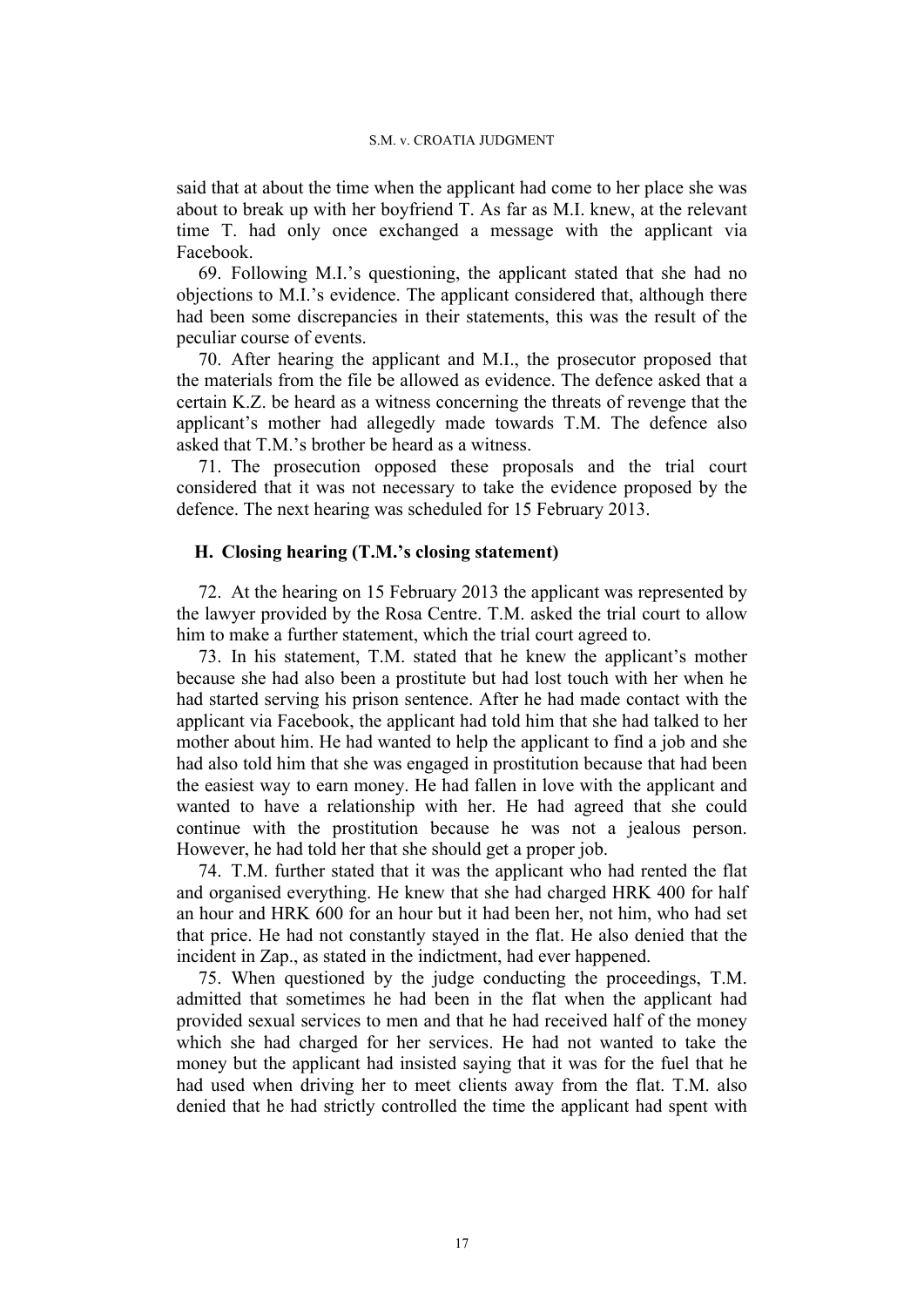her clients. However, he admitted that he had given her money to buy a mobile phone but that was because she had asked for it. According to T.M., the applicant could have left the flat whenever she wished. However, he had been surprised to see that one day she had simply left. He assumed that the reason for that was the fact that he had put pressure on her to find a proper job and had even made certain contacts to arrange job interviews for her. T.M. admitted that he had hit the applicant once but the reason had again been related to his insistence that she find a proper job. T.M. also stated that he had not known how many clients the applicant had had in total. He had not always been with her and had not constantly controlled her. He denied any deception or force towards the applicant related to her provision of sexual services.

76. When asked by the applicant's lawyer why the applicant needed him at all when she had arranged everything on her own, T.M. refused to answer that question saying that he had already explained everything concerning their relationship.

77. After hearing T.M.'s further statement, the parties made no further proposals for the taking of evidence. The judge conducting the proceedings admitted the documents provided by the prosecution as evidence, heard the parties' and the applicant's lawyer's closing statements and concluded the proceedings.

### **I. The judgment**

78. Following the hearing of 15 February 2013 the Municipal Court acquitted T.M. on the grounds that although it had been established that he had organised a prostitution ring into which he had recruited the applicant, it had not been established that he had forced or pressured her into prostitution, which was a constituent element of the offence he was charged with under Article 195  $\S$  3 of the Criminal Code. In finding this, the court in particular noted the following:

"On the basis of the evidence given by the accused and the victim in these criminal proceedings the following facts have been established: that the accused and the victim met through the social network Facebook when the accused contacted the victim; that the accused had known the victim's mother and father from before; that after the initial contact, the contacts continued in that the accused and the victim met in cafés in Z.; that at the time the victim lived in a rented flat with a friend K.; that she voluntarily, and at the invitation of the accused, moved to [another] flat in Z.; that she lived in that flat together with the accused for about month or month and a half. There is also no doubt that the accused gave a mobile telephone to the victim so that she could be contacted by the clients with whom she discussed providing sexual services; that the victim indeed did provide sexual services in the flat where she lived with the accused; that on five or six occasions the accused drove the victim to the addresses of clients where she provided sexual services; that the victim charged for providing sexual services the sum of HRK 400 for half an hour and the sum of HRK 600 for an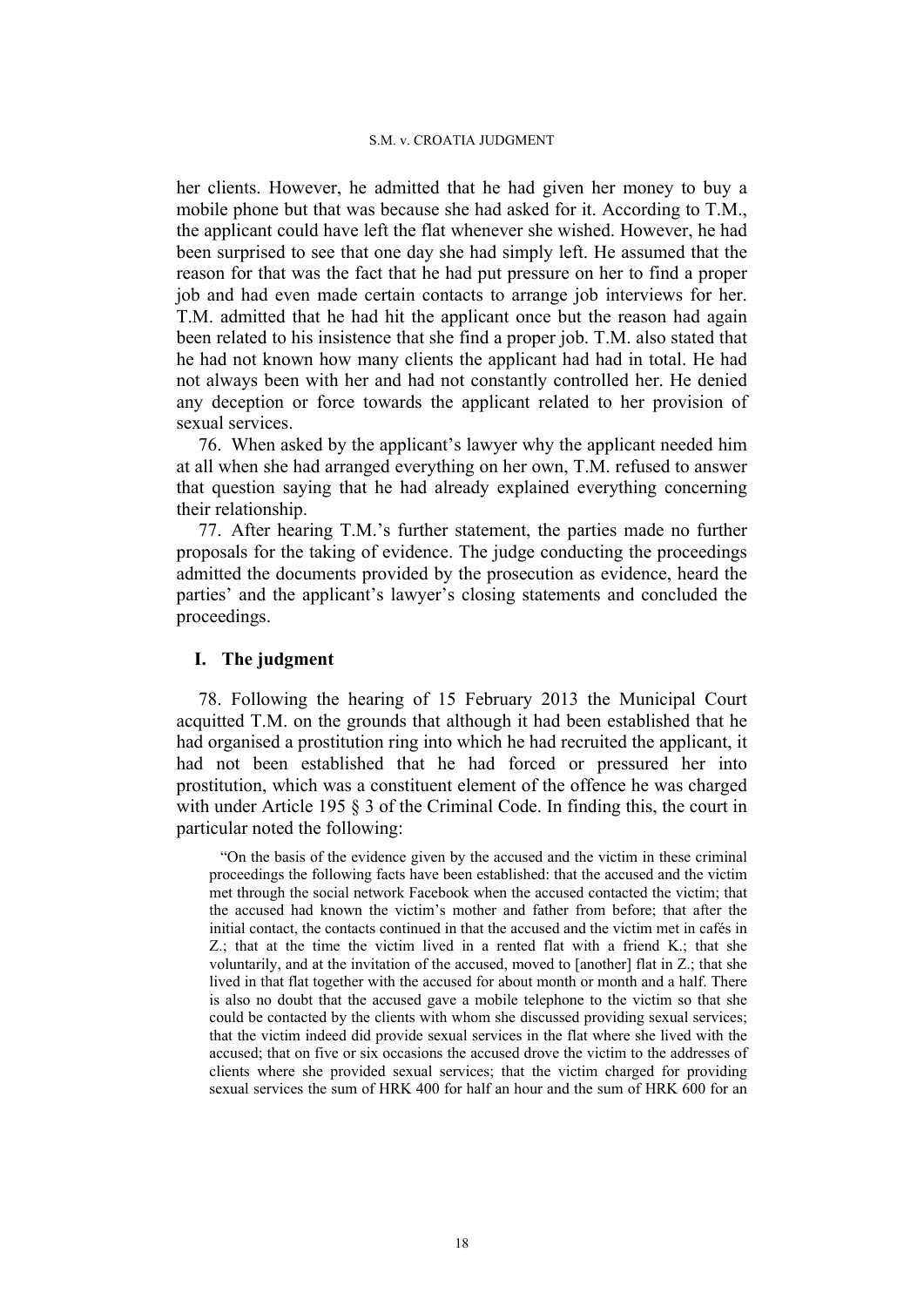hour. Moreover, there is no doubt that on one occasion the victim left the flat where she lived with the accused and went to her friend M.I.

However, it remains to be established whether the accused forced the victim to provide sexual services – which she undoubtedly provided – by the use of force or threat of the use of force or by deception, in order to obtain pecuniary gain."

79. In reaching the above conclusion, the Municipal Court noted that the decisive evidence on which the indictment was based was the applicant's witness statement. However, the Municipal Court considered that it could not give sufficient weight to the applicant's testimony because her statement had been incoherent, in places illogical and contrary to the evidence given by the witness M.I. and also by T.M. in his defence. Moreover, she had been unsure and had paused and hesitated when speaking. On the other hand, the Municipal Court considered that it could rely on the evidence given by M.I. and that it could generally accept T.M.'s defence, despite the fact that he had changed his statement during the proceedings. The court also considered that T.M.'s denial of the use of any coercion against the applicant was confirmed by the evidence given by M.I. as regards her knowledge of the applicant's previous life and the circumstances in which she had engaged in prostitution for T.M.

80. On 26 March 2013 the State Attorney's Office lodged an appeal against the first-instance judgment with the County Court. It argued that the first-instance court had erred in its factual findings concerning the charges against T.M. in not accepting the applicant's testimony. The State Attorney's Office considered that her statement had been coherent, credible, logical and convincing, given that in all relevant parts she had provided a consistent account of the manner in which T.M. had forced her into prostitution. It also considered that T.M.'s statement could not be taken as credible and stressed that M.I. did not have direct knowledge of the relevant facts of the case.

81. On 21 January 2014 the County Court dismissed the appeal of the State Attorney's Office and upheld the first-instance judgment, endorsing the reasoning as well as the facts as established by the Municipal Court.

82. The County Court's judgment was served on the applicant's lawyer on 28 February 2014.

# II. PROCEEDINGS BEFORE THE CONSTITUTIONAL COURT

83. On 31 March 2014 the applicant lodged a constitutional complaint with the Constitutional Court, complaining about the manner in which the criminal-law mechanisms had been applied in her case. She alleged, in particular, that the domestic authorities had not properly elucidated all the circumstances of the case relating to her participation in the prostitution ring organised by T.M. and had allowed that the offence committed by him to remain unpunished.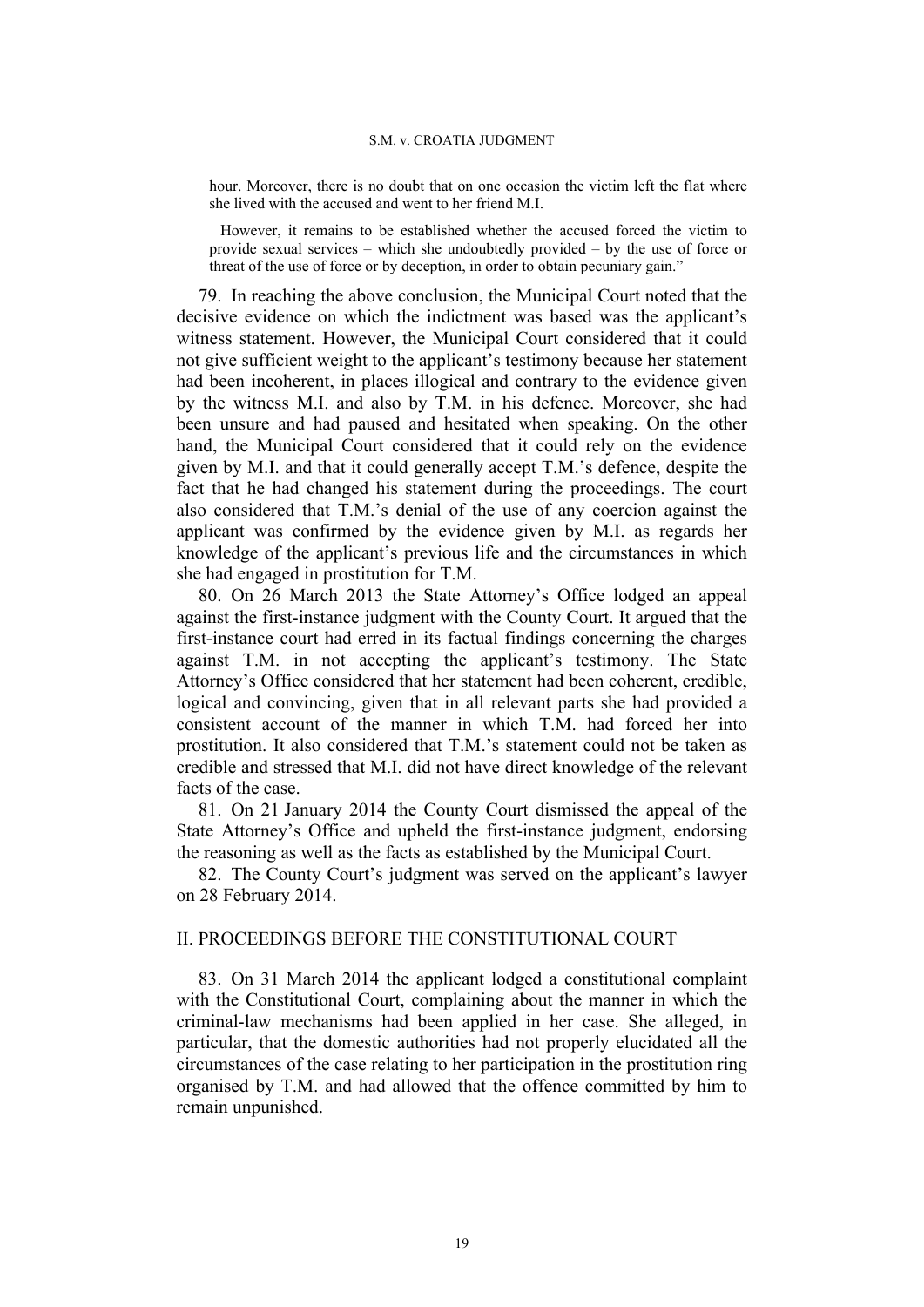84. On 10 June 2014 the Constitutional Court declared the applicant's constitutional complaint inadmissible on the grounds that the applicant had not had the right to bring a constitutional complaint concerning the criminal proceedings against T.M. since these proceedings had concerned a criminal charge against him.

# III. VICTIM SUPPORT AND ASSISTANCE PROVIDED TO THE APPLICANT

85. On 21 December 2012, following an identification process carried out by the Ministry of the Interior, the applicant was officially given the status of victim of human trafficking by the Office for Human and Minority Rights of the Government of Croatia (*Vlada Republike Hrvatske, Ured za ljudska prava i prava nacionalnih manjina*; hereinafter "the Human Rights Office"; see paragraph 105 below).

86. On the same day the Ministry of the Interior contacted the Croatian Red Cross and its employees informed the applicant of her rights (safe accommodation, medical check-ups, psycho-social support, legal aid and material support).

87. The applicant did not wish to exercise the right to safe accommodation since she lived with her mother and sister. However, in the period between 17 January 2013 and 24 April 2015 the applicant contacted the Red Cross on several occasions. She received psycho-social support through individual counselling and material support. On two occasions the Red Cross also organised a dental examination for the applicant, as well as individual counselling with a psychologist.

88. Further to this the applicant was provided with legal aid by the nongovernmental organisation the Rosa Centre (see paragraph 50 above), whose activities in the field of human trafficking were in part supported by the State.

# IV. OTHER RELEVANT FACTS

# **A. Complaint concerning the criminal proceedings against T.M.**

89. On 13 March 2013 the non-governmental organisation the Rosa Centre complained to the Human Rights Office that the State Attorney's Office had not pursued the applicant's case diligently by collecting and presenting evidence capable of elucidating all the circumstances of the case. In this connection, the Rosa Centre stressed that there had been some inconsistencies in the statements of the applicant and the witness M.I., which required further clarification. It also submitted that the applicant had later explained that certain inconsistencies in her statement had been the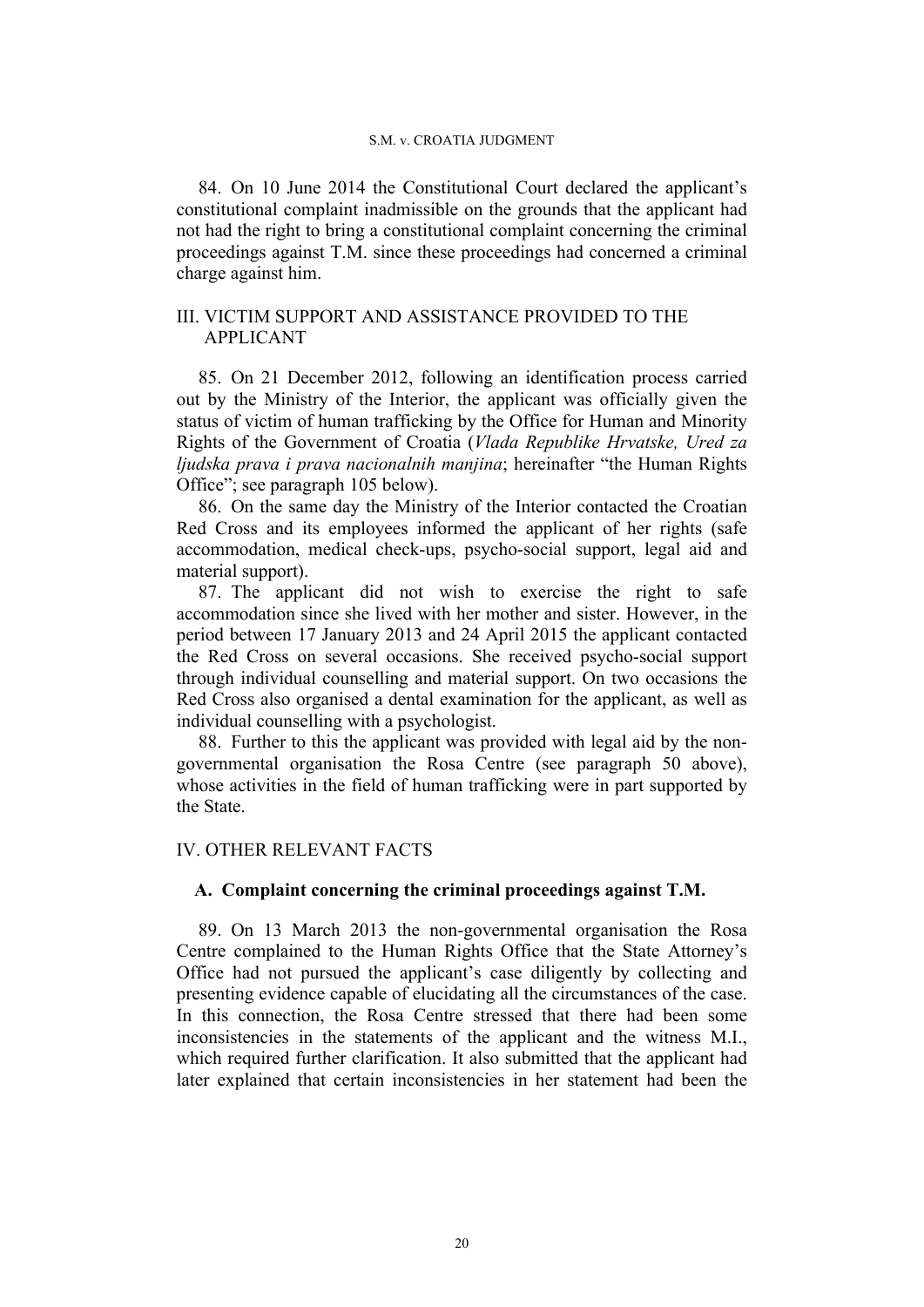result of her wish to protect other persons, namely her roommate, her friend M.I. and her mother.

90. The Rosa Centre further argued that the trial court, which had not been bound by the prosecution's legal classification of the facts, had not reclassified the charges to the basic form of procuring prostitution under Article 195 § 2 and convicted T.M. of that offence. The Rosa Centre also suggested that after the hearing, in an informal context, the judge conducting the proceedings had said to its lawyer that probably eighty percent of his colleagues would have convicted T.M. but that he had not considered that T.M. should be convicted as charged by the State Attorney's Office. On that occasion, the judge had also stated that the State Attorney's Office should have amended the indictment.

91. The Human Rights Office forwarded this letter to the State Attorney General's Office and asked for the relevant explanations.

92. In its report of 14 May 2013 the competent State Attorney's Office explained that it had considered the applicant's statement to be credible and convincing, and that it provided sufficient grounds for T.M.'s conviction under Article 195 § 3 of the Criminal Code. However, the Municipal Court had not agreed with this assessment and had acquitted T.M. The State Attorney's Office still believed that the classification of procuring prostitution using coercion was appropriate and it had therefore lodged an appeal against the first-instance judgment (see paragraph 80 above). In these circumstances, it did not consider that it should have amended the indictment. In any event, it stressed that if the Municipal Court considered that T.M. should have been convicted of the basic form of the offence of procuring prostitution under Article 195 § 2 of the Criminal Code, it could have amended the legal classification of the charges itself.

93. On the basis of this report, on 21 August 2013 the State Attorney General's Office informed the Human Rights Office of its findings endorsing the assessment of the case by the competent State Attorney's Office.

## **B. T.M.'s action concerning the applicant's mother**

94. The case file of the Municipal Court which the Government provided to the Court contains a document indicating that on 4 September 2012 the Office of the Deputy Prime Minister of Croatia forwarded to the Ministry of Social Policy and Youth and the Ministry of the Interior a complaint made by T.M. about the alleged mistreatment of her children by the applicant's mother. The Office of the Deputy Prime Minister asked the relevant ministries to examine the matter and to report back on their findings. A copy of the Office's request was also sent to T.M.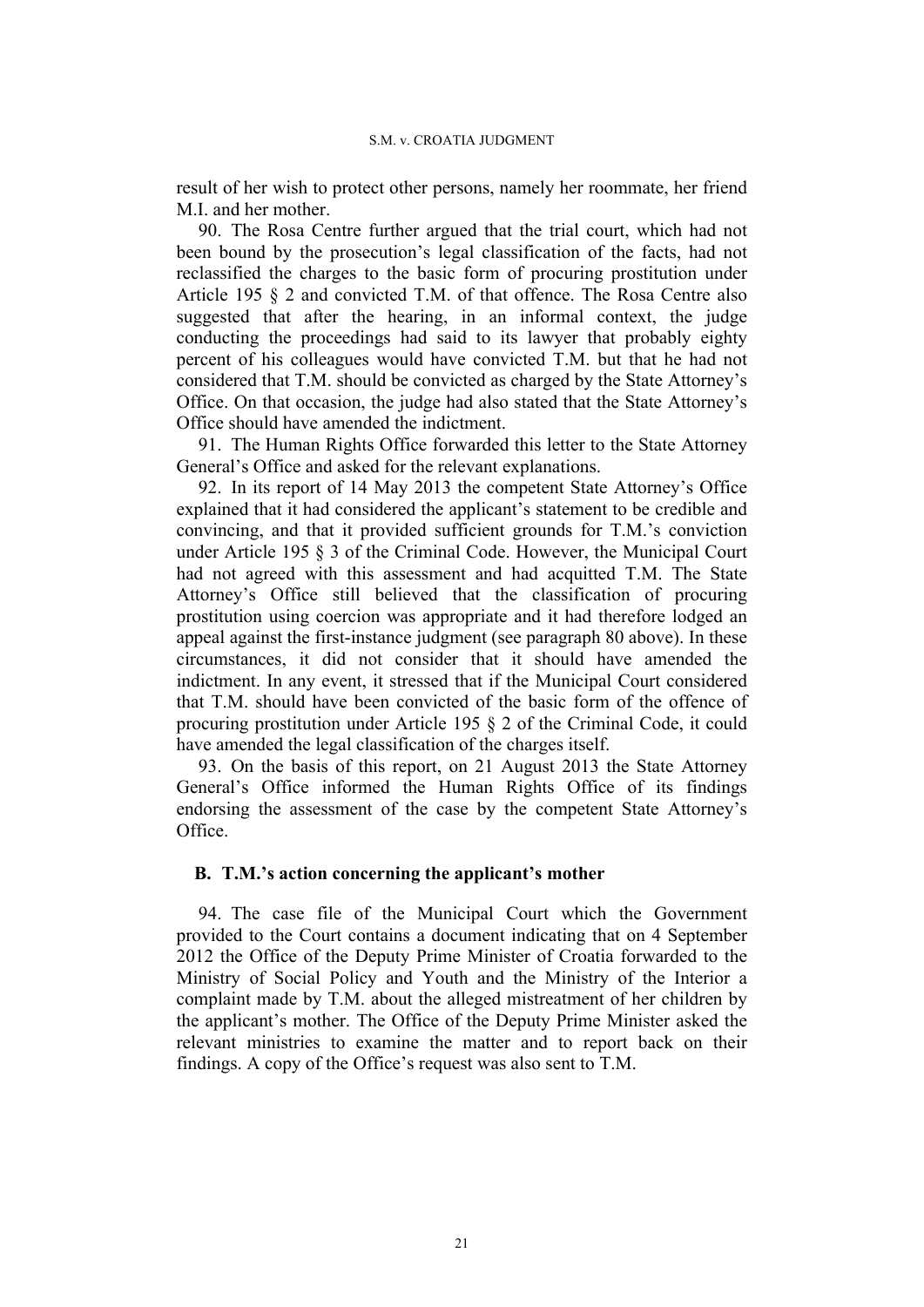# RELEVANT LEGAL FRAMEWORK AND PRACTICE

### I. RELEVANT DOMESTIC LAW

### **A. Constitution**

95. The relevant provisions of the Constitution of the Republic of Croatia (*Ustav Republike Hrvatske*, Official Gazette no. 56/1990, with further amendments) read as follows:

#### **Article 23**

"No one shall be subjected to any form of ill-treatment ...

Forced or compulsory labour is forbidden."

### **Article 35**

"Everyone shall have the right to respect and legal protection of his or her private and family life, dignity, reputation and honour."

### **Article 134**

"International agreements in force which have been concluded and ratified in accordance with the Constitution and made public shall be part of the internal legal order of the Republic of Croatia and shall have precedence over the [domestic] statutes...."

### **B. Criminal Code**

...

96. The relevant part of the Criminal Code (*Kazneni zakon*, Official Gazette no. 110/1997, with further amendments), as in force at the relevant time, read as follows:

#### **Trafficking in human beings and slavery Article 175**

"1. Whoever violates the rules of international law in that he or she by the use of force or of a threat to use force, by means of fraud, by abduction, by abuse of authority or of a position of helplessness or in any other manner recruits, buys, sells, hands over, transports, transfers, incites or acts as intermediary in the purchase or delivery [of a person], or harbours a person for the purposes of slavery or a similar relationship, forced labour, sexual exploitation, prostitution or illegal human-organ transplant, or who keeps a person in slavery or a similar condition, shall be punished by imprisonment for one to ten years.

5. The existence of the criminal offence under paragraph 1 ... does not depend on whether the person concerned consented to force labour, servitude, sexual exploitation, slavery or a similar relationship, or illegal transplant of human organs."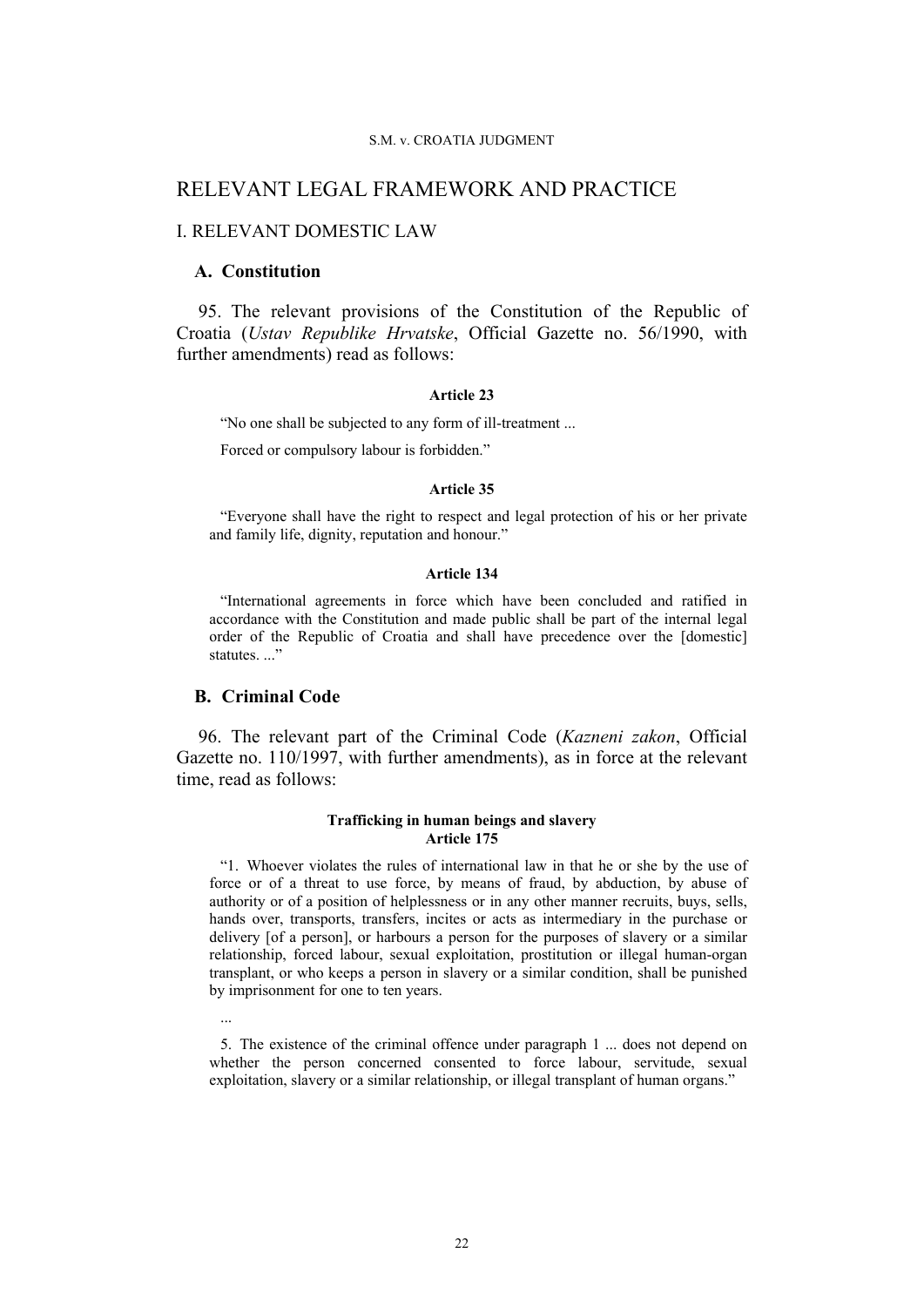### **Procuring prostitution (***Podvođenje***) Article 195**

 $\ddot{\cdot}$ 

2. Whoever, for profit, organises or arranges for another person to provide sexual services shall be punished by imprisonment from six months to three years.

3. Whoever, for profit, forces or entices a person to provide sexual services by the use of force or the threat of the use of force or by means of deception shall be punished by imprisonment from one to five years.

...

7. It is irrelevant for the existence of the criminal offence under this Article whether the person who was engaged in prostitution had already practised it."

97. The relevant provisions of the Criminal Code (Official Gazette nos. 125/2011 and 144/2012) currently in force read as follows:

### **Slavery Article 105**

"1. Whoever violates the rules of international law in that he or she places another in slavery or a similar relationship or keeps another in such a position, or buys, sells, transfers or acts as an intermediary in the sale or transfer of a person or entices another to sell his or her freedom or the freedom of a person whom he or she is caring for shall be punished by imprisonment for one to ten years.

 $\ddots$ "

#### **Trafficking in human beings Article 106**

"1. Whoever by the use of force, of threat, of fraud, of deception, of abduction, of the abuse of authority or [abuse] of a difficult situation, or a dependency relationship, or of the giving or receiving of payments or benefits to achieve the consent of a person having control over another person, or in any other manner recruits, transports, transfers, harbours or receives a person or exchanges or transfers the control over a person for the purpose of exploitation of his or her labour by means of forced labour, servitude, slavery or a similar relationship, or for his or her exploitation for prostitution or other forms of sexual exploitation including pornography, or for the purpose of entering an illegal or forced marriage, for the removal of organs, for his or her participation in armed conflicts, or in order to commit an illegal act shall be punished by imprisonment for one to ten years.

...

7. The consent of the victim of trafficking in persons is irrelevant for the existence of the criminal offence in question."

### **Prostitution Article 157**

"1. Whoever, for profit or other gain lures, recruits or entices another person to provide sexual services or organises or arranges for another person to provide sexual services shall be punished by imprisonment for six month to five years.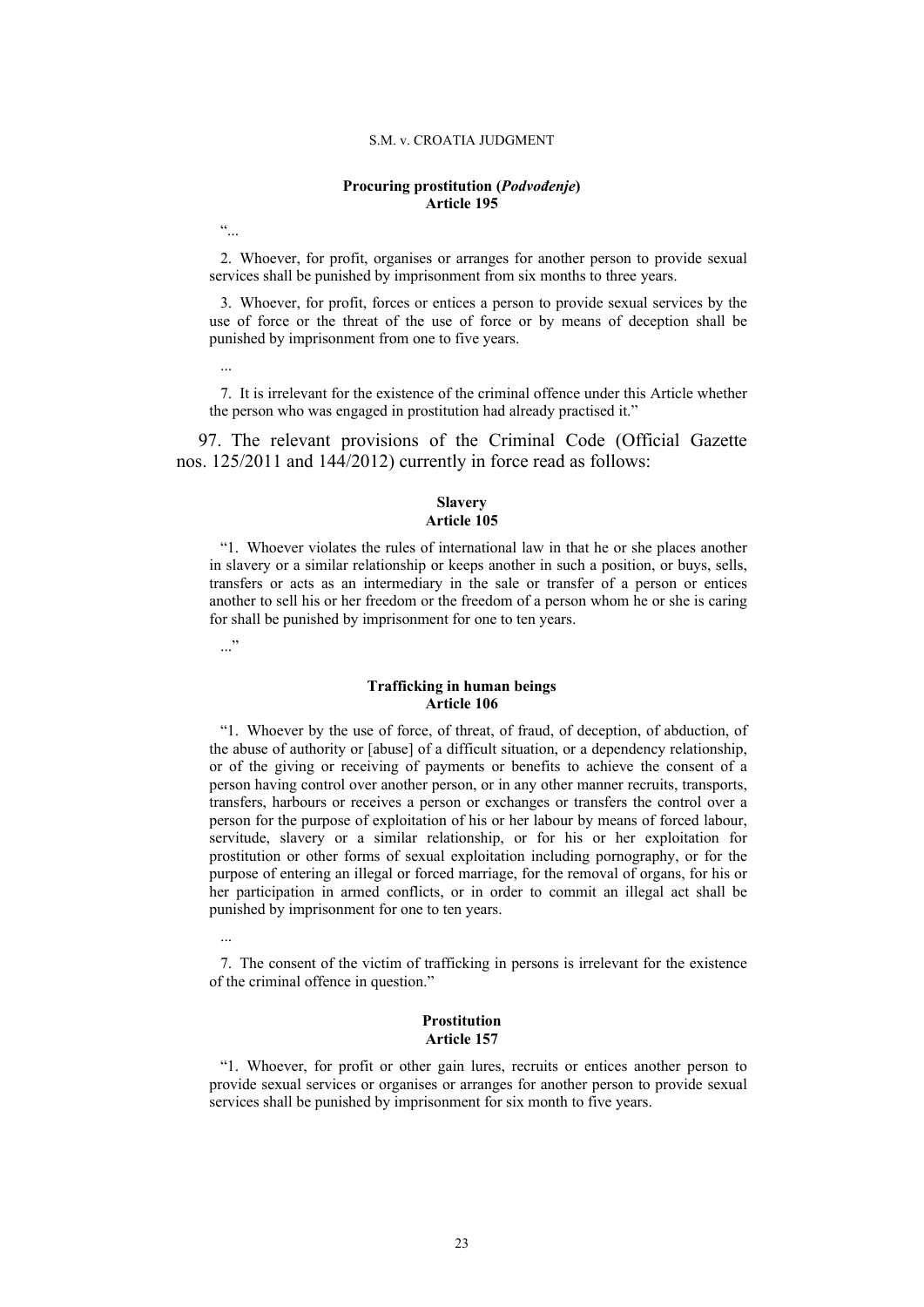2. Whoever, for profit, by the use of force or threat, deception, fraud, abuse of power or abuse of a difficult situation or a dependency relationship, forces or entices another person to provide sexual services, or uses sexual services of such a person for payment and knew or ought to have known of the above-mentioned circumstances, shall be punished by imprisonment for one to ten years.

...

3. It is irrelevant for the existence of the criminal offence whether the person who was lured, recruited, enticed or used for prostitution gave his or her consent or had already engaged in prostitution."

### **C. Code of Criminal Procedure**

98. The relevant provisions of the Code of Criminal Procedure (*Zakon o kaznenom postupku*, Official Gazette no. 152/2008, with further amendments), as applicable at the relevant time when a particular procedural action was taken, read as follows:

### **Article 2**

"1. Criminal proceedings shall be instituted and conducted only at the request of a competent prosecutor. ...

2. In respect of criminal offences subject to public prosecution, the competent prosecutor shall be the State Attorney ...

3. Unless otherwise provided for by law, the State Attorney shall undertake a criminal prosecution where there is a reasonable suspicion that an identified person has committed a criminal offence subject to public prosecution and where there are no legal impediments to the prosecution of that person."

### **Article 16**

"1. In criminal proceedings the victim and injured party shall have the rights provided for in this Code.

2. The police, investigators, State attorney and court shall act with special care with the victim of the criminal offence [concerned]. These authorities shall instruct the victim [of his or her rights] under paragraph 3 of this Article and under Articles 43-46 of this Code and care for the victim's interests when adopting their decisions concerning the prosecution of the accused or when taking actions within the criminal proceedings in which the victim has to participate personally.

3. A victim suffering serious psycho-physical damage or serious consequences of a criminal offence has the right to the free professional aid of a counsellor in accordance with the law"

### **Article 38**

"1. The basic power and the main duty of a State attorney shall be the prosecution of the perpetrators of criminal offences liable to State prosecution."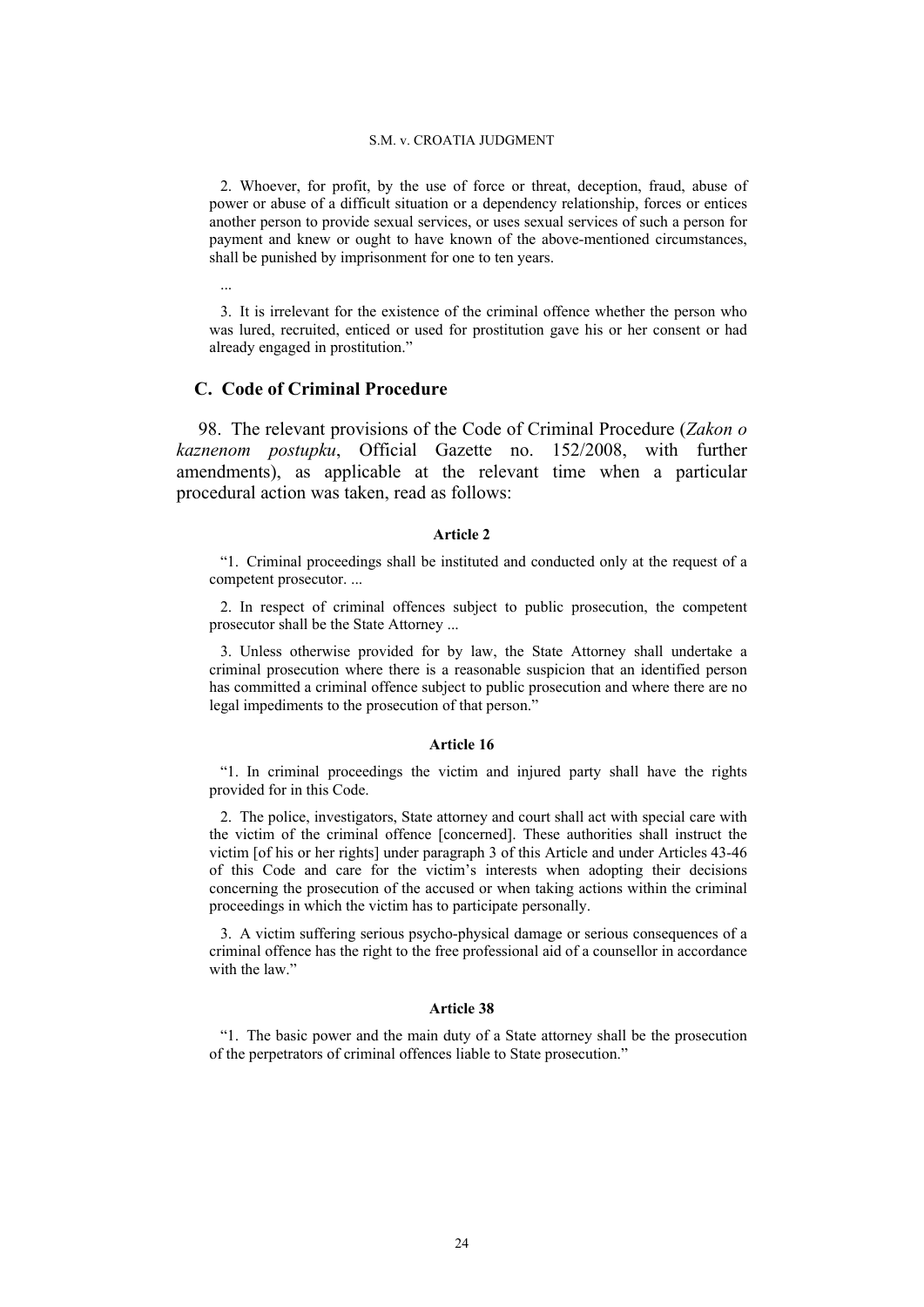### **Victim Article 43**

"1. The victim of a criminal offence shall have:

(1) the right to effective psychological and other professional help and to the support of a body or organisation providing support to the victims of criminal offences in accordance with the law;

(2) the right to participate in the criminal proceedings as an injured party;

(3) other rights provided for by law.

2. In accordance with special legislation, the victim of an offence punishable by five or more years' imprisonment shall have the right:

(1) to a legal aid counsellor before being heard in the criminal proceedings and when making a compensation claim, if he or she suffers serious psycho-physical damage or other serious consequences of the offence;

(2) to compensation for pecuniary and non-pecuniary damage from the State fund as provided for in a special law ...

3. When taking the first action in which the victim participates, the court [conducting the proceedings], a State Attorney, an investigator and the police shall inform the victim of:

(1) his or her rights under paragraphs 1 and 2 of this Article ...

(2) of his or her rights [in the proceedings] as an injured party."

#### **Article 45**

"1. The victim of a criminal offence against his or her sexual freedom and morals shall have, in addition to those under Articles 43 and 44 of this Code, the following rights:

(1) to free consultation with a counsellor before giving his or her evidence;

(2) to be interviewed by an officer of his or her own gender when interviewed by the police;

(3) not to answer a question concerning his or her strictly private life;

(4) to ask to give his or her evidence by means of audio-visual equipment as provided for under Article 292(4) of this Code.

(5) to confidentiality of personal data;

(6) to request the exclusion of the public from a hearing.

2. Before the victim gives his or her evidence for the first time, the court [conducting the proceedings], a State attorney, an investigator and the police shall inform the victim of the criminal offence under paragraph 1 of this Article of his or her rights under this Article."

#### **Article 52**

"1. The victim shall have the right to point to the relevant facts and to propose evidence necessary for the establishment of the criminal offence, identification of the perpetrator and establishment of the victim's civil claim.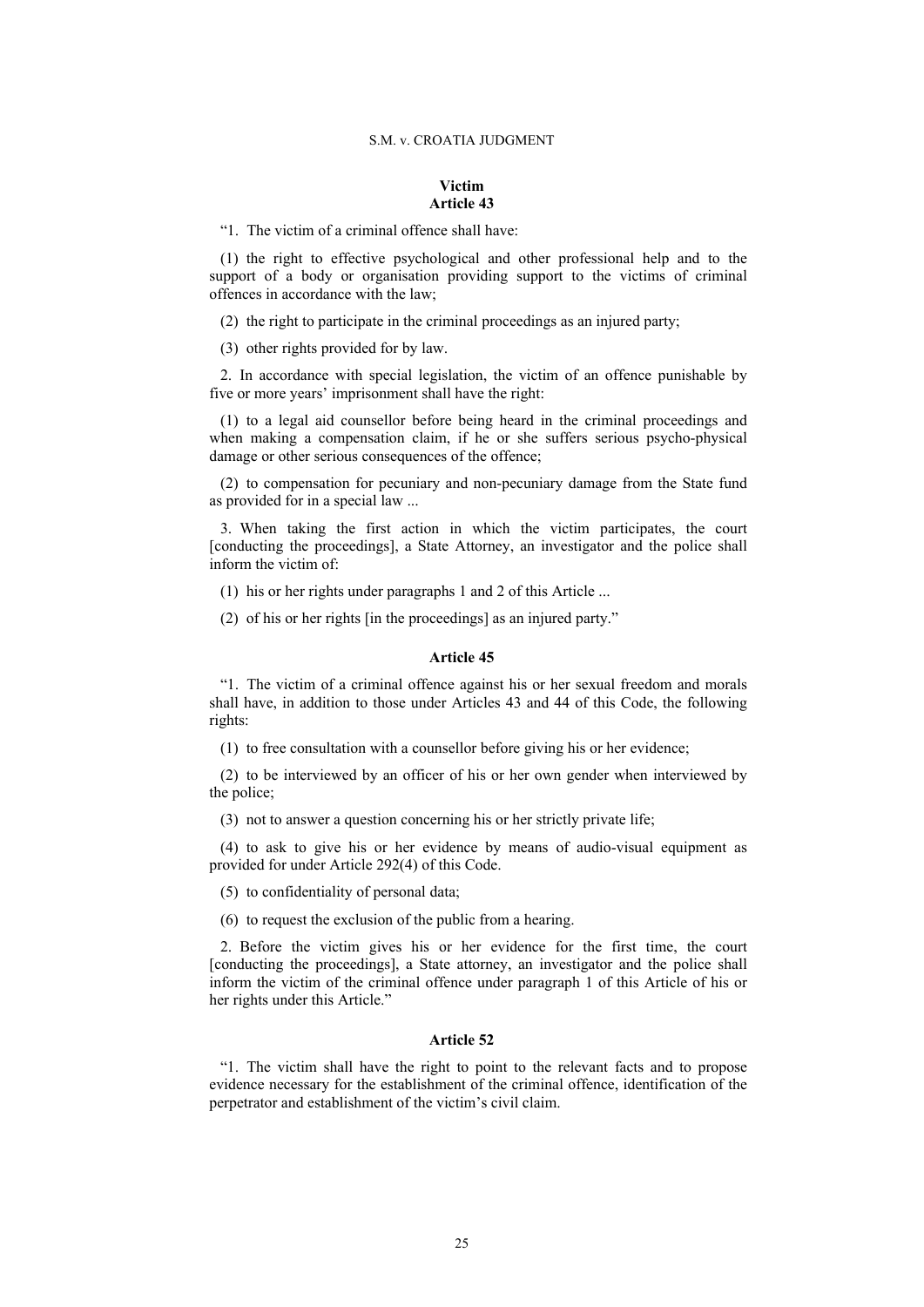2. At the hearing the victim shall have the right to propose evidence, question the accused, witnesses and experts and make objections and give explanations concerning their evidence, as well as to give other statements and requests.

3. The victim shall have the right to inspect files and examine objects used as evidence ...

4. The State Attorney and the court shall inform the victim of the rights set out in [this Article]."

#### **Main hearing Article 419**

"1. The parties shall have the right to propose the questioning of witnesses and experts and the taking and examination of other evidence. The trial panel can take and examine evidence which the parties have not proposed, or in respect of which they have withdrawn their proposal, if it considers it to be important for the establishment of circumstances relating to the exclusion of unlawfulness or guilt or it concerns [the issues of sanctioning].

2. ... The President of the trial panel shall inform the parties and the injured party that [the court] shall not take and examine evidence of which the parties were aware before the start of the hearing but for which they have failed, without justified reason, to make a timely request for examination."

### **Article 441**

"1. If during the hearing the prosecutor finds that the evidence taken and examined in the proceedings suggests that the factual circumstances set out in the indictment have changed, he or she can [orally or in writing] amend the indictment until the end of the proceedings for the taking and examination of evidence.

2. In order to prepare the amendments to the indictment or to prepare the defence [as appropriate] the parties may seek adjournment of the trial."

#### **Article 449**

"1. A judgment may refer only to a person who has been indicted and only to the criminal offence which is the subject of the charges in the [initially lodged] indictment or the indictment amended or extended at a hearing.

2. The court is not bound by the prosecutor's legal classification of the offence but the accused cannot be held guilty of a more serious offence than the one he or she has been indicted for."

### **D. Minor offences legislation**

99. The Minor Offences against Public Order and Peace Act (*Zakon o prekršajima protiv javnog reda i mira*, Official Gazette no. 5/1990 with further amendments) proscribes acts facilitating prostitution (section 7) and prostitution itself (section 12). Both offences are punishable by a fine or thirty days' imprisonment.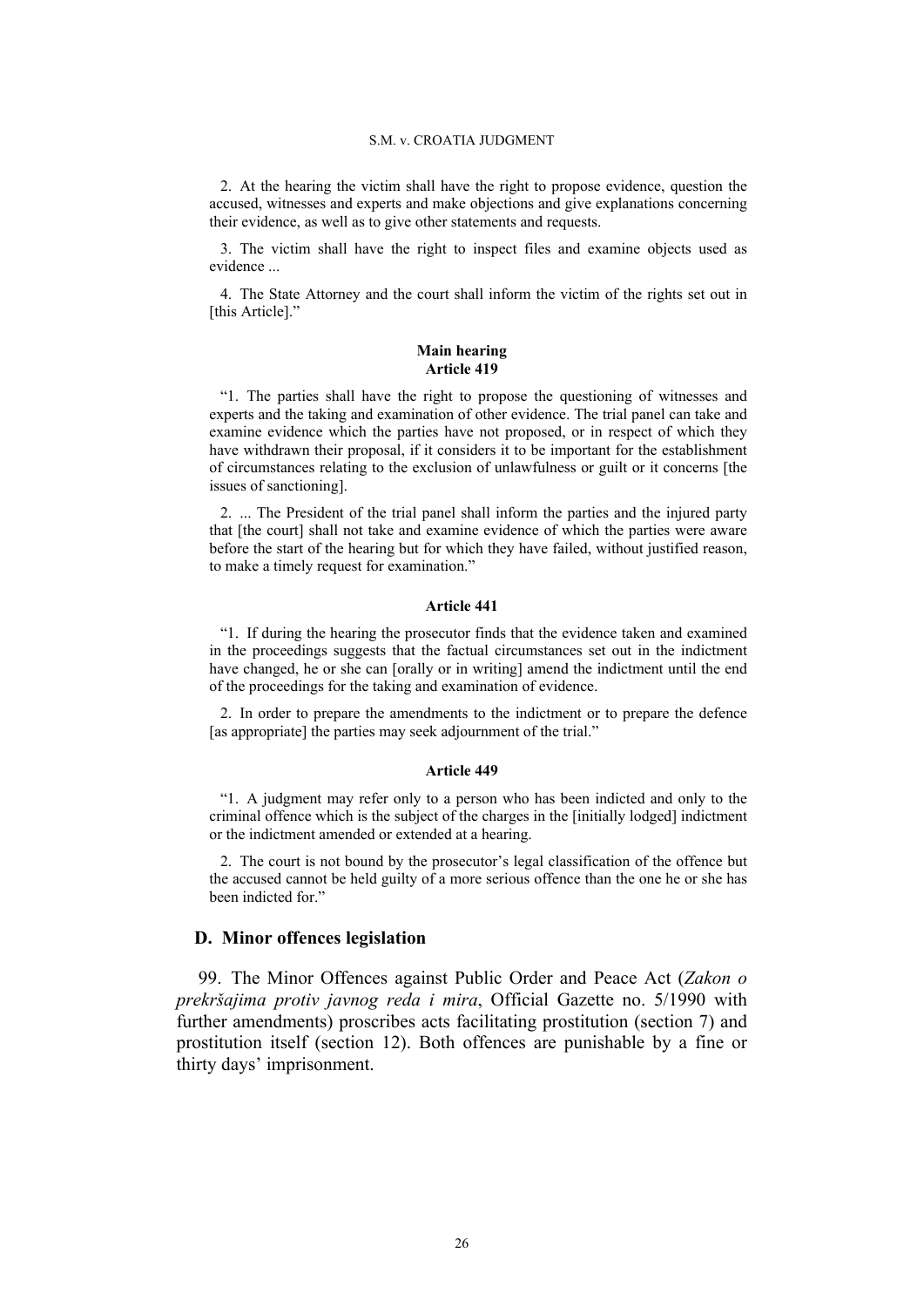# **E. Compensation for damage**

100. A claim for the compensation in respect of damage resulting from an infringement of rights of personality can be made under the Civil Obligations Act (*Zakon o obveznim odnosima*, Official Gazette nos. 35/2005, with further amendments). Rights of personality within the meaning of that Act are, amongst other, the right to physical and mental health, reputation, honour, dignity, privacy of personal and family life, liberty (section 19).

101. On 1 July 2013 the Act on Compensation for Damage to Victims of Criminal Offences came into force (*Zakon o novčanoj naknadi žrtvama kaznenih djela*, Official Gazette, no. 80/2008, with further amendments). It provides for the possibility for the victims of violent offences and offences against sexual integrity to obtain compensation from the State of some forms of damage under certain conditions.

# **F. Policy documents and activities concerning human trafficking**

102. In May 2002 the Government of Croatia established the National Board for the Suppression of Human Trafficking as a multidisciplinary inter-departmental body composed of representatives of the relevant authorities and non-governmental organisations working in the field of human trafficking. The Board is in charge of preparing programmes, plans and policy guidelines in this field. Within the Board, there is also an Operative Team for the Suppression of Human Trafficking which ensures the effective functioning and performance of the Board's tasks.

103. Since 2002 the Government have also adopted several National Plans for the Suppression of Human Trafficking. They are aimed at establishing guidelines and defining policies in particular in relation to the improvement of the normative framework of human trafficking; ensuring a proactive approach to the identification of victims of human trafficking; achieving effective coordination between the prosecuting authorities, other State bodies and civil society; processing of data on cases of human trafficking; raising awareness of and working on the prevention of human trafficking; and ensuring sufficient financial means for these activities. Under the National Plan, the Human Rights Office coordinates the activities in the field of human trafficking.

104. In addition, the activities and coordination of the work of the national authorities in the suppression of human trafficking is based on three specialised protocols: the Protocol on the identification, assistance and protection of victims of human trafficking (2008); the Protocol on procedures during the voluntary return of victims of human trafficking (2009); and the Protocol on the integration/reintegration of the victims of human trafficking (2011).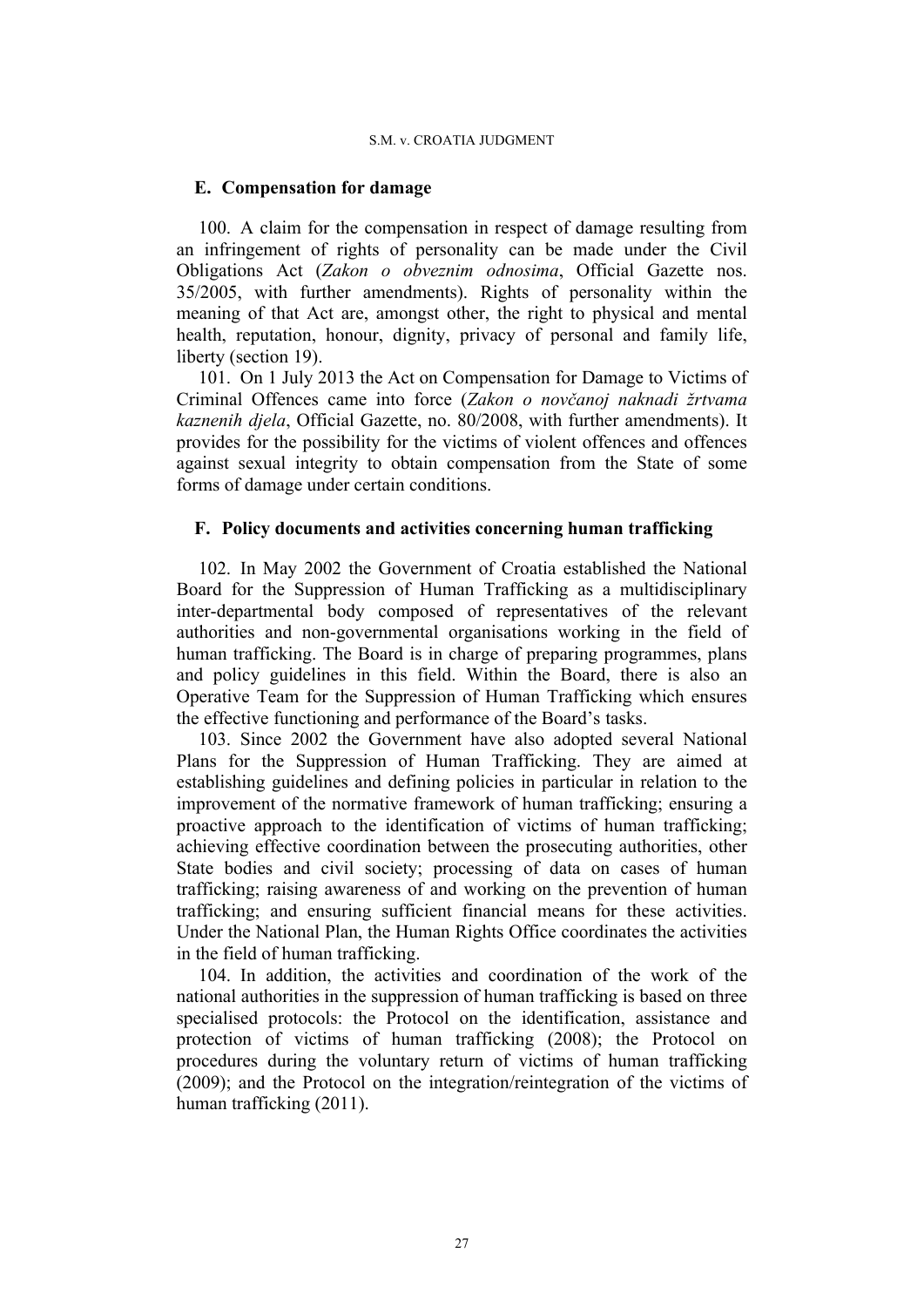105. The Protocol on the identification, assistance and protection of victims of human trafficking regulates the procedure for recognition of the status of victim of human trafficking. The identification is carried out by specialised bodies of the Ministry of the Interior in cooperation with the Red Cross and representatives of civil society. The decision on identification can be taken by the Ministry of the Interior or the Operative team of the National Board for the Suppression of Human Trafficking. The Human Rights Office formally certifies the decision on identification. The purpose of the procedure is to ensure various rights of assistance and protection to the victim.

106. The domestic authorities also cooperate actively with civil society and in particular with the "Petra" network of non-governmental organisations dealing with the issues of human trafficking and sexual exploitation of women and children, which is financed by the Human Rights Office. The Rosa Centre is a member of the "Petra" network.

### II. INTERNATIONAL LAW AND PRACTICE

### **A. United Nations instruments**

*1. The 1949 Convention for the Suppression of the Traffic in Persons and the Exploitation of the Prostitution of Others ("the 1949 Convention")*

107. The 1949 Convention consolidated several treaties adopted between 1904 and 1933. It came into force on 25 July 1951 and was ratified by Croatia on 12 October 1992. In addition to Croatia, it has been ratified by twenty-five other Council of Europe member States.

108. The relevant parts of the 1949 Convention read as follows:

### **Preamble**

"Whereas prostitution and the accompanying evil of the traffic in persons for the purpose of prostitution are incompatible with the dignity and worth of the human person and endanger the welfare of the individual, the family and the community,

 $\ddots$ "

#### **Article 1**

"The Parties to the present Convention agree to punish any person who, to gratify the passions of another:

(1) Procures, entices or leads away, for purposes of prostitution, another person, even with the consent of that person;

(2) Exploits the prostitution of another person, even with the consent of that person."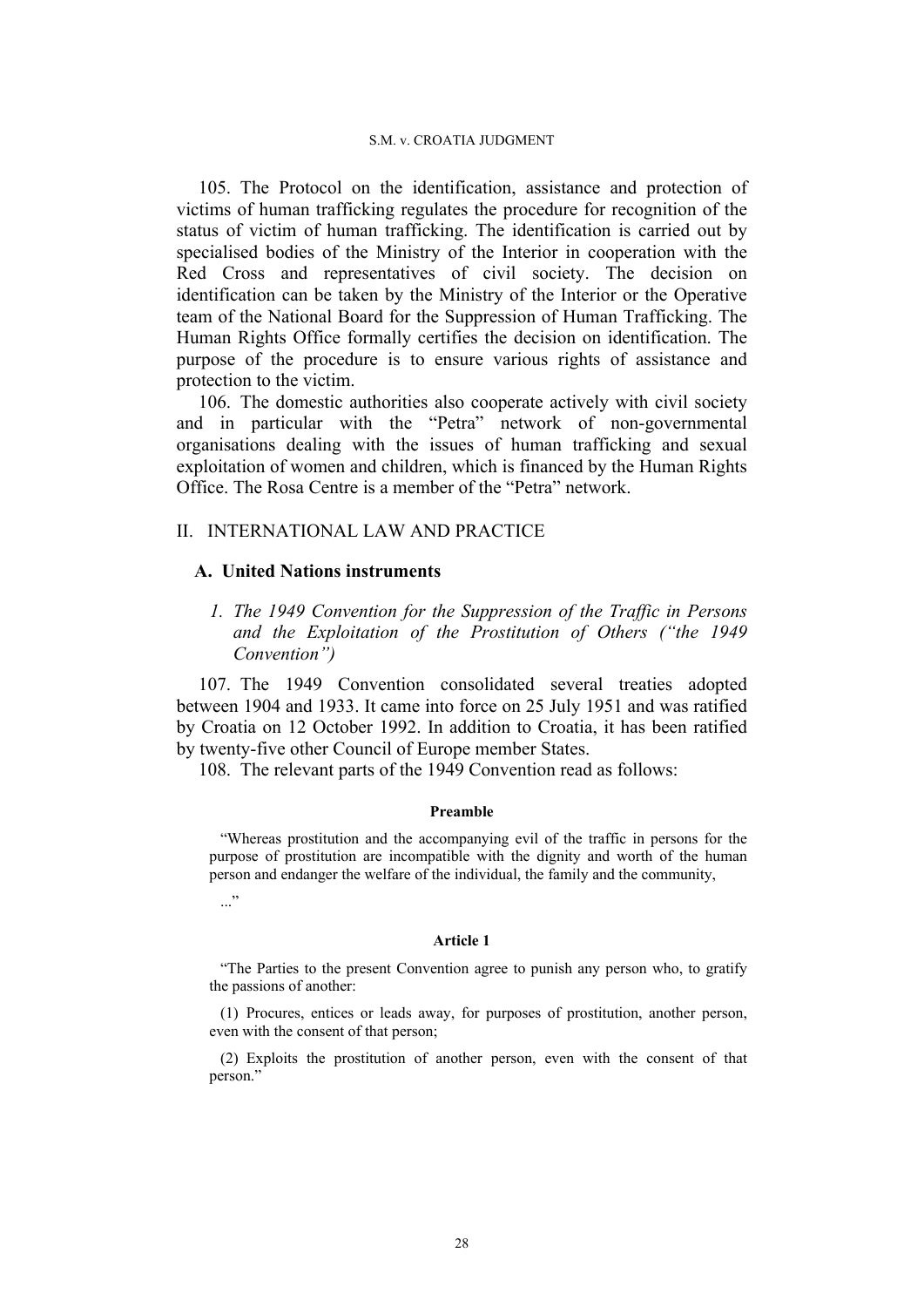### **Article 2**

"The Parties to the present Convention further agree to punish any person who:

(1) Keeps or manages, or knowingly finances or takes part in the financing of a brothel;

(2) Knowingly lets or rents a building or other place or any part thereof for the purpose of the prostitution of others."

# *2. Protocol to Prevent, Suppress and Punish Trafficking in Persons, Especially Women and Children ("the Palermo Protocol")*

109. The United Nations Convention against Transnational Organized Crime ("UNCTOC") forms part of the central legal framework concerning trafficking in persons under international law. It represents the "parent instrument" to a specialised protocol on the matter, namely the Palermo Protocol.

110. UNCTOC was signed on 12-15 December 2000 and entered into force on 29 September 2003. 189 States are parties to this Convention. The Palermo Protocol was signed on 15 November 2000 and entered into force on 25 December 2003. 173 States are parties to this Protocol. Both instruments were ratified by Croatia on 24 January 2003.

111. The purpose of UNCTOC is to promote cooperation with a view to preventing and combating transnational organised crime more efficiently (Article 1). The scope of this Convention is subject to three prerequisites: firstly, the offence in question must have a transnational aspect, secondly, it must involve an "organized criminal group" and thirdly, the offence must constitute a "serious crime" (Article 3). However, Article 34 § 2 of UNCTOC provides the following:

"The offences established in accordance with articles 5, 6, 8 and 23 of this Convention shall be established in the domestic law of each State Party independently of the translational nature or the involvement of an organized criminal group as described in article 3, paragraph 1, of this Convention, except to the extent that article 5 of this Convention would require the involvement of an organized criminal group."

112. For its part, the Palermo Protocol aims to: (i) prevent and combat trafficking in persons, paying particular attention to women and children; (ii) protect and assist the victims of such trafficking, with full respect for their human rights; (iii) promote cooperation among States Parties in order to meet those objectives (Article 2). The provisions of UNCTOC apply, *mutatis mutandis*, to the Palermo Protocol unless provided otherwise (Article 1 § 2).

### **(a) Definition of trafficking in human beings**

113. Trafficking in human beings has been defined for the first time under international law in the Palermo Protocol as follows (Article 3 (a)):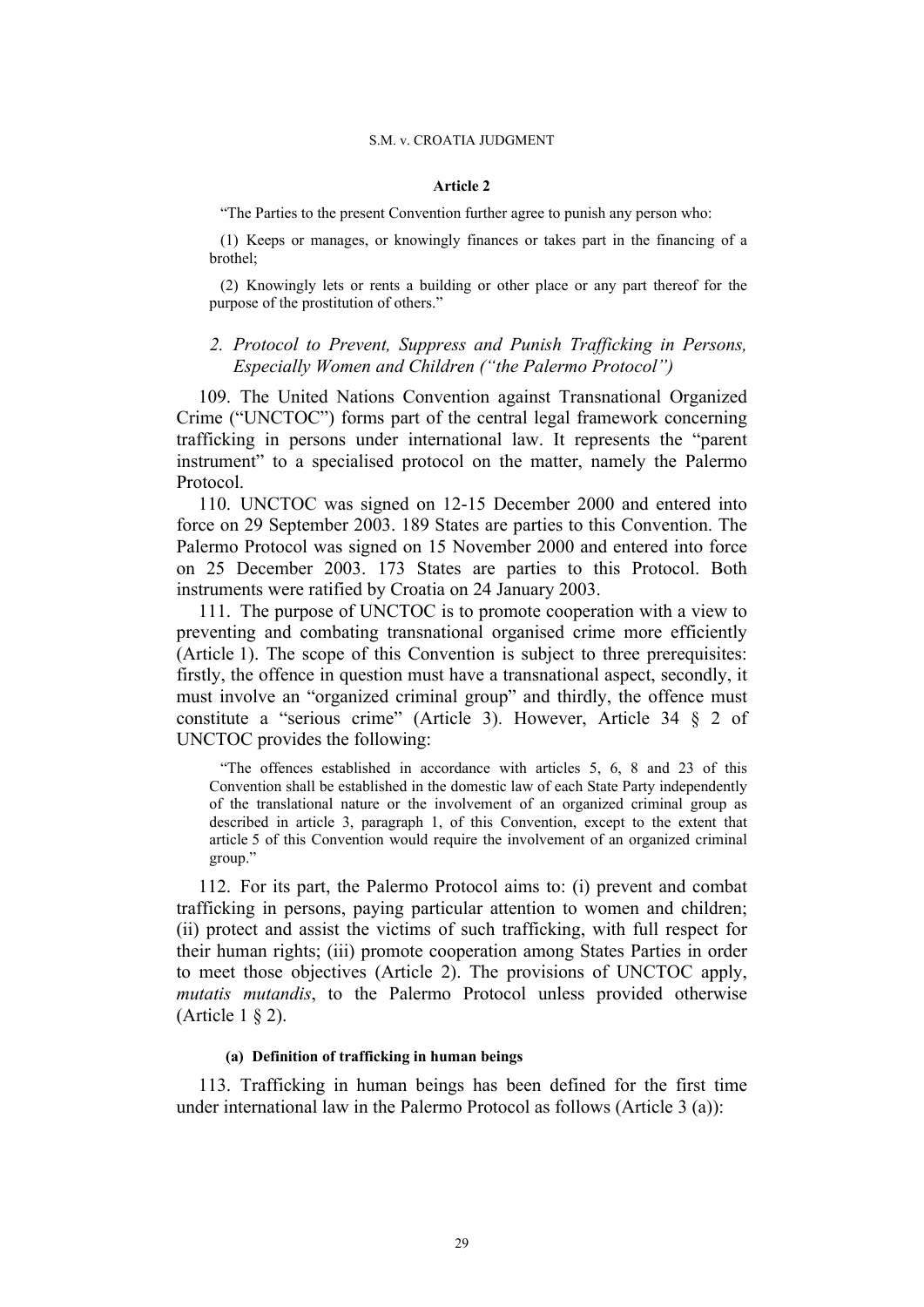'Trafficking' in persons shall mean the recruitment, transportation, transfer, harbouring or receipt of persons, by means of the threat or use of force or other forms of coercion, of abduction, of fraud, of deception, of the abuse of power or of a position of vulnerability or of the giving or receiving of payments or benefits to achieve the consent of a person having control over another person, for the purpose of exploitation. Exploitation shall include, at a minimum, the exploitation of the prostitution of others or other forms of sexual exploitation, forced labour or services, slavery or practices similar to slavery, servitude or the removal of organs ..."

114. The crime of trafficking in persons has three constituent elements: (i) an action (what is done: the recruitment, transportation, transfer, harbouring or receipt of persons); (ii) the means (how it is done: by means of the threat or use of force or other forms of coercion, of abduction, of fraud, of deception, of the abuse of power or of a position of vulnerability or of the giving or receiving of payments or benefits to achieve the consent of a person having control over another person); (iii) an exploitative purpose (why it is done: this includes at a minimum, the exploitation of the prostitution of others or other forms of sexual exploitation, forced labour or services, slavery or practices similar to slavery, servitude or the removal of organs). A combination of the three constituent elements is necessary in order for the crime of trafficking to be established as regards adult victims (UNODC, *Combating Trafficking in Persons: A Handbook for Parliamentarians*, March 2009, No. 16-2009, pp. 13-14).

115. Article 3 (b) clarifies that if one of the means set forth in Article 3 (a) is used, it is irrelevant whether the person expressed his/her consent or not. In its Issue Paper *The Role of 'Consent' in the Trafficking in Persons Protocol* (2014), the United Nations Office on Drugs and Crime ("UNODC") found that the requirement to show "means" affirms that, at least within the Protocol, exploitative conditions alone are insufficient to establish trafficking of adults.

116. The terms "exploitation of the prostitution of others" and "sexual exploitation" have been intentionally left undefined in the Palermo Protocol to allow States, irrespective of their domestic policies on prostitution, to ratify the Protocol. This was highlighted in the Interpretative notes for the official records (*travaux préparatoires*) of the negotiation of the Palermo Protocol in the following manner (paragraph 64, p. 12):

"[T]he Protocol addresses the exploitation of the prostitution of others and other forms of sexual exploitation only in the context of trafficking in persons and ... the terms 'exploitation of prostitution of others' or 'other forms of sexual exploitation' are not defined in the Protocol, which is therefore without prejudice to how States Parties address prostitution in their respective domestic laws."

117. However, in the *Model Law against Trafficking in Persons* (pp. 13-15 and 19), UNODC defined "exploitation of prostitution of others" as the unlawful obtaining of financial or other material benefit from the prostitution of another person. It also defined "sexual exploitation" as the obtaining of financial or other benefits through the involvement of another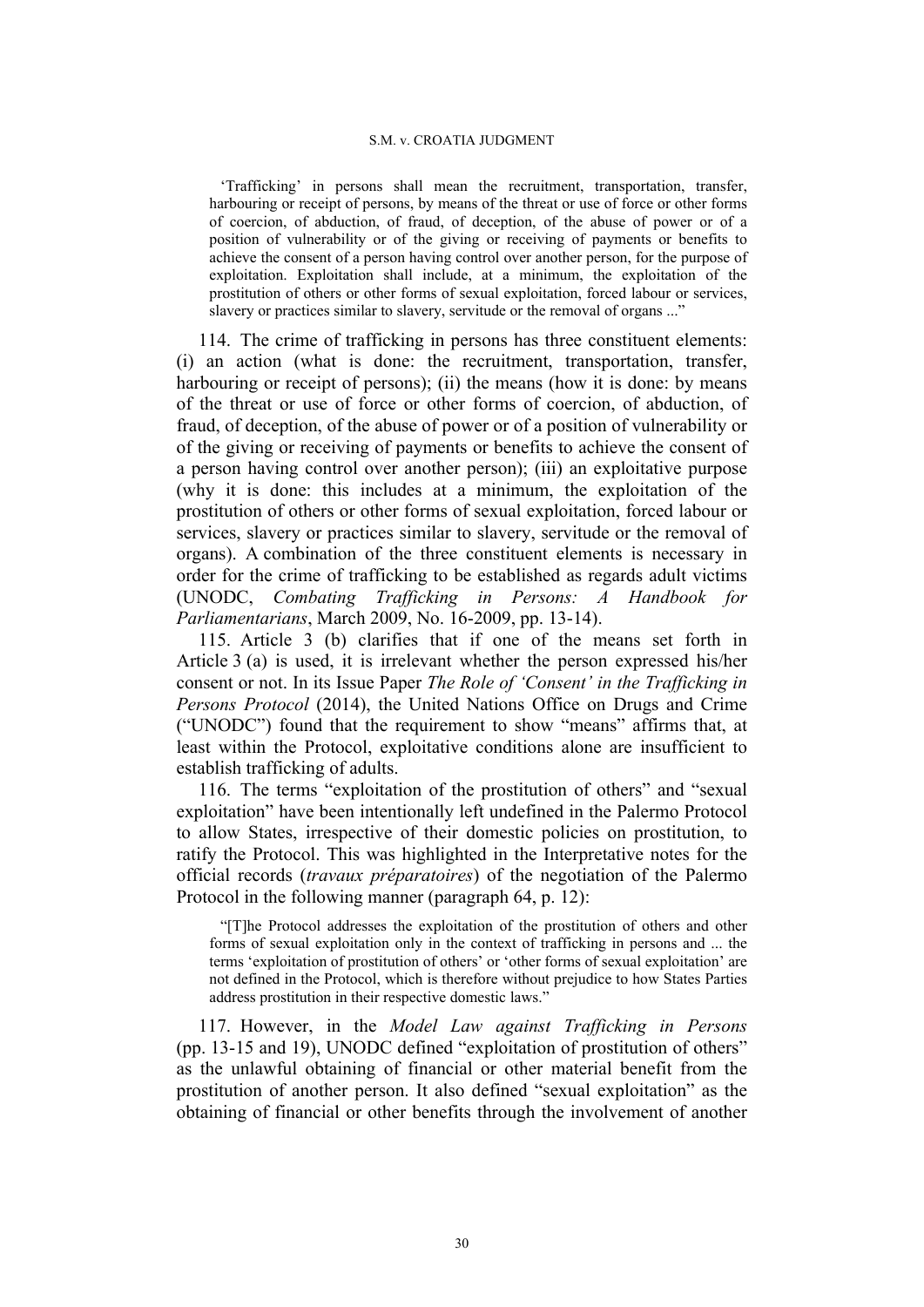person in prostitution, sexual servitude or other kinds of sexual services, including pornographic acts or the production of pornographic materials. It should also be noted that as regards "forced labour or services", the UNODC explained that "initial recruitment can be voluntary and the coercive mechanisms to keep a person in an exploitative situation may come into play later."

118. Furthermore, in a document entitled "Joint UN Commentary on the EU Directive – A Human Rights-Based Approach"  $(2011)$ , issued by the relevant United Nations bodies (the Office of the High Commissioner for Human Rights (OHCHR); the UN Refugee Agency (UNHCR); UNICEF; UNODC; UN Women; and the International Labour Organisation), the following was noted (p. 104):

"Exploitation of prostitution of others and sexual exploitation are not defined in international law. The terms have been intentionally left undefined in the Protocol in order to allow all States, independent of their domestic policies on prostitution, to ratify the Protocol. While the Protocol draws a distinction between exploitation for forced labour or services and sexual exploitation, this should not lead to the conclusion that coercive sexual exploitation does not amount to forced labour or services, particularly in the context of trafficking. Coercive sexual exploitation and forced prostitution fall within the scope of the definition of forced labour ..."

#### **(b) Scope of the Palermo Protocol**

119. According to Article 4, the scope of the Palermo Protocol is as follows:

"This Protocol shall apply, except as otherwise stated herein, to the prevention, investigation and prosecution of the offences established in accordance with article 5 of this Protocol, where those offences are transnational in nature and involve an organized criminal group, as well as to the protection of victims of such offences."

120. According to the *Model Law against Trafficking in Persons* prepared by UNODC (p. 8), although Article 4 limits its applicability to offences that are transnational in nature and involve an organised criminal group, these requirements are not part of the definition of the offence and therefore national laws should establish trafficking in persons as a criminal offence, independently of the transnational nature or the involvement of an organised criminal group. In this connection, reference is made to Article 34 § 2 of UNCTOC (see paragraph 111 above).

#### **(c) Relevant State obligations**

### 121. Article 5 of the Palermo Protocol provides as follows:

"1. Each State Party shall adopt such legislative and other measures as may be necessary to establish as criminal offences the conduct set forth in article 3 of this Protocol, when committed intentionally.

2. Each State Party shall also adopt such legislative and other measures as may be necessary to establish as criminal offences: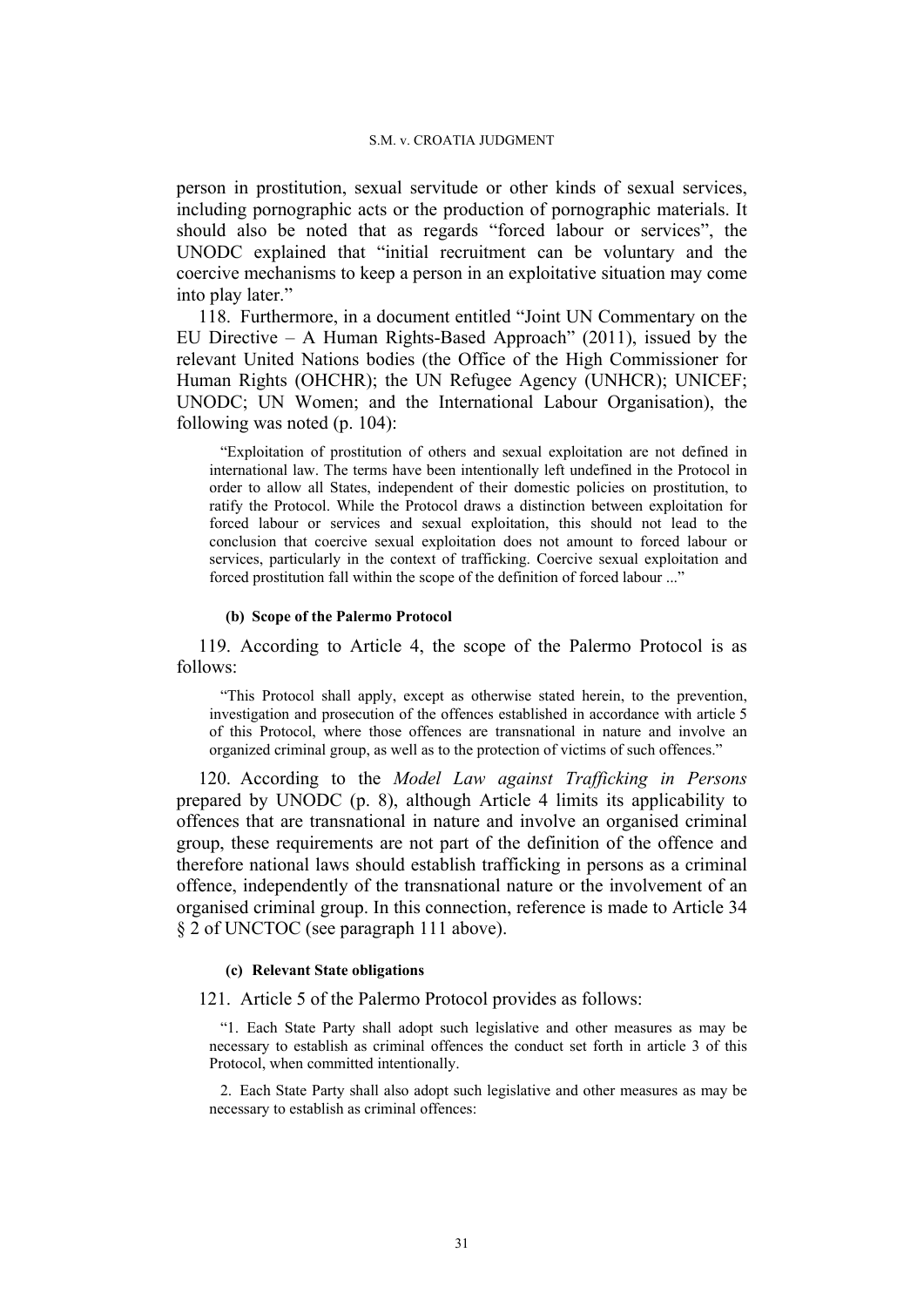(a) Subject to the basic concepts of its legal system, attempting to commit an offence established in accordance with paragraph 1 of this article;

(b) Participating as an accomplice in an offence established in accordance with paragraph 1 of this article; and

(c) Organizing or directing other persons to commit an offence established in accordance with paragraph 1 of this article."

122. Article 6 provides for various measures of assistance to and protection of victims of trafficking in persons. In so far as relevant for the present case, it reads as follows:

 $\epsilon\epsilon$ 

2. Each State Party shall ensure that its domestic legal or administrative system contains measures that provide to victims of trafficking in persons, in appropriate cases:

(a) Information on relevant court and administrative proceedings;

(b) Assistance to enable their views and concerns to be presented and considered at appropriate stages of criminal proceedings against offenders, in a manner not prejudicial to the rights of the defence.

3. Each State Party shall consider implementing measures to provide for the physical, psychological and social recovery of victims of trafficking in persons, including, in appropriate cases, in cooperation with non-governmental organizations, other relevant organizations and other elements of civil society, and, in particular, the provision of:

(a) Appropriate housing;

(b) Counselling and information, in particular as regards their legal rights, in a language that the victims of trafficking in persons can understand;

(c) Medical, psychological and material assistance; and

(d) Employment, educational and training opportunities.

...

5. Each State Party shall endeavour to provide for the physical safety of victims of trafficking in persons while they are within its territory.

6. Each State Party shall ensure that its domestic legal system contains measures that offer victims of trafficking in persons the possibility of obtaining compensation for damage suffered."

## *3. Convention on the Elimination of All Forms of Discrimination against Women ("CEDAW")*

123. CEDAW was adopted in 1979 by the UN General Assembly and ratified by Croatia on 9 September 1992. Article 6 reads:

"States Parties shall take all appropriate measures, including legislation, to suppress all forms of traffic in women and exploitation of prostitution of women."

124. The CEDAW Committee, in its General recommendation No. 19 on violence against women (1992), held as follows: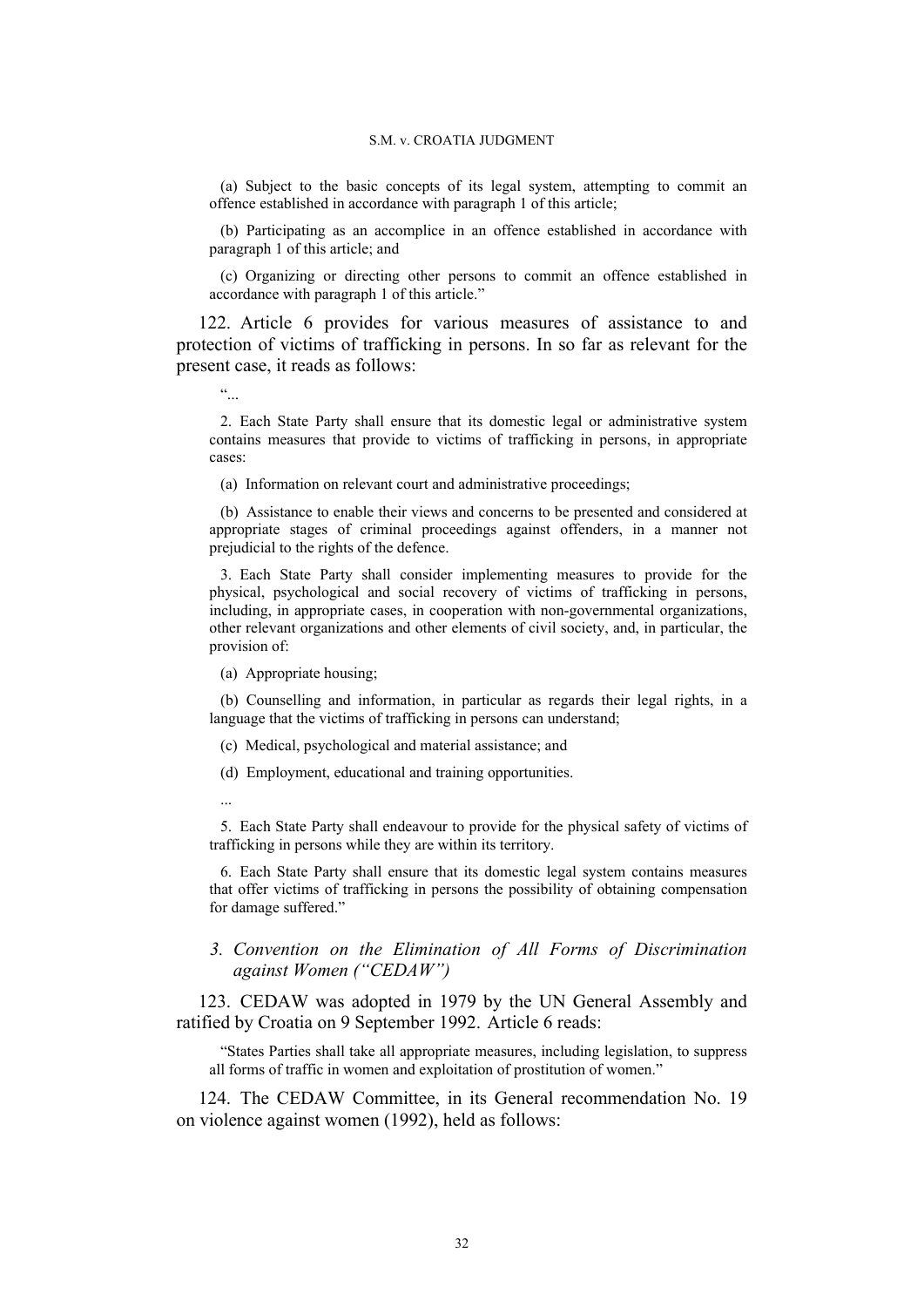"13. States parties are required by article 6 to take measures to suppress all forms of traffic in women and exploitation of the prostitution of women.

14. Poverty and unemployment increase opportunities for trafficking in women. In addition to established forms of trafficking there are new forms of sexual exploitation ... [which are] incompatible with the equal enjoyment of rights by women and with respect for their rights and dignity. They put women at special risk of violence and abuse.

15. Poverty and unemployment force many women, including young girls, into prostitution. Prostitutes are especially vulnerable to violence because their status, which may be unlawful, tends to marginalize them. They need the equal protection of laws against rape and other forms of violence."

125. In its General recommendation No. 35, which complements and updates its General recommendation No. 19, the CEDAW Committee held, *inter alia*, as follows:

"10. The Committee considers that gender-based violence against women is one of the fundamental social, political and economic means by which the subordinate position of women with respect to men and their stereotyped roles are perpetuated ...

12. In general recommendation No. 28 and general recommendation No. 33, the Committee confirmed that discrimination against women was inextricably linked to other factors that affected their lives. The Committee, in its jurisprudence, has highlighted the fact that such factors include women's ... being in prostitution, as well as trafficking in women.

32. The Committee recommends that States parties implement the following measures with regard to prosecution and punishment for gender-based violence against women:

...

(a) Ensure effective access for victims to courts and tribunals and that the authorities adequately respond to all cases of gender-based violence against women, including by applying criminal law and, as appropriate, ex officio prosecution to bring alleged perpetrators to trial in a fair, impartial, timely and expeditious manner and imposing adequate penalties ..."

126. The CEDAW Committee, in its background paper concerning Article 6 summarising the *travaux préparatoires* and the jurisprudence of the Committee (CEDAW/2003/II/WP.2), concluded as follows:

"The Committee consistently addressed the issue of prostitution and trafficking in women and girls when considering the initial and periodic reports of the States parties. In general, the approach taken by the Committee focused on the need to adopt a comprehensive strategy against the exploitation of prostitution and trafficking which would include: adoption or review of legislation to de-criminalize prostitutes and impose severe sanctions to pimps, procurers and traffickers; implementation of measures aimed at improving the economic situation of women and girls so as to eliminate their vulnerability to prostitution and trafficking; provision of social support and health-care services to prostitutes; implementation of rehabilitation and reintegration measures for women and girls who had been victims of trafficking; and training of border police and law enforcement officials in order that they might recognize and provide support for victims of trafficking. In its approach, the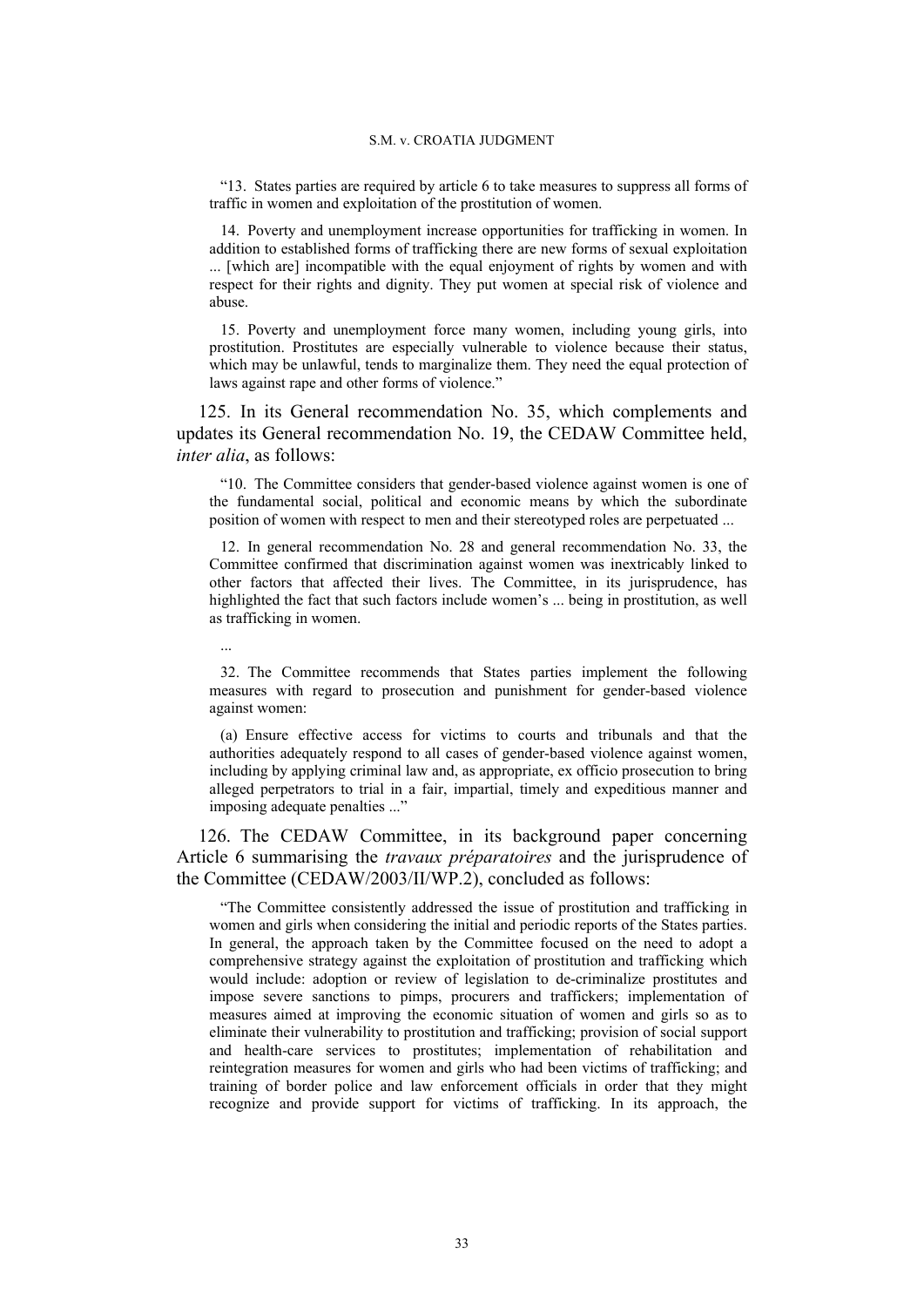Committee laid particular emphasis on the need to respect the human rights of prostitutes and victims of trafficking."

127. On 28 July 2015 the CEDAW Committee published its concluding observations on the combined fourth and fifth periodic reports of Croatia (CEDAW/C/HRV/CO/4-5). As regards trafficking and exploitation of prostitution, it noted as follows:

"20. While the Committee notes with appreciation the legislative and policy measures and programmes aimed at protecting women and girls who are victims of trafficking, it is concerned:

(a) That perpetrators of trafficking are often charged with offences of pimping rather than the more serious offence of human trafficking, resulting in a disturbingly low rate of conviction for human trafficking;

(b) That victims of exploitation of prostitution are sometimes prosecuted rather than provided with appropriate support measures, while persons purchasing sex from victims of forced prostitution and/or victims of trafficking are not consistently prosecuted and commensurately punished;

(c) That there are inadequate mechanisms for identifying victims of trafficking in situations of heightened risk;

(d) That there are inadequate systems for the collection of disaggregated data on victims of trafficking, including by sex, age, ethnicity and nationality;

(e) That there are inadequate shelter and training of personnel therein, for victims of trafficking;

(f) That there are inadequate measures to address the specific vulnerabilities and needs of non-national victims of trafficking."

128. It therefore recommended, *inter alia*, that Croatia:

"(a) Ensure that perpetrators of trafficking receive sentences commensurate with the gravity of the offence;

...

(c) Strengthen measures to identify and provide support to women at risk of trafficking ..."

129. In 1993 the UN General Assembly adopted, by consensus, the Declaration on the Elimination of Violence against Women (A/RES/48/104) to complement CEDAW. Article 2 (b) of this Declaration emphasises that violence against women shall be understood to encompass, but not be limited to the following:

"Physical, sexual and psychological violence occurring within the general community, including rape, sexual abuse, sexual harassment and intimidation at work, in educational institutions and elsewhere, trafficking in women and forced prostitution."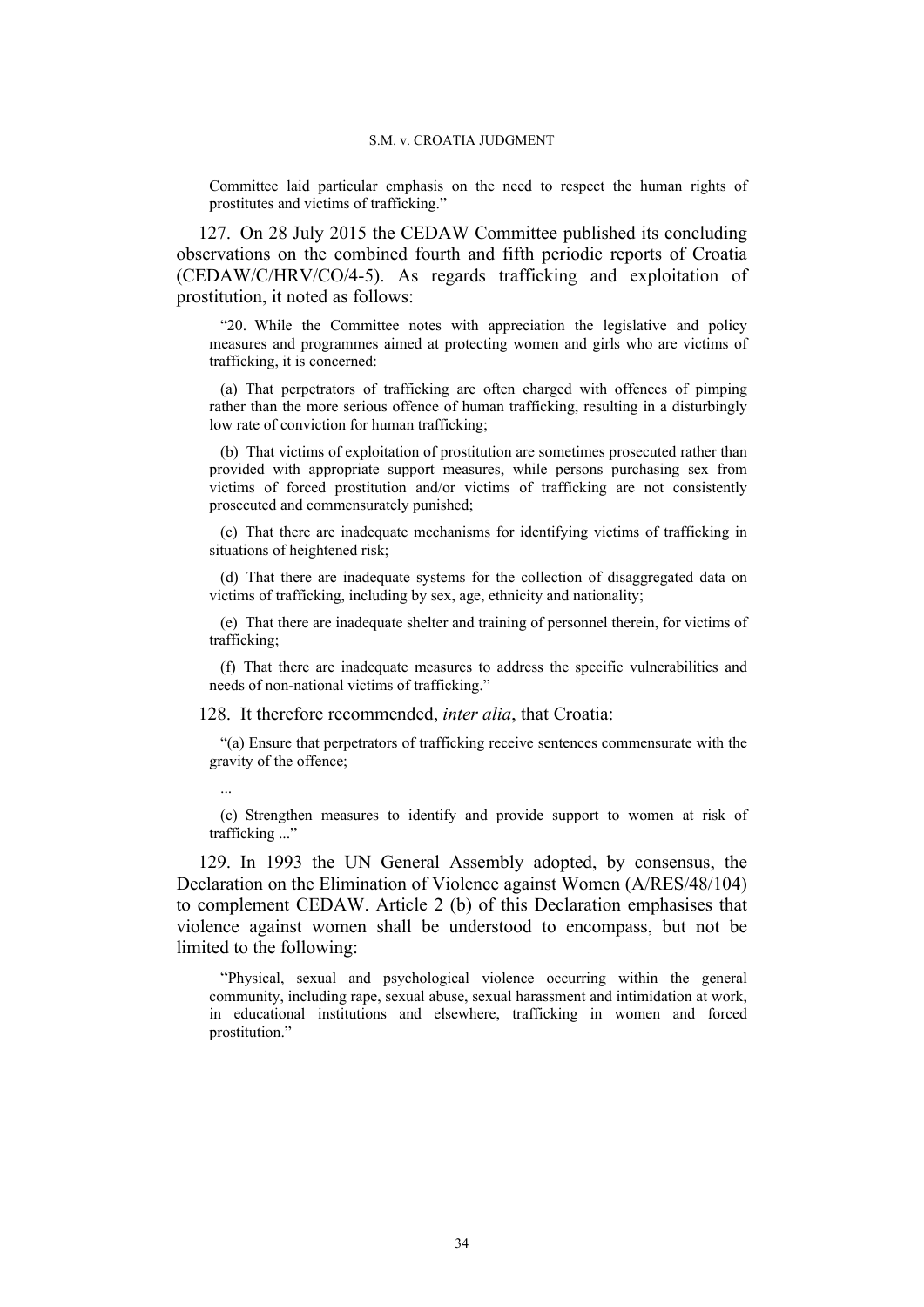### *4. International Covenant on Civil and Political Rights ("the ICCPR")*

130. The ICCPR was adopted in 1966 by the UN General Assembly and ratified by Croatia in 1992. Article 8 of the ICCPR reads, in so far as relevant, as follows:

"1. No one shall be held in slavery; slavery and the slave-trade in all their forms shall be prohibited.

2. No one shall be held in servitude.

3. (a) No one shall be required to perform forced or compulsory labour."

131. In its General Comment no. 28 on Equality of rights between men and women (CCPR/C/21/Rev.1/Add.10), the Human Rights Committee ("the HRC") held that States parties should inform the Committee of measures taken to eliminate trafficking of women and children, within the country or across borders, and forced prostitution.

132. On 30 April 2015 the HRC published its concluding observations on the third periodic report of Croatia (CCPR/C/HRV/CO/3). As regards trafficking, it held as follows:

"The Committee takes note of reports indicating retrogression with regard to measures taken to combat trafficking in persons. The Committee is also concerned that trafficking in persons persists in the State party. The Committee is further concerned about the small number of prosecutions and the leniency of the sentences imposed on traffickers (art. 8).

The State party should vigorously pursue its public policy to combat trafficking. It should continue its efforts to raise awareness of and combat trafficking in persons, including at the regional level and in cooperation with neighbouring countries. The State party should train its police officers, border control personnel, judges, lawyers and other relevant personnel in order to raise awareness of the matter and of the rights of victims. It should ensure that all individuals responsible for trafficking in persons are prosecuted and punished commensurately with the crimes committed, and that victims of trafficking are compensated and rehabilitated. Furthermore, the State party should step up its efforts to identify victims of trafficking and ensure the systematic collection of data on trafficking, which should be disaggregated by age, sex and ethnic origin and should also be focused on trafficking flows from, to and through its territory."

# *5. Recommended Principles and Guidelines on Human Rights and Human Trafficking*

133. In 2002 the High Commissioner for Human Rights issued Recommended Principles and Guidelines on Human Rights and Human Trafficking (E/2002/68/Add.1), which adopted a rights-based approach to human trafficking.

134. As regards the primacy of human rights, the Recommended Principles emphasise that States have a responsibility under international law to act with due diligence to prevent trafficking, to investigate and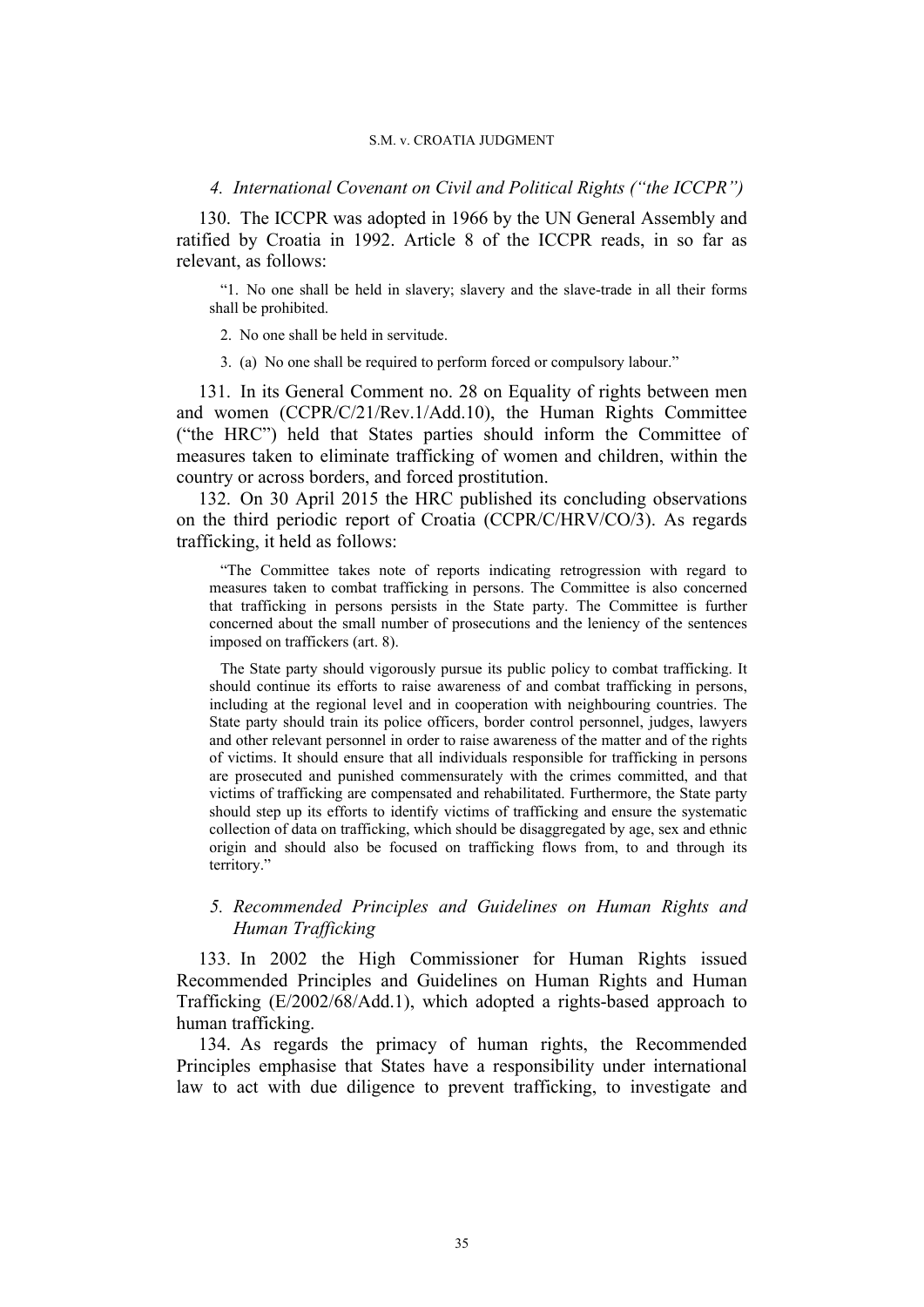prosecute traffickers and to assist and protect trafficked persons (Principle 2).

135. As to protection and assistance, Principle 9 requires that legal and other assistance be provided to trafficked persons for the duration of any criminal, civil or other actions against suspected traffickers.

136. In so far as criminalisation and punishment are concerned, Principle 13 provides that States must "effectively investigate, prosecute and adjudicate trafficking, including its component acts and related conduct".

# *6. Special Rapporteur on trafficking in persons, especially women and children*

137. In her annual report to the Human Rights Council, in 2006, the Special Rapporteur Sigma Huda focused on demand for commercial sexual exploitation and trafficking. In particular, she noted as follows:

"41. The Protocol [Palermo] does not necessarily require States to abolish all possible forms of prostitution. It does, however, require States to act in good faith towards the abolition of all forms of child prostitution and all forms of adult prostitution in which people are recruited, transported, harboured, or received by means of the threat or use of force, or other forms of coercion, of abduction, of fraud, of deception, of the abuse of power or of a position of vulnerability or of the giving or receiving of payments or benefits to achieve the consent of one person having control over another, for the purpose of exploiting that person's prostitution.

42. For the most part, prostitution as actually practiced in the world usually does satisfy the elements of trafficking. It is rare that one finds a case in which the paths to prostitution and/or a person's experience within prostitution do not involve, at the very least, an abuse of power and/or an abuse of vulnerability. Power and vulnerability in this context must be understood to include power disparities based on gender, race, ethnicity and poverty. Put simply, the road to prostitution and life within "the life" is rarely one marked by empowerment or adequate options.

43. Thus, State parties with legalized prostitution industries have a heavy responsibility to ensure that the conditions which actually pertain to the practice of prostitution within their borders are free from the illicit means delineated in subparagraph (a) of the Protocol definition, so as to ensure that their legalized prostitution regimes are not simply perpetuating widespread and systematic trafficking. As current conditions throughout the world attest, States parties that maintain legalized prostitution are far from satisfying this obligation."

138. In her annual report to the Human Rights Council, in 2012, the Special Rapporteur Joy Ngozi Ezeilo focused on integration of a human rights-based approach in the prosecution of cases of human trafficking. In particular, she noted as follows:

"31. Timely and efficient identification of victims is central to the criminalization of trafficking, as it affects the ability of law enforcement officials to prosecute traffickers effectively and is fundamental in terms of being able to provide trafficked persons with the necessary support services. The Special Rapporteur observes, however, that the issue of identification raises a number of complex pragmatic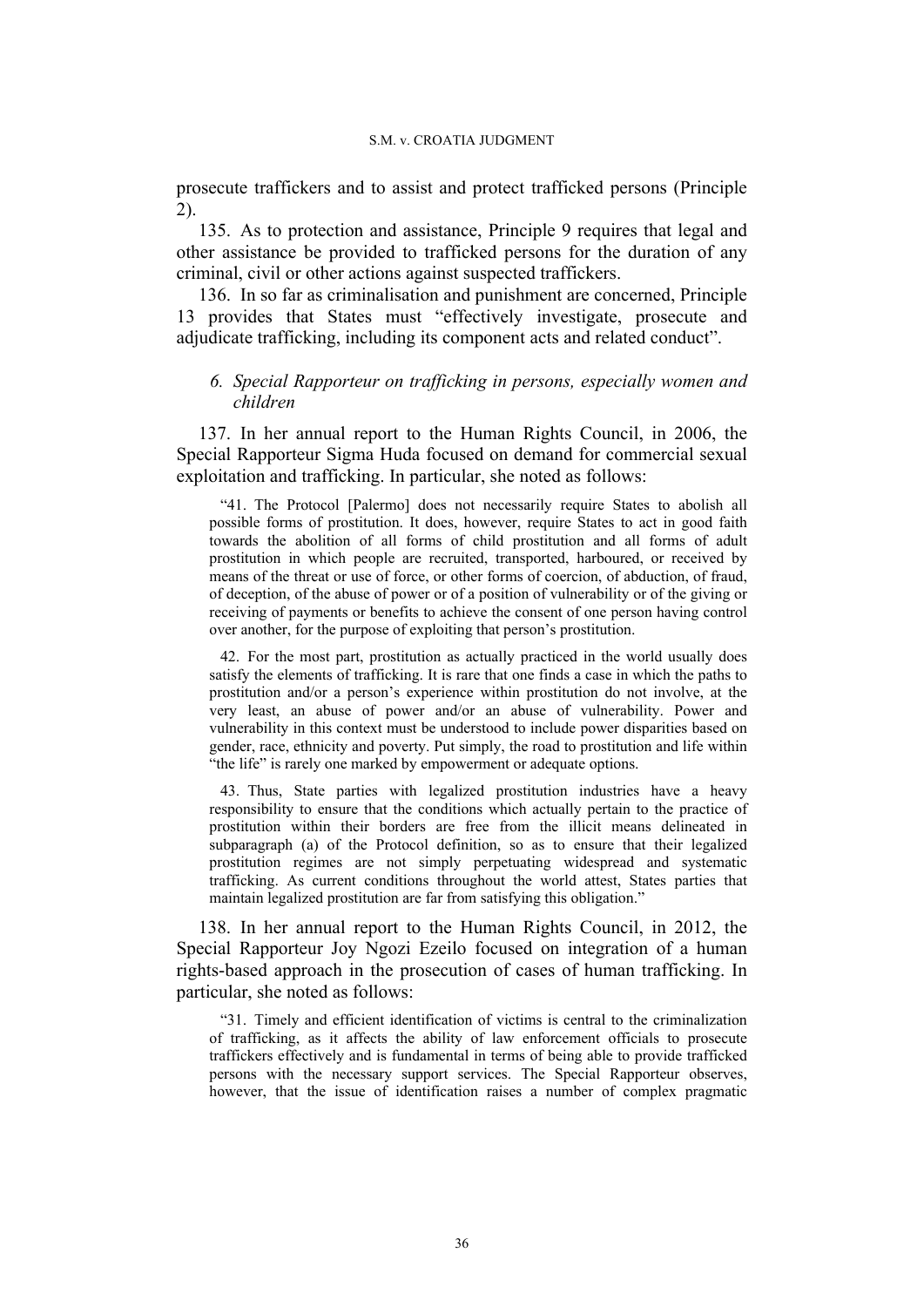questions, in particular concerning how, where and by whom identification should be performed.

34. Police are often at the forefront when identifying victims, and thus play a critical role in this process. While they may be experienced in law enforcement in general, they may not have specific expertise in trafficking in persons; for this reason, the Special Rapporteur highlights the importance of ensuring that they are given appropriate training to identify victims of trafficking accurately and with sensitivity.

57. Proactive investigations that seek to collect evidence to obviate or support victim testimony are another way for States to realize their due diligence obligation to prosecute trafficking without unduly burdening victims. The Special Rapporteur notes that alternative or corroborative evidence may be difficult to collect in trafficking cases because of limited resources and a lack of trained officials, particularly in States most affected by trafficking. The situation may also be compounded by the hidden nature of the crime and the lack of concrete records or indicators of criminal activity. It is important to acknowledge that substituting victim testimony with alternative evidence may not allow for full and effective prosecution. Nevertheless, the added value of such evidence merits attention, not least because the discovery of additional or corroborative evidence may alleviate some of the pressure put on victims during the prosecution process."

# **B. International Labour Organisation ("the ILO")**

...

...

139. The ILO has adopted two conventions on forced labour, namely the 1930 Forced Labour Convention ("Convention No. 29") and the 1957 Abolition of Forced Labour Convention ("Convention No. 105"), which were ratified by Croatia on 8 October 1991 and 5 March 1997 respectively.

140. In 2014 two new instruments were adopted by the ILO with a view to providing a comprehensive strategy against all forms of forced labour, including trafficking in persons, namely the Protocol to Convention No. 29 and Recommendation 203 on Supplementary Measures for the Effective Suppression of Forced Labour.

## *1. Forced or compulsory labour according to Convention No. 29*

141. Convention No. 29 requires ratifying States to suppress all forms of forced or compulsory labour. Article 2 § 1 reads as follows:

"For the purposes of this Convention the term forced or compulsory labour shall mean all work or service which is exacted from any person under the menace of any penalty and for which the said person has not offered himself voluntarily."

142. The definition consists of three elements: (i) work or service – this refers to all types of work, service and employment, occurring in any activity, industry or sector, including in the informal economy. Forced labour can occur in both the public and private sectors; (ii) menace of a penalty – this refers to a wide range of penalties used to compel someone to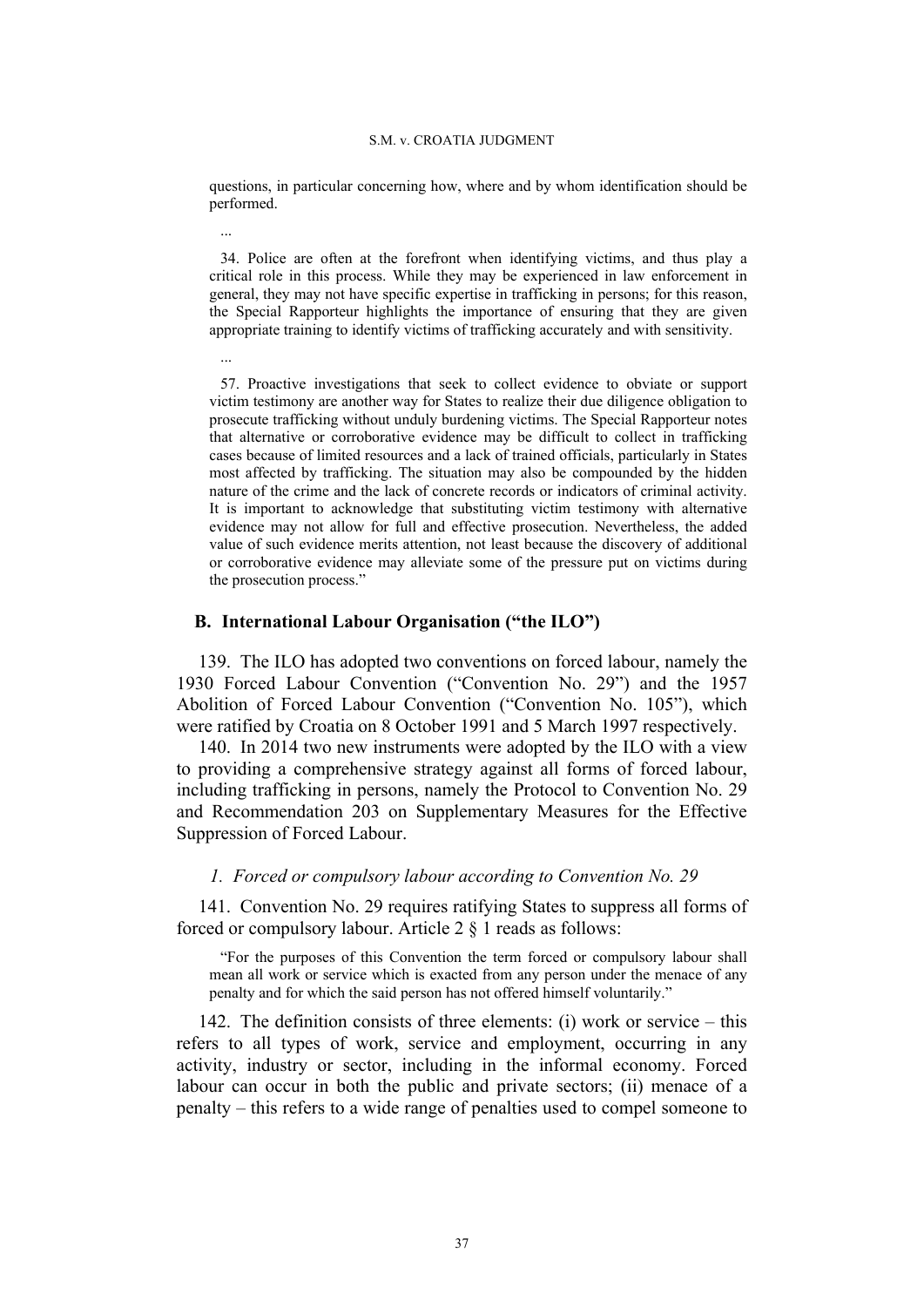perform work or service, including penal sanctions and various forms of direct or indirect coercion such as physical violence, psychological threats or the non-payment of wages. The "penalty" may also consist of a loss of rights or privileges; and (iii) involuntariness – the term "offered voluntarily" refer to the free and informed consent of a worker to enter into an employment relationship and his or her freedom to leave the employment at any time. For example, an employer or recruiter could interfere with this freedom by making false promises to induce a worker to take a job that he or she would not otherwise have accepted (ILO, *Standards on Forced Labour: the New Protocol and Recommendation at a glance* (2016), p. 5).

143. The ILO's Special Action Programme to Combat Forced Labour has devised eleven indicators of forced labour. They are: (i) abuse of vulnerability, (ii) deception, (iii) restriction of movement, (iv) isolation, (v) physical and sexual violence, (vi) intimidation and threats, (vii) retention of identity documents, (viii) withholding of wages, (ix) debt bondage, (x) abusive working and living conditions, and (xi) excessive overtime. It has been suggested that the presence of a single indicator in a given situation may in some cases imply the existence of forced labour but that in others it may be several indicators, which, taken together, point to a forced labour practice.

144. However, the ILO has stressed that "forced labour" encompasses activities which are more serious than the mere failure to respect labour laws and working conditions. For example, the failure to pay a worker the statutory minimum wage does not in itself constitute forced labour (ILO, *Human Trafficking and Forced Labour Exploitation: Guidance for Legislation and Law Enforcement* (2005), pp. 19-21).

145. The Committee of Experts which monitors the implementation of the ILO Conventions has considered the following concerning the link between human trafficking and trafficking-related conduct and forced or compulsory labour (ILO, *Report of the ILO Committee of Experts on the Application of Conventions and Recommendations*, Report III (Part IB), p. 41):

"77. A crucial element of the definition of trafficking is its purpose, namely, exploitation, which is specifically defined to include forced labour or services, slavery or similar practices, servitude and various forms of sexual exploitation. The notion of exploitation of labour inherent in this definition allows for a link to be established between the Palermo Protocol and Convention No. 29 and makes clear that trafficking in persons for the purpose of exploitation is encompassed by the definition of forced or compulsory labour provided under Article 2, paragraph 1, of the Convention.

78. While a certain distinction has been drawn in the above definition between trafficking for forced labour or services and trafficking for sexual exploitation, this should not lead to a conclusion that coercive sexual exploitation does not amount to forced labour or services, particularly in the context of human trafficking. The inclusion of 'exploitation for the prostitution of others' may create difficulties in this since, since there is no duty to criminalize prostitution, either under the Palermo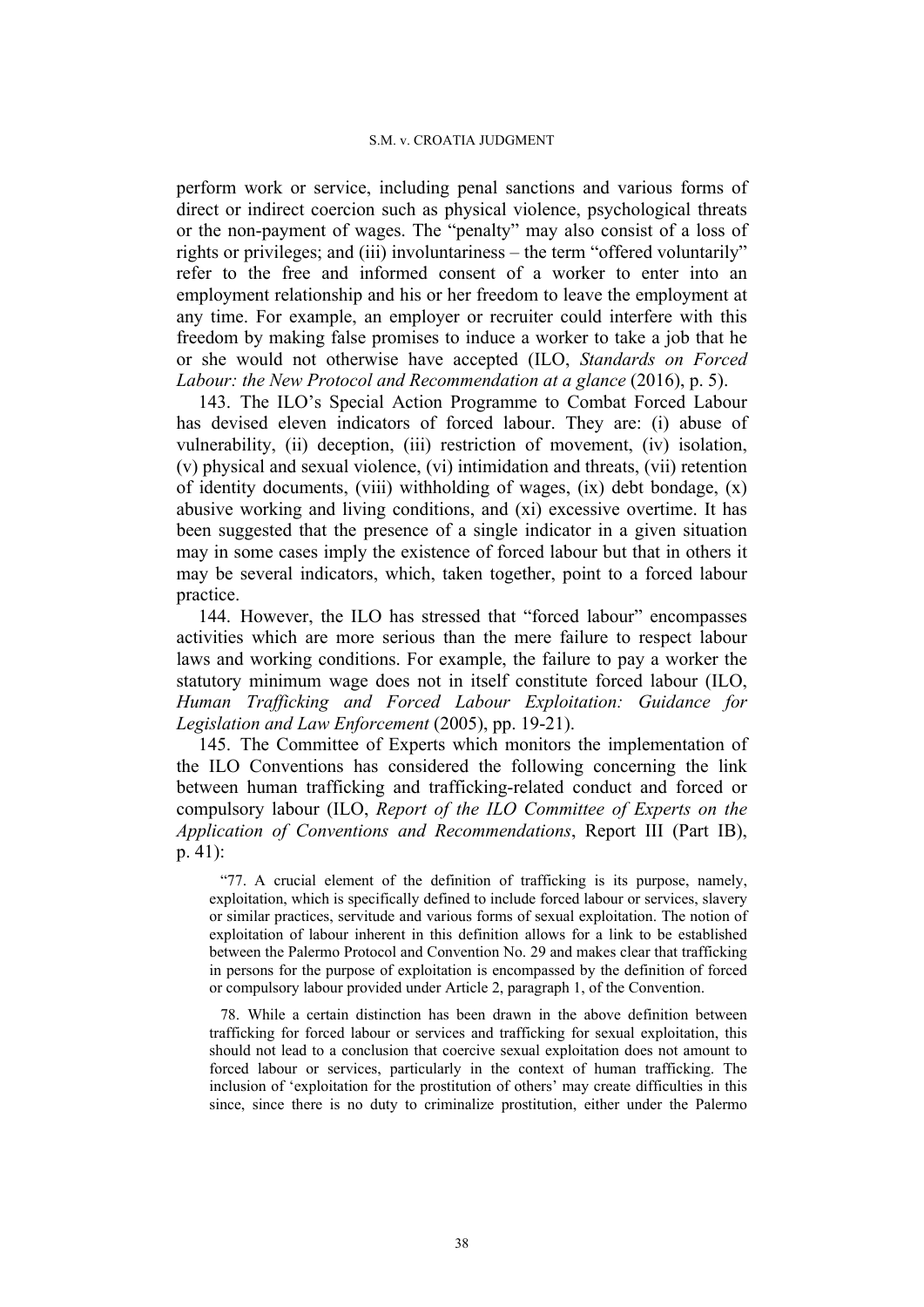Protocol, or under Convention No. 29, and consequently prostitution and related matters falling outside the scope of trafficking in persons should be dealt with by individual countries in accordance with their national laws and policies. Nonetheless, it seems clear that coercive sexual exploitation and forced prostitution do come within the scope of the definition of forced or compulsory labour in Article 2, paragraph 1, of the Convention."

146. In this connection, it is also worth mentioning that the European Commission, together with the ILO, developed the *Operational Indicators of Trafficking in Human Beings*, which provide for three different indicators (strong, medium and weak) applied to each of the elements of the trafficking definition (act, means and purpose).

147. In its Direct request to Croatia on the application of Convention No. 29, adopted in 2018, the Committee of Experts held, *inter alia*, as follows:

"The Committee ... requests the Government to take the necessary measures to ensure that investigations and prosecutions are carried out against perpetrators of trafficking in persons.

The Committee ... requests the Government to strengthen its efforts with regard to the identification of victims of trafficking for purposes of both sexual and labour exploitation, and to take the necessary measures to ensure that appropriate protection and assistance is provided to such victims. The Committee also requests the Government to provide information on the measures taken and the results achieved in this regard."

# *2. Protocol to Convention No. 29*

148. The Protocol to Convention No. 29 aims to address various gaps in the implementation of that Convention by reaffirming that measures of prevention, protection and remedies are necessary to achieve the effective and sustained suppression of forced or compulsory labour. Croatia has not yet ratified this Protocol.

149. In particular, the preamble to the Protocol recognises the following:

"[T]he context and forms of forced or compulsory labour have changed and trafficking in persons for the purposes of forced or compulsory labour, which may involve sexual exploitation, is the subject of growing international concern and requires urgent action for its effective elimination ..."

150. Article 1 reads, in so far as relevant, as follows:

"1. In giving effect to its obligations under the Convention to suppress forced or compulsory labour, each Member shall take effective measures to prevent and eliminate its use, to provide to victims protection and access to appropriate and effective remedies, such as compensation, and to sanction the perpetrators of forced or compulsory labour.

...

...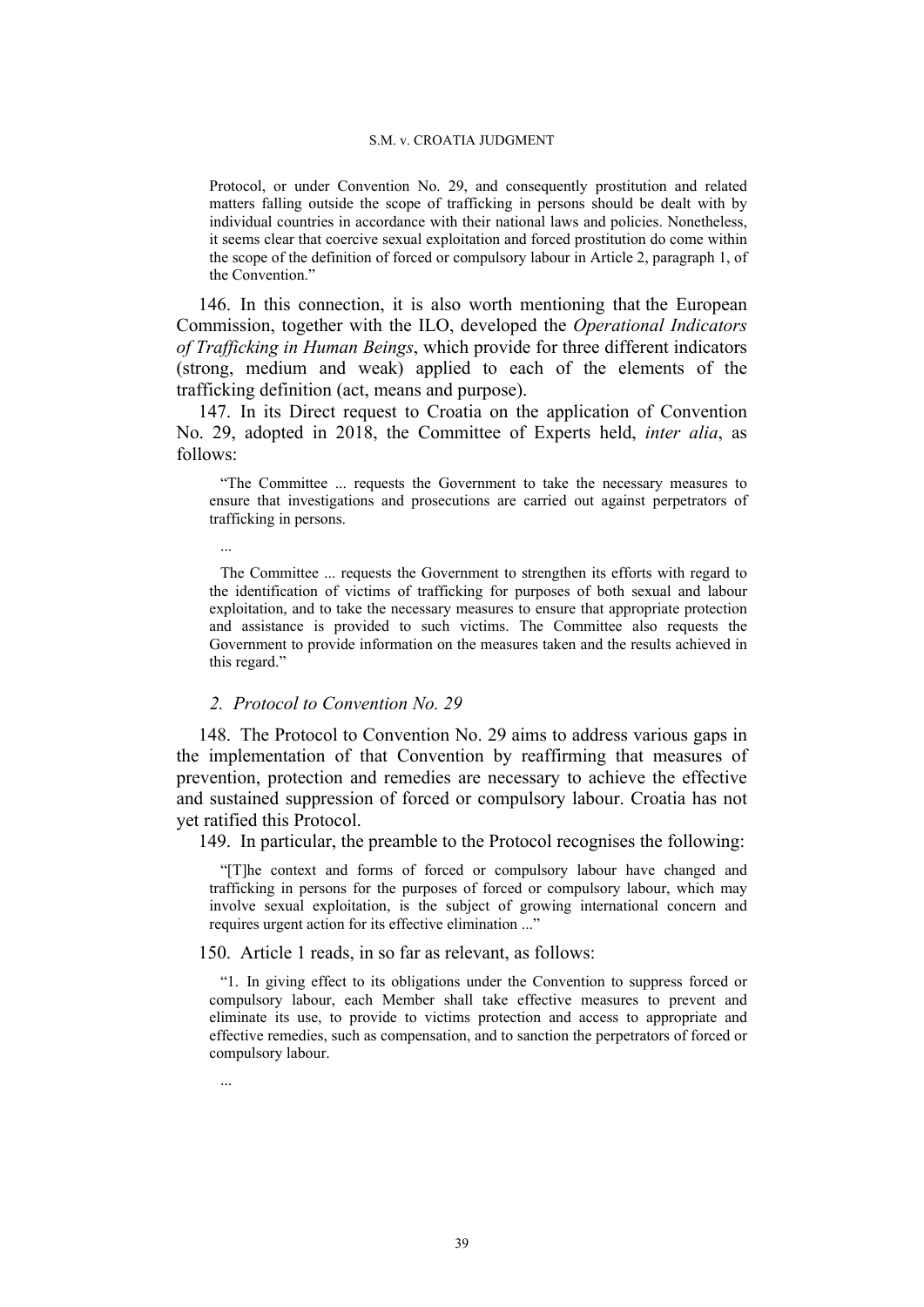3. The definition of forced or compulsory labour contained in the Convention is reaffirmed, and therefore the measures referred to in this Protocol shall include specific action against trafficking in persons for the purposes of forced or compulsory labour."

## 151. Article 3 reads:

"Each Member shall take effective measures for the identification, release, protection, recovery and rehabilitation of all victims of forced or compulsory labour, as well as the provisions of other forms of assistance and support."

# **C. Council of Europe**

*1. Convention on Action against Trafficking in Human Beings ("the Anti-Trafficking Convention")*

152. The Anti-Trafficking Convention entered into force on 1 February 2008. It was ratified by Croatia on 5 September 2007.

153. The Anti-Trafficking Convention is a comprehensive treaty which aims to prevent and combat trafficking in human beings, while guaranteeing gender equality; to protect the human rights of the victims of trafficking, design a comprehensive framework for the protection and assistance of victims and witnesses, while guaranteeing gender equality, as well as to ensure effective investigation and prosecution; and to promote international cooperation on action against trafficking in human beings (Article 1).

154. Article 39 of the Anti-trafficking Convention states that it does not affect the rights and obligations deriving from the Palermo Protocol, that it was intended to enhance the protections afforded by the Protocol and to develop the standards contained therein.

### **(a) Definition of trafficking in human beings**

155. The definition of trafficking in human beings under Article 4 (a) is identical to Article 3 (a) of the Palermo Protocol and consists of the same three components (see paragraph 113 above).

156. In the Explanatory report to the Anti-Trafficking Convention it is pointed out that trafficking in human beings is a combination of these constituents and not the constituents taken in isolation. Thus, as in the Palermo Protocol, for there to be trafficking in adult human beings, ingredients from each of the three categories must be present together.

157. As regards terminology, the Explanatory report clarifies that "recruitment" includes recruitment by using new information technologies like the Internet (see further, the Council of Europe publication "Trafficking in human beings: Internet recruitment Misuse of the Internet for the recruitment of victims of trafficking in human beings" EG-THB-INT (2007) 1), and that "transport" does not need to be across a border to be a constituent of trafficking in human beings.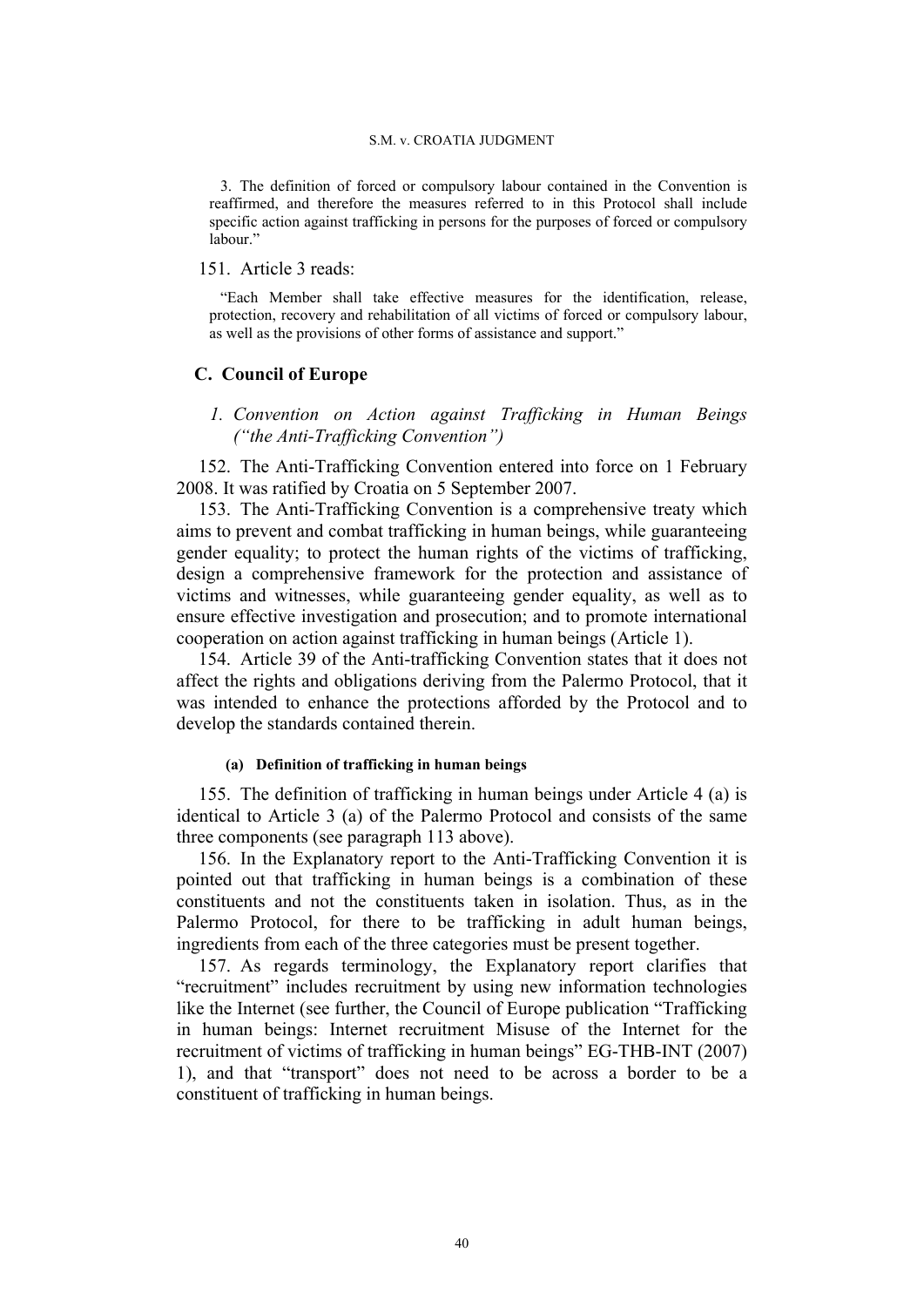158. It also highlights the fact that fraud and deception are frequently used by the traffickers, as when victims are led to believe that an attractive job awaits them rather than the intended exploitation. The term "abuse of vulnerability" means "abuse of any situation in which the person involved has no real and acceptable alternative to submitting to the abuse". It this connection it is further held as follows:

"The vulnerability may be of any kind, whether physical, psychological, emotional, family-related, social and economic. The situation might, for example, involve insecurity or illegality of the victim's administrative status, economic dependence or fragile health. In short, the situation can be any hardship in which a human being is impelled to accept being exploited."

159. The terms "exploitation of the prostitution of others" and "other forms of sexual exploitation" are not defined in the Anti-Trafficking Convention. The Explanatory report states that this is so as not to prejudice how State parties deal with prostitution in domestic law.

160. Article 4 (b) reads as follows:

"The consent of a victim of 'trafficking in human beings' to the intended exploitation set forth in subparagraph (a) of this article shall be irrelevant where any of the means set forth in subparagraph (a) have been used."

161. According to the Explanatory report the approach adopted in Article 4 (b) is in line with the approach to consent in the Court's case-law.

162. The scope of the Anti-Trafficking Convention is clearly meant to include "all forms of trafficking in human beings, whether national or transnational, whether or not connected with organized crime" (Article 2).

#### **(b) Identification of and assistance to victims**

163. Chapter III concerns measures to protect and promote the rights of victims. In particular, Article 10 § 1 on identification of the victims reads as follows:

"Each Party shall provide its competent authorities with persons who are trained and qualified in preventing and combating trafficking in human beings, in identifying and helping victims, including children, and shall ensure that the different authorities collaborate with each other as well as with relevant support organisations, so that victims can be identified in a procedure duly taking into account the special situation of women and child victims and, in appropriate cases, issued with residence permits under the conditions provided for in Article 14 of the present Convention."

164. The Explanatory report to the Anti-Trafficking Convention clarifies that the competent authorities involved in the identification process need not be specialists in human-trafficking matters but that they must have the necessary training and qualifications to be able to identify victims.

165. Further, Articles 11 to 16 of the Anti-Trafficking Convention provide for further measures of assistance and protection of victims: protection of their private life; psychological, social and legal assistance to victims; recognition of a recovery and reflection period for the victim to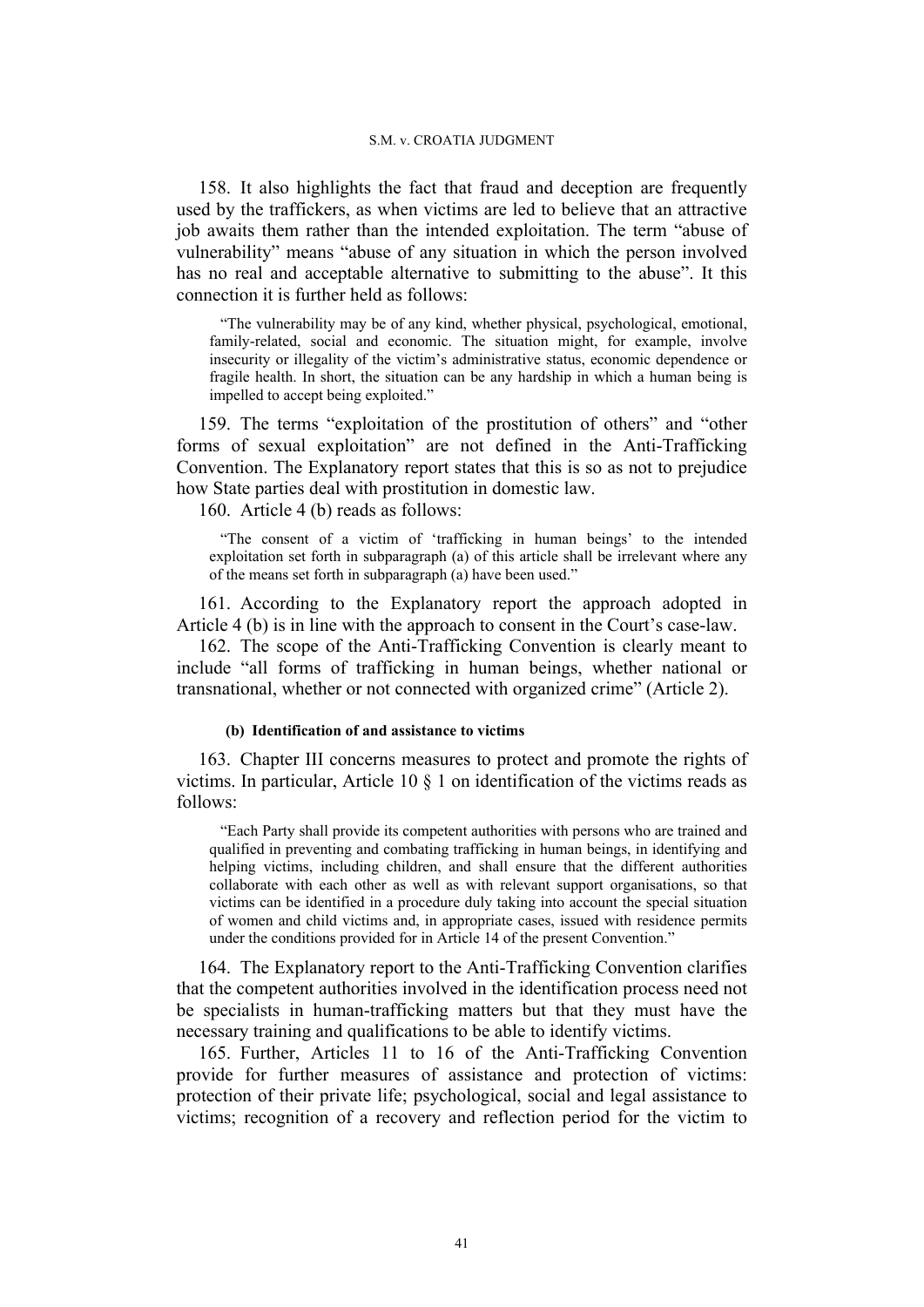recover and escape the influence of traffickers and/or to take an informed decision on cooperating with the authorities; granting of residence permits in some instances; providing for the possibility of compensation and legal redress; and measures to facilitate the repatriation and return of victims.

## **(c) Provisions related to substantive criminal law, investigation, prosecution and procedural law**

166. Chapters IV and V of the Anti-Trafficking Convention contain a series of obligations on States with a view to enabling the effective investigation and prosecution of traffickers, including the attribution of proportionate and dissuasive sanctions.

167. Article 18 is identical to Article 5 of the Palermo Protocol and provides that States shall adopt such legislative and other measures as may be necessary to establish as criminal offences the conduct contained in Article 4 of this Convention, when committed intentionally. Article 23 provides for the necessity of introducing effective, proportionate and dissuasive sanctions and measures.

168. Article 27 § 1, concerning prosecution, reads as follows:

"Each Party shall ensure that investigations into or prosecution of offences established in accordance with this Convention shall not be dependent upon the report or accusation made by a victim, at least when the offence was committed in whole or in part on its territory."

169. Other relevant procedural issues are regulated in Articles 28 and 30, and concern the protection of victims, witnesses and collaborators with the judicial authorities and the protection of victims during court proceedings.

### **(d) Monitoring**

170. Chapter VII of the Anti-Trafficking Convention provides for the establishment of a monitoring mechanism that will supervise its implementation by the member States. It consists of two pillars: (i) the Group of Experts on Action against Trafficking in Human Beings  $("GRETA") - a group of independent experts, and (ii) the Committee of the$ Parties – a political body composed of the representatives of all States parties to the Convention.

171. Following the first evaluation round of the Convention, GRETA devoted a part, in its 4th General Report (2015), to stock-taking. It noted, *inter alia*, as regards investigation, prosecutions and sanctions on humantrafficking cases, as follows:

"One of the purposes of the Convention is to ensure the effective investigation and prosecution of trafficking offences. GRETA's evaluation of 35 parties to the Convention reveals that there is an important gap between the number of identified victims of trafficking and the number of convictions. GRETA's reports refer to a variety of reasons for this gap: over-reliance of victims' statements, issues around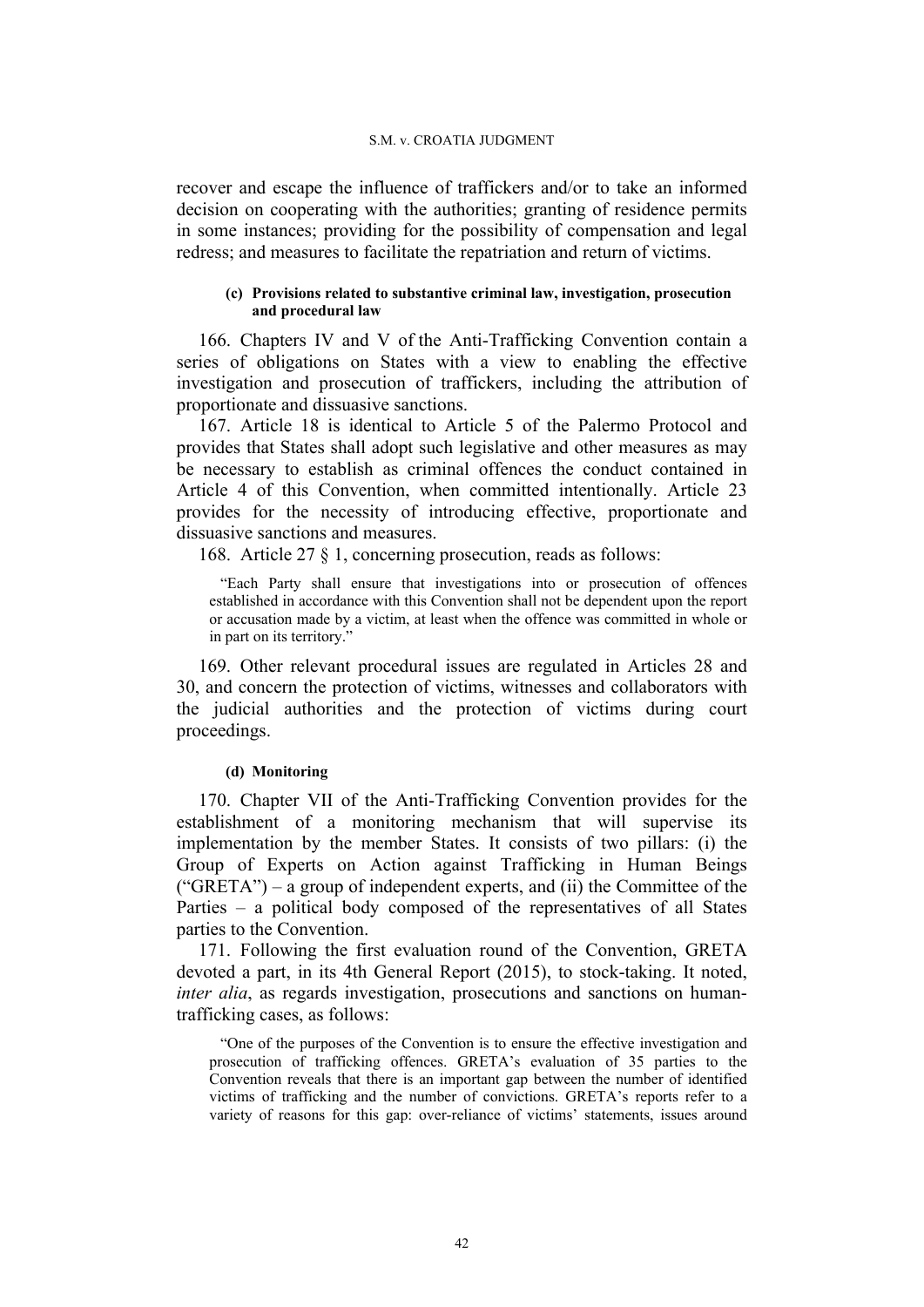credibility of witnesses who may change their statements over time, or difficulties in relation to the sufficiency of evidence ...

Investigators, prosecutors and judges who are not specialized and trained to deal with trafficking cases may be prejudiced vis-à-vis victims of trafficking and insensitive to the problems experienced by them.

...

GRETA has urged 17 countries to address gaps in the investigation and the presentation of trafficking in human being cases in court with a view to improving the conviction rate and securing sentences proportionate to the seriousness of the crime. In this context, GRETA has stressed the need to improve the training and specialization of judges, prosecutors, police investigators and lawyers regarding trafficking in human beings and the rights of victims of trafficking, stressing the severe impact of exploitation on victims and the importance of ensuring that victims are prepared psychologically before they give statements."

172. Croatia has been subject to two rounds of evaluations by GRETA. In its second evaluation report published on 4 February 2016 GRETA considered that since the adoption of its first report on Croatia in 2011, progress had been made in a number of areas but that there remained some issues which gave rise to concern. It therefore urged the Croatian authorities, *inter alia*, as follows:

"[T]ake additional steps to ensure that all victims of trafficking are identified as such and can benefit from the assistance and protection measures contained in the Convention, in particular by:

- taking steps so that law enforcement officials, social workers, NGOs and other relevant actors adopt a more proactive approach and increase their outreach work to identify victims of human trafficking for the purpose of sexual exploitation;

- to take additional legislative and practical measures to ensure that:

- trafficking in human beings cases are investigated proactively, prosecuted successfully and lead to effective, proportionate and dissuasive sanctions;

- the offence of trafficking in human beings is excluded from the plea bargaining procedure."

# *2. Relevant material of the Committee of Ministers and the Parliamentary Assembly*

173. In Recommendation 1325 (1997) on traffic in women and forced prostitution in Council of Europe member States, the Parliamentary Assembly, defined traffic in women and forced prostitution as follows:

"2. ... [A]ny legal or illegal transporting of women and/or trade in them, with or without their initial consent, for economic gain, with the purpose of subsequent forced prostitution, forced marriage, or other forms of forced sexual exploitation. The use of force may be physical, sexual and/or psychological, and includes intimidation, rape, abuse of authority or a situation of dependence."

174. Considering trafficking in women and forced prostitution to be a form of inhuman and degrading treatment and a flagrant violation of human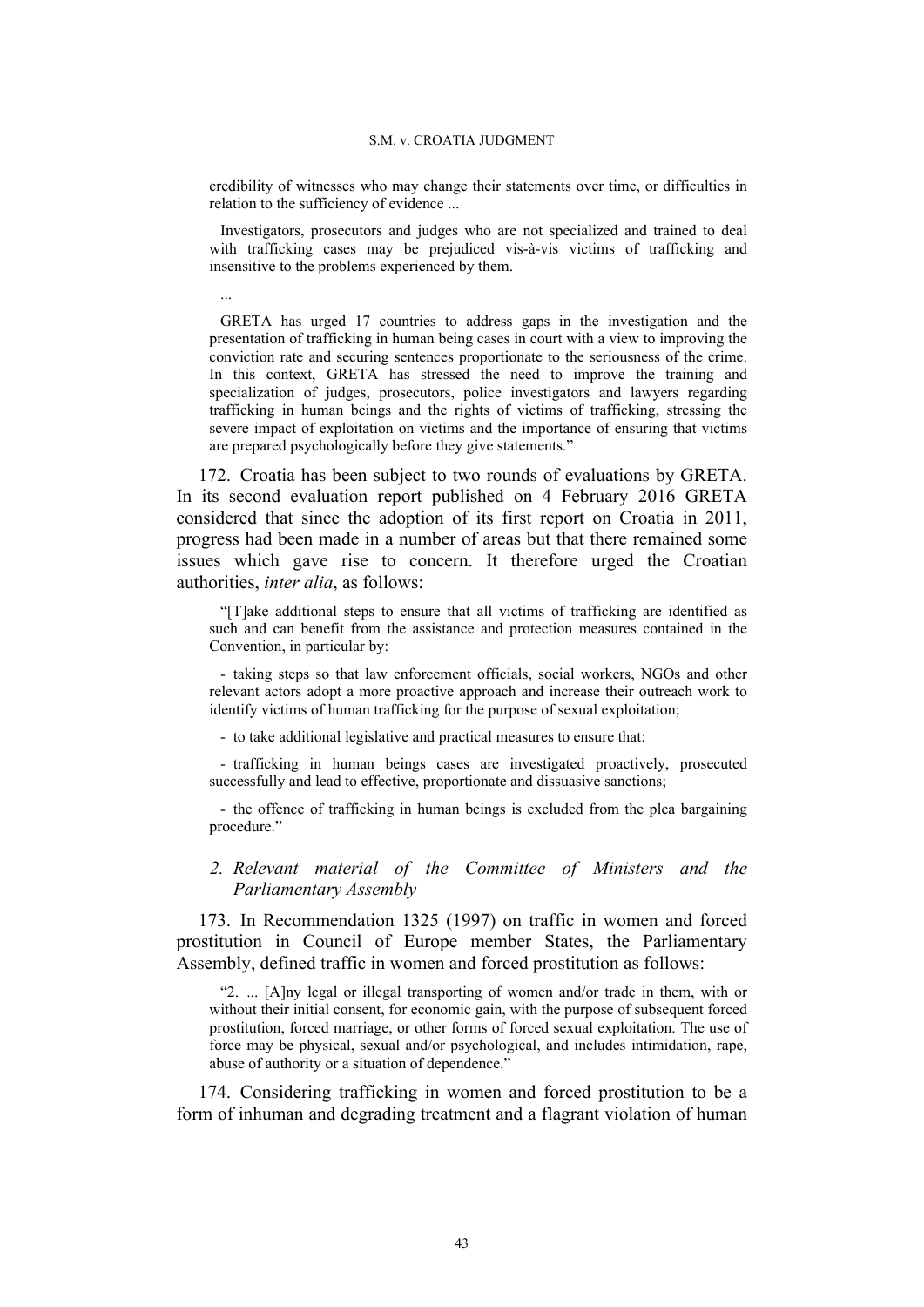rights, it recommended that the Committee of Ministers elaborate a convention on traffic in women and forced prostitution.

175. The Committee of Ministers in its Recommendation No. R (2000) 11 on action against trafficking in human beings for the purpose of sexual exploitation, noted that trafficking in human beings for the purpose of sexual exploitation, which mainly concerned women and young persons, might result in slavery for the victim and recommended, *inter alia*, that member States review their legislation and practice in line with the measures described in the appendix to the recommendation.

176. In Recommendation Rec (2002) 5 on the protection of women against violence, the Committee of Ministers reminded States, *inter alia*, of their obligation to exercise due diligence to prevent, investigate and punish acts of violence, whether those acts were perpetrated by the State or private persons, and provide protection to victims. In its appendix, it is stated that the term "violence against women" encompasses, amongst other things, instances of trafficking in women for the purposes of sexual exploitation.

177. The Parliamentary Assembly in its Recommendation 1545 (2002) on a campaign against trafficking in women noted that "in European societies trafficking is a very complex subject which is closely linked to prostitution and hidden forms of exploitation, such as domestic slavery, catalogue marriages and sex tourism". It therefore called on all European countries to develop common policies and actions covering all aspects of this problem, such as introducing effective punishment of traffickers.

178. In its Recommendation 1815 (2007) entitled "Prostitution – which stance to take?", the Parliamentary Assembly stated that all necessary measures must be taken to combat forced prostitution and trafficking in human beings. It further noted as follows:

"Regarding adult voluntary prostitution, the Assembly encourages the Committee of Ministers to recommend that Council of Europe member states formulate an explicit policy on prostitution. In particular, they must avoid double standards and policies which criminalise and penalise prostitutes."

179. On 11 June 2008, in its reply to the Parliamentary Assembly Recommendation 1815 (2007), the Committee of Ministers noted as follows:

"[T]he approaches adopted in the 47 member states of the Council of Europe vary widely in this field. For this reason, a common policy on prostitution can only be formulated with great difficulty at this stage ..."

180. Finally, in its Resolution 1983 (2014) on prostitution, trafficking and modern slavery, the Parliamentary Assembly expressed, *inter alia*, the following views:

"3. Although they are distinct phenomena, trafficking in human beings and prostitution are closely linked. It is estimated that 84% of trafficking victims in Europe are forced into prostitution; similarly, victims of trafficking represent a large share of sex workers ... [C]onsidering the significant overlap between the two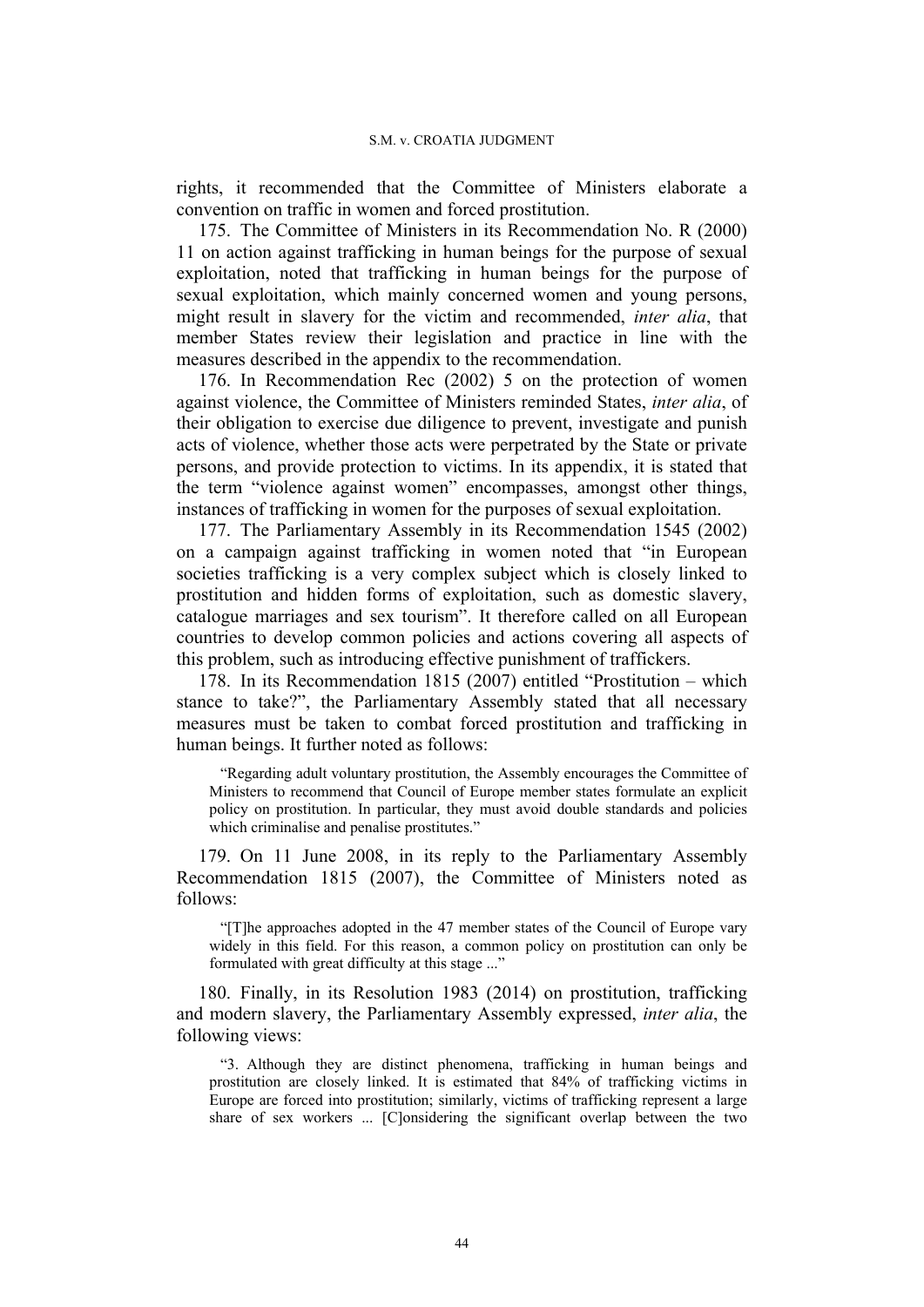phenomena, the Assembly believes that legislation and policies on prostitution are indispensable anti-trafficking tools.

5. Legislation and policies with regard to prostitution vary across Europe, ranging from legalisation to criminalisation of prostitution-related activities. ...

6. Forced prostitution and sexual exploitation should be considered as violations of human dignity and, as women are disproportionately represented among victims, as an obstacle to gender equality.

...

...

8. The Assembly acknowledges that different legal approaches and cultural sensitivities make it difficult to propose a single model of prostitution regulations that would fit all member States. It believes, however, that human rights should be the main criteria in designing and implementing policies on prostitution and trafficking.

9. Irrespective of the model chosen, legislators and law-enforcement officials should be aware of their responsibility to ensure that sex workers, where prostitution is legalised or tolerated, may carry out their activity in dignified conditions, free from coercion and exploitation, and that the protection needs of those who are victims of trafficking can be adequately identified and addressed.

11. Furthermore, in all cases, the authorities should refrain from considering prostitution regulations as a substitute for comprehensive action aimed specifically at human trafficking, based on a sound legal and policy framework and implemented effectively ...

12. In the light of these considerations, the Assembly calls on Council of Europe member ... States ... to:

...

12.1.3. criminalise pimping, if they have not already done so;"

#### **D. Other international instruments**

### *1. International humanitarian law*

181. Article 27 of the Geneva Convention (IV) relative to the Protection of Civilian Persons in Time of War, 12 August 1949, reads, *inter alia*, as follows:

"Women shall be especially protected against any attack on their honour, in particular against rape, enforced prostitution, or any form of indecent assault."

182. In its commentary, "enforced prostitution" is defined as "the forcing of a woman into immorality by violence or threats".

183. Likewise, Article 75 § 2 (b) of Protocol Additional (I) to the Geneva Conventions relating to the Protection of Victims of International Armed Conflicts and Article 4 § 2 (e) of Protocol Additional (II) to the Geneva Conventions relating to the Protection of Victims of Non-International Armed Conflicts (8 June 1977), prohibit enforced prostitution at any time and in any place whatsoever.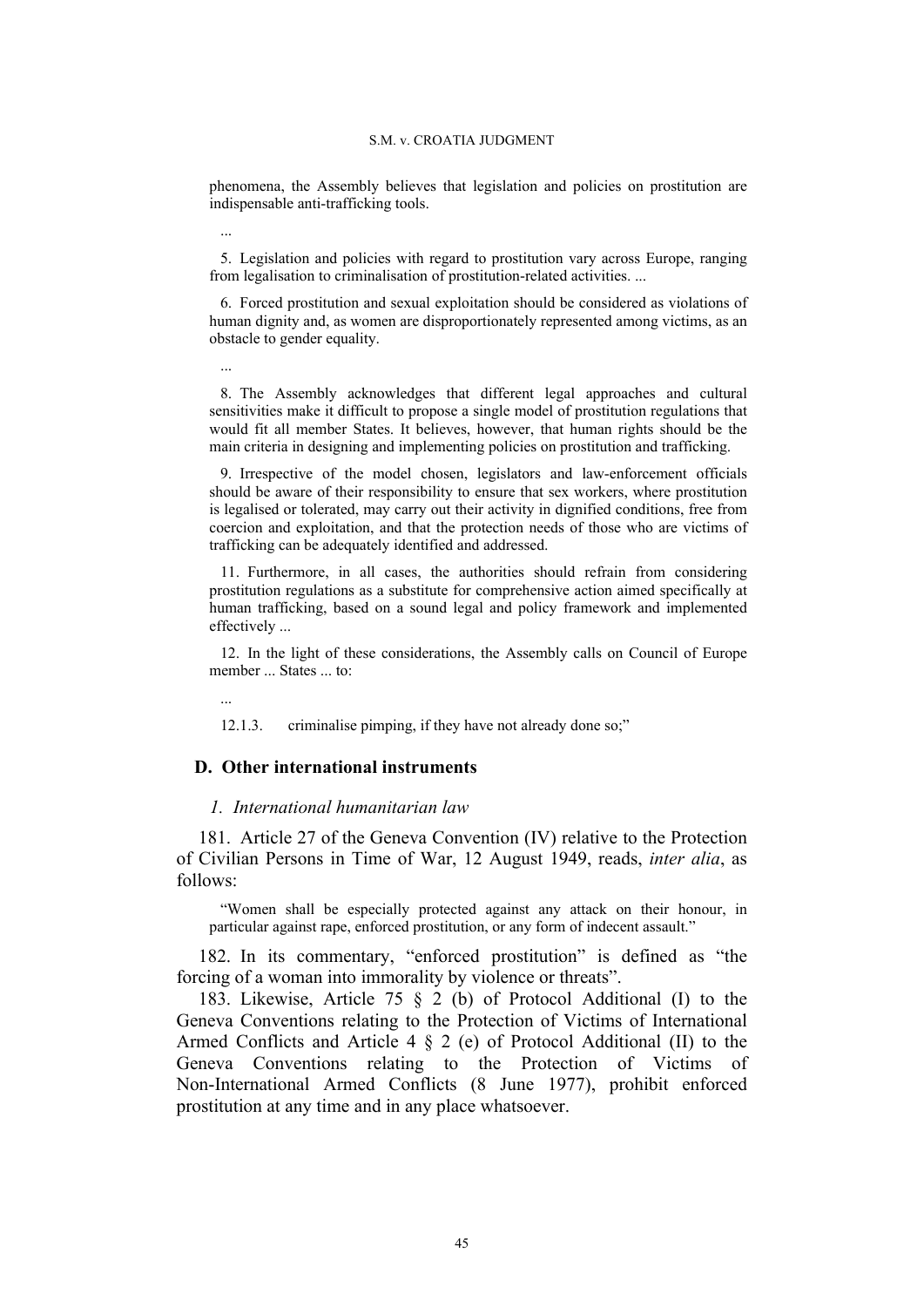184. Article 7 § 1 (g) of the Rome Statute of the International Criminal Court of 17 July 1998 included "enforced prostitution" as a crime against humanity. The Rome Statute Elements of Crimes define this concept in the following manner:

"1. The perpetrator caused one or more persons to engage in one or more acts of a sexual nature by force, or by threat of force or coercion, such as that caused by fear of violence, duress, detention, psychological oppression or abuse of power, against such person or persons or another person, or by taking advantage of a coercive environment or such person's or persons' incapacity to give genuine consent.

2. The perpetrator or another person obtained or expected to obtain pecuniary or other advantage in exchange for or in connection with the acts of a sexual nature.

3. The conduct was committed as part of a widespread or systematic attack directed against a civilian population.

4. The perpetrator knew that the conduct was part of or intended the conduct to be part of a widespread or systematic attack directed against a civilian population."

# *2. The Organisation for Security and Co-operation in Europe ("the OSCE")*

185. On 3 December 2003 the OSCE's Ministerial Council adopted Decision No. 2/03 on Combatting Trafficking in Human Beings in which it endorsed the OSCE Action Plan to Combat Trafficking in Human Beings and decided to establish an OSCE mechanism to provide assistance to participating States to combat trafficking in human beings. As a result, a Special Representative and Co-ordinator for Combating Trafficking in Human Beings was established.

186. The Action Plan, which is based on the Palermo Protocol definition of trafficking in persons, intends to provide participating States with a comprehensive toolkit to help them implement their commitments to combating trafficking in human beings. In this respect, it requires at the national level, for example, the following:

"2.7 Encouraging investigators and prosecutors to carry out investigations and prosecutions without relying solely and exclusively on witness testimony. Exploring alternative investigative strategies to preclude the need for victims to be required to testify in court."

187. In 2013 an Addendum to the OSCE Action Plan was adopted by the Ministerial Council Decision No. 7/13. The Addendum aimed to address the current and emerging trends and patterns in trafficking in human beings, as well as the most pressing challenges relating to the prosecution of the crime, its prevention, and the protection of trafficked persons. In this connection, it held, in particular, that recommended action at the national level included:

"1.2 Enhancing the criminal justice responses to human trafficking, including the prosecution of traffickers and their accomplices, while ensuring that victims are treated in a manner that respects their human rights and fundamental freedoms and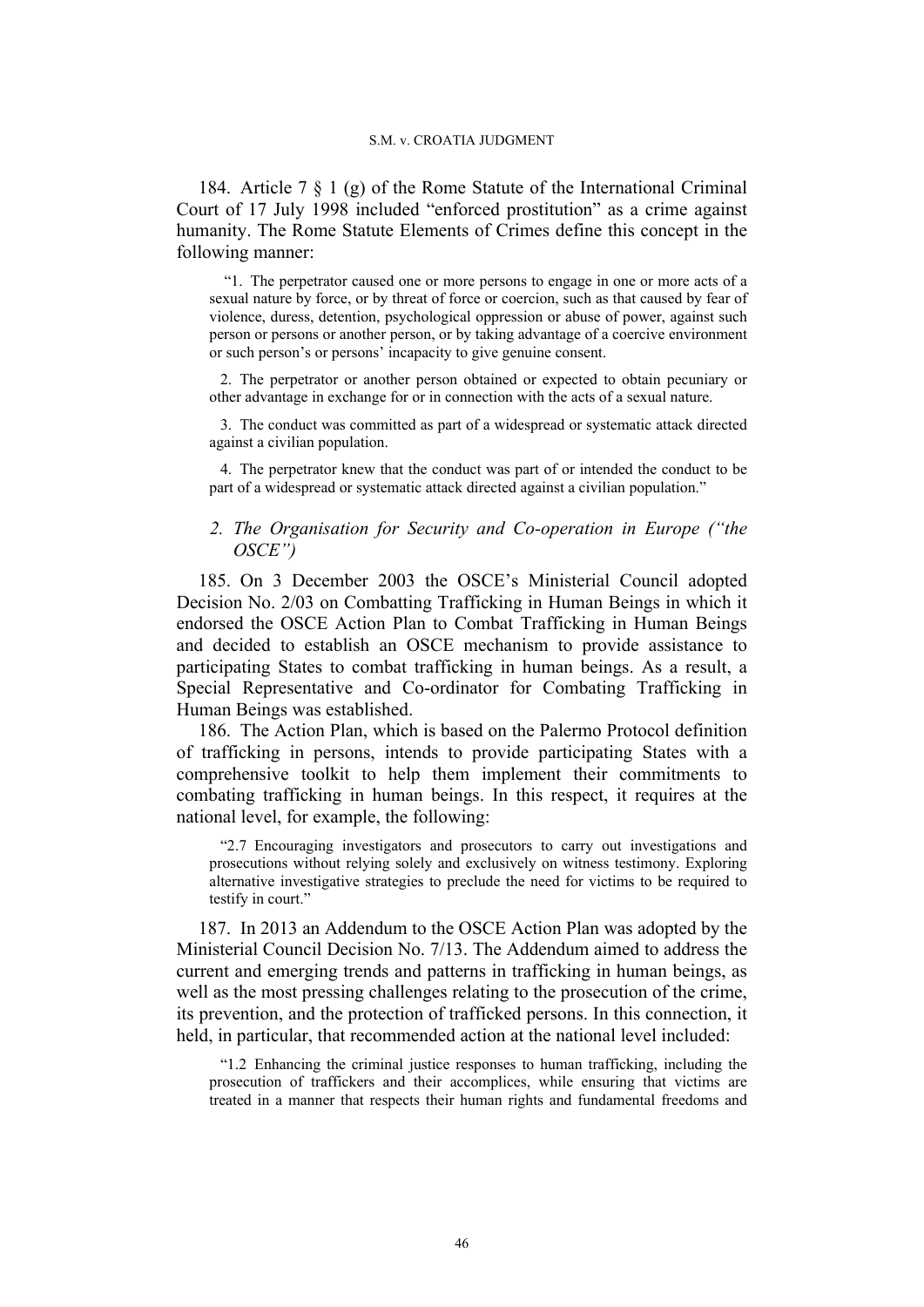that they are provided with access to justice, to legal assistance and to effective remedies and other services as applicable.

1.1. ... [R]elevant State authorities identify individuals as trafficked persons, who have suffered human rights abuses, as soon as there are reasonable grounds to believe that they have been trafficked, and, in accordance with national law, ensure that victims of trafficking in human beings are provided with assistance even before the investigation is initiated ..."

# **E. Relevant regional instruments**

### *1. Inter-American system*

...

...

188. Article 6 of the American Convention on Human Rights ("the ACHR") guarantees "Freedom from Slavery" and reads, insofar as relevant, as follows:

"1. No one shall be subject to slavery or to involuntary servitude, which are prohibited in all their forms, as are the slave trade and traffic in women.

2. No one shall be required to perform forced or compulsory labor ..."

189. Another key instrument is the Inter-American Convention on the Prevention, Punishment and Eradication of Violence against Women ("Convention of Belem Do Para"). Article 2 of this Convention states that:

"Violence against women shall be understood to include physical, sexual and psychological violence:

b. that occurs in the community and is perpetrated by any person, including, among others, rape, sexual abuse, torture, trafficking in persons, forced prostitution, kidnapping and sexual harassment in the workplace, as well as in educational institutions, health facilities or any other place ..."

190. On 20 October 2016 the Inter-American Court of Human Rights ("the Inter-American Court") adopted a judgment on Article 6 of the ACHR in the case of *Trabjadores de la hacienda Brasil verde v. Brasil*, which concerned a group of workers allegedly subjected to trafficking in human beings, forced labour, debt bondage and slavery in a privately-owned cattle ranch. The Inter-American Court expanded on the content and scope of the concepts of slavery, servitude, slave trade and traffic in women, as well as forced labour. It recalled, in particular, that the ACHR used the expression "slave trade and traffic in women". However, it stressed that, considering the evolution of international law, the most favourable interpretation and the *pro persona* principle, that expression was to be understood as "trafficking in persons", which would also bring its current definition into line with the Palermo Protocol.

191. On 26 September 2018, in the case of *López Soto y otros v. Venezuela*, the Inter-American Court found, *inter alia*, a violation of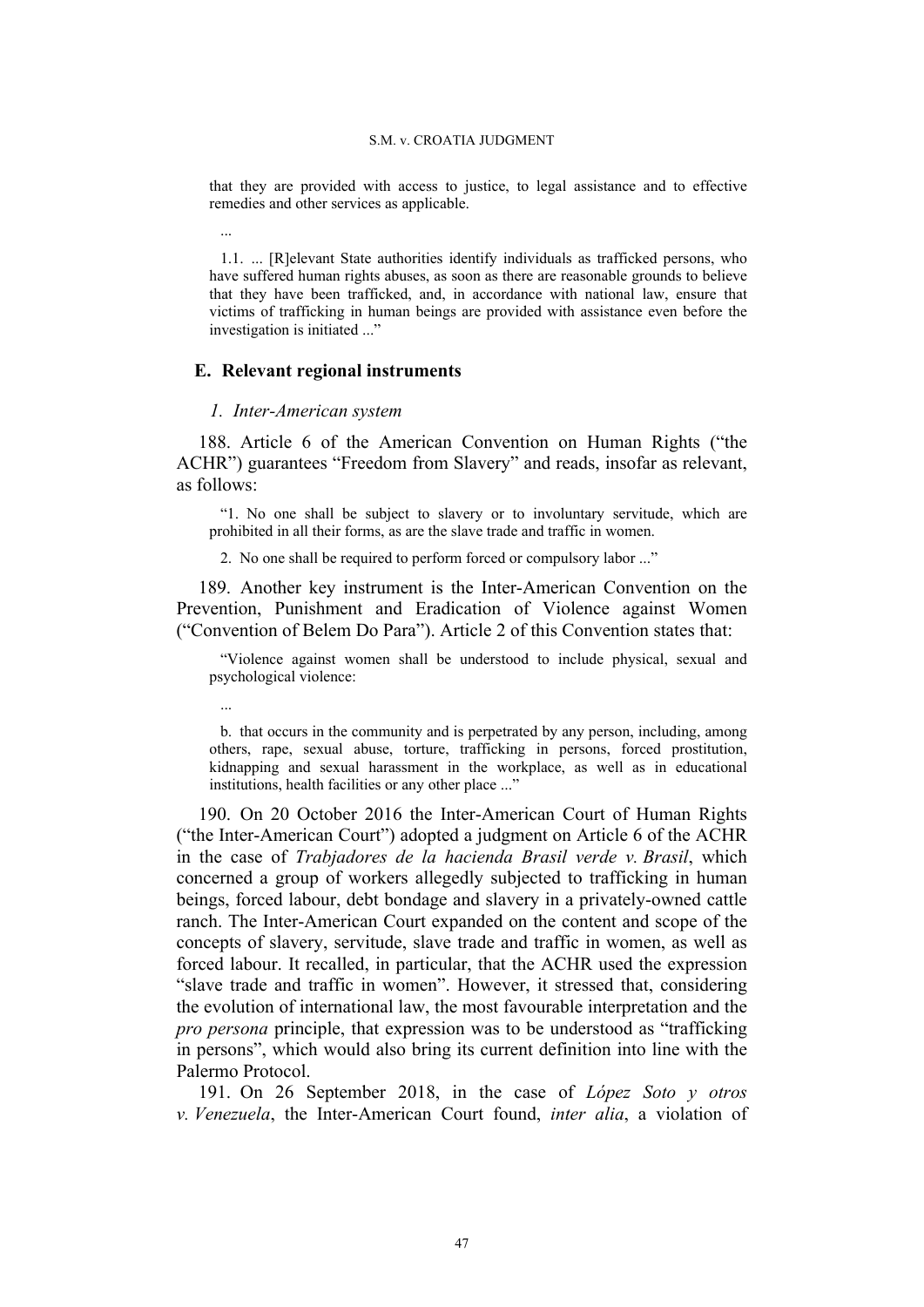Article 6 of the ACHR in relation to the deprivation of liberty of a woman by a private individual who had subjected her to various acts of physical and psychological violence, notably, of a sexual nature. For the Inter-American Court, this conduct amounted to sexual slavery.

### *2. African system*

192. Article 5 of the African Charter on Human and Peoples' Rights reads:

"Every individual shall have the right to the respect of the dignity inherent in a human being and to the recognition of his legal status. All forms of exploitation and degradation of man, particularly slavery, slave trade, torture, cruel, inhuman or degrading punishment and treatment shall be prohibited."

193. In its General Comment No. 4 on the African Charter on Human and Peoples' Rights: The Right to Redress for Victims of Torture and Other Cruel, Inhuman or Degrading Punishment or Treatment, the African Commission on Human and Peoples' Rights held, *inter alia*, that:

"57. Acts of sexual and gender based violence, or the failure by States to prevent and respond to such acts, may amount to torture and other ill-treatment in violation of Article 5 of the African Charter...

58. These include physical and psychological acts committed against victims without their consent or under coercive circumstances, such as ... trafficking for sexual exploitation, enforced prostitution, sexual slavery, sexual exploitation ... These acts may occur in public or private and include force or coercion caused by fear of violence, duress, detention, psychological oppression or abuse of power."

194. Article 4 of the Protocol to the African Charter on Human and Peoples' Rights on the Rights of Women in Africa requires States to prevent and condemn trafficking in women, prosecute the perpetrators of such trafficking and protect those women most at risk.

# III. EUROPEAN UNION LAW

### **A. Primary law**

195. Article 83 § 1 of the Treaty on the Functioning of the European Union ("the TFEU") reads, *inter alia*, as follows:

"The European Parliament and the Council may, by means of directives adopted in accordance with the ordinary legislative procedure, establish minimum rules concerning the definition of criminal offences and sanctions in the areas of particularly serious crime with a cross-border dimension resulting from the nature or impact of such offences or from a special need to combat them of a common basis.

These areas of crime are the following: ... trafficking in human beings and sexual exploitation of women and children ..."

196. In addition, Article 79 § 1 of the TFEU requires the Union to develop a common immigration policy aimed at the prevention of, and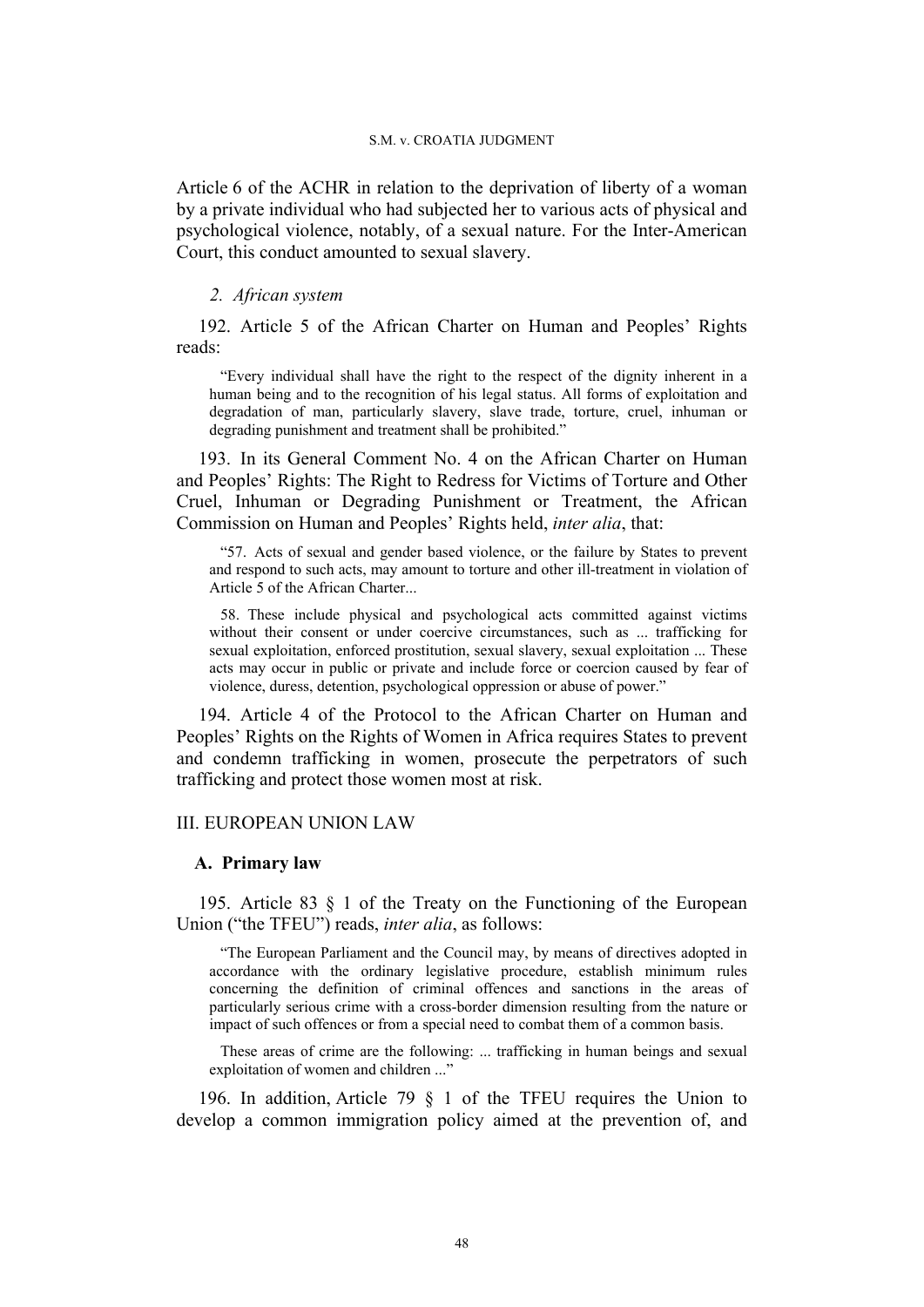enhanced measures to combat illegal immigration and trafficking in human beings.

197. Article 5 of the Charter of Fundamental Rights of the European Union is worded as follows:

- "1. No one shall be held in slavery or servitude.
- 2. No one shall be required to perform forced or compulsory labour.
- 3. Trafficking in human beings is prohibited."

198. According to the Explanations relating to the Charter, the right in paragraphs 1 and 2 of Article 5 corresponds to paragraphs 1 and 2 of Article 4 of the Convention and that therefore it has the same meaning and scope as set out therein. As regards paragraph 3 of Article 5 it states as follows:

"Paragraph 3 stems directly from human dignity and takes account of recent developments in organized crime, such as the organisation of lucrative illegal immigration or sexual exploitation networks. The Annex to the Europol Convention contains the following definition which refers to trafficking for the purpose of sexual exploitation: 'traffic in human beings: means subjection of a person to the real and illegal sway of other persons by using violence or menaces or by abuse of authority or intrigue with a view to the exploitation of prostitution, forms of sexual exploitation and assault of minors or trade in abandoned children'. ... On 19 July 2002, the Council adopted a framework decision on combating trafficking in human beings (OJ L 203, 1.8.2002, p. 1) whose Article 1 defines in detail the offences concerning trafficking in human beings for the purposes of labour exploitation or sexual exploitation, which the Member States must make punishable by virtue of that framework decision."

### **B. Secondary legislation**

...

*1. Directive 2011/36/EU of the European Parliament and of the Council of 5 April 2011 on preventing and combating trafficking in human beings and protecting its victims ("the Anti-trafficking Directive")*

199. The Anti-Trafficking Directive aims to prevent trafficking, to effectively prosecute criminals and to protect the victims. In this regard, the recitals to the Anti-Trafficking Directive state the following:

"(1) Trafficking in human beings is a serious crime, often committed within the framework of organised crime, a gross violation of fundamental rights and explicitly prohibited by the Charter of Fundamental Rights of the European Union. Preventing and combating trafficking in human beings is a priority for the Union and the Member States.

(18) It is necessary for victims of trafficking in human beings to be able to exercise their rights effectively. Therefore assistance and support should be available to them before, during and for an appropriate time after criminal proceedings. Member States should provide for resources to support victim assistance, support and protection."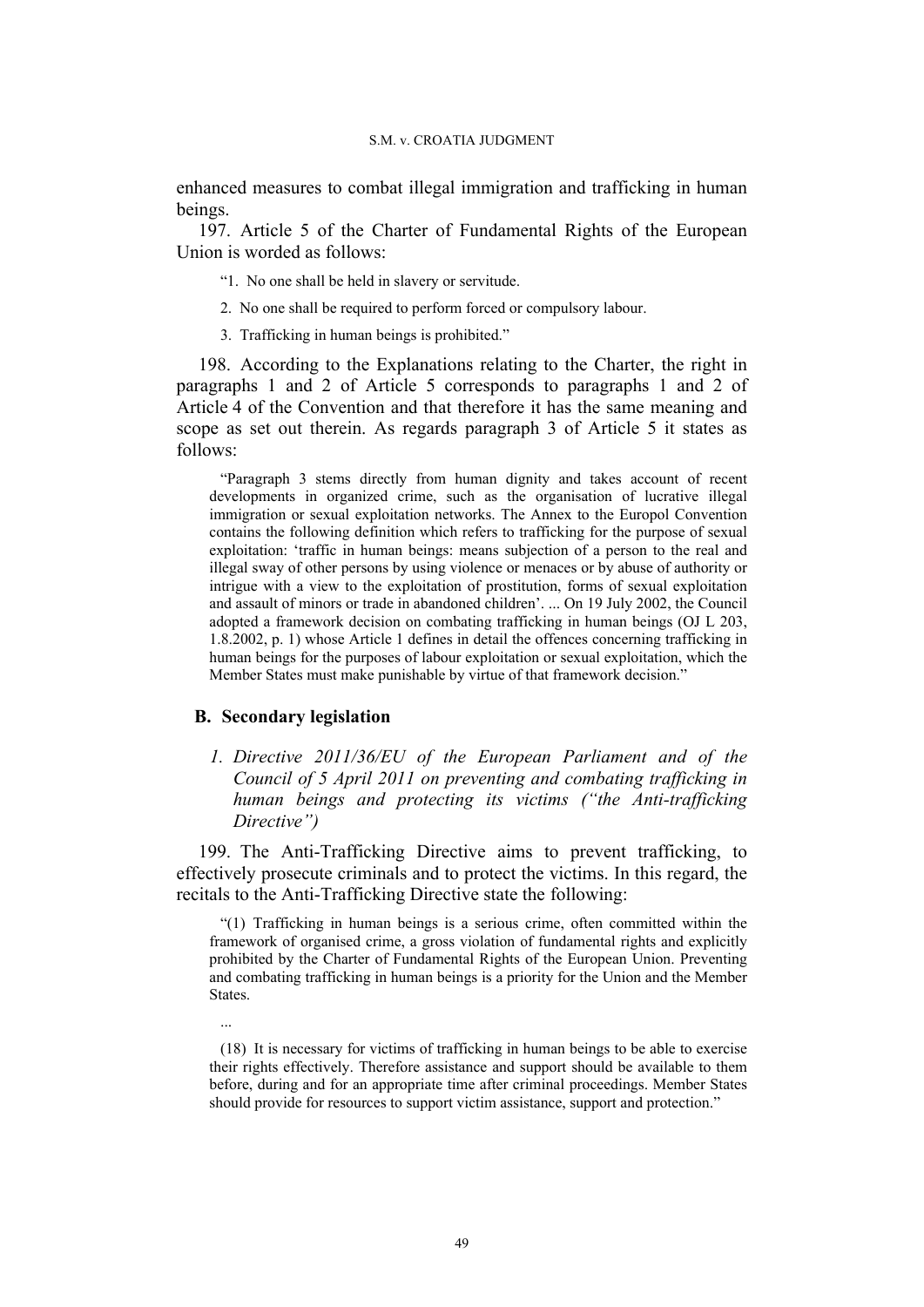200. As regards the definition of trafficking in human beings, Article 2 of the Directive, in so far as relevant, reads as follows:

"1. Member States shall take the necessary measures to ensure that the following intentional acts are punishable:

The recruitment, transportation, transfer, harbouring or reception of persons, including the exchange or transfer of control over those persons, by means of the threat or use of force or other forms of coercion, of abduction, of fraud, of deception, of the abuse of power or of a position of vulnerability or of the giving or receiving of payments or benefits to achieve the consent of a person having control over another person, for the purpose of exploitation.

2. A position of vulnerability means a situation in which the person concerned has no real or acceptable alternative but to submit to the abuse involved.

3. Exploitation shall include, as a minimum, the exploitation of the prostitution of others or other forms of sexual exploitation, forced labour or services, including begging, slavery or practices similar to slavery, servitude, or the exploitation of criminal activities, or the removal of organs.

4. The consent of a victim of trafficking in human beings to the exploitation, whether intended or actual, shall be irrelevant where any of the means set forth in paragraph 1 has been used."

201. Article 4 of the Anti-Trafficking Directive stipulates, in so far as relevant, that the relevant offence under Article 2 is punishable by a maximum penalty of at least five years, or in some instances ten years, of imprisonment.

202. As regards the investigation and prosecution of the crime of trafficking in human beings, Article 9 of the Anti-Trafficking Directive reads:

"1. Member States shall ensure that investigation into or prosecution of offences referred to in Articles 2 and 3 is not dependent on reporting or accusation by a victim and that criminal proceedings may continue even if the victim has withdrawn his or her statement."

203. In addition, Articles 11 and 12 provides for various measures of assistance and support to be provided to victims of trafficking in human beings and their protection in criminal investigations and proceedings.

204. Article 18 of the Anti-Trafficking Directive requires that Member States promote regular training for officials likely to come into contact with victims or potential victims of trafficking in human beings so that they can identify and deal with such victims and potential victims.

205. In accordance with the requirements of the Anti-Trafficking Directive (Article 20 and 23 §§ 1 and 2), the European Commission, following the adoption of the Directive, has provided the European Parliament and the Council with a number of reports.

206. In its first report on the progress made in the fight against trafficking in human beings dated 19 May 2016, the Commission noted, *inter alia*, the following: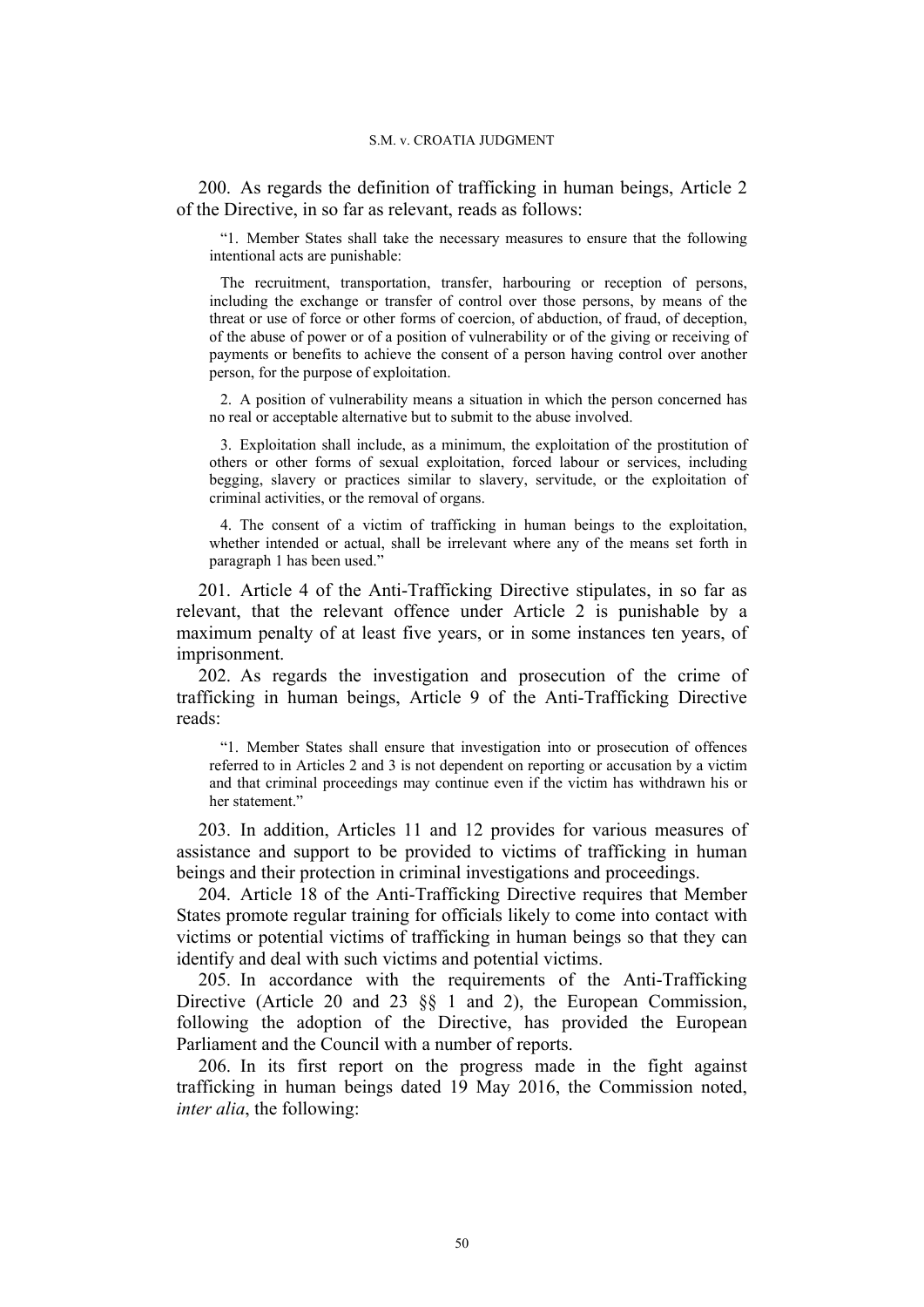"Increasing the number of investigations and prosecutions is one of the key priorities of the EU legal and policy framework addressing trafficking in human beings. However, it is also one of the key challenges reported by the Member States. In fact, trafficking in human beings is a crime often difficult and costly to detect and investigate. The investigations in this field require a substantial body of evidence in order to reach a conviction. In particular, practitioners note that excessive burden is placed on victims and their testimonies both before and during criminal proceedings for evidence gathering, while, according to the Anti-trafficking Directive, investigative tools and approaches should ensure that victims, either acting as witness or not, are not burdened excessively during procedures that can cause secondary trauma to them

Based on the previous Eurostat data and the latest data transmitted by the Member States for the Report, the level of prosecutions and convictions remains worryingly low, especially when compared to the number of victims identified. This trend has been also confirmed by the GRETA reports, concluding that there is an important gap between the number of identified victims of trafficking and the number of convictions, and referring to several factors such as over-reliance on victims' statements, issues around the credibility of witnesses who may change their statements over time, difficulties in relation to the sufficiency of evidence, or nonspecialised and prejudiced investigators, prosecutors and judges ...

One of the main factors reported by Member States [contributing to the low level of prosecution] is related to the high evidentiary threshold applied by national courts, which leads to qualify cases of trafficking in human beings as crimes of lesser degree – such as procuring or pandering instead of trafficking for the purpose of sexual exploitation, or breach of labour laws or fraud instead of trafficking for the purpose of labour exploitation – resulting in minor convictions."

207. In its second report on the progress made in the fight against trafficking in human beings dated 3 December 2018, the Commission noted, *inter alia*, the following:

"Trafficking in human beings for the purpose of sexual exploitation continues to be the most reported form. In 2015-2016, there were 9 759 registered victims of sexual exploitation. i.e. over half (56%) of the registered victims who had a recorded form of exploitation, predominantly women and girls (95% of registered victims of sexual exploitation).

Internal trafficking, within the territory of a Member State, is reported to be on the increase.

...

...

...

Member States report that traffickers are constantly changing the ways they work, using less physical force but more psychological and emotional violence.

In view of the ever-adjusting methods used by traffickers, Member States should ensure specialised training for professionals likely to come in contact with victims, which is adapted to the role of new information technologies, and initiatives to prevent trafficking in human beings.

Nevertheless, trafficking in human beings remains a crime characterised by impunity for the perpetrators and those who exploit the victims. The findings of this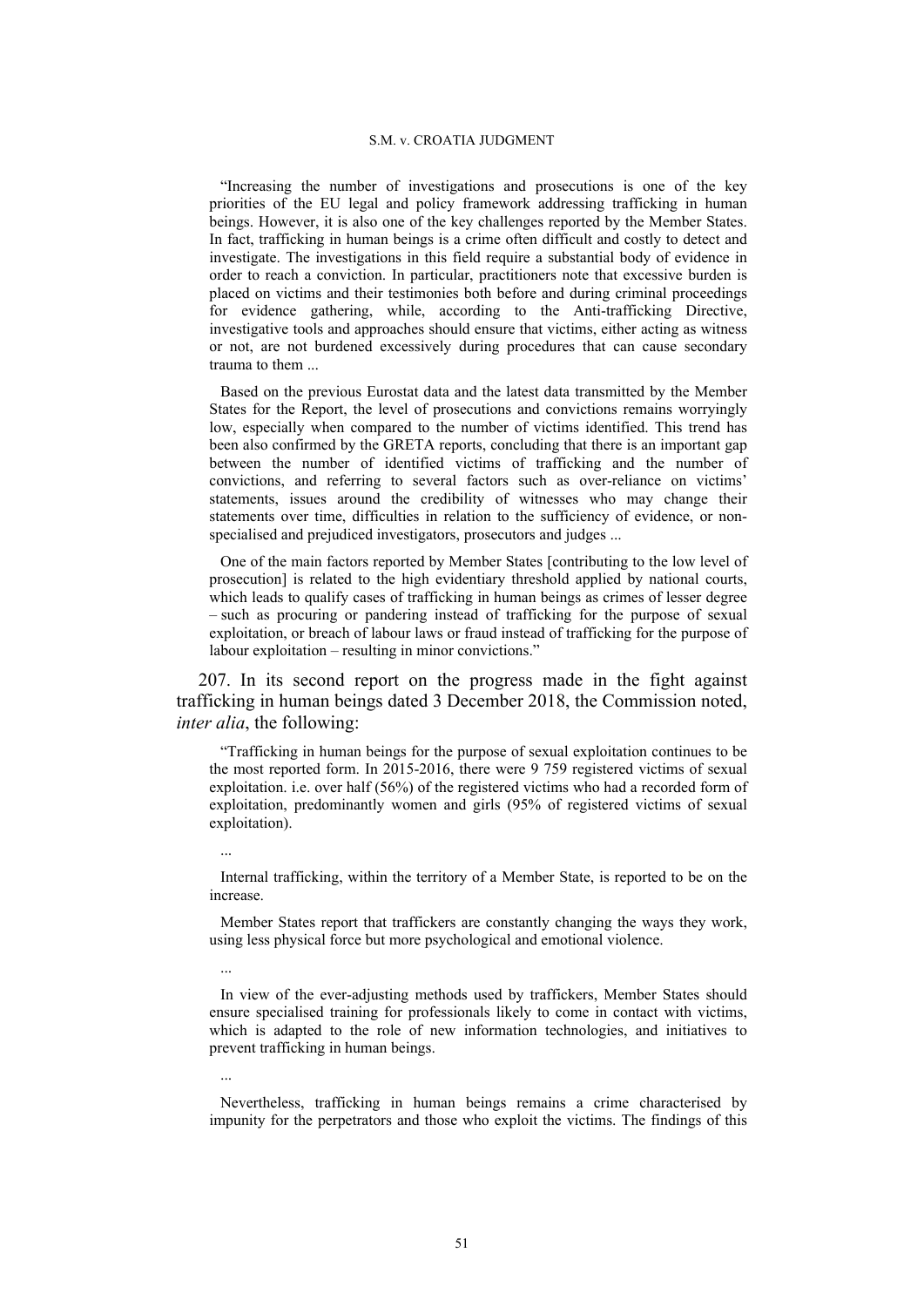report do not indicate that trafficking has decreased. Further, the analysis of the data reveals a tendency to identify victims of prioritised forms of exploitation, with certain categories of victims placed at the forefront of action, while others receive less attention. Information from the Member States reveals persisting complexities and a lack of progress in key areas. The Member States must therefore make it a priority to take all the necessary measures."

*2. Directive 2012/29/EU of the European Parliament and of the Council of 25 October 2012 establishing minimum standards on the rights, support and protection of victims of crime, and replacing Council Framework Decision 2001/220/JHA ("The Victims' Rights Directive")*

208. The Victims' Rights Directive establishes minimum standards on the rights, support and protection of victims of crime. According to recital 57 of that Directive, there should be a strong presumption that victims of human trafficking within the meaning of the Anti-trafficking Directive will benefit from special protection measures.

### **C. Other European Union material**

209. The relevant parts of the European Parliament's Resolution of 26 February 2014 on sexual exploitation and prostitution and its impact on gender equality (2013/2103(INI)) read as follows:

"B. whereas prostitution and forced prostitution are forms of slavery incompatible with human dignity and fundamental human rights;

C. whereas trafficking of persons, particularly women and children, for sexual as well as other forms of exploitation is one of the most egregious violations of human rights; whereas trafficking in human beings is growing globally, led by the increase in organised crime and its profitability;

- 1. Recognises that prostitution, forced prostitution and sexual exploitation are highly gendered issues and violations of human dignity, contrary to human rights principles, among which gender equality, and therefore contrary to the principles of the Charter of Fundamental Rights of the European Union, including the goal and the principle of gender equality;
	- ...

...

...

<sup>10.</sup> Recognises that prostitution and forced prostitution can have an impact on violence against women in general, as research on sex buyers shows that men who buy sex have a degrading image of women ...

<sup>11.</sup> Stresses that prostituted persons are particularly vulnerable socially, economically, physically, psychologically, emotionally and in family terms, and are more at risk of violence and harm than persons engaged in any other activity ...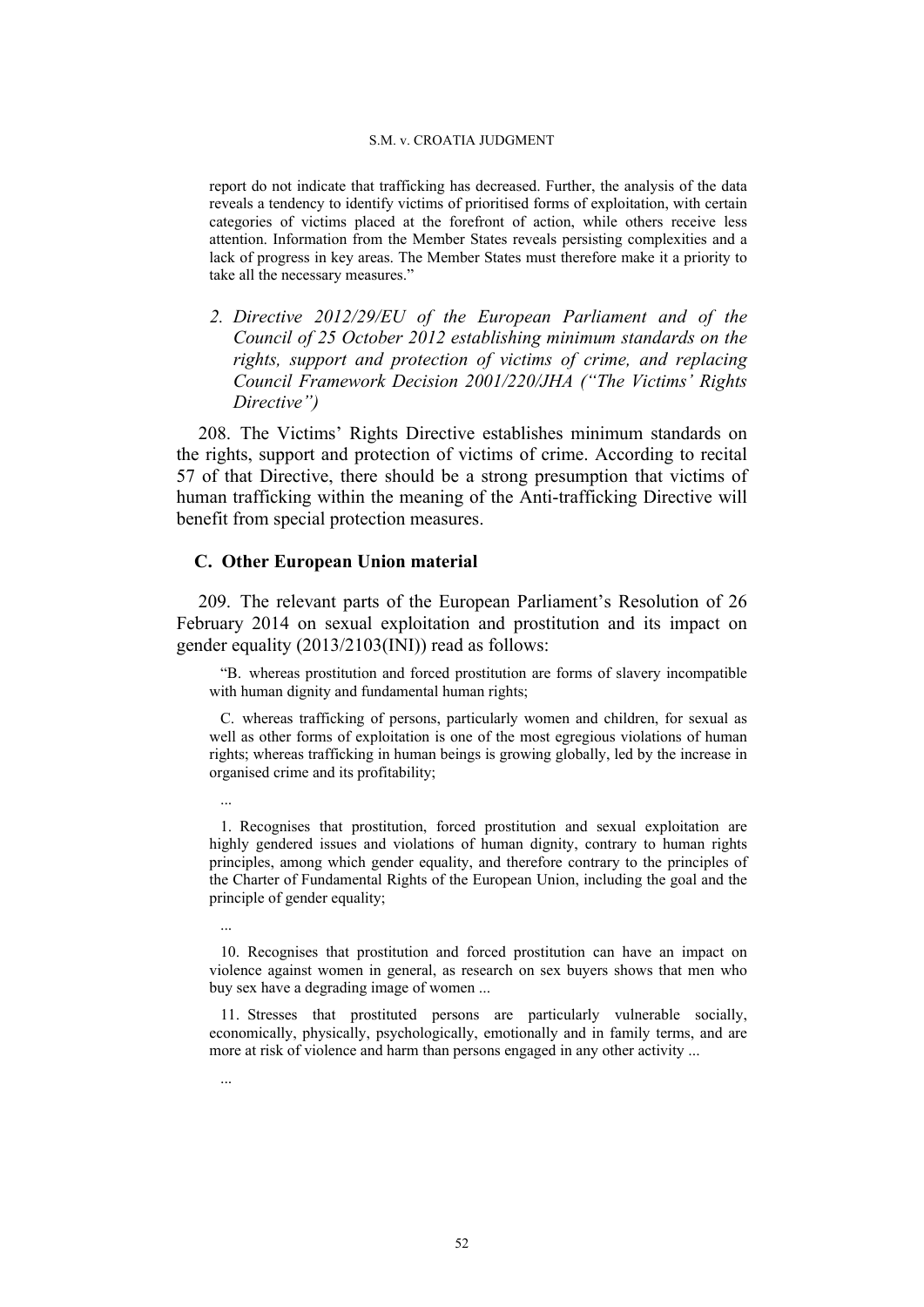34. Believes that looking upon prostitution as legal 'sex work', decriminalising the sex industry in general and making procuring legal is not a solution to keeping vulnerable women and under-age females safe from violence and exploitation, but has the opposite effect and puts them in danger of a higher level of violence, while at the same time encouraging prostitution markets – and thus the number of women and under-age females suffering abuse – to grow ..."

# IV. COMPARATIVE LAW

210. According to the information available to the Court concerning the legislation of thirty-nine Council of Europe member States (Albania, Armenia, Austria, Azerbaijan, Bosnia and Herzegovina, the Czech Republic, Denmark, Estonia, Finland, France, Georgia, Germany, Hungary, Iceland, Ireland, Latvia, Liechtenstein, Lithuania, Luxembourg, Malta, Moldova, Montenegro, the Netherlands, North Macedonia, Norway, Poland, Portugal, Romania, the Russian Federation, San Marino, Serbia, Slovakia, Slovenia, Spain, Sweden, Switzerland, Turkey, Ukraine, and the United Kingdom) across Europe there is a universal recognition that human trafficking involving sexual exploitation is a serious crime. In all thirty-nine member States human trafficking is criminalised. Similarly, all member States criminalise compelling another person to provide sexual services (forced prostitution).

211. The majority of member States surveyed criminalise the involvement in the provision by another person of sexual services even where there is no coercion on the person providing the services. The exceptions are Germany, the Netherlands, Slovenia, Spain and Switzerland.

212. The member States have different approaches to identifying the existence of coercion; the constitutive elements of compulsion in national legislation are not uniform. The threat of physical violence is the most commonly identified indicator of coercion. Some other indicators are, for instance, blackmail, deceit, fraud, false promises, taking advantage of the victim's vulnerability, restriction of movement, abduction, and abusing a position of power.

# THE LAW

# I. THE GOVERNMENT'S PRELIMINARY OBJECTIONS

213. The Government raised preliminary objections concerning in part the scope of the case before the Court, and in part the admissibility of the applicant's complaint.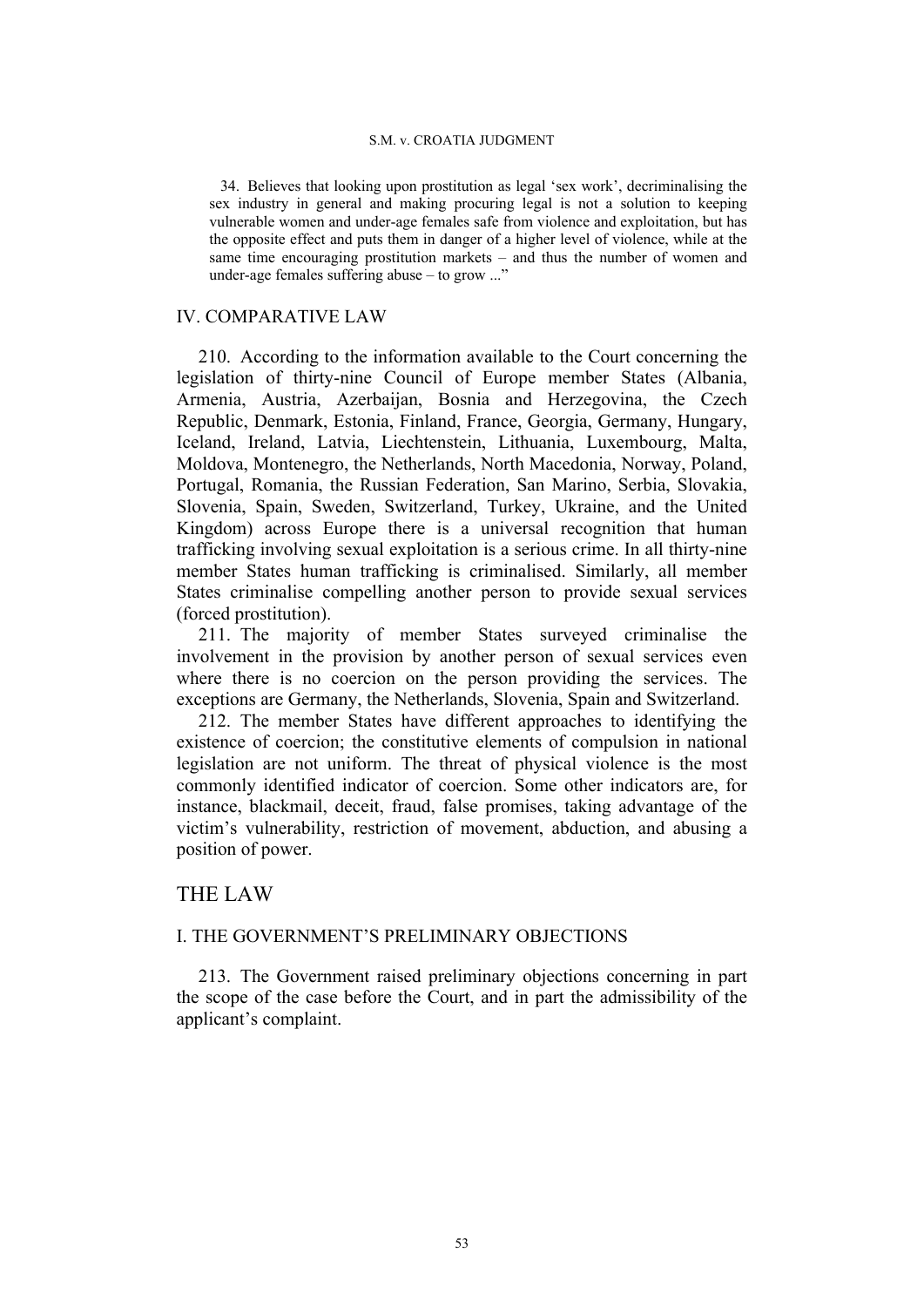### **A. Scope of the case**

## *1. The parties' submissions*

## **(a) The Government**

214. The Government pointed out that in her application to the Court, in so far as it was declared admissible, the applicant, who was legally represented, relied on Articles 3 and 8 but not on Article 4 of the Convention. Although the Government accepted that the Court could reclassify a complaint under a different Article than the one relied on by an applicant, they did not consider that such a possibility existed in the present case. Moreover, the Government considered that the applicant's complaint concerned only the outcome of the criminal proceedings. It did not involve any other procedural aspect as the applicant's arguments in that respect were very general and abstract.

### **(b) The applicant**

215. The applicant stressed that she had been identified as a victim of human trafficking by the Human Rights Office (see paragraph 85 above) and that she had pointed to that fact in her application form. She also argued that she had complained before the Court of a failure of the domestic authorities to comply with their procedural obligation and to investigate the case properly. In the applicant's view, her complaints undoubtedly raised an issue under Article 4 of the Convention and gave an opportunity to the Court to assess whether the domestic authorities had complied with their procedural obligation under that provision.

# *2. The Court's assessment*

216. At the outset, the Court reiterates that the "case" referred to the Grand Chamber necessarily embraces all aspects of the application previously examined by the Chamber in its judgment. The "case" referred to the Grand Chamber is the application as it has been declared admissible, as well as the complaints that have not been declared inadmissible (see *Navalnyy v. Russia* [GC], nos. 29580/12 and 4 others, § 58, 15 November 2018, and *Ilias and Ahmed v. Hungary* [GC], no. 47287/15, § 177, 21 November 2019).

217. Furthermore, for the purpose of Article 32 of the Convention the scope of a case "referred to" the Court in the exercise of the right of individual application is determined by the applicant's complaint. A complaint consists of two elements: factual allegations and legal arguments (see *Radomilja and Others v. Croatia* [GC], nos. 37685/10 and 22768/12, § 126, 20 March 2018).

218. By virtue of the *jura novit curia* principle the Court is not bound by the legal grounds adduced by the applicant under the Convention and the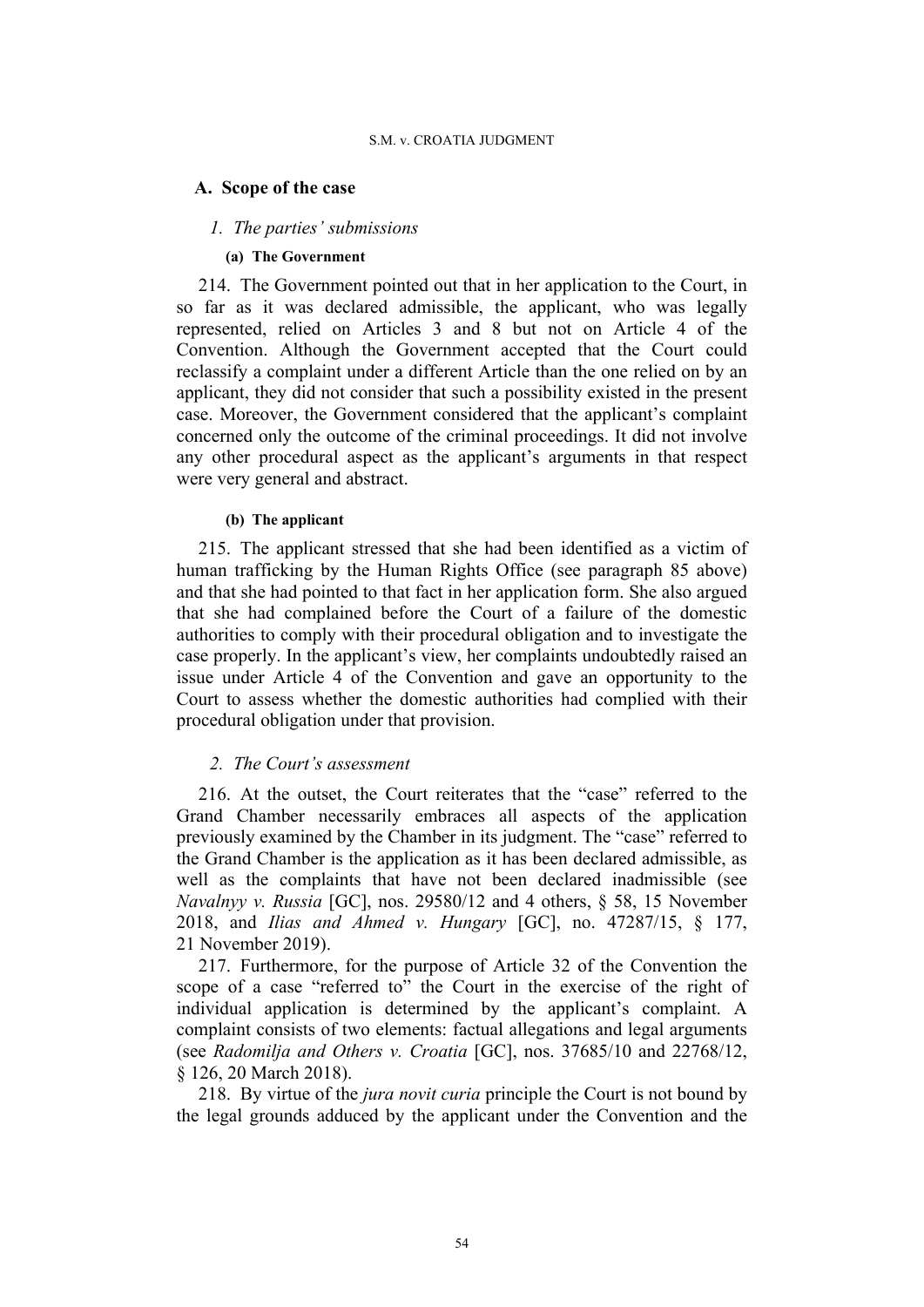Protocols thereto and has the power to decide on the characterisation to be given in law to the facts of a complaint by examining it under Articles or provisions of the Convention that are different from those relied upon by the applicant (see, for instance, ibid.; *Navalnyy*, cited above, § 65; and, most recently, *Molla Sali v. Greece* [GC], no.. 20452/14, § 85, 19 December 2018).

219. The Court cannot, however, base its decision on facts that are not covered by the complaint, it being understood that, even if the Court has jurisdiction to review circumstances complained of in the light of the entirety of the Convention or to "view the facts in a different manner", it is nevertheless limited by the facts presented by the applicants in the light of national law. However, this does not prevent an applicant from clarifying or elaborating upon his or her initial submissions during the Convention proceedings. The Court has to take account not only of the original application but also of the additional documents intended to complete the latter by eliminating any initial omissions or obscurities. Likewise, the Court may clarify those facts *ex officio* (see *Radomilja and Others*, cited above, §§ 121-22 and 126).

220. In the case at hand in her initial application to the Court the applicant pointed to the fact that she had been identified as a victim of human trafficking (see paragraph 215 above) and that T.M. had been prosecuted for forced exploitation of prostitution against her. The applicant also briefly explained the course of the domestic proceedings, which had eventually led to T.M.'s acquittal due to the fact that the domestic courts had not found that he had forced her into prostitution. In the light of these facts – albeit not set out in a completely coherent manner – the applicant raised an issue of the State's procedural obligation complaining, in particular, of impunity for the acts of abuse to which T.M. had allegedly subjected her. She stressed that it was the State's responsibility to investigate criminal acts and subsequently to conduct proceedings against the relevant individuals and, if they were found guilty, to punish them in accordance with the law. In her view, this meant that the State must put in place an effective criminal justice system. The applicant further argued that if the domestic courts had considered that T.M. had not forced her into prostitution, they should have convicted him at least of the procuring of prostitution under the relevant domestic law. The applicant also complained of a lack of appropriate assistance provided to her as a victim during the proceedings. Lastly, the applicant argued that procuring prostitution, as a form of gender-based violence, should not go unpunished. The applicant relied on Articles 3, 6, 8 and 14 of the Convention and Article 1 of Protocol No. 12.

221. On 9 February 2015 the Government were given notice of the applicant's complaints, in so far as relevant and admissible, under Articles 3, 4 and 8 of the Convention.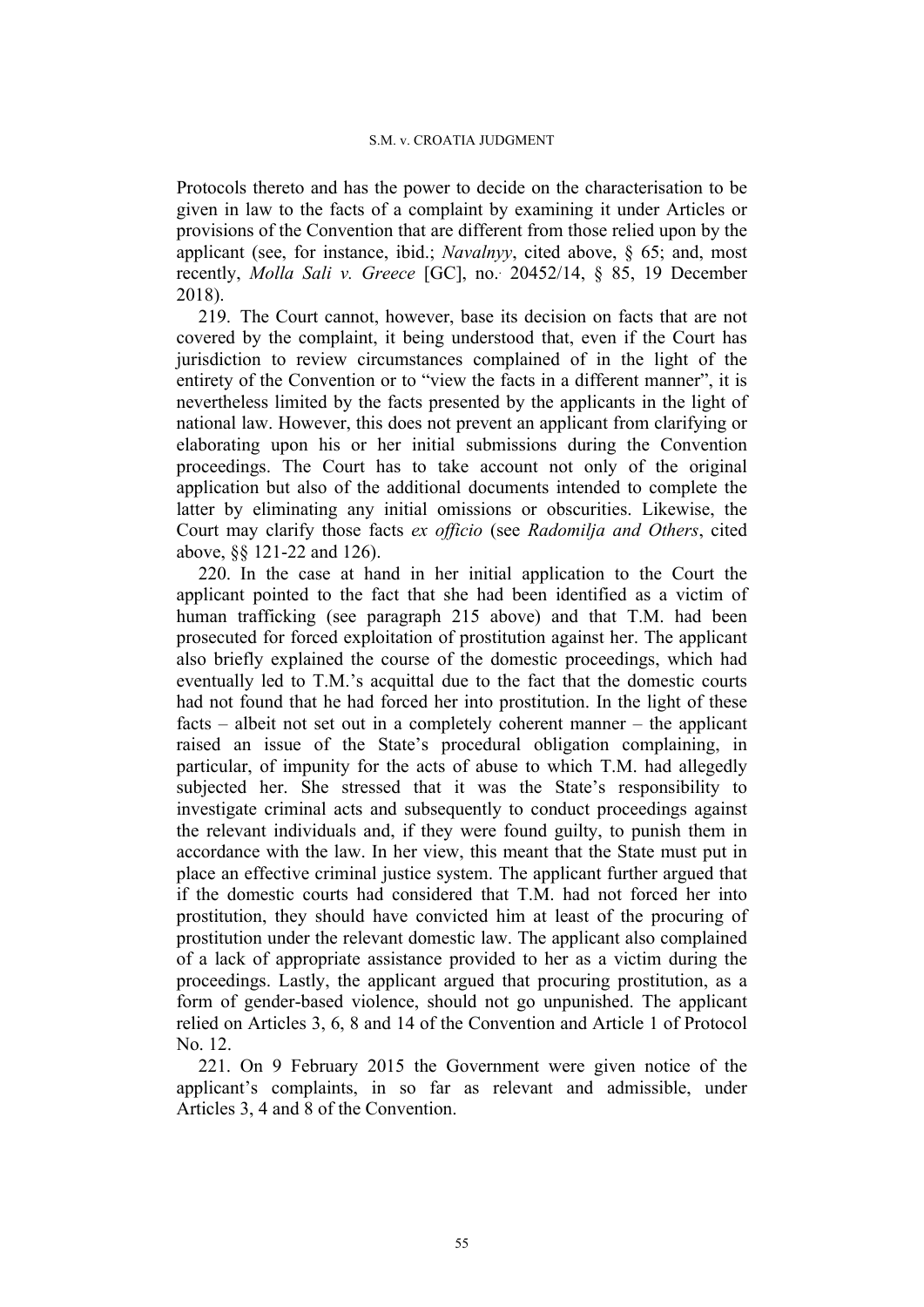222. In her further submissions before the Chamber, the applicant stressed the authorities' procedural obligation under the Convention. She also argued that her allegations of forced prostitution before the domestic authorities had been justified. Also, in reply to the Government's submission, she elaborated on the domestic legal framework and argued that it was inadequate to address the problem of human trafficking. Moreover, in her view, the relevant domestic authorities had failed to recognise her case as human trafficking and had erroneously subsumed her allegations under a provision relating to forced prostitution. In particular, she argued that T.M. should have been prosecuted and convicted for human trafficking under Article 175 of the Criminal Code. In any event, in her view, even if he had been erroneously prosecuted for procuring prostitution using coercion under Article 195 § 3 of the Criminal Code (and not human trafficking), after the domestic courts had found the element of coercion not to be established they should have convicted him at least under Article 195 § 2 of the Criminal Code (procuring of prostitution). The fact that T.M. had eventually been acquitted showed, in the applicant's view, the lack of an effective application of the criminal-law mechanisms in her case. The applicant also insisted that she had not been provided with adequate assistance or with the possibility of participating effectively in the proceedings as a victim of human trafficking.

223. On the basis of the above submissions, the Chamber declared the communicated complaints (Articles 3, 4 and 8) admissible but examined the case under Article 4 of the Convention only (see paragraph 36 and the first operative provision of the Chamber judgment; see also paragraphs 244-49 below).

224. Having regard to the above circumstances, the Court is of the view that there is no reason for it to decline jurisdiction in respect of the complaints declared admissible by the Chamber. The applicant expressly relied, and elaborated, on Articles 3 and 8 of the Convention. Her complaints (see paragraphs 220 and 222 above) undoubtedly raised an issue which the Court, by virtue of the *jura novit curia* principle and in view of its case-law (see paragraph 218 above; see also, for instance, *V.T. v. France*, no. 37194/02, § 35, 11 September 2007; *Rantsev v. Cyprus and Russia*, no. 25965/04, §§ 272-82, ECHR 2010 (extracts); and *L.E. v. Greece*, no. 71545/12, § 58, 21 January 2016), could seek to determine whether it fell to be characterised under Article 4 of the Convention. This is, of course, without prejudice to the discussion on the actual applicability and scope of protection guaranteed under that provision.

225. Further, the Court is not persuaded by the Government's argument that the applicant's complaint concerned only the outcome of the proceedings. Having regard to the case taken as a whole, the Court finds that the factual elements of the applicant's initial complaint and their elaboration in the applicant's further submissions (see paragraphs 220 and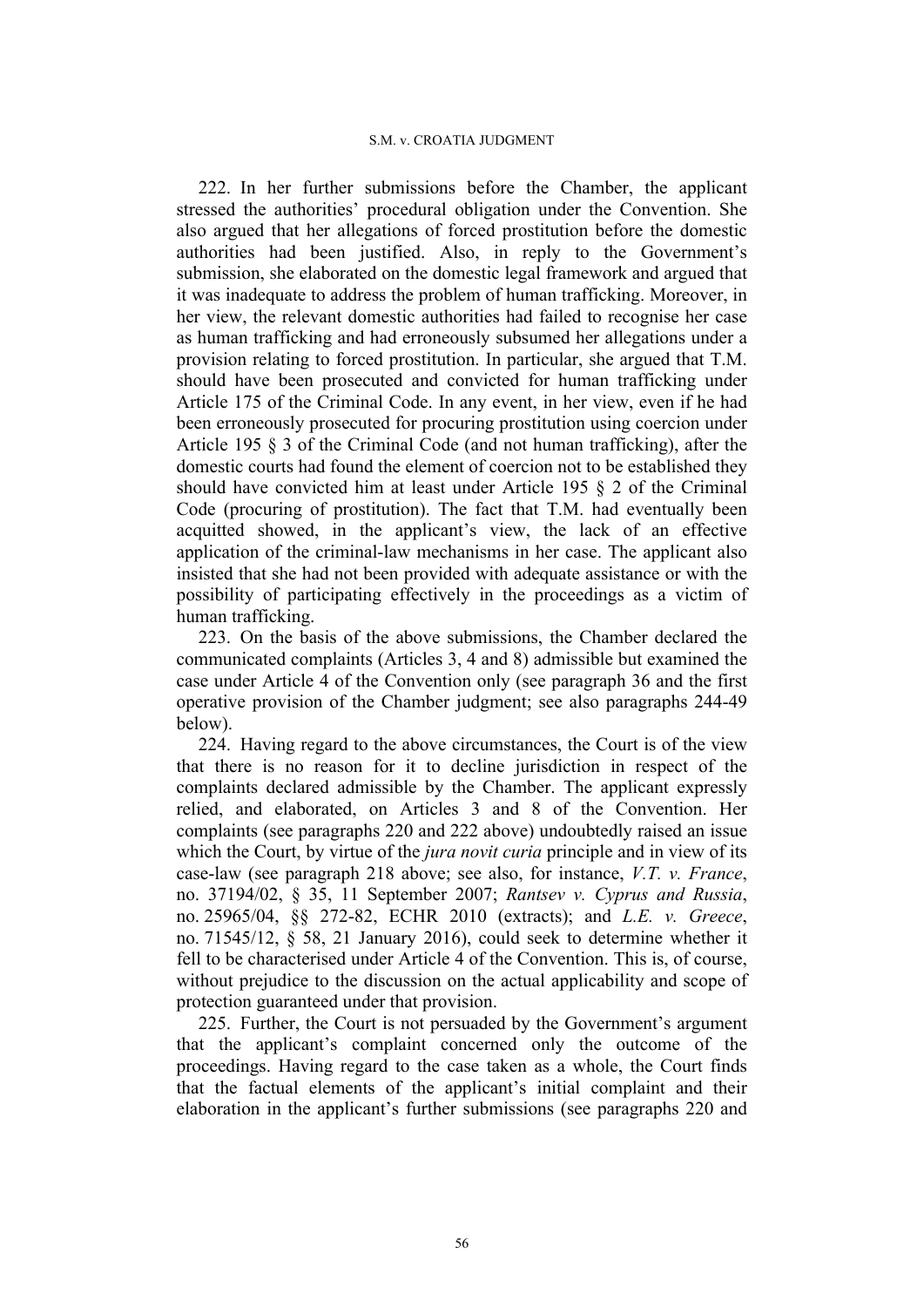222 above) are sufficiently broad to cover different aspects of the domestic authorities' procedural obligation to apply the relevant criminal-law mechanisms effectively.

226. Indeed, according to the Court's case-law, impunity may derive from different causes. In particular, in so far as relevant for the present case, it may result from the failures of the relevant prosecuting authorities and criminal courts effectively to elucidate and address all the (often subtle) elements of conduct contrary to the Convention (see, for instance, *Chowdury and Others v. Greece*, no. 21884/15, §§ 117-27, 30 March 2017).

227. Moreover, reference may be made to the Court's case-law which shows that it is prepared to take into account any particular investigative omissions it considers relevant in the context of its overall assessment of an applicant's procedural complaint concerning the ineffective application of criminal-law mechanisms (see, for instance, *C.N. v. the United Kingdom*, no. 4239/08, §§ 47-52 and 80, 13 November 2012, where the Court found fault with the domestic authorities' failure to question one of the central witnesses in the case although the applicant had not raised that issue in her arguments before the Court; see also *M. and Others v. Italy and Bulgaria*, no. 40020/03, §§ 86 and 104, 31 July 2012, where the Court identified certain witnesses who needed to be questioned in order for the domestic authorities to meet their procedural obligation under the Convention).

228. Having regard to the above, and in so far as the applicant's submissions relate to a deficiency in the application of the relevant criminallaw mechanisms, which eventually allegedly led to impunity, the Court is of the view that such claims are sufficiently broad to allow it to examine whether, on the whole and on the basis of the particular aspects of the case it considers relevant, there has been a breach of the domestic authorities' procedural obligation under the Convention.

229. In sum, the Court dismisses the Government's objection concerning the scope of the case. It finds that the "scope" of the case before it, in terms of its legal characterisation, raises legal issues under Articles 3, 4 and 8 of the Convention. As to the factual scope of the case, the Court notes that the applicant's complaint raises issues of alleged impunity for human trafficking, forced or alternatively non-forced prostitution relating to a deficient application of the relevant criminal-law mechanisms. It is thus essentially of a procedural nature. This finding, as already stressed above, is without prejudice to the further assessment and conclusion as to the actual applicability and scope of protection guaranteed under the Convention for the acts complained of by the applicant.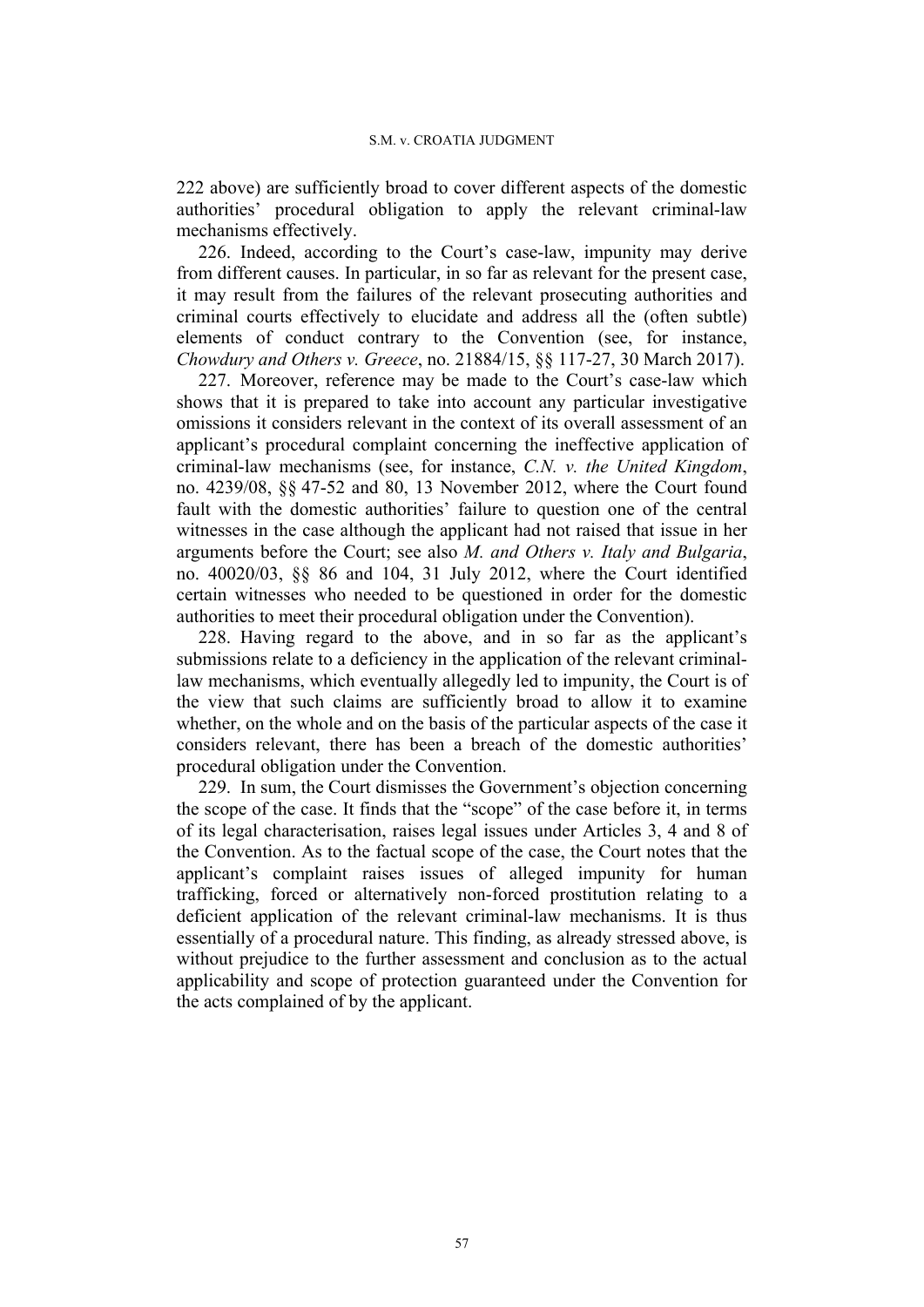## **B. Preliminary objections on admissibility**

## *1. The parties' submissions*

### **(a) The Government**

230. The Government argued that the application was inadmissible under Article 35 of the Convention. They contended that Article 4 was inapplicable in the present case and that, in any event, the applicant's complaint should be declared inadmissible as it concerned an issue of outcome, where the Court's power of review was limited.

231. As regards the applicability of Article 4, the Government did not contest that this provision applies to various forms of human trafficking. However, they considered that the Court should adopt a clear position on the issue of human trafficking by defining the meaning of that concept and the material scope of Article 4 in that regard. In any event, in their view, there was no human trafficking in the present case as the element of "means" of human trafficking, as conceived in the international definition of that phenomenon, was missing. In particular, the Government considered that the applicant had not been subjected to any threat, or to the use of force, or other forms of coercion.

232. In this respect, the Government relied on the findings of fact by the domestic courts, which, in the Government's view, were relevant for determining the applicability of Article 4. Moreover, the Government argued that some other elements of human trafficking were missing. In particular, the Government pointed out that T.M. had not confiscated the applicant's papers, that he had not deprived her of her liberty, that she had had her mobile phone and the possibility to contact others, that she had not been without any income as she had shared her earnings with T.M., and that she had voluntarily decided to engage in prostitution in order to earn money. The Government also argued that the fact that the applicant had been recognised as a victim of human trafficking by the relevant domestic services could in no way be interpreted as implying that she had been subjected to human trafficking within the meaning of the criminal law.

233. The Government also considered that a situation where an individual benefited from the prostitution of another without any use of force or coercion could not fall within the scope of Article 4 as that would extend the scope of Article 4 beyond the international definition of human trafficking. Such a position would bring uncertainty as regards the scope of Article 4 and would also run counter to the spirit of that provision and the Court's earlier case-law on the matter (referring to *V.T. v. France*, cited above). Moreover, it would mean that all forms of prostitution were prohibited conduct under Article 4. Such a position could raise an issue as regards the practice of those States that had not criminalised prostitution and could lower the rights of the victims, who also enjoyed protection under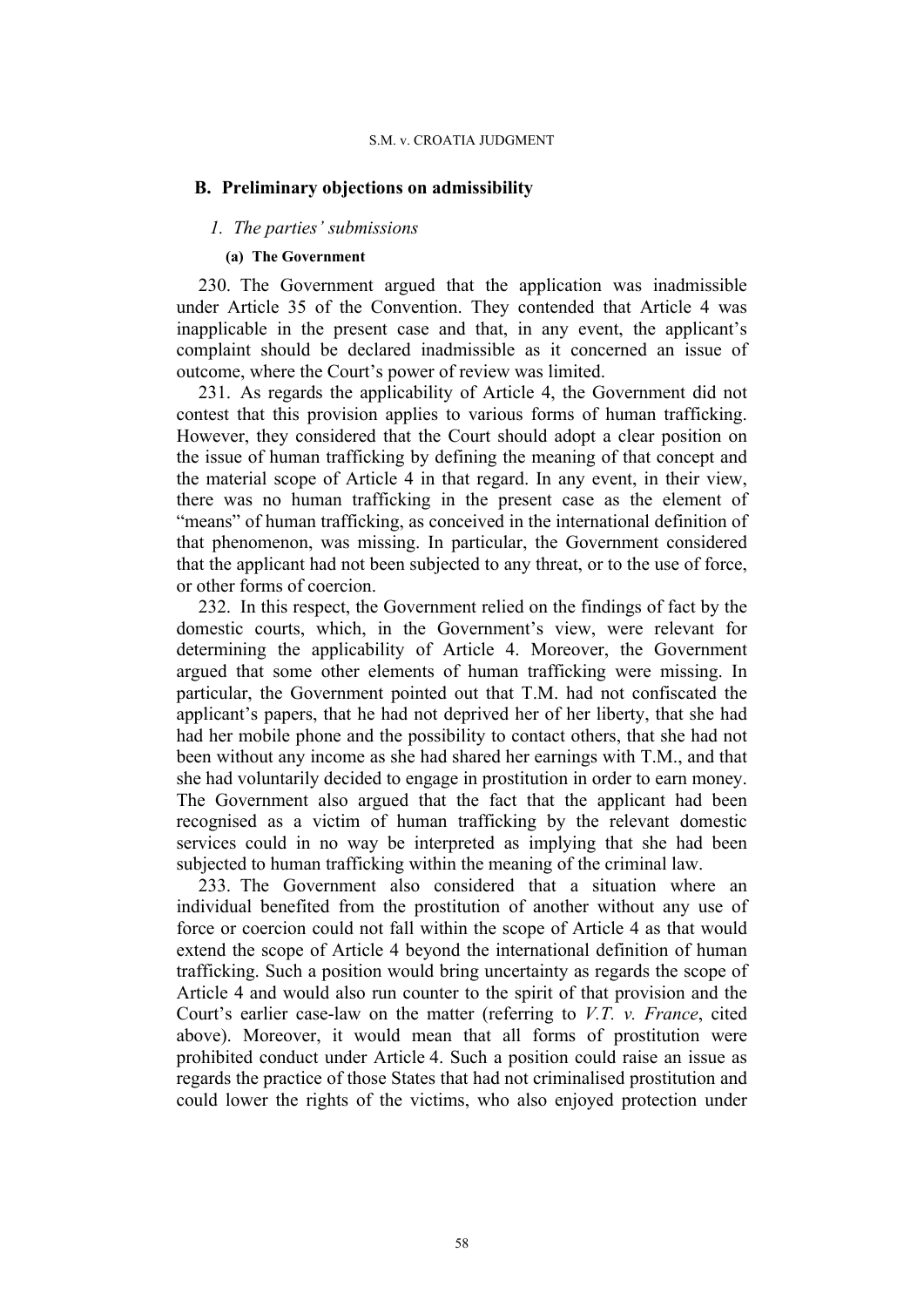Articles 3 and 8 of the Convention. In sum, in the Government's view, no issue could arise under Article 4 with regard to the fact that T.M. had not been convicted of the offence of procuring prostitution.

# **(b) The applicant**

234. The applicant stressed that the allegations she had made before the prosecuting authorities (the police and the State Attorney's Office) and later before the criminal court undoubtedly showed that she had been a victim of human trafficking and that she had raised an issue under Article 4 of the Convention. In this connection, the applicant also pointed out that she had been recognised as a victim of human trafficking at the domestic level; this finding had not had, and should not have had, only an administrative character but was also of importance in the sphere of criminal law.

235. In this connection, the applicant also found it relevant that in their submissions before the Chamber the Government had argued that the recognition of her status as a victim of human trafficking at the domestic level, coupled with the measures of assistance and support, amounted to a loss of her victim status under Article 34 of the Convention (see § 41 of the Chamber judgment). Thus, the applicant found unconvincing the Government's submissions before the Grand Chamber in which they had essentially changed their mind as to the importance of the recognition of her status as a victim of human trafficking.

236. In the applicant's view, the procedural response of the prosecuting authorities, including the criminal courts, to her allegations had been inadequate and contrary to the requirements of Articles 3, 4 and 8 of the Convention. In particular, due to their lack of sensitivity concerning the matter, the domestic authorities had failed properly to recognise her allegations as involving human trafficking and had thus failed properly to discharge their procedural obligation under Article 4 of the Convention.

# *2. The Court's assessment*

237. The Grand Chamber is not precluded from examining, where appropriate, questions concerning the admissibility of an application under Article 35 § 4 of the Convention, as that provision enables the Court to dismiss applications it considers inadmissible "at any stage of the proceedings". Therefore, even at the merits stage and subject to Rule 55 of the Rules of Court, the Court may reconsider a decision to declare an application admissible where it concludes that it should have been declared inadmissible for one of the reasons given in the first three paragraphs of Article 35 of the Convention (see, for instance, *Muršić v. Croatia* [GC], no. 7334/13, § 69, 20 October 2016).

238. The Court notes in the present case that the Government essentially raised two preliminary objections concerning the admissibility of the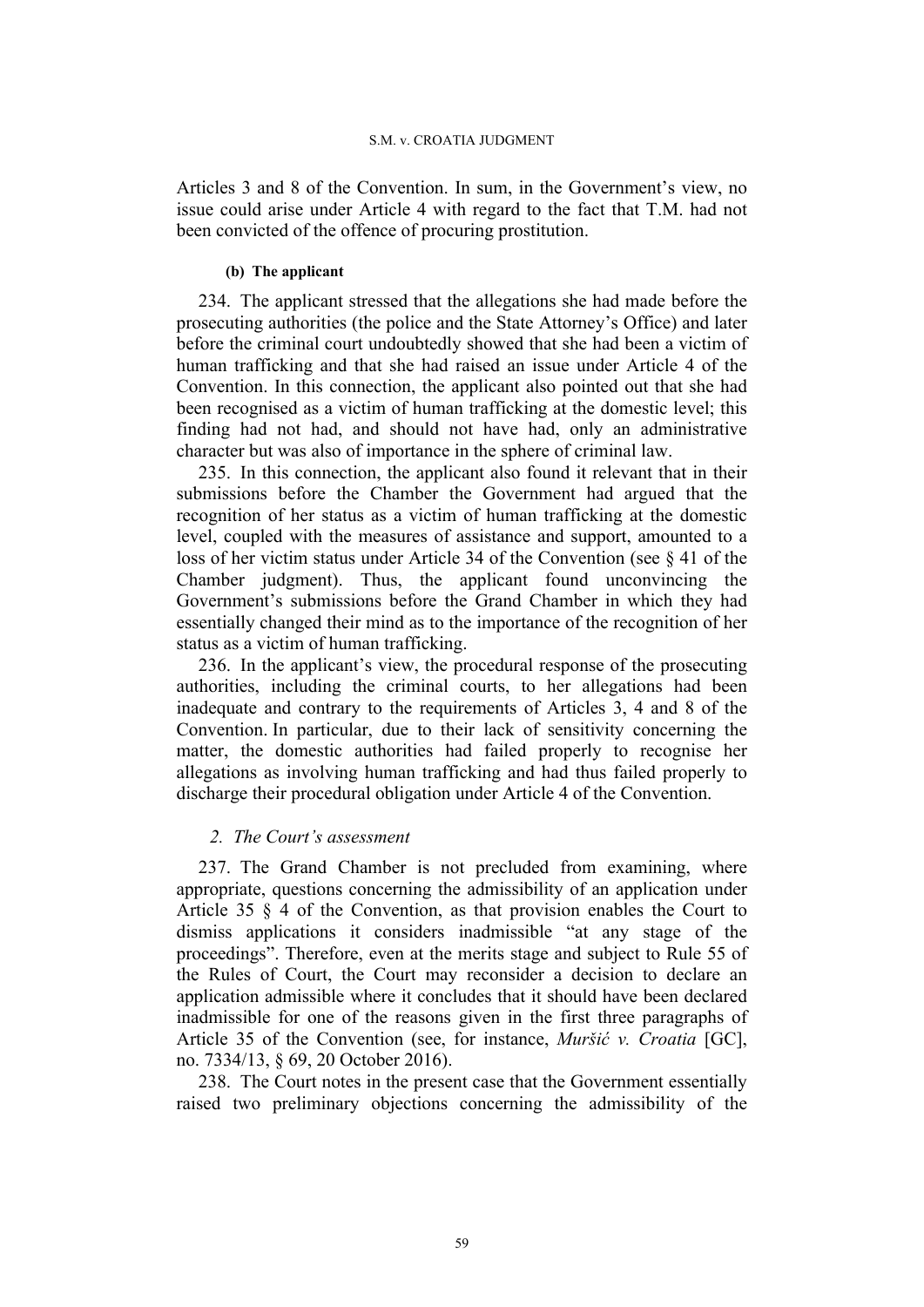applicant's complaints. The first concerns the applicability of the guarantees under Article 4, which the Court finds more appropriate to address following an assessment of the scope of protection under that provision and on the basis of a careful assessment of the particular circumstances of the case at hand. The Court therefore joins this objection to the merits.

239. The second limb of the Government's objection could be interpreted as an invitation to the Court to declare the applicant's complaints inadmissible as manifestly ill-founded given that, in the Government's view, they simply concern dissatisfaction with the outcome of the proceedings (see paragraph 230 above). However, the Court considers that the applicant's complaints raise complex issues relating to the interpretation of, in particular, Article 4 of the Convention and cannot be considered manifestly ill-founded. Accordingly, the Court finds this second limb of the Government's objection unfounded. It should therefore be dismissed (compare *Zubac v. Croatia* [GC], no. 40160/12, §§ 52-55, 5 April 2018).

# II. ALLEGED VIOLATION OF ARTICLE 4 OF THE CONVENTION

240. The applicant alleged that the domestic authorities had failed effectively to apply the relevant criminal-law mechanisms concerning her allegations of human trafficking, forced or alternatively non-forced prostitution, contrary to their obligations under Articles 3, 4 and 8 of the **Convention** 

241. Having regard to its current case-law and the nature of the applicant's complaint, the Court is of the view that the issues raised in the present case should be addressed from the perspective of Article 4 of the Convention. It is true that similar issues may arise under Article 3 (see *V.T. v. France*, cited above, § 26, and *M. and Others v. Italy and Bulgaria*, cited above, § 106) and potentially also under Article 8 of the Convention (see *V.C. v. Italy*, no. 54227/14, §§ 84-85, 1 February 2018). However, the Court notes that in its case-law it has tended to apply Article 4 to issues related to human trafficking (see *Rantsev*, cited above, §§ 252 and 336; *C.N. and V. v. France*, no. 67724/09, § 55, 11 October 2012; *C.N. v. the United Kingdom*, cited above, § 84; and *J. and Others v. Austria*, no. 58216/12, § 123, 17 January 2017).

242. The Court considers that this approach allows it to put the possible issues of ill-treatment (under Article 3) and abuse of the applicant's physical and psychological integrity (under Article 8) into their general context, namely that of trafficking in human beings and sexual exploitation. Indeed, allegations of ill-treatment and abuse are inherently linked to trafficking and exploitation, whenever that is the alleged purpose for which the ill-treatment or abuse was inflicted (see, in general, *Rantsev*, cited above, § 252, and *C.N. and V. v. France*, cited above, § 55). It follows that the applicant's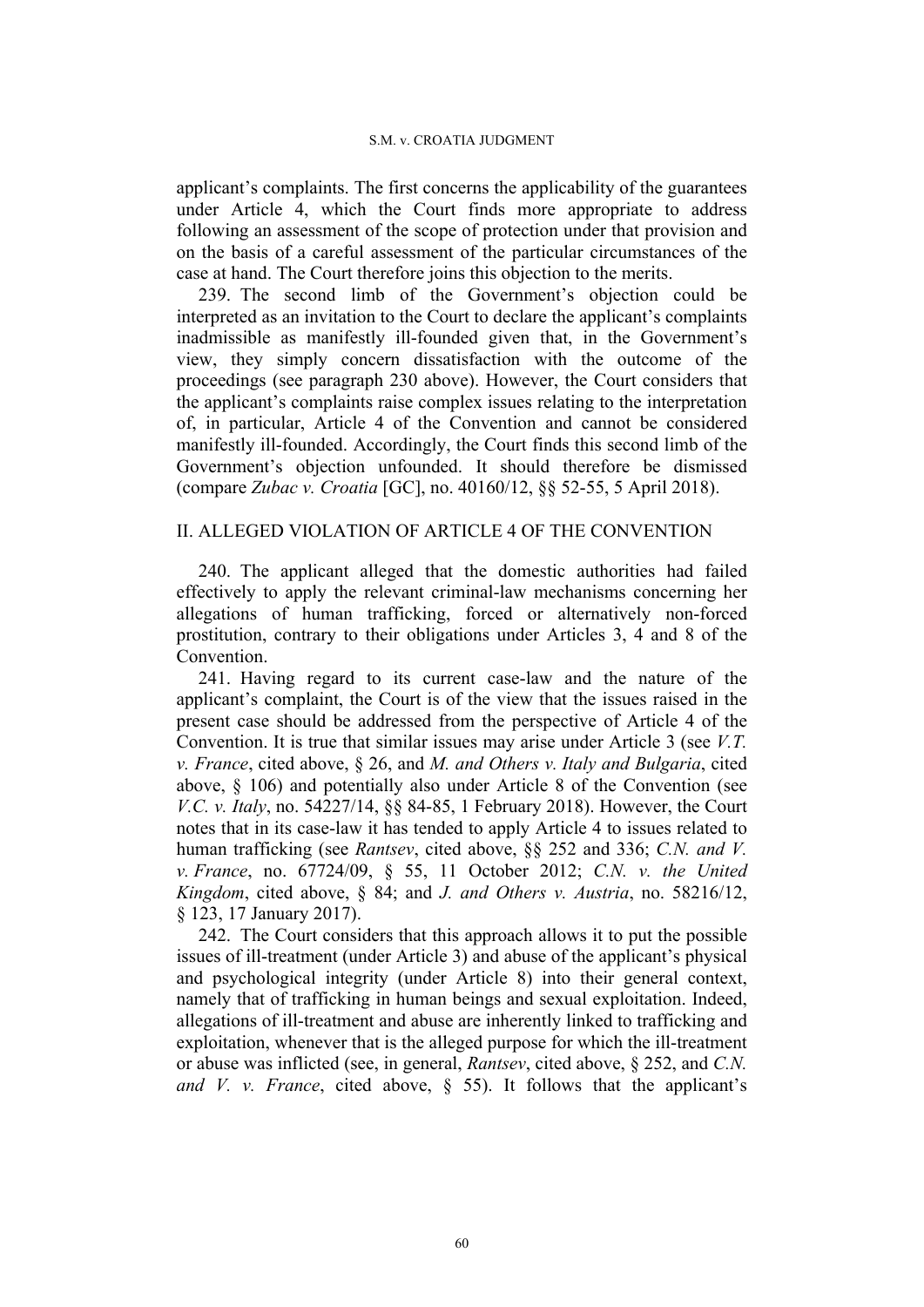allegations (see paragraph 240 above) fall to be examined under Article 4 of the Convention.

243. Accordingly, being the master of the characterisation to be given in law to the facts of a case (see, for instance, *Molla Sali*, cited above, § 85), the Court will examine the present case under Article 4 of the Convention, which, in so far as relevant, reads as follows:

"1. No one shall be held in slavery or servitude.

2. No one shall be required to perform forced or compulsory labour.

 $\cdot$ ..."

# **A. The Chamber judgment**

244. The Chamber noted that the applicant had alleged before the domestic authorities that she had been psychologically and physically forced by T.M. to participate in a prostitution ring organised by him. This had led to the recognition of her status as a victim of human trafficking by the national authorities. In addition, the national courts had established as uncontested that T.M. had given the applicant a mobile telephone for the purpose of clients' contacting her for sexual services and that T.M. had driven the applicant to the clients or that she had provided sexual services in the flat she had occupied together with him.

245. In these circumstances, the Chamber considered it unnecessary to identify whether the treatment of which the applicant complained constituted slavery, servitude or forced or compulsory labour. Instead, it concluded that trafficking itself as well as exploitation of prostitution, within the meaning of Article 3 (a) of the Palermo Protocol, Article 4 (a) of the Anti-Trafficking Convention, Article 1 of the 1949 Convention and the CEDAW, fell within the scope of Article 4 of the Convention.

246. The Chamber thus decided to assess the present case under Article 4 of the Convention. In this connection, it also noted that it was irrelevant that the applicant was actually a national of the respondent State and that there had been no international element since Article 2 of the Anti-Trafficking Convention encompassed "all forms of trafficking in human beings, whether national or transnational" and the 1949 Convention referred to exploitation of prostitution in general.

247. Relying, in particular, on the general principles developed by the Court in *Rantsev* (cited above, §§ 272-89), the Chamber considered that the applicant's complaints had three aspects and assessed them separately. The first aspect was whether there was an appropriate legal and regulatory framework at the domestic level; the second was whether the applicant had been provided with appropriate assistance and support to alleviate the fear and pressure she had felt while testifying against T.M.; and the third was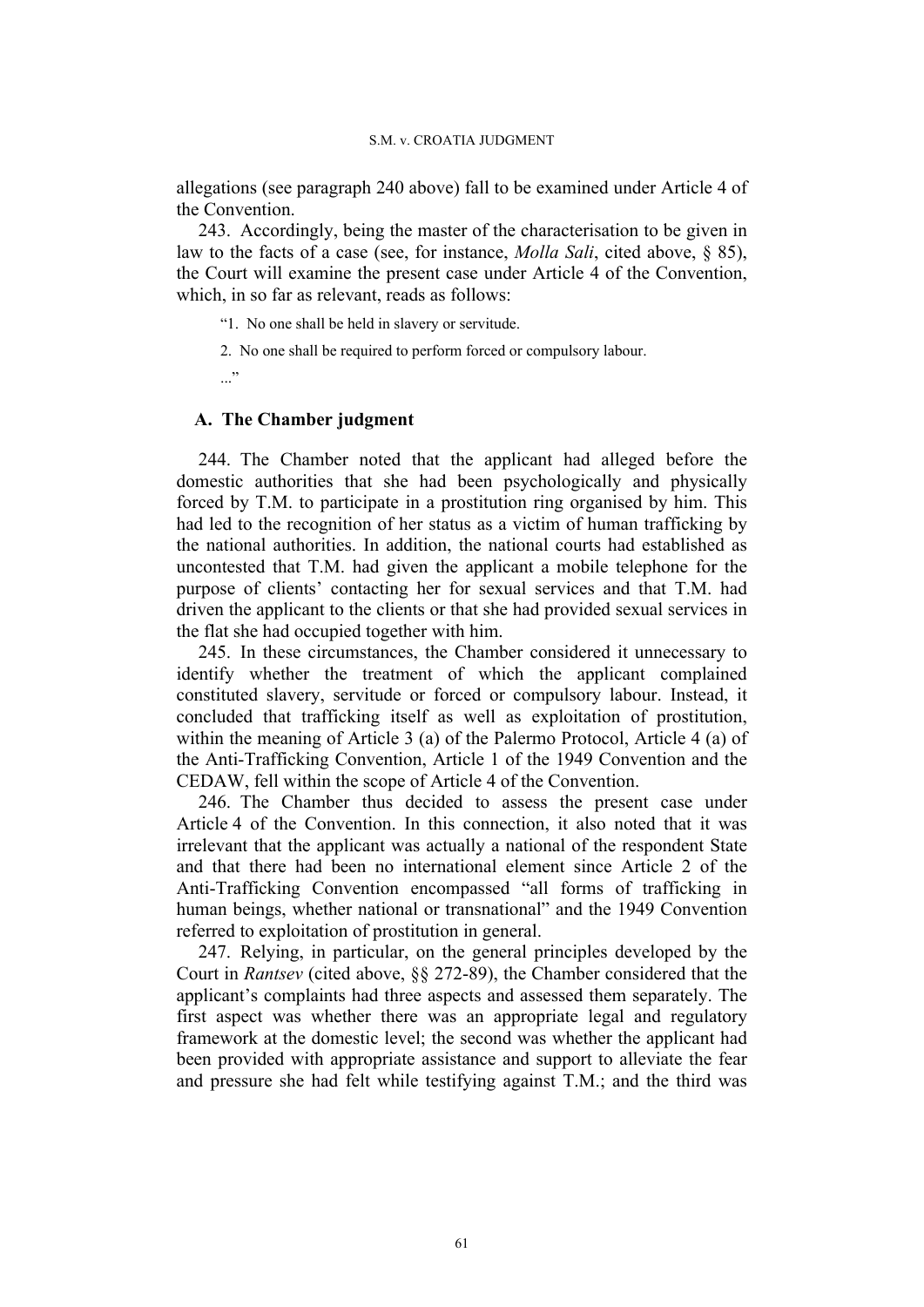whether in the application of that framework in the applicant's particular case the national authorities had complied with their procedural obligations.

248. As to the first aspect of the complaint, the Chamber was satisfied that at the time the alleged offence had been committed and prosecuted there had been an adequate legal framework at the domestic level concerning trafficking in human beings, forced prostitution and exploitation of prostitution. With regard to the second aspect of the complaint, the Chamber considered that the applicant had been provided with adequate support and assistance.

249. As regards the third aspect of the complaint, the Chamber held that there had been no indication that the national authorities had made a serious attempt to investigate in depth all the circumstances relevant for assessing whether T.M. had forced the applicant into prostitution. Also, the Chamber considered that the domestic courts' assessment of the applicant's statement had not taken into account the possible impact of psychological trauma on the applicant's ability to consistently and clearly relate the circumstances of her exploitation. In these circumstances, the Chamber considered that the relevant State authorities had not fulfilled their procedural obligation and thus found a violation of Article 4 of the Convention.

# **B. The parties' submissions**

# *1. The applicant*

250. The applicant contended that the prosecuting authorities had erroneously characterised her allegations, which undoubtedly suggested that she had been a victim of trafficking, as an issue of forced prostitution. Relying on different monitoring reports in respect of Croatia, the applicant argued that there was a general issue in relation to the conduct of the domestic authorities who tended to classify charges of human trafficking as an offence of procuring prostitution, which left many instances of trafficking unpunished.

251. The applicant further argued that when submitting her complaint to the domestic authorities, she had provided all relevant details of the case and identified witnesses who could have provided further information concerning her allegations. According to the applicant, when she had submitted her complaint, the prosecuting authorities had advised her that she had done everything she could and that they were taking over the investigation. Ultimately, however, out of five possible witnesses concerning the events, the prosecuting authorities had only questioned one.

252. In this connection, the applicant also stressed that at the time of the events she had not trusted the system and had decided to report the events to the police due to T.M.'s threats relating to her family. Moreover, at the time when the criminal proceedings took place she had been seriously afraid of T.M., who had threatened her after she had run away from him. In such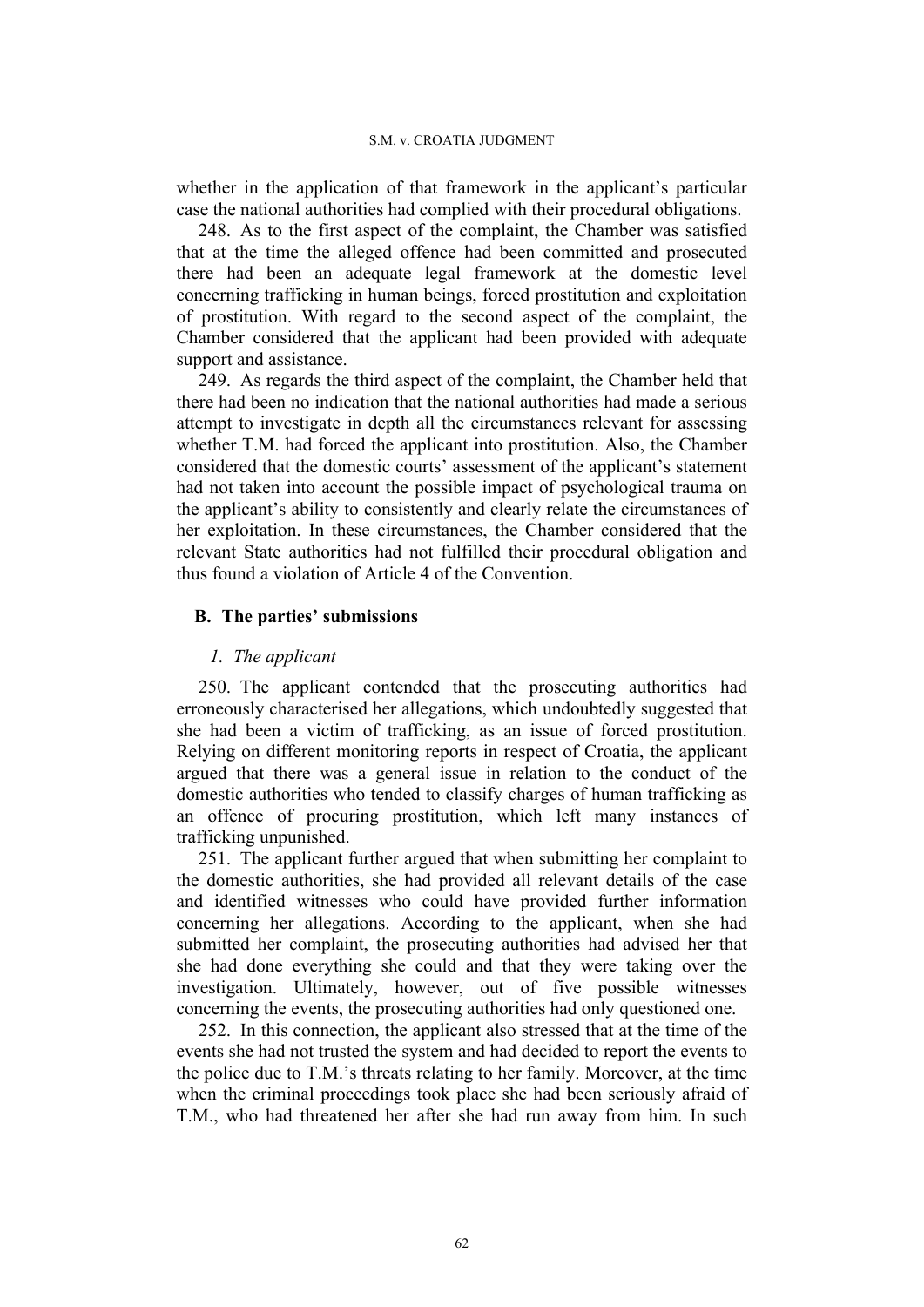circumstances, she had decided to tell her story to the relevant court only after she had been provided with legal assistance by the Rosa Centre. However, according to the applicant, that legal assistance had not been part of the State legal aid but an assistance provided by a non-governmental organisation at the request of the applicant's mother.

253. In these circumstances, it could not be said that she had been passive during the proceedings as she had given her statements three times, provided detailed information about the events and identified all possible witnesses. Thus, in her view, as a victim of human trafficking she could not have been expected to do more. In particular, it would be unreasonable to expect that she should take the position of the State Attorney's Office, which was *ex officio* obliged to conduct the relevant criminal proceedings effectively.

254. The applicant also contended that the State Attorney's Office and the criminal court had failed to ensure, each within their scope of competence and if needed in cooperation with each other, that the relevant measures were taken so that the offence against her did not remain unpunished. In her view, they should have reclassified the charges against T.M. so as to ensure that he was punished at least for the basic form of procuring prostitution. However, the State Attorney's Office and the criminal court had remained passive, shifting the responsibility from one to another. Moreover, the domestic courts had demonstrated a lack of sensitivity towards the emotional trauma suffered by the victims of human trafficking and its impact on their capacity to relate all details of the case. This ultimately resulted in a situation in which she, as a victim of human trafficking, had been left unprotected by the authorities from T.M.'s actions. It also opened the door to the possibility of her future abuse by T.M. given that he was, as was clear from M.I.'s evidence, obsessed with her (the applicant).

255. In sum, relying also on her submissions during the Chamber proceedings, the applicant considered that the domestic criminal-law mechanisms as applied in the case at hand were defective to the point of constituting a violation of the State's positive obligations under Article 4 of the Convention.

# *2. The Government*

256. The Government argued that there was no deficiency in the domestic legal framework concerning the issue of human trafficking or other related conduct. In this connection, the Government stressed that the domestic authorities were making continuous efforts to strengthen the administrative and operational practices aimed at enhancing the fight against trafficking in human beings. Thus, so far a total of 117 judges and prosecutors had finished training on the issues of human trafficking and specialised courses on the matter were also part of the training given to the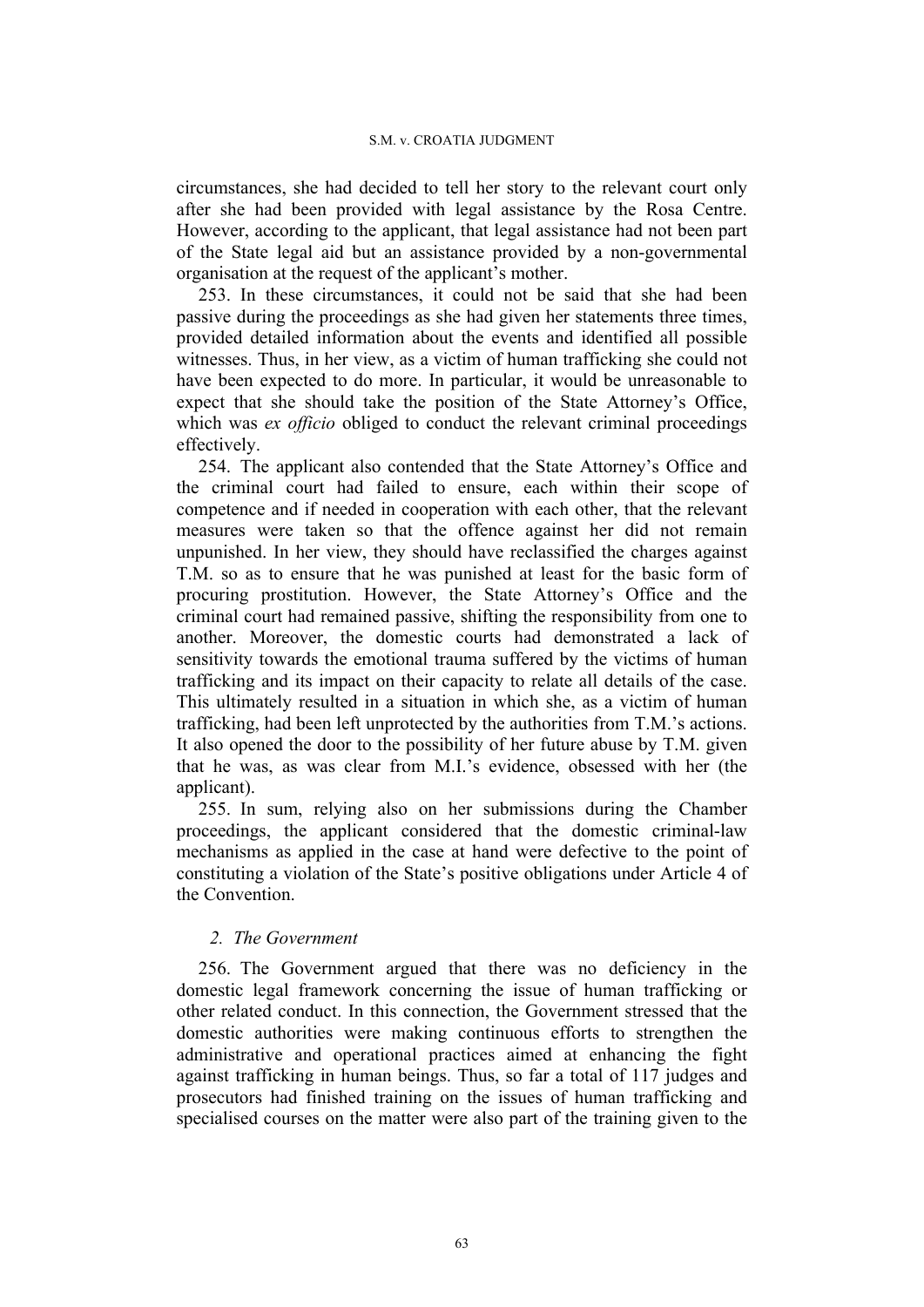police. In particular, as regards those involved in the present case, the prosecutor who first questioned T.M. (see paragraph 23 above) had attended two one-day training sessions on human trafficking in February 2005 and November 2009. The trial judge had attended two one-day training sessions on the matter in September 2003 and February 2005, while one of the judges sitting in the appeal court had conducted a one-day training course in November 2013. Moreover, the Government argued that in recent years the number of identified victims of human trafficking was increasing and so was the number of convictions for human trafficking.

257. The Government also submitted, relying on the Chamber's findings (see paragraph 248 above), that the applicant had been provided with all the relevant services of protection, support and assistance, which was all in compliance with the relevant GRETA recommendations. Moreover, the Government pointed out that the applicant had not made any complaint in this regard before the domestic authorities.

258. As regards the authorities' compliance with their procedural obligation, the Government considered that the domestic authorities had diligently investigated the case on the basis of the applicant's allegations by collecting all the relevant evidence in this regard. In this connection, the Government pointed out that the applicant had been legally represented throughout the proceedings and that she had never proposed any evidence to be taken by the authorities or made any complaint in that regard.

259. Moreover, in the Government's view, the domestic courts had adopted their decision on the basis of the established facts and their findings could not be considered arbitrary. In particular, even assuming that non-coerced exploitation of prostitution fell under Article 4, the domestic courts could not be criticised for not reclassifying the State Attorney's indictment from forced exploitation of prostitution to that form as that would entail an unjustified interference with the nature and cause of the accusations against the accused.

## *3. The third-party interveners*

## **(a) The Council of Europe Group of Experts on Action against Trafficking in Human Beings ("GRETA")**

260. GRETA stressed that one of the core objectives of the Anti-Trafficking Convention was to ensure the effective investigation and prosecution of trafficking offences. However, GRETA's country monitoring revealed that there was a significant disparity between the number of identified victims of trafficking, on the one hand, and the number of prosecutions and convictions, on the other hand. The identified reasons for this were numerous and included, in particular, overreliance on victims' statements, issues related to the credibility of witnesses who might change their statements over time, or difficulties in relation to the sufficiency of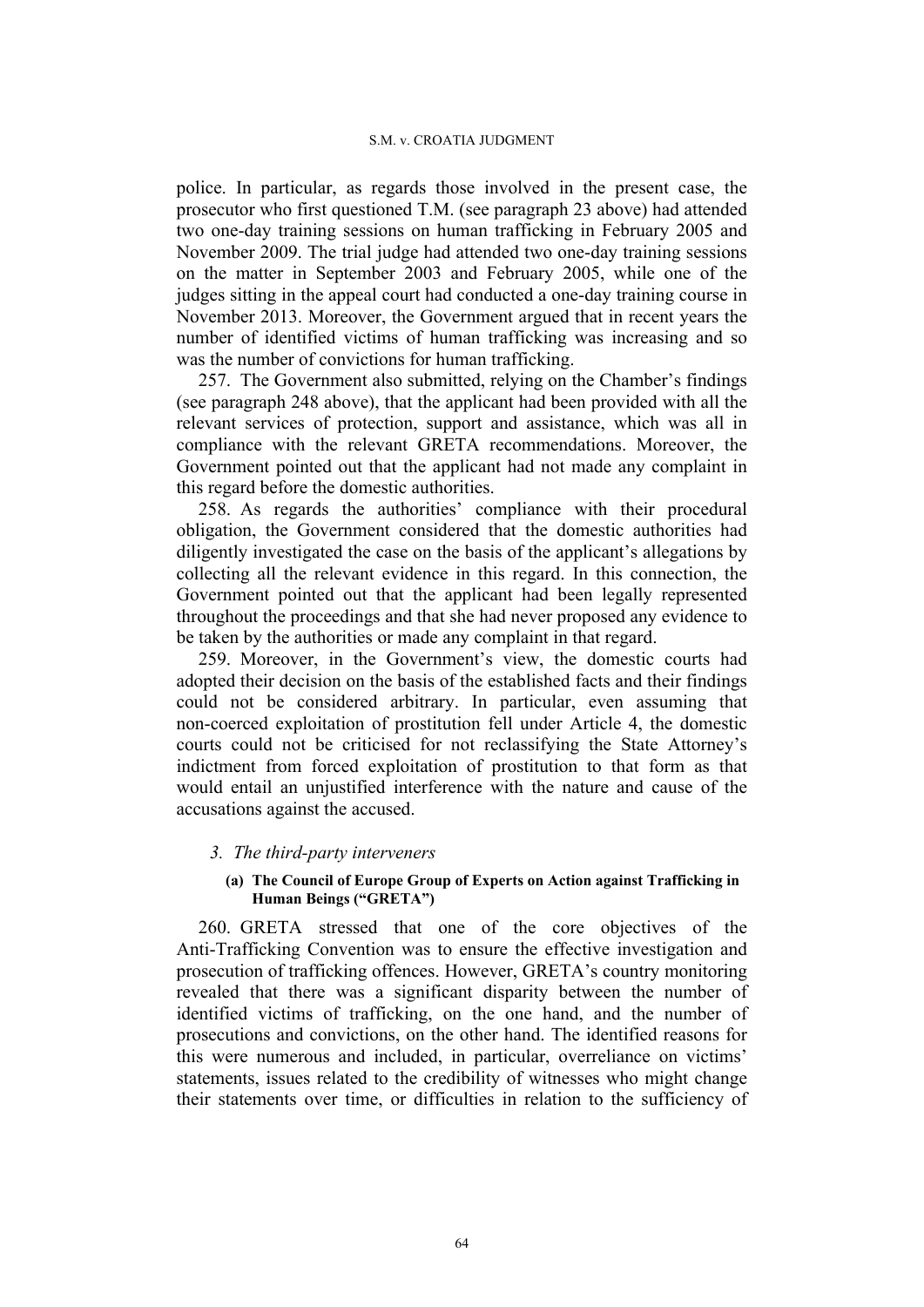evidence. In this connection, GRETA pointed out that victims were sometimes afraid or reluctant to make depositions because of threats of revenge from the perpetrators or lack of trust in the effectiveness of the criminal justice system.

261. At the same time, in some trafficking cases, as research from the field showed, the only evidence available to the court was the victim's testimony and the defendant's denial. In such cases, the courts were called upon to decide whether the victim's testimony sufficed to convict a defendant, even when his or her allegations were denied by the defendant and it was a word-against-word situation. GRETA stressed that a failure of the prosecution to support the victim's statement with other evidence, such as testimonial evidence of customers served by victims, neighbours who might be able to provide facts about the victim's situation, NGO members who could testify about the psychological state of victims, expert opinions or financial investigations, might lead to the exoneration of the defendant.

262. One of the important reasons for such an outcome was a lack of training and specialisation of investigators, prosecutors, judges and lawyers on the matters of human trafficking, which could lead them to be prejudiced *vis-à-vis* victims of trafficking and insensitive to the problems experienced by them. Thus, GRETA had repeatedly stressed the need to improve the training and specialisation of those involved in cases concerning human trafficking.

263. The same was true for Croatia. In the country monitoring of Croatia, GRETA noted that prosecutions for the offence of trafficking in human beings had been rare, that victims had not been properly informed of and assisted in the use of their rights, and that victims had been reluctant to cooperate with the criminal justice authorities. Moreover, GRETA's findings suggested that judges were reportedly not sufficiently aware of the particular vulnerability of victims of human trafficking. GRETA had also been provided with examples of cases where other offences, in particular procuring prostitution, had been prosecuted instead of human trafficking, and perpetrators had been given lighter sentences in such cases, as well as instances where victims of sexual exploitation acting as witnesses had not been treated with the required sensitivity. GRETA had thus, in particular, repeatedly insisted on increased training for judges and public prosecutors on the legislation concerning trafficking in human beings.

264. GRETA also stressed that one of the measures to fight trafficking in human beings included the necessity to ensure protection of victims and witnesses of human trafficking, as provided for in the Anti-Trafficking Convention. GRETA had thus made recommendations to the Croatian authorities concerning this matter as well.

265. Lastly, GRETA elaborated, in particular, on the issue of "abuse of vulnerability" as one of the "means" of human trafficking. GRETA stressed that establishing the existence of victim vulnerability was important for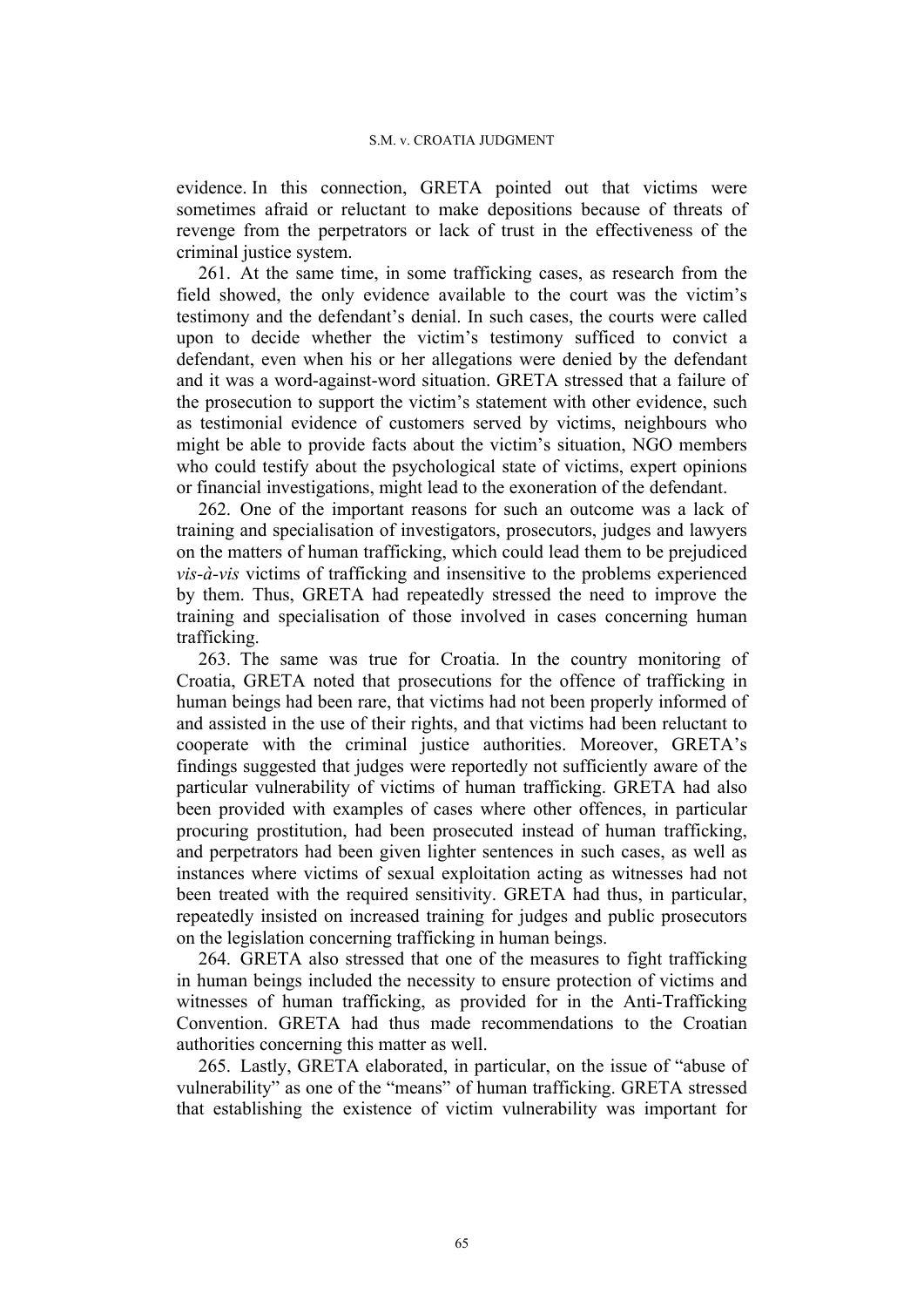many aspects of a trafficking case, as vulnerability could be a critical indicator when identifying victims, and accurate assessment of vulnerability could help to ensure that victim witnesses were appropriately supported and protected. In criminal prosecutions, both the existence of vulnerability and the abuse of that vulnerability should be established by credible evidence. In this context, GRETA also referred to a UNODC study according to which the mere existence of vulnerability might suffice to satisfy the means element and thereby help support a conviction. Thus, GRETA had insisted in the country evaluation procedures that the "abuse of vulnerability" be properly addressed. In sum, GRETA stressed that evidence of an abuse of a position of vulnerability might be less tangible than for other means used to commit a human-trafficking offence, such as the use of force. It was therefore important to involve specialists, such as psychologists, social workers or NGO representatives working with victims of trafficking, at the investigative phase to ensure that evidence was effectively and appropriately collected and presented at the trial.

## *(b) Clinique doctorale de droit international des droits de l'homme (Faculté de droit d'Aix-en-Provence)*

266. The third-party intervener pointed out that forced prostitution could be considered as a form of forced labour and that force or coercion in this context could be of different kinds, such as psychological, physical or financial. In such instances, when there was force or coercion, any consent of the victim was excluded. In the intervener's view, when related to human trafficking and to the practices associated with slavery, prostitution should be characterised as slavery (sexual slavery) within the meaning of Article 4 of the Convention. This conclusion followed from the Court's case-law which made reference to the issue of modern day slavery and it also followed from other international jurisdictions such as the Inter-American Court, the Special Tribunal for Sierra Leone and the International Criminal Court. Indeed, in the intervener's view, such an approach was consistent with the international definition and approach to slavery.

267. Furthermore, the third-party intervener argued that when prostitution was exploited by others for economic gain it amounted to trafficking. However, "exploitation" in this context had to be associated with a *de facto* exertion of coercion. Thus, even if a person voluntarily engaged in prostitution, his or her abuse by a third party would be indicative of some form of coercion into prostitution.

268. The third-party intervener also argued that persons engaged in prostitution belonged to a vulnerable group and that this applied in particular to women, as was recognised in various international instruments. Such vulnerability was in some cases further exacerbated by economic constraints or the race of the victim. Thus, an intersectional approach was needed to address the issue of vulnerability. For instance, at the national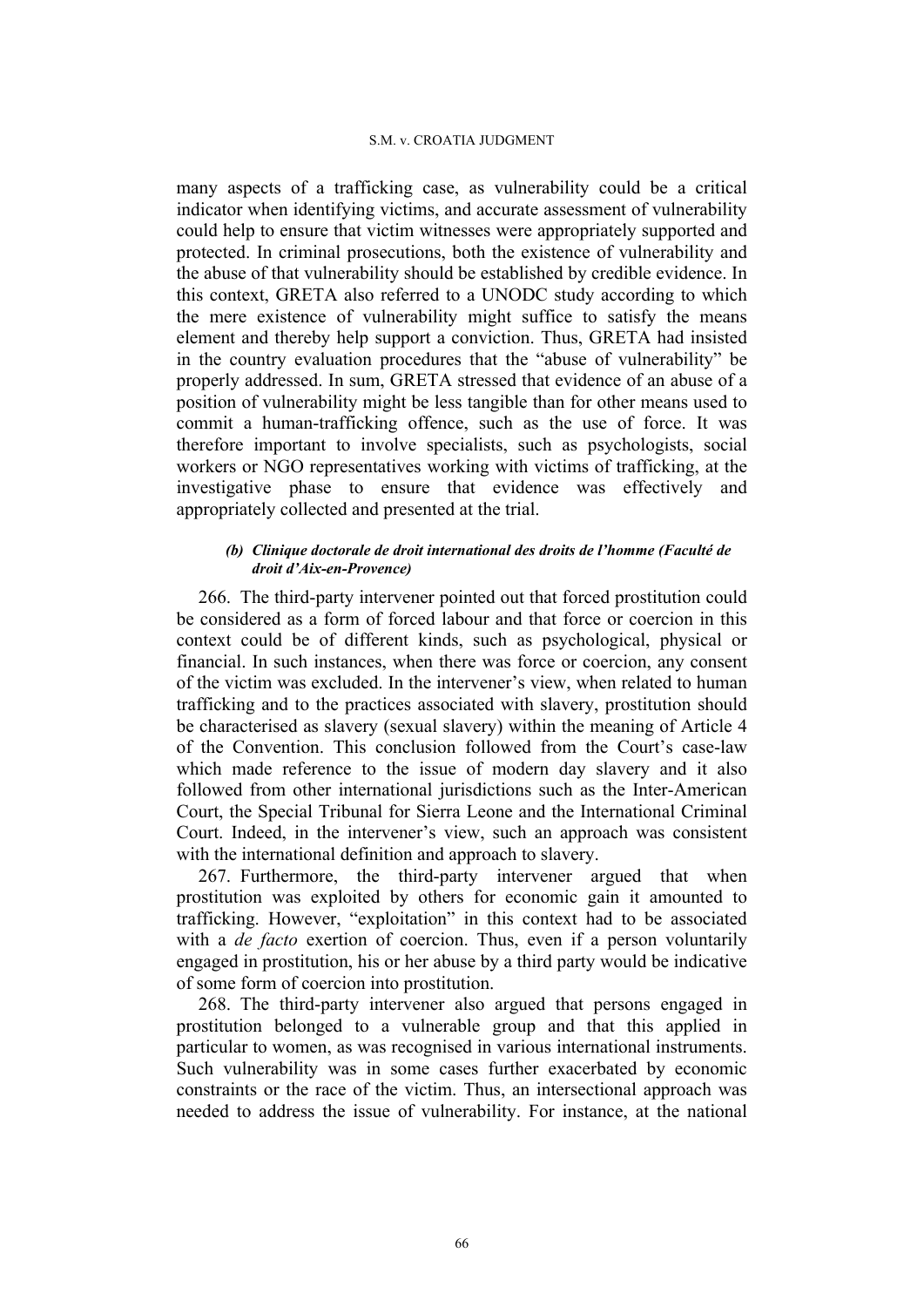level in France, it was recognised that abuse of vulnerability referred to a totality of situations of distress that could lead a person to accept his or her exploitation. In the intervener's view, this vulnerability needed to be taken into account in the context of the duty to investigate and in the context of the taking and assessment of the victim's evidence. In particular, in connection with the latter aspect, the third-party intervener stressed that it was a well-known fact that the victim's evidence could be incoherent and contradictory as a result of the treatment to which the victim had been subjected and that this was insufficient to conclude that the victim had provided false evidence. Thus, emphasis should be placed on the essential aspects of the victim's evidence and it was important to obtain further evidence concerning the impugned situation.

# **(c) Research Centre** *L'altro diritto onlus* **(University of Florence)**

269. The third-party intervener argued that it was a common understanding in international law that the Palermo Protocol, when read in conjunction with its parent Convention against Transnational Organized Crime, required criminalisation not only of trans-border but also of internal trafficking. Indeed, the most recent UNODC *Global reports on trafficking in persons* pointed out that victims who had been detected within their own borders represented the largest part of the victims detected worldwide. Moreover, the Anti-Trafficking Convention explicitly included within the definition of human trafficking instances of internal trafficking. The European Union Anti-Trafficking Directive also covered internal and crossborder trafficking.

270. In this connection, the third-party intervener stressed that, as it followed from the UNODC material, "movement" was not a necessary requirement of the definition of human trafficking. That definition also included instances, such as receipt and harbouring, which did not involve movement. Thus, the third-party intervener considered that it was important that the Court recognise both internal and cross-border trafficking as the constituent elements of the phenomenon of trafficking in human beings.

271. The third-party intervener further submitted that the issue of "exploitation of prostitution" could not be taken out of the context of human trafficking as done by the Chamber in the present case. In this connection, the intervener stressed that the issues of prostitution and exploitation of prostitution raised some very sensitive questions on which opinions differed, in particular between those who saw prostitution as being a degrading and exploitive practice in itself and others who saw it as a form of work. In this context, the domestic practices also differed and in the *V.T. v. France* case (cited above) the Court had not wished to take a stance on this particular matter. In these circumstances, in the intervener's view, when relying on the 1949 Convention, which had a very ambivalent approach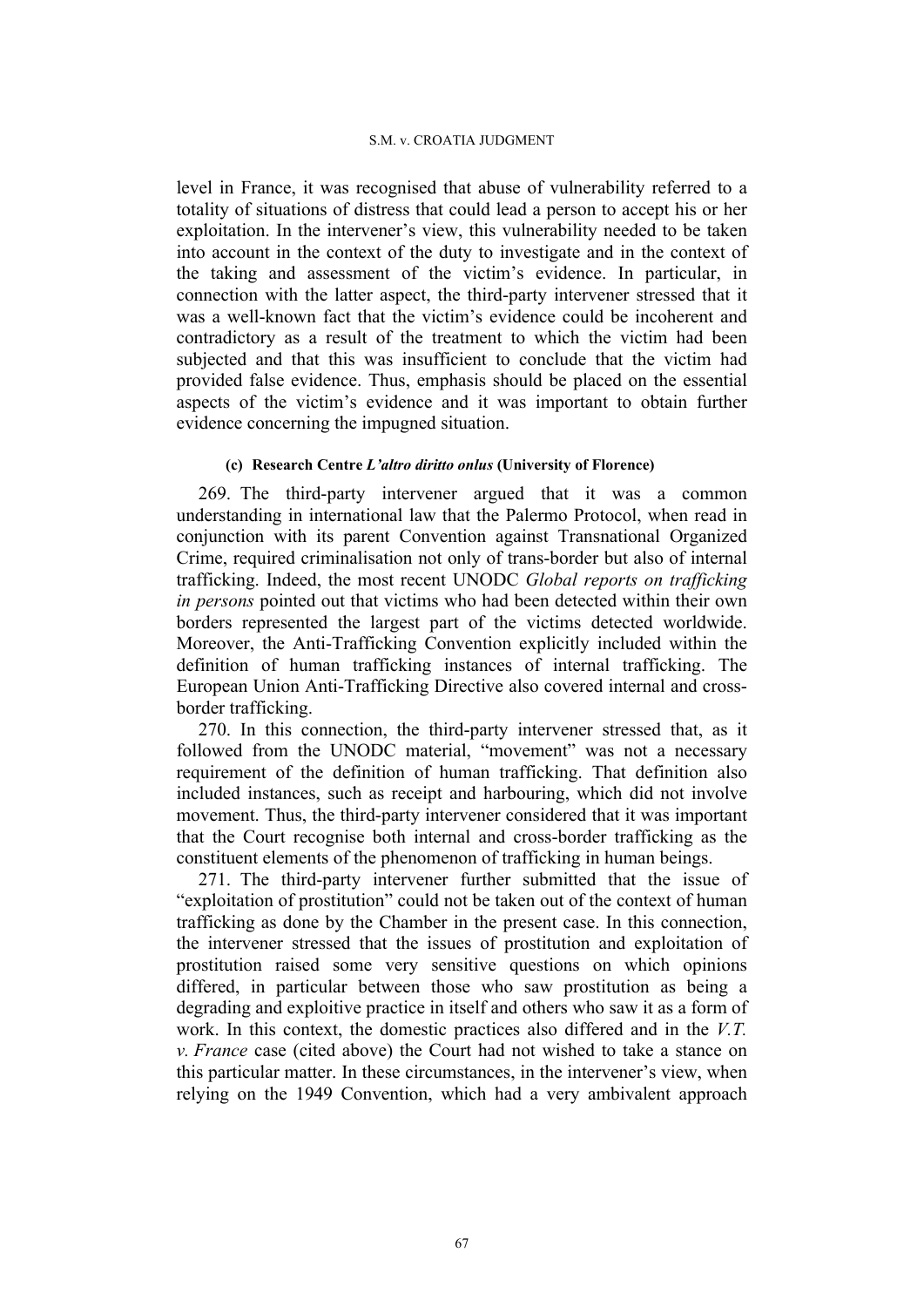towards prostitution and exploitation of prostitution, the Chamber judgment had essentially raised an issue of the Court's neutrality in this debate.

### **(d) Group of researchers Bénédicte Bourgeois (University of Michigan), Marie-Xavière Catto (University Paris I Panthéon-Sorbonne) and Michel Erpelding (Max Planck Institute Luxembourg for Procedural Law)**

272. The third-party interveners firstly stressed that, due to different historical and legal reasons, under general international law the notions of slavery, forced labour and servitude were imperfectly compartmentalised concepts. However, under international human rights law these phenomena were addressed within single provisions and their general and unconditional prohibition was clearly proclaimed. As regards the Court's approach to these phenomena, the third-party interveners considered its case-law as representing a "gradation model" where slavery was not considered to be a distinct phenomenon from forced labour but the most severe form of it, while servitude constituted an intermediate form of abuse. For the interveners, the Court had a wide judicial discretion in interpreting the definitions used in early instruments concerning slavery, servitude and forced or compulsory labour when taken in the context of individual human rights protection.

273. The third-party interveners further submitted that the three legal concepts mentioned in Article 4 of the Convention (slavery, servitude and forced or compulsory labour) pertained to different forms of human exploitation, as followed from the Court's case-law in *Siliadin v. France* (no. 73316/01, ECHR 2005-VII). However, they noted that in the *Rantsev* case (cited above), the Court had brought an additional concept within the ambit of Article 4: that of human trafficking. For the interveners, there was no doubt that the concept of human trafficking was inherently linked to that of human exploitation. Indeed, the blameworthiness of human trafficking stemmed from its purpose, namely severe exploitation of human beings. Thus, there was no doubt that such conduct fell within the scope of Article 4 of the Convention. However, the third-party interveners asserted that the Court's reasoning in *Rantsev* was incoherent as it confused the concepts of human trafficking and slavery. Moreover, noting the *Rantsev* approach, the third-party interveners argued that there were many uncertainties in the scope of these concepts relating, in particular, to the threshold of severity attached to particular conduct.

274. The third-party interveners also pointed out that the international definition of human trafficking did not define the element of sexual exploitation. In particular, during the preparatory work on the Palermo Protocol several national delegations had wanted to distinguish victims of prostitution from those who had chosen to engage in prostitution. It was finally decided to leave the concept undefined. Eventually, however, UNODC had attempted to define the concept of "exploitation of prostitution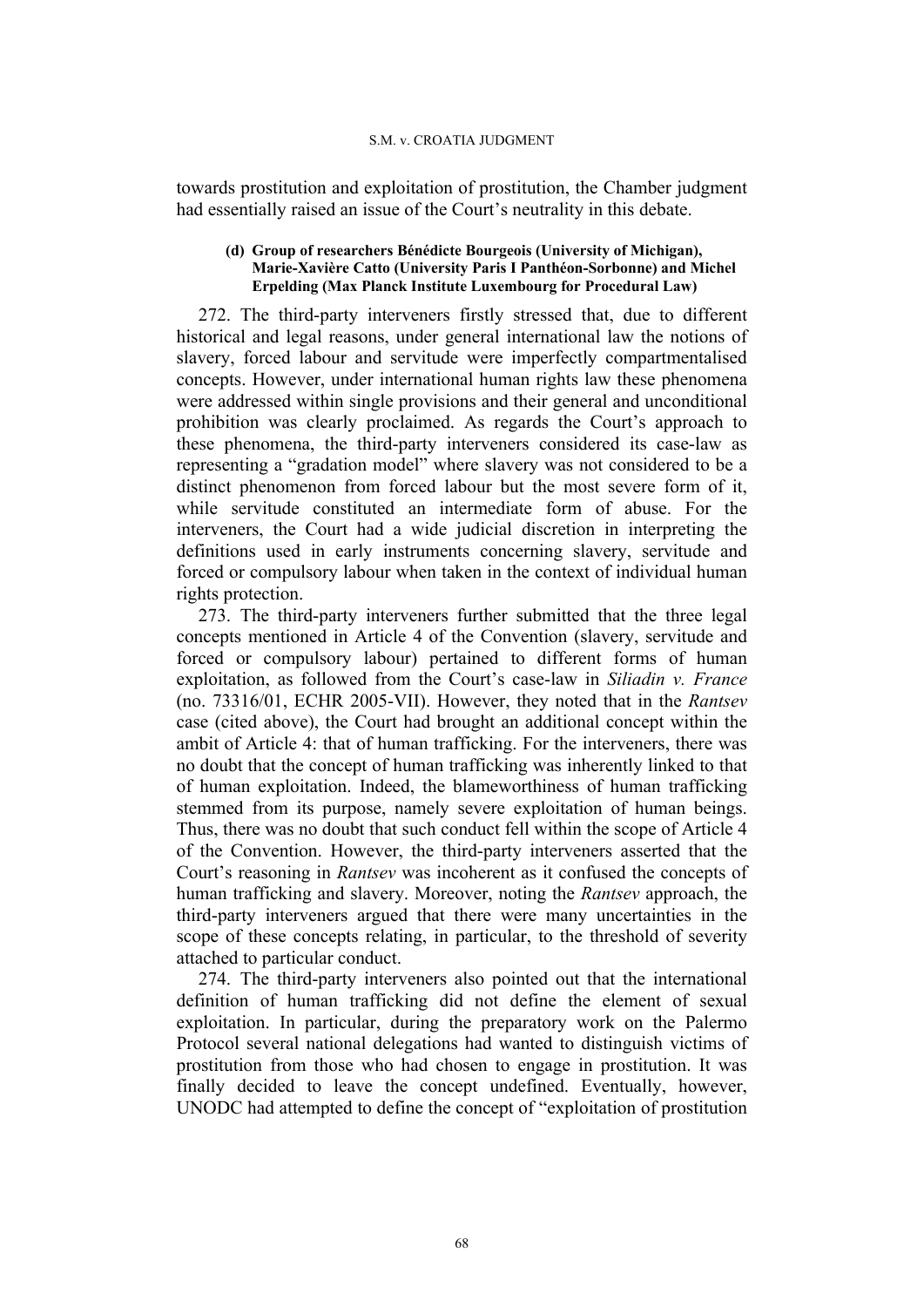of others" but linked it to an issue of unlawfulness in domestic law (see paragraph 117 above). For the third-party interveners, this created a problem of circular reasoning and the risk that States through their national laws might preclude characterising a particular situation as exploitation. In the intervener's view, from the perspective of international human rights law this was unacceptable and thus the Court needed to have recourse to its autonomous concept doctrine in order to define "exploitation".

275. Lastly, the third-party interveners stressed that the concept of forced prostitution was a similar, but in practice distinct, matter from rape or sexual slavery. The concept of forced prostitution implied a financial gain for its perpetrator. In the third-party interveners' view, the Court might consider drawing inferences from the definition of forced prostitution in international criminal law in order to define this concept in international human rights law.

# **C. The Court's assessment**

# *1. Introductory remarks*

276. The Court has not so far had many opportunities to consider the extent to which treatment associated with human trafficking and/or exploitation of prostitution falls within the scope of the Convention. At the same time, trafficking in human beings and exploitation of prostitution as global phenomena are receiving significantly more attention in recent years. As the overview of international material shows, different international legal instruments and supervision mechanisms have dealt with these issues and elaborated on the central tenets of their effective prevention and suppression.

277. Regard being had to the parties' submissions and the third-party interveners' comments, the present case allows the Court to clarify certain aspects of its case-law on human trafficking for the purpose of exploitation of prostitution. It also requires the Court to address the statement in paragraph 54 of the Chamber judgment according to which "trafficking itself *as well as* exploitation of prostitution ... fall within the scope of Article 4 of the Convention" (emphasis added).

278. The Court will now address the question of the material scope of Article 4 of the Convention. In this connection, it will first give an overview of the relevant standards relating to the three concepts enunciated under Article 4 (slavery, servitude and forced or compulsory labour). Secondly, it will address the issue of trafficking in human beings under Article 4 of the Convention. Thirdly, it will turn to the question of "exploitation of prostitution" under that provision. The Court will then address the States' positive obligations under Article 4 of the Convention.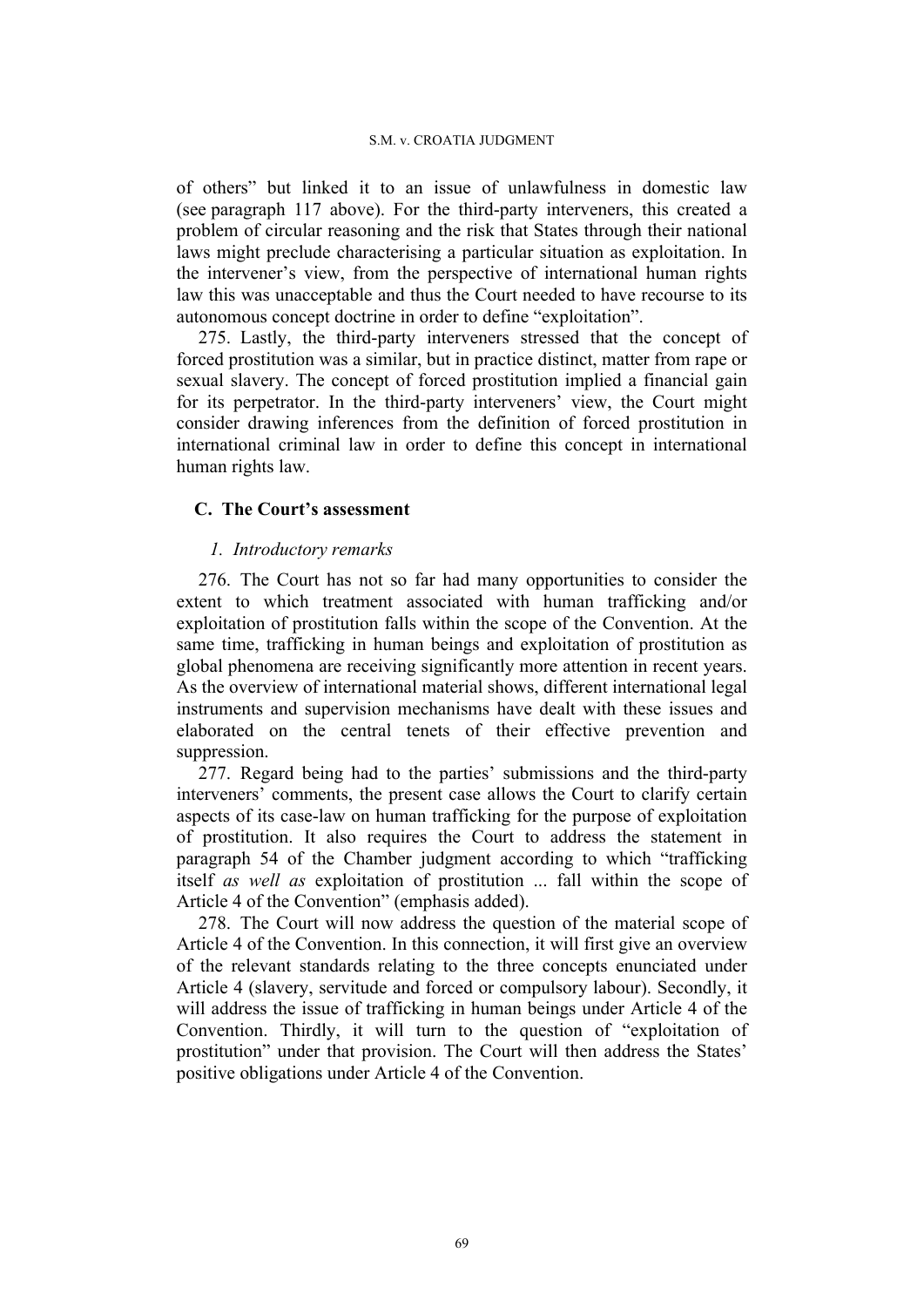### *2. Scope of Article 4 of the Convention*

### **(a) The three concepts enunciated under Article 4 of the Convention**

279. Article 4 refers to three concepts: slavery, servitude and forced or compulsory labour. However, as the Court has already observed in its caselaw, the Convention does not define any of them (see *Van der Mussele v. Belgium*, 23 November 1983, § 32, Series A no. 70, and *Siliadin*, cited above, §§ 121-25). Thus, in determining the material scope of Article 4 of the Convention, the Court has sought guidance in various instruments of international law dealing with these concepts.

280. In its early case-law, as regards the concept of "slavery", the Court referred to the 1927 Convention to Suppress the Slave Trade and Slavery, which defined slavery as "the status or condition of a person over whom any or all of the powers attaching to the right of ownership are exercised". As to the concept of "servitude", the Court had regard to the European Commission of Human Rights' earlier case-law and the 1956 Convention to Suppress the Slave Trade and Slavery, according to which that concept related to a "particularly serious form of denial of freedom" and included "in addition to the obligation to perform certain services for others ... the obligation for the 'serf' to live on another person's property and the impossibility of altering his condition". In sum, having regard to these elements, the Court held that the concept of "servitude" had to be understood as "an obligation to provide one's services that is imposed by the use of coercion" (see *Siliadin*, cited above, §§ 122-25). It also observed that servitude corresponded to "aggravated" forced or compulsory labour (see *C.N. and V. v. France*, cited above, §§ 89-91).

281. As regards the definition of "forced or compulsory labour", in *Van der Mussele* (cited above, § 32) the Court noted that no clear guidance on this point was to be found in the various Council of Europe documents relating to the preparatory work of the Convention. However, the Court considered it evident that the text of Article 4 was to a large extent based on the ILO's 1930 Forced Labour Convention (No. 29). Thus, in view of the fact that this legal instrument was binding on nearly all the member States of the Council of Europe, the Court considered that the ILO's definition of "forced or compulsory labour" should be taken as a starting-point for the interpretation of Article 4 of the Convention (see also *Siliadin*, cited above, §§ 115-16, and *Stummer v. Austria* [GC], no. 37452/02, § 117, ECHR 2011, where the Court more recently confirmed this approach). According to this definition, "forced or compulsory labour" means all work or service which is exacted from any person under the menace of any penalty and for which the said person has not offered him or herself voluntarily (see paragraphs 140-43 above).

282. On the basis of the ILO definition, as regards the concept of "labour" under Article  $4 \S 2$  of the Convention, the Court stressed that it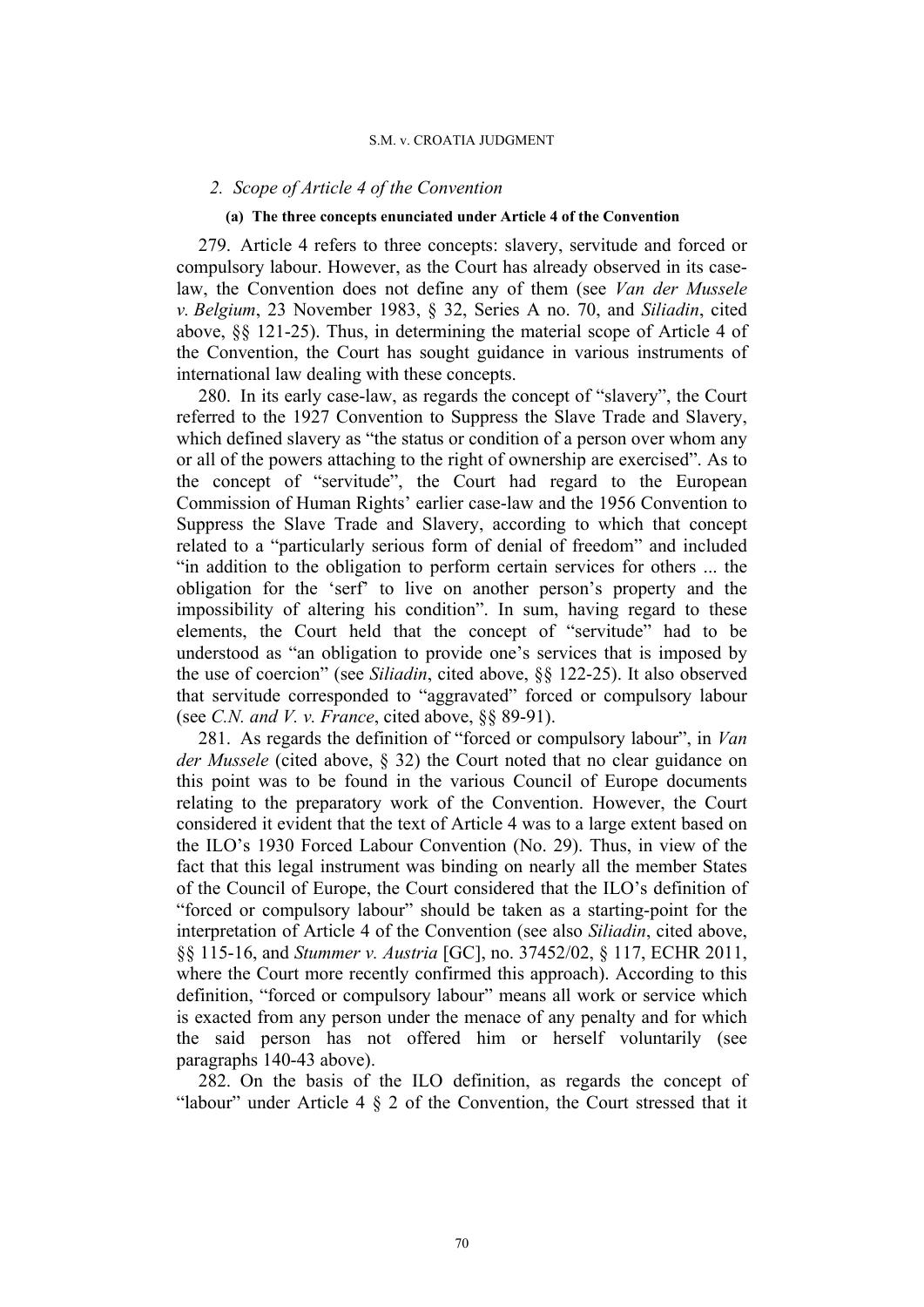should be understood in a broader sense as "all work or service". As to the "forced or compulsory" nature of such labour, the Court noted that the adjective "forced" brought to mind the idea of physical or mental constraint and the second adjective ("compulsory") referred to a situation where work was "exacted ... under the menace of any penalty" and also performed against the will of the person concerned, that is work for which he "has not offered himself voluntarily". The Court also clarified that the concept of "penalty" had to be understood in a broader sense as "any" or "a" penalty. Moreover, the Court stressed that in the event of the existence of a risk comparable to "the menace of [a] penalty", relative weight was to be attached to the argument regarding "prior consent" to an activity (see *Van der Mussele*, §§ 34-37; *Siliadin*, §§ 115-17; *Stummer*, § 117; and *Chowdury and Others*, §§ 90-91, all cited above).

283. In its subsequent case-law, the Court further clarified some of the elements of the definition of "forced or compulsory labour" set out in *Van der Mussele*. In particular, in the above-cited *Siliadin* case (§§ 114-20), in which it was called upon to elaborate on the extent to which treatment essentially associated with trafficking fell within the scope of Article 4, the Court referred to the *Van der Mussele* concept of "forced or compulsory labour" and further held that the concept of "a penalty" extended to any equivalent situation in terms of the perceived seriousness of the threat. With regard to the question of "consent" to the work in issue, the Court referred to the absence of a choice.

284. Moreover, in *C.N. and V. v. France* (cited above, § 77), relying on an ILO report, the Court elaborated on the concept of "a penalty" explaining that this concept "may go as far as physical violence or restraint, but it can also take subtler forms, of a psychological nature, such as threats to denounce victims to the police or immigration authorities when their employment status is illegal".

285. In the recent case of *Chowdury and Others* (cited above, § 96), the Court elaborated on the concept of "consent" stressing that "where an employer abuses his power or takes advantage of the vulnerability of his workers in order to exploit them, they do not offer themselves for work voluntarily". Thus, the Court further stressed that "[t]he prior consent of the victim is not sufficient to exclude the characterisation of work as forced labour" and that "[t]he question whether an individual offers himself for work voluntarily is a factual question which must be examined in the light of all the relevant circumstances of a case".

### **(b) Trafficking in human beings under Article 4 of the Convention**

286. The most important development in the Court's case-law on the issue of human trafficking for the purpose of sexual exploitation occurred with the adoption of its judgment in the case of *Rantsev* (cited above). The case concerned the alleged trafficking and death of a young Russian woman,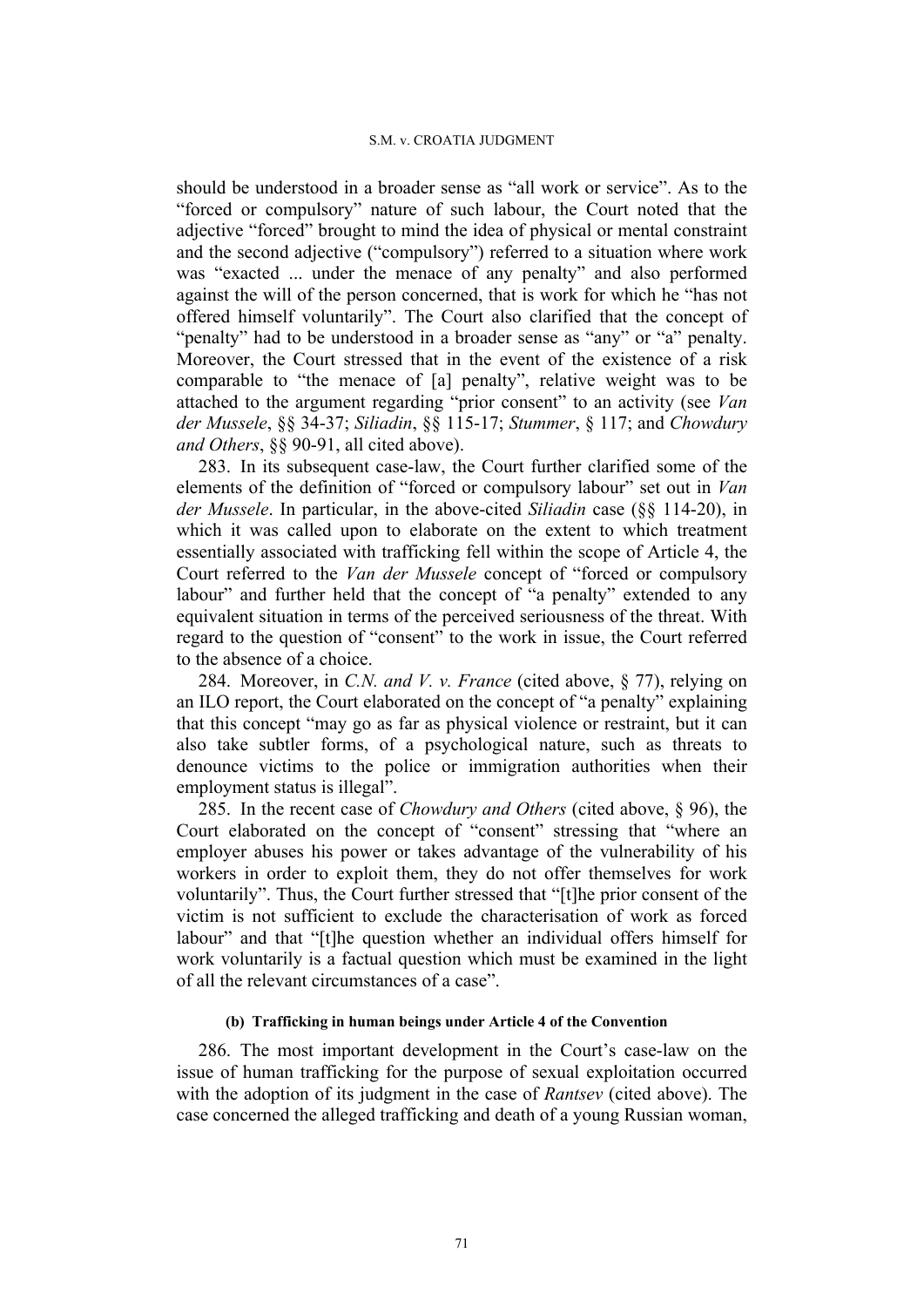who had been recruited to work as a "cabaret artiste" in Cyprus (which different organisations had denounced as a cover-up for prostitution) and who then died in suspicious circumstances following a conflict with the man for whom she had worked. In so far as relevant for the present case, the *Rantsev* case raised issues under Article 4 of the Convention.

287. In this connection, in particular, the Court noted that there was no mention of trafficking in that provision. However, having outlined the various international instruments in the field of human trafficking, the Court referred to the following interpretative principles of the Convention:

"273. The Court has never considered the provisions of the Convention as the sole framework of reference for the interpretation of the rights and freedoms enshrined therein (see *Demir and Baykara v. Turkey* [GC], no. 34503/97, § 67, 12 November 2008). It has long stated that one of the main principles of the application of the Convention provisions is that it does not apply them in a vacuum (see *Loizidou v. Turkey*, 18 December 1996, *Reports of Judgments and Decisions* 1996-VI, and *Öcalan v. Turkey* [GC], no. 46221/99, § 163, ECHR 2005‑IV). As an international treaty, the Convention must be interpreted in the light of the rules of interpretation set out in the Vienna Convention of 23 May 1969 on the Law of Treaties.

274. Under that Convention, the Court is required to ascertain the ordinary meaning to be given to the words in their context and in the light of the object and purpose of the provision from which they are drawn (see *Golder v. the United Kingdom*, 21 February 1975, § 29, Series A no. 18; *Loizidou*, cited above, § 43; and Article 31 § 1 of the Vienna Convention). The Court must have regard to the fact that the context of the provision is a treaty for the effective protection of individual human rights and that the Convention must be read as a whole, and interpreted in such a way as to promote internal consistency and harmony between its various provisions (see *Stec and Others v. the United Kingdom* (dec.) [GC], nos. 65731/01 and 65900/01, § 48, ECHR 2005-X). Account must also be taken of any relevant rules and principles of international law applicable in relations between the Contracting Parties and the Convention should so far as possible be interpreted in harmony with other rules of international law of which it forms part (see *Al-Adsani v. the United Kingdom* [GC], no. 35763/97, § 55, ECHR 2001‑XI; *Demir and Baykara*, cited above, § 67; *Saadi v. the United Kingdom* [GC], no. 13229/03, § 62, ECHR 2008‑...; and Article 31 para. 3 (c) of the Vienna Convention).

275. Finally, the Court emphasises that the object and purpose of the Convention, as an instrument for the protection of individual human beings, requires that its provisions be interpreted and applied so as to make its safeguards practical and effective (see, *inter alia*, *Soering v. the United Kingdom*, 7 July 1989, § 87, Series A no. 161, and *Artico v. Italy*, 13 May 1980, § 33, Series A no. 37)."

288. The Court further noted that the absence of an express reference to trafficking in the Convention was unsurprising given that the Convention was inspired by the Universal Declaration of Human Rights, which only referred to "slavery and the slave trade in all their forms". However, the Court stressed that in assessing the scope of Article 4 of the Convention, sight should not be lost of the Convention's special features or of the fact that it was a living instrument which should be interpreted in the light of present-day conditions. Moreover, the increasingly high standards required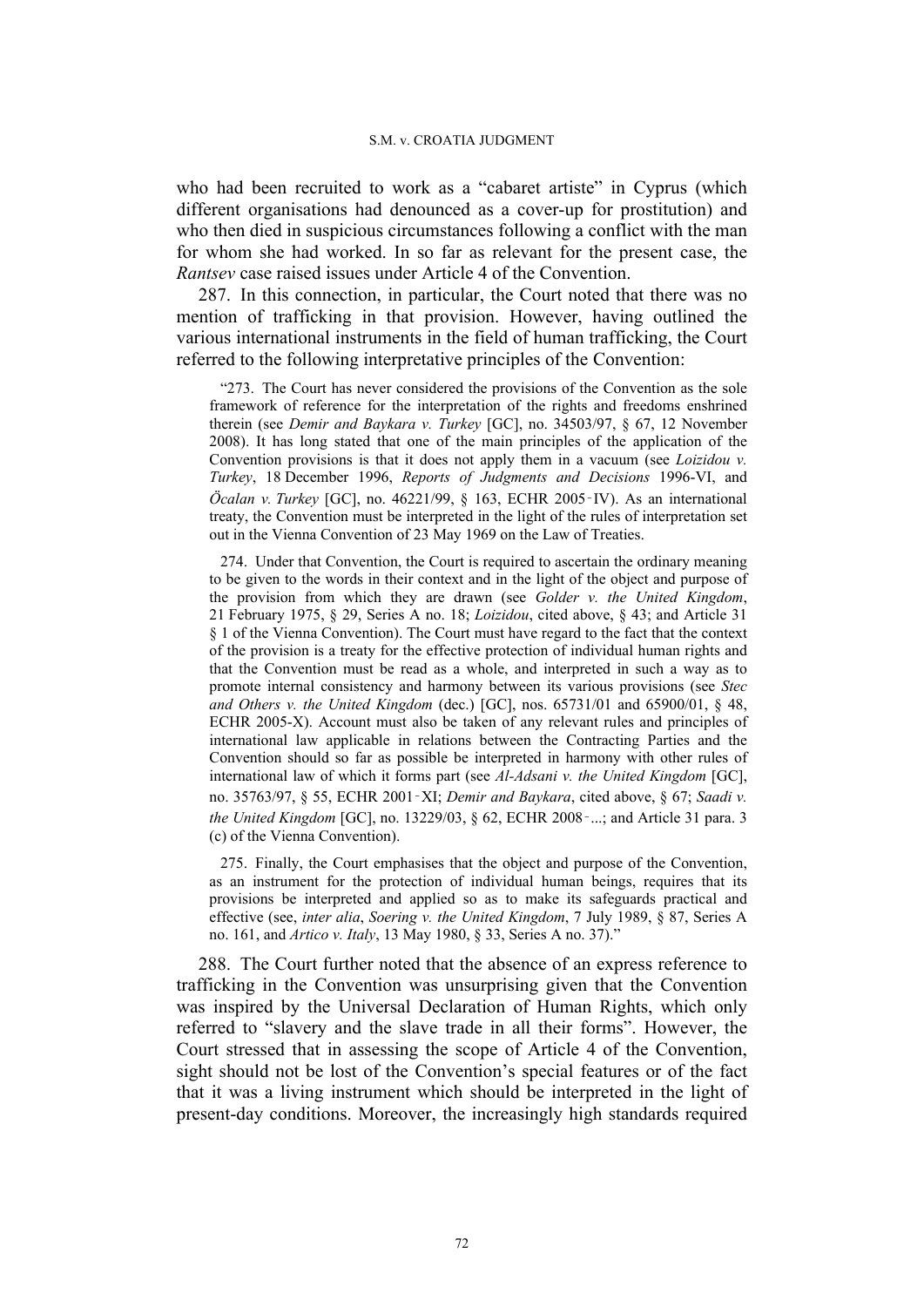in the area of the protection of human rights and fundamental liberties correspondingly and inevitably required greater firmness in assessing breaches of the fundamental values of democratic societies (ibid., § 277).

289. The Court further stressed that "[i]n light of the proliferation of both trafficking itself and of measures taken to combat it, the Court considers it appropriate in the present case to examine the extent to which trafficking itself may be considered to run counter to the spirit and purpose of Article 4 of the Convention such as to fall within the scope of the guarantees offered by that Article without the need to assess which of the three types of proscribed conduct are engaged by the particular treatment in the case in question" (ibid.,  $\S$  279). Finally, the Court concluded the following:

"282. There can be no doubt that trafficking threatens the human dignity and fundamental freedoms of its victims and cannot be considered compatible with a democratic society and the values expounded in the Convention. In view of its obligation to interpret the Convention in light of present-day conditions, the Court considers it unnecessary to identify whether the treatment about which the applicant complains constitutes 'slavery', 'servitude' or 'forced [or] compulsory labour'. Instead, the Court concludes that trafficking itself, within the meaning of Article 3 (a) of the Palermo Protocol and Article 4 (a) of the Anti-Trafficking Convention, falls within the scope of Article 4 of the Convention..."

290. In this connection, it follows from *Rantsev* that impugned conduct may give rise to an issue of human trafficking under Article 4 of the Convention only if all the constituent elements (action, means, purpose) of the international definition of human trafficking are present (see paragraphs 113-14 and 155-56 above). In other words, in keeping with the principle of harmonious interpretation of the Convention and other instruments of international law (see *Demir and Baykara v. Turkey* [GC], no. 34503/97, § 67, ECHR 2008), and in view of the fact that the Convention itself does not define the concept of human trafficking, it is not possible to characterise conduct or a situation as an issue of human trafficking unless it fulfils the criteria established for that phenomenon in international law.

291. The Court further notes that in its subsequent cases, while regularly referring to the *Rantsev* principles on human trafficking, it sought to provide an explanation on how the phenomenon of human trafficking falls within the scope of Article 4 of the Convention. Thus, for instance, in *J. and Others v. Austria* (cited above, § 104) the Court explained that the identified elements of trafficking – the treatment of human beings as commodities, close surveillance, the circumscription of movement, the use of violence and threats, poor living and working conditions, and little or no payment – cut across the three categories set out in Article 4. Similarly, in *Chowdury and Others* (cited above, § 93), the Court stressed that "exploitation through work is one of the forms of exploitation covered by the definition of human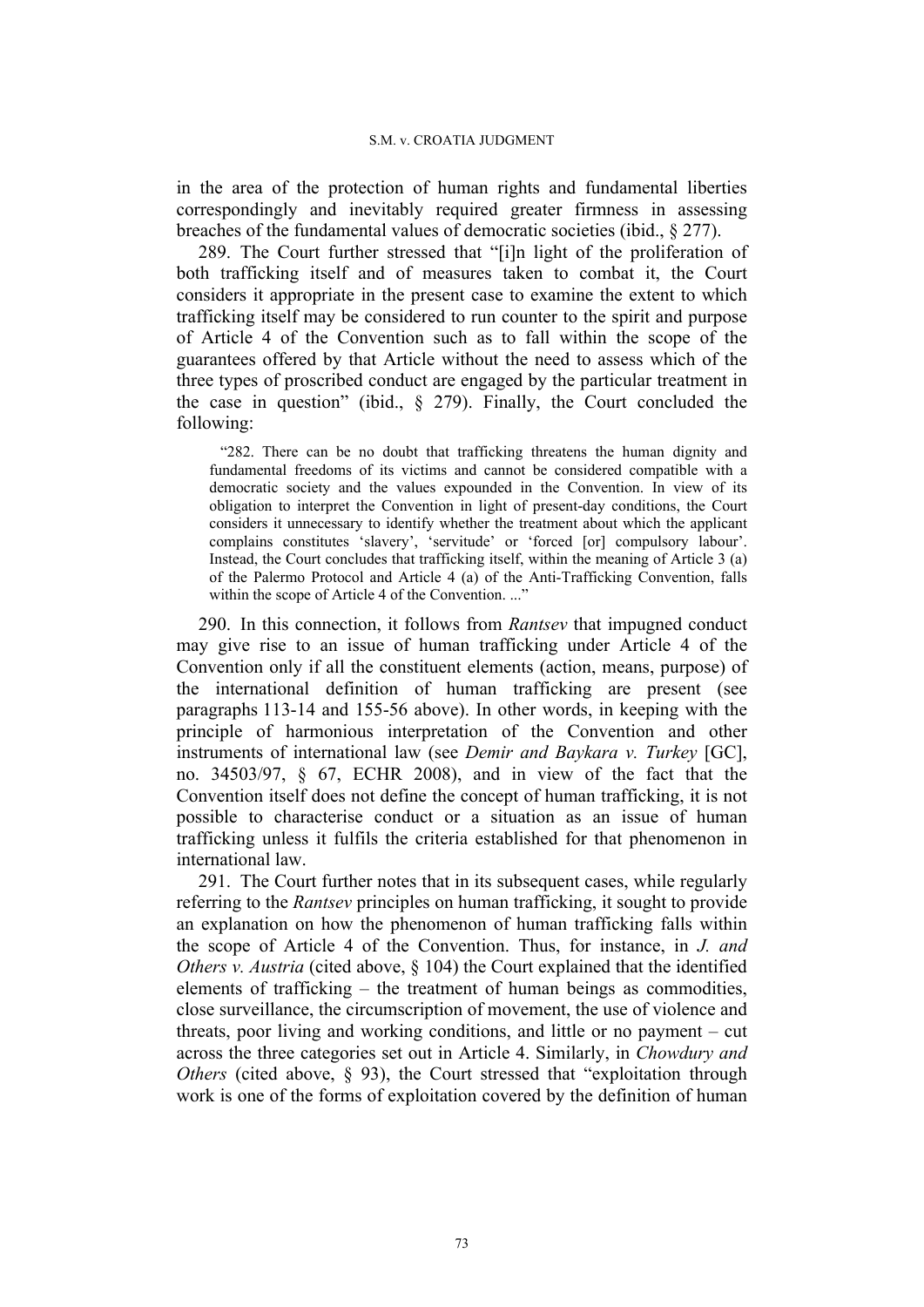trafficking, and this highlights the intrinsic relationship between forced or compulsory labour and human trafficking".

292. Having regard to these observations, the concept of human trafficking can properly be incorporated, in the Court's view, within the scope of Article 4. Indeed, given the Convention's special features as a human rights treaty and the fact that it is a living instrument which should be interpreted in the light of present-day conditions (see, *inter alia*, *Khamtokhu and Aksenchik v. Russia* [GC], nos. 60367/08 and 961/11, § 73, 24 January 2017), there are good reasons to accept the assertion in *Rantsev* that the global phenomenon of trafficking in human beings runs counter to the spirit and purpose of Article 4 and thus falls within the scope of the guarantees offered by that provision.

293. This conclusion also finds support in the comparison of the essential elements of the concepts enunciated in Article 4, as construed in the Court's case-law (see paragraphs 279-85 above) and the constituent elements of the phenomenon of human trafficking (see paragraphs 113-17 and 155-62 above). Moreover, such an approach to the phenomenon of human trafficking is convincingly set out in the ILO materials (see paragraphs 144-45 above), which have traditionally played a key role in informing the scope of guarantees under Article 4 of the Convention (see paragraph 281 above). It should also be noted that it follows from the comparative law material available to the Court that there is universal recognition of human trafficking as a serious crime that involves, *inter alia*, sexual exploitation. Indeed, all thirty-nine Council of Europe member States for which the comparative information is available criminalise human trafficking (see paragraph 210 above).

294. However, it should be noted that there is an apparent difference between the Palermo Protocol and the Anti-Trafficking Convention as regards the scope of their application, the latter being applicable to all forms of trafficking in human beings, whether national or transnational, whether or not connected with organised crime, whereas the former relates to transnational trafficking involving an organised criminal group (see paragraphs 119 and 162 above). It is therefore necessary for the Court to clarify its position on this particular point.

295. In the Court's view, there are several reasons why the approach under the Anti-Trafficking Convention should be followed. Firstly, this is dictated by the fact that excluding a group of victims of conduct characterised as human trafficking under the Anti-Trafficking Convention from the scope of protection under the Convention would run counter to the object and purpose of the Convention as an instrument for the protection of individual human beings, which requires that its provisions be interpreted and applied so as to make its safeguards practical and effective (see, for instance, *Güzelyurtlu and Others v. Cyprus and Turkey* [GC], no. 36925/07, § 234, 29 January 2019). In this connection it should be noted, as follows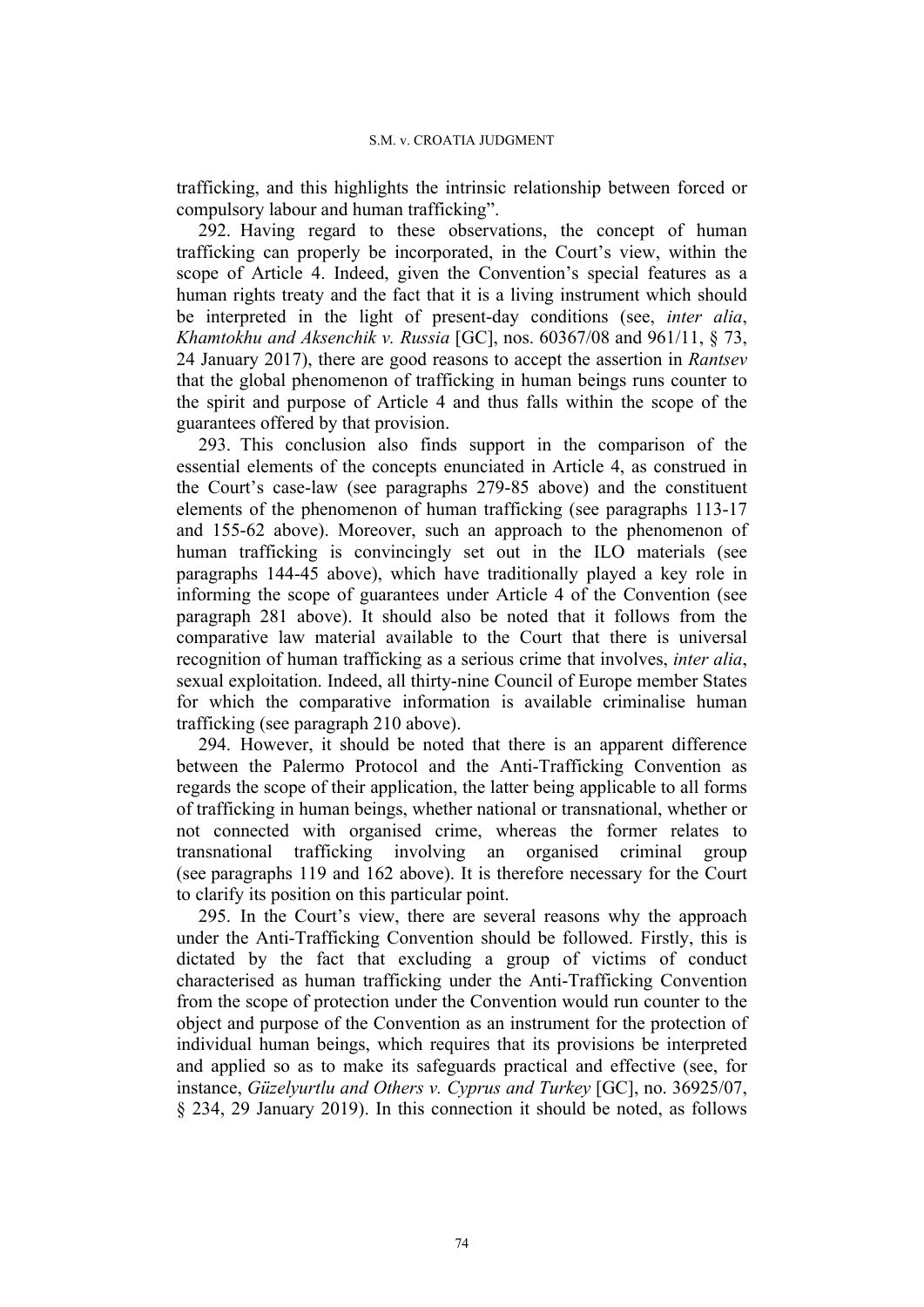#### S.M. v. CROATIA JUDGMENT

from the international material and as pointed out by one of the third-party interveners (see paragraph 269 above), that internal trafficking is currently the most common form of trafficking. Secondly, the Court has already held that the member States' positive obligations under Article 4 of the Convention must be construed in the light of the Council of Europe's Anti-Trafficking Convention (see *Chowdury and Others*, cited above, § 104). Thirdly, the limited definitional scope of the Palermo Protocol is relative as, when read in conjunction with its parent instrument (UNCTOC), the Protocol in fact proscribes trafficking irrespective of a transnational element or the involvement of an organised criminal group (see paragraphs 111 and 120 above).

296. Thus, the Court finds that from the perspective of Article 4 of the Convention the concept of human trafficking covers trafficking in human beings, whether national or transnational, whether or not connected with organised crime, in so far as the constituent elements of the international definition of trafficking in human beings, under the Anti-Trafficking Convention and the Palermo Protocol, are present.

297. Such conduct or such a situation of human trafficking then falls within the scope of Article 4 of the Convention. This, however, does not exclude the possibility that, in the particular circumstances of a case, a particular form of conduct related to human trafficking may also raise an issue under another provision of the Convention (see, for instance, *M. and Others v. Italy and Bulgaria*, cited above, §§ 106-07; see also paragraph 241 above).

### **(c) "Exploitation of prostitution" under Article 4 of the Convention**

298. It is important to note at the outset that, as also stressed by the third-party intervener L'altro diritto onlus (see paragraph 271 above), the current discussion on the "exploitation of prostitution" opens up some very sensitive issues relating to the approach to prostitution in general. In particular, there are different, often conflicting, views as to whether prostitution as such can ever be consensual or is always a coercive form of exploitation. In this context, it should be noted that prostitution is approached differently in different legal systems depending on the relevant society's understanding of it (see paragraph 180 above).

299. In *V.T. v. France* (cited above, §§ 24-27 and 35), as the only case so far addressing this particular issue, the Court noted the substantial differences in legal systems concerning the approach to prostitution. In the circumstances of that case, the Court did not consider it relevant to enter into the debate whether prostitution in itself was contrary to, in particular, Article 3 of the Convention. However, it stressed that prostitution was incompatible with the dignity of a person if it was coerced. It held that it was where a person was coerced to engage in, or continue with, prostitution that an issue arose under Article 3. Similarly, as regards Article 4 of the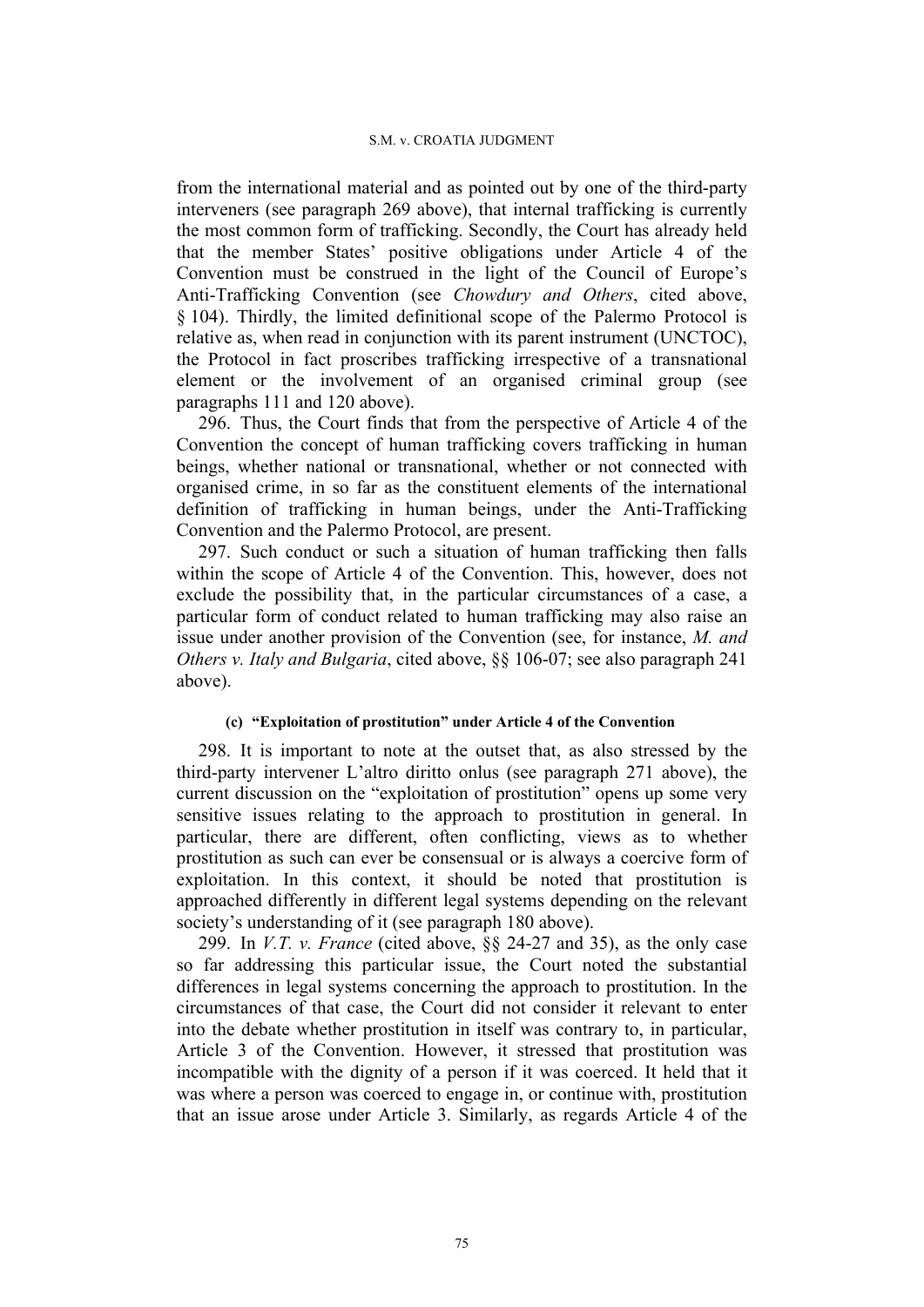Convention, the Court found that in the absence of coercion of the applicant to continue with prostitution, she could not be considered to have been compelled to perform "forced or compulsory labour" within the meaning of that provision.

300. Relying on the above analysis of its case-law under Article 4 of the Convention (see paragraphs 281-85 above), the Court finds that the notion of "forced or compulsory labour" under Article 4 of the Convention aims to protect against instances of serious exploitation, such as forced prostitution, irrespective of whether, in the particular circumstances of a case, they are related to the specific human-trafficking context. Moreover, any such conduct may have elements qualifying it as "servitude" or "slavery" under Article 4, or may raise an issue under another provision of the Convention (see paragraphs 241 and 280 above).

301. In this context, it is important to stress that "force" may encompass the subtle forms of coercive conduct identified in the Court's case-law on Article 4 (see paragraphs 281-85 above), as well as by the ILO and in other international materials (see, in particular, paragraphs 141-44 above).

302. The Court would also point out that the question whether a particular situation involves all the constituent elements of "human trafficking" (action, means, purpose) and/or gives rise to a separate issue of forced prostitution is a factual question which must be examined in the light of all the relevant circumstances of a case.

#### **(d) Conclusion on the material scope of Article 4**

303. In conclusion, having regard to the above considerations, the Court finds the following:

(i) Human trafficking falls within the scope of Article 4 of the Convention. This, however, does not exclude the possibility that, in the particular circumstances of a case, a particular form of conduct related to human trafficking may raise an issue under another provision of the Convention (see paragraph 297 above);

(ii) It is not possible to characterise conduct or a situation as an issue of human trafficking under Article 4 of the Convention unless the constituent elements of the international definition of trafficking (action, means, purpose), under the Anti-Trafficking Convention and the Palermo Protocol, are present. In this connection, from the perspective of Article 4 of the Convention, the concept of human trafficking relates to both national and transnational trafficking in human beings, irrespective of whether or not connected with organised crime (see paragraph 296 above);

(iii) The notion of "forced or compulsory labour" under Article 4 of the Convention aims to protect against instances of serious exploitation, such as forced prostitution, irrespective of whether, in the particular circumstances of a case, they are related to the specific human-trafficking context. Any such conduct may have elements qualifying it as "slavery" or "servitude"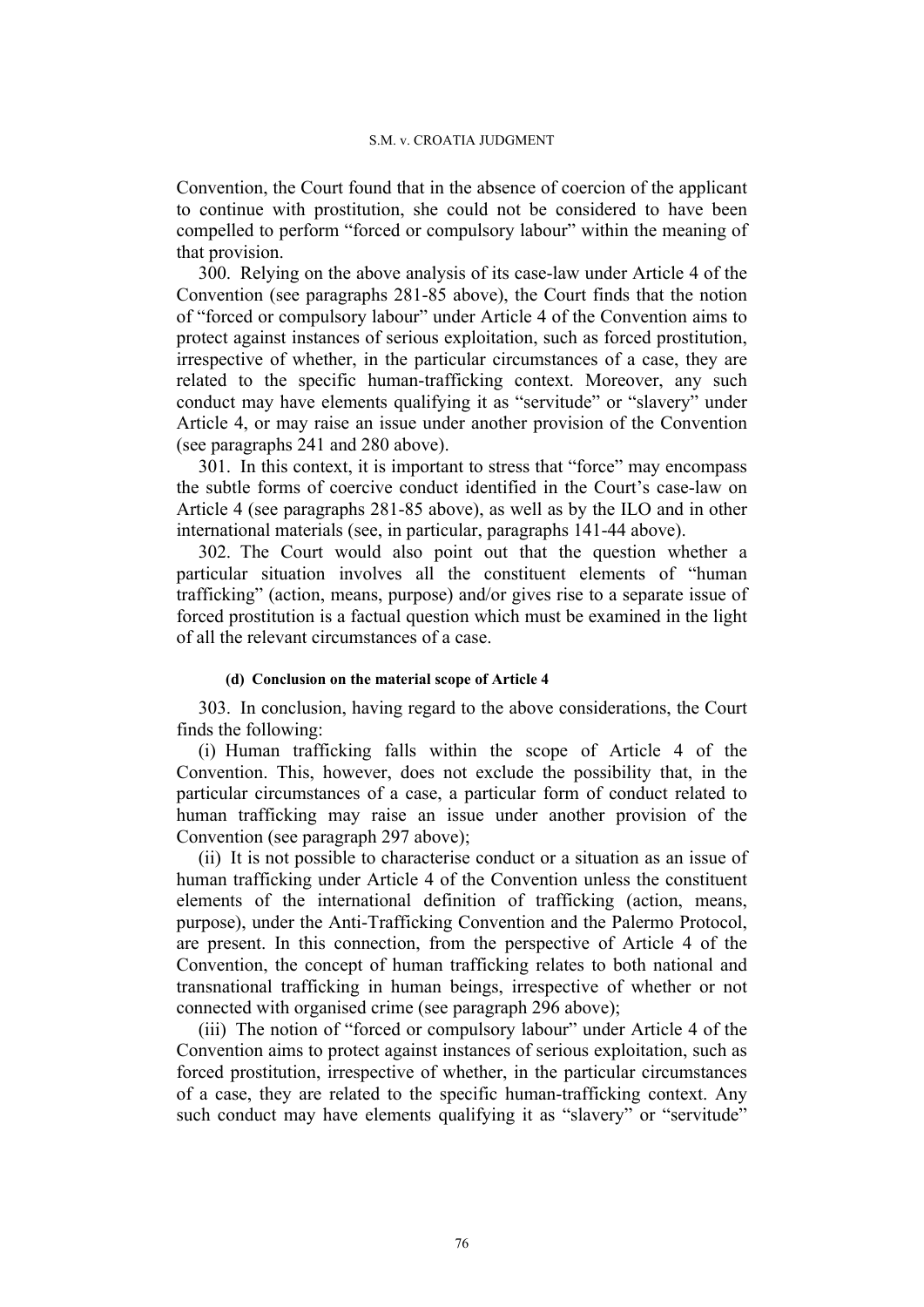under Article 4, or may raise an issue under another provision of the Convention (see paragraphs 300-01 above);

(iv) The question whether a particular situation involved all the constituent elements of "human trafficking" and/or gives rise to a separate issue of forced prostitution is a factual question which must be examined in the light of all the relevant circumstances of a case (see paragraph 302 above).

### *3. States' positive obligations under Article 4 of the Convention*

### **(a) The scope of the States' positive obligations concerning human trafficking and forced prostitution**

304. At the outset, the Court notes that the cases relating to human trafficking under Article 4 typically involve an issue of the States' positive obligations under the Convention. Indeed, the applicants in these cases are normally victims of trafficking or trafficking-related conduct by another private party, whose actions cannot attract the direct responsibility of the State (see *J. and Others v. Austria*, cited above, §§ 108-09).

305. The nature and scope of the positive obligations under Article 4 are comprehensively set out in the *Rantsev* case. The general principles summarised in *Rantsev* represent the central tenets of the existing case-law and to date represent the relevant Convention framework within which cases of, or related to, human trafficking are examined. These principles read as follows:

"283. The Court reiterates that, together with Articles 2 and 3, Article 4 enshrines one of the basic values of the democratic societies making up the Council of Europe (see *Siliadin*, cited above, § 82). Unlike most of the substantive clauses of the Convention, Article 4 [§ 1] makes no provision for exceptions and no derogation from it is permissible under Article 15  $\S$  2 even in the event of a public emergency threatening the life of the nation.

284. In assessing whether there has been a violation of Article 4, the relevant legal or regulatory framework in place must be taken into account (see, *mutatis mutandis*, *Nachova and Others v. Bulgaria* [GC], nos. 43577/98 and 43579/98, § 93, ECHR 2005-VII). The Court considers that the spectrum of safeguards set out in national legislation must be adequate to ensure the practical and effective protection of the rights of victims or potential victims of trafficking. Accordingly, in addition to criminal-law measures to punish traffickers, Article 4 requires member States to put in place adequate measures regulating businesses often used as a cover for human trafficking. Furthermore, a State's immigration rules must address relevant concerns relating to encouragement, facilitation or tolerance of trafficking (see, *mutatis mutandis*, *Guerra and Others v. Italy*, 19 February 1998, §§ 58-60, *Reports of Judgments and Decisions* 1998-I; *Z and Others v. the United Kingdom* [GC], no. 29392/95, §§ 73-74, ECHR 2001-V; and *Nachova and Others*, cited above, §§ 96-97 and 99-102).

285. In its *Siliadin* judgment, the Court confirmed that Article 4 entailed a specific positive obligation on member States to penalise and prosecute effectively any act aimed at maintaining a person in a situation of slavery, servitude or forced or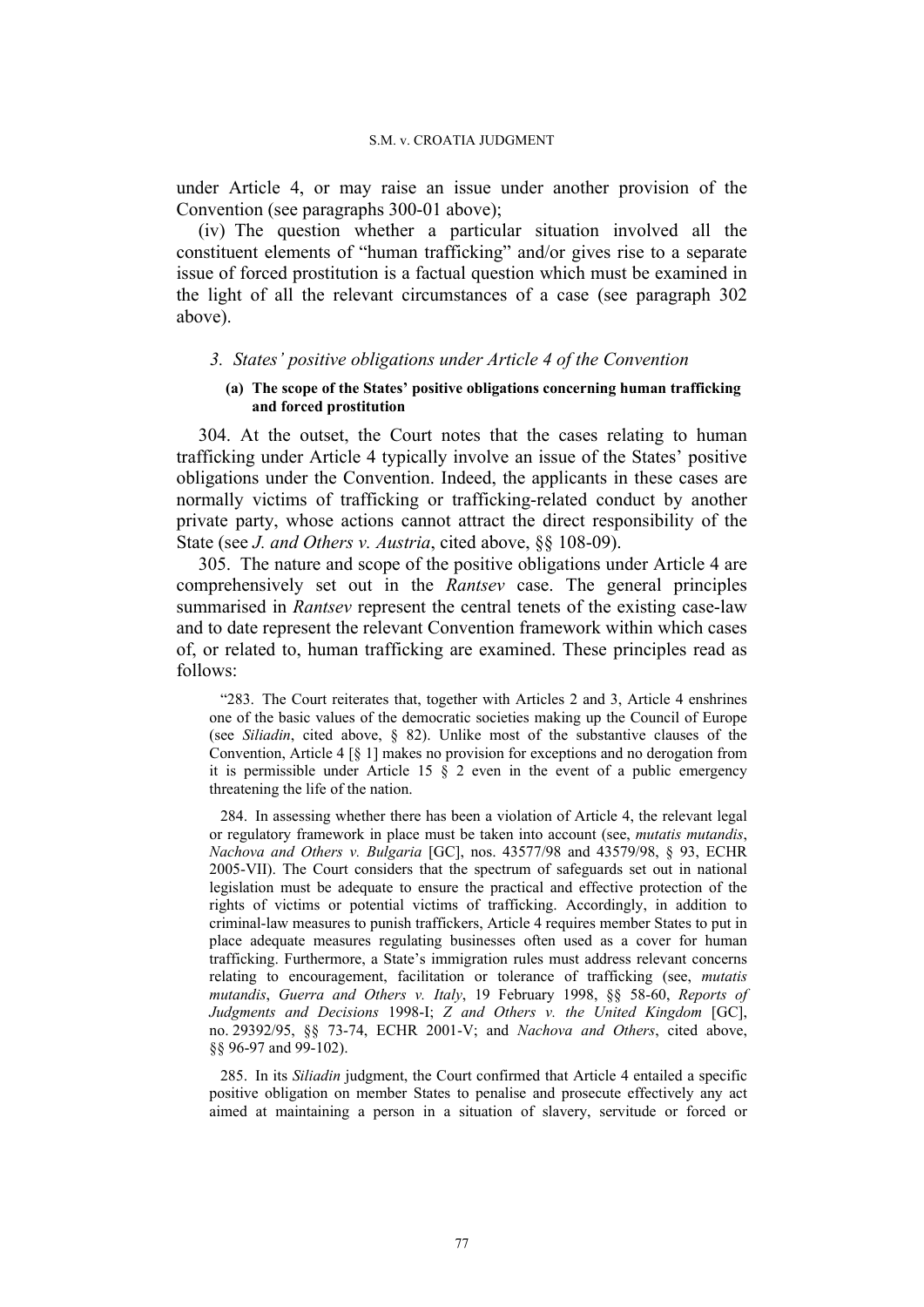#### S.M. v. CROATIA JUDGMENT

compulsory labour (cited above, §§ 89 and 112). In order to comply with this obligation, member States are required to put in place a legislative and administrative framework to prohibit and punish trafficking. The Court observes that the Palermo Protocol and the Anti-Trafficking Convention refer to the need for a comprehensive approach to combat trafficking which includes measures to prevent trafficking and to protect victims, in addition to measures to punish traffickers ... It is clear from the provisions of these two instruments that the Contracting States, including almost all of the member States of the Council of Europe, have formed the view that only a combination of measures addressing all three aspects can be effective in the fight against trafficking ... Accordingly, the duty to penalise and prosecute trafficking is only one aspect of member States' general undertaking to combat trafficking. The extent of the positive obligations arising under Article 4 must be considered within this broader context.

286. As with Articles 2 and 3 of the Convention, Article 4 may, in certain circumstances, require a State to take operational measures to protect victims, or potential victims, of trafficking (see, *mutatis mutandis*, *Osman* [*v. the United Kingdom*, 28 October 1998, § 115, *Reports of Judgments and Decisions* 1998-VIII]; and *Mahmut Kaya v. Turkey*, no. 22535/93, § 115, ECHR 2000-III). In order for a positive obligation to take operational measures to arise in the circumstances of a particular case, it must be demonstrated that the State authorities were aware, or ought to have been aware, of circumstances giving rise to a credible suspicion that an identified individual had been, or was at real and immediate risk of being, trafficked or exploited within the meaning of Article 3 (a) of the Palermo Protocol and Article 4 (a) of the Anti-Trafficking Convention. In the case of an answer in the affirmative, there will be a violation of Article 4 of the Convention where the authorities fail to take appropriate measures within the scope of their powers to remove the individual from that situation or risk (see, *mutatis mutandis*, *Osman*, cited above, §§ 116-17, and *Mahmut Kaya*, cited above, §§ 115-16).

287. Bearing in mind the difficulties involved in policing modern societies and the operational choices which must be made in terms of priorities and resources, the obligation to take operational measures must, however, be interpreted in a way which does not impose an impossible or disproportionate burden on the authorities (see, *mutatis mutandis*, *Osman*, cited above, § 116). It is relevant to the consideration of the proportionality of any positive obligation arising in the present case that the Palermo Protocol, signed by both Cyprus and the Russian Federation in 2000, requires States to endeavour to provide for the physical safety of victims of trafficking while in their territories and to establish comprehensive policies and programmes to prevent and combat trafficking ... States are also required to provide relevant training for law enforcement and immigration officials ...

288. Like Articles 2 and 3, Article 4 also entails a procedural obligation to investigate situations of potential trafficking. The requirement to investigate does not depend on a complaint from the victim or next of kin: once the matter has come to the attention of the authorities they must act of their own motion (see, *mutatis mutandis*, *Paul and Audrey Edwards v. the United Kingdom*, no. 46477/99, § 69, ECHR 2002-II). For an investigation to be effective, it must be independent from those implicated in the events. It must also be capable of leading to the identification and punishment of individuals responsible, an obligation not of result but of means. A requirement of promptness and reasonable expedition is implicit in all cases but where the possibility of removing the individual from the harmful situation is available, the investigation must be undertaken as a matter of urgency. The victim or the next of kin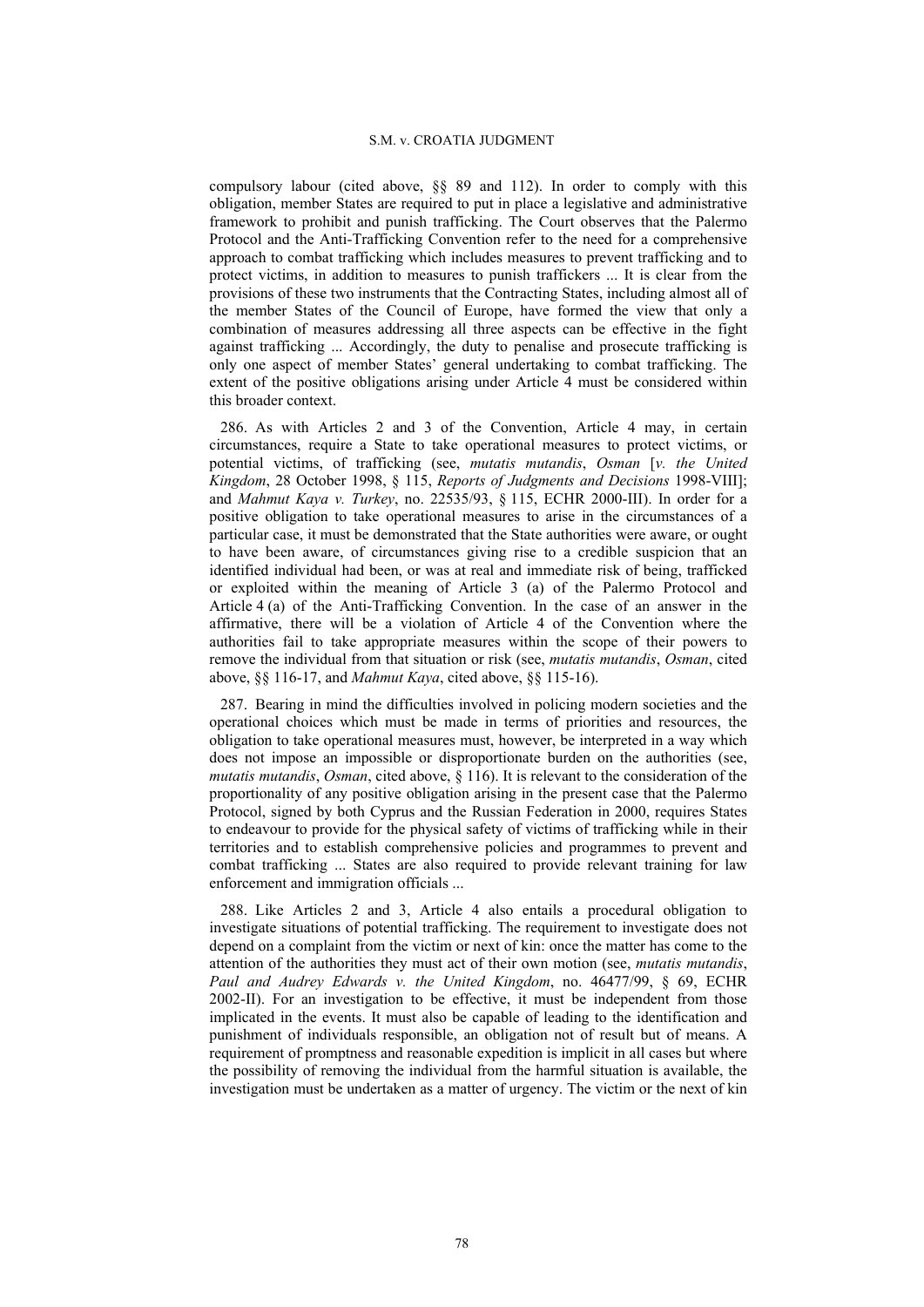#### S.M. v. CROATIA JUDGMENT

must be involved in the procedure to the extent necessary to safeguard their legitimate interests (see, *mutatis mutandis*, *Paul and Audrey Edwards*, cited above, §§ 70-73)."

306. It follows from the above that the general framework of positive obligations under Article 4 includes: (i) the duty to put in place a legislative and administrative framework to prohibit and punish trafficking; (ii) the duty, in certain circumstances, to take operational measures to protect victims, or potential victims, of trafficking; and (iii) a procedural obligation to investigate situations of potential trafficking. In general, the first two aspects of the positive obligations can be denoted as substantive, whereas the third aspect designates the States' (positive) procedural obligation.

307. This latter obligation, which is in issue in the present case, will be elaborated in further detail below. Moreover, given the conceptual proximity of human trafficking and forced prostitution under Article 4, the Court considers that the relevant principles relating to human trafficking are accordingly applicable in cases concerning forced prostitution (see, *mutatis mutandis*, *C.N. v. the United Kingdom*, cited above, §§ 65-69, concerning domestic servitude).

## **(b) States' procedural obligations concerning human trafficking and forced prostitution**

308. The procedural obligation under Article 4 of the Convention, as an element of the broader concept of positive obligations, essentially relates to the domestic authorities' duty to apply in practice the relevant criminal-law mechanisms put in place to prohibit and punish conduct contrary to that provision (see, for instance, *Rantsev*, § 288, and *Chowdury and Others*, § 116, both cited above). As will be elaborated further below, this entails the requirements of an effective investigation concerning allegations of treatment contrary to Article 4 of the Convention.

309. The content of this procedural obligation concerning instances of human trafficking was set out in general in the *Rantsev* case (cited above, § 288). It draws largely on the Court's well-established case-law concerning the domestic authorities' procedural obligation, as developed under Articles 2 and 3 of the Convention (see paragraph 305 above). Indeed, ever since the *Siliadin* case (cited above, § 89), the converging principles of the procedural obligation under Articles 2 and 3 of the Convention (see *Mocanu and Others v. Romania* [GC], nos. 10865/09 and 2 others, § 314, ECHR 2014 (extracts)) have traditionally informed the requirements of the procedural obligation under Article 4 (see *Rantsev*, § 288; *M. and Others v. Italy and Bulgaria*, §§ 157-58; *L.E. v. Greece*, § 68; *J. and Others v. Austria*, § 123; and *Chowdury and Others*, § 116, all cited above).

310. In the Court's view, given that Article 4, together with Articles 2 and 3, enshrines one of the basic values of the democratic societies making up the Council of Europe (see *Siliadin*, § 82, and *Rantsev*, § 283, both cited above; see also *Stummer*, cited above, § 116), there are no grounds for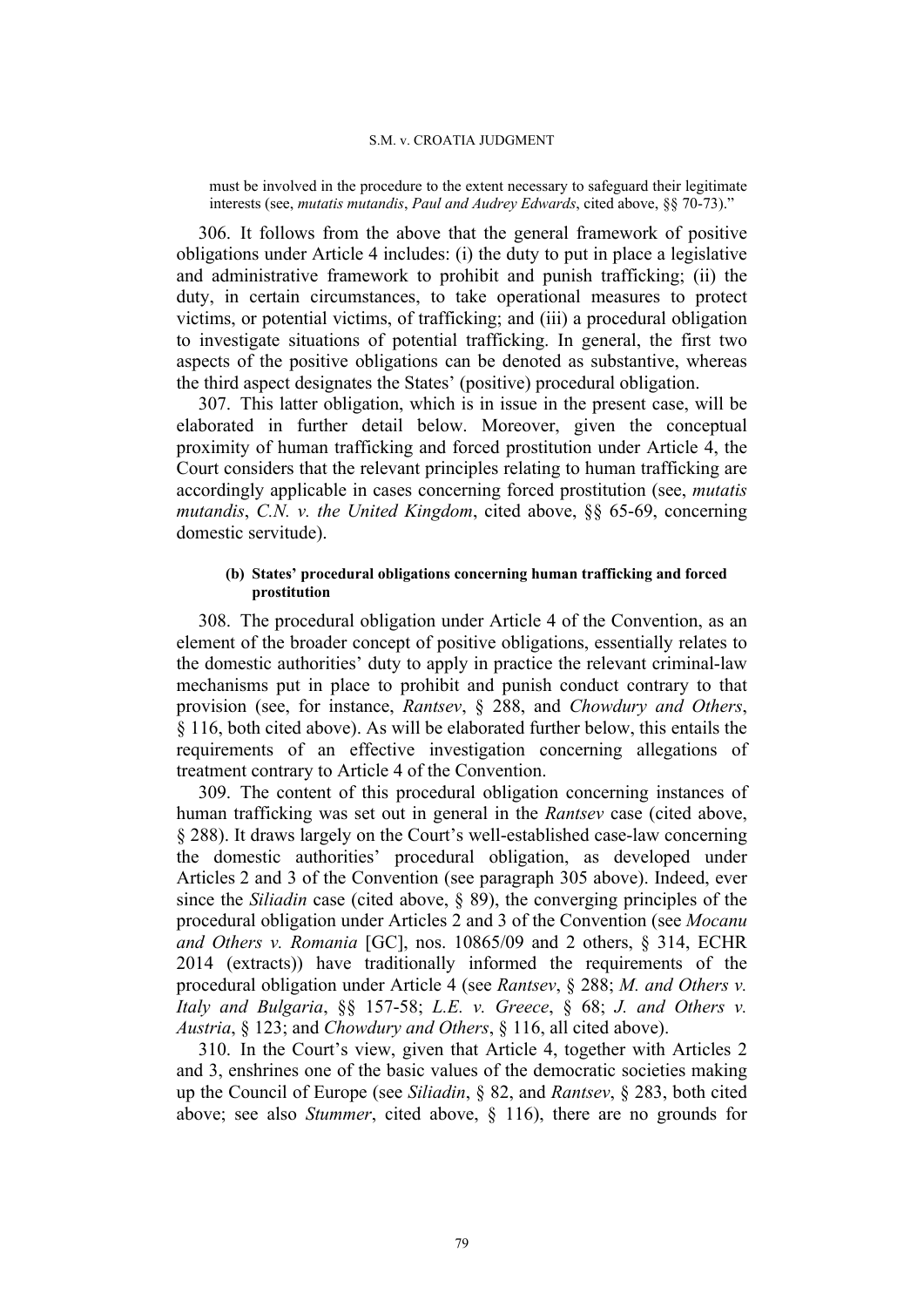revisiting this well-established approach concerning the procedural obligation under Article 4 of the Convention. Moreover, as already explained above, these principles are accordingly applicable to instances of forced prostitution (see paragraph 307 above).

311. Accordingly, given that, as already noted, the procedural obligation under the converging principles of Articles 2 and 3 informs the specific content of the procedural obligation under Article 4 of the Convention, and in view of the fact that *Rantsev* referred only to the most general aspects of this obligation (see paragraph 305 above), the Court finds it important to set out, in so far as relevant and appropriate, some further principles of its case-law in this regard.

312. It should be noted at the outset that whereas the general scope of the State's positive obligations might differ between cases where the treatment contrary to the Convention has been inflicted through the involvement of State agents and cases where violence is inflicted by private individuals, the procedural requirements are similar (see *Denis Vasilyev v. Russia*, no. 32704/04, § 100, 17 December 2009, and, more recently, *Milena Felicia Dumitrescu v. Romania*, no. 28440/07, § 52, 24 March 2015, and *Hovhannisyan v. Armenia*, no. 18419/13, § 55, 19 July 2018).

313. These procedural requirements primarily concern the authorities' duty to institute and conduct an effective investigation. As explained in the Court's case-law, that means instituting and conducting an investigation capable of leading to the establishment of the facts and of identifying and – if appropriate – punishing those responsible (see *Jeronovičs v. Latvia* [GC], no. 44898/10, § 103, 5 July 2016, and *Tsalikidis and Others v. Greece*, no. 73974/14, § 86, 16 November 2017; see also *Rantsev*, cited above, § 288).

314. In this connection it is important to stress that, in accordance with their procedural obligation, the authorities must act of their own motion once the matter has come to their attention. In particular, they cannot leave it to the initiative of the victim to take responsibility for the conduct of any investigatory procedures (see, for instance, *Bouyid v. Belgium* [GC], no. 23380/09, § 119, ECHR 2015, and *Abdurakhmanova and Abdulgamidova v. Russia*, no. 41437/10, § 76, 22 September 2015; see also *Rantsev*, § 288; *C.N. v. the United Kingdom*, § 69; *L.E. v. Greece*, § 68; and *J. and Others v. Austria*, § 107, all cited above).

315. The procedural obligation is a requirement of means and not of results (see *Mustafa Tunç and Fecire Tunç v. Turkey* [GC], no. 24014/05, § 173, 14 April 2015, and *Dimitar Shopov v. Bulgaria*, no. 17253/07, § 48, 16 April 2013; see also *Rantsev*, § 288; *C.N. v. the United Kingdom*, § 69; *L.E. v. Greece*, § 68; and *J. and Others v. Austria*, § 107, all cited above). There is no absolute right to obtain the prosecution or conviction of any particular person where there were no culpable failures in seeking to hold perpetrators of criminal offences accountable (see *A, B and C v. Latvia*,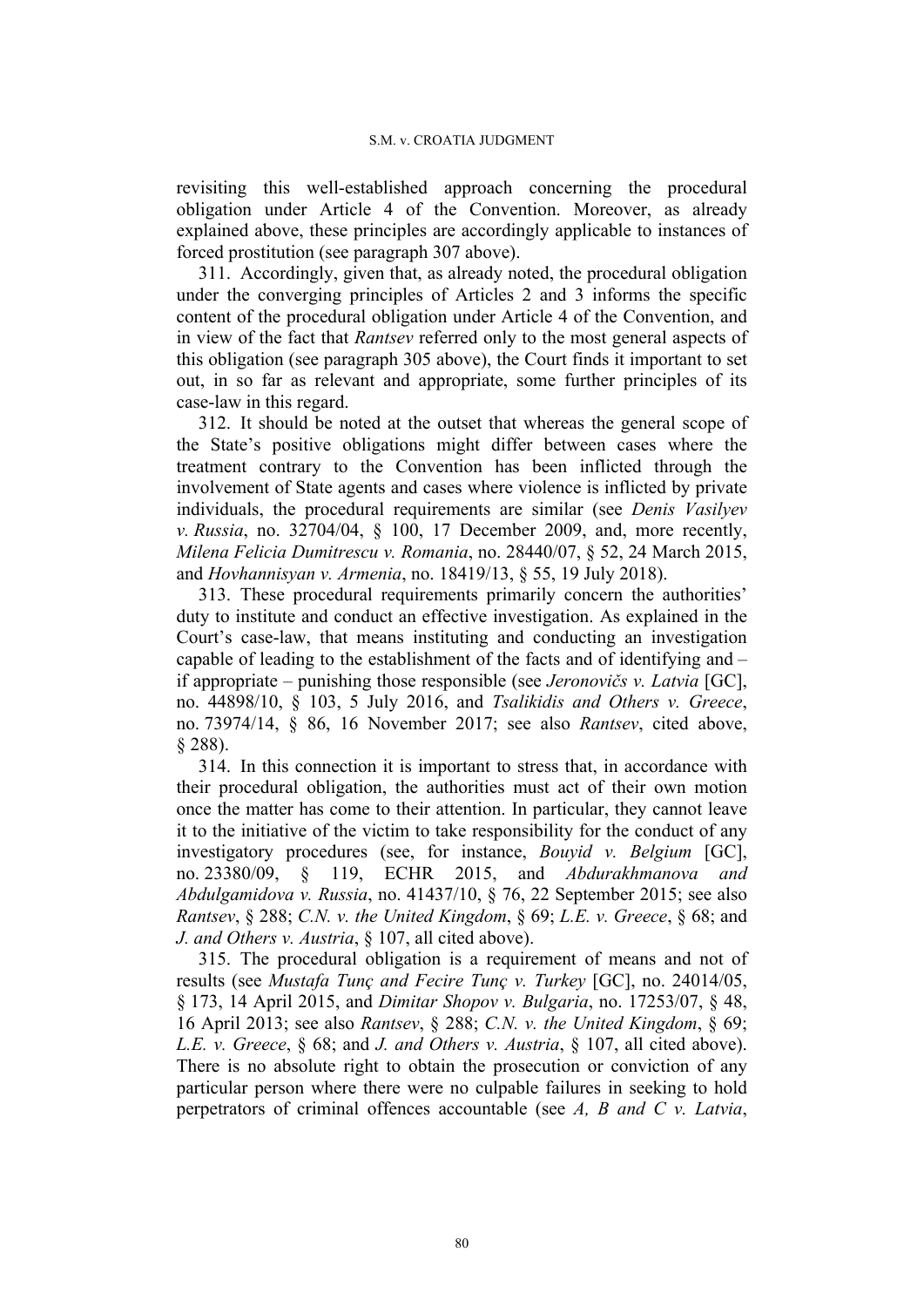no. 30808/11, § 149, 31 March 2016, with further references). Thus, the fact that an investigation ends without concrete, or with only limited, results is not indicative of any failings as such (see, for instance, *Brecknell v. the United Kingdom*, no. 32457/04, § 66, 27 November 2007). Moreover, the procedural obligation must not be interpreted in such a way as to impose an impossible or disproportionate burden on the authorities (see *J. and Others v. Austria*, cited above, § 107).

316. Nevertheless, the authorities must take whatever reasonable steps they can to collect evidence and elucidate the circumstances of the case. In particular, the investigation's conclusions must be based on thorough, objective and impartial analysis of all relevant elements. Failing to follow an obvious line of inquiry undermines to a decisive extent the investigation's ability to establish the circumstances of the case and the identity of those responsible (see *Hentschel and Stark v. Germany*, no. 47274/15, § 94, 9 November 2017, with further references; see also *J. and Others v. Austria*, cited above, § 107).

317. As to the level of scrutiny to be applied by the Court in this regard, it is important to stress that, although the Court has recognised that it must be cautious in taking on the role of a first-instance tribunal of fact where this is not rendered unavoidable by the circumstances of a particular case, it has to apply a "particularly thorough scrutiny" even if certain domestic proceedings and investigations have already taken place (see *Bouyid*, cited above, § 85, with further references; see also *Aktaş v. Turkey*, no. 24351/94, § 271, ECHR 2003-V (extracts), and *Y. v. Slovenia*, no. 41107/10, § 96, ECHR 2015 (extracts)).

318. In the context of Articles 2 and 3, the Court has held that any deficiency in the investigation which undermines its capability of establishing the circumstances of the case or the person responsible is liable to fall foul of the required measure of effectiveness (see, in the context of Article 2, *Nachova and Others v. Bulgaria* [GC], nos. 43577/98 and 43579/98, § 113, ECHR 2005-VII, and *Armani da Silva v. the United Kingdom* [GC], no. 5878/08, § 233 *in fine*, 30 March 2016; see also, in the context of Article 3, *Denis Vasilyev*, § 100, and *Milena Felicia Dumitrescu*, § 52, both cited above). However, in this regard, it is not possible to reduce the variety of situations which might occur to a bare checklist of acts of investigation or other simplified criteria (see *Mustafa Tunç and Fecire Tunç*, cited above, § 176).

319. In other words, compliance with the procedural obligation must be assessed on the basis of several essential parameters (see *Bouyid*, cited above, §§ 118-23; see also *Rantsev*, § 288, and *Chowdury and Others*, §§ 89 and 116, both cited above), including those mentioned above (see paragraphs 313-16 above). These elements are interrelated and each of them, taken separately, does not amount to an end in itself. They are criteria which, taken jointly, enable the degree of effectiveness of the investigation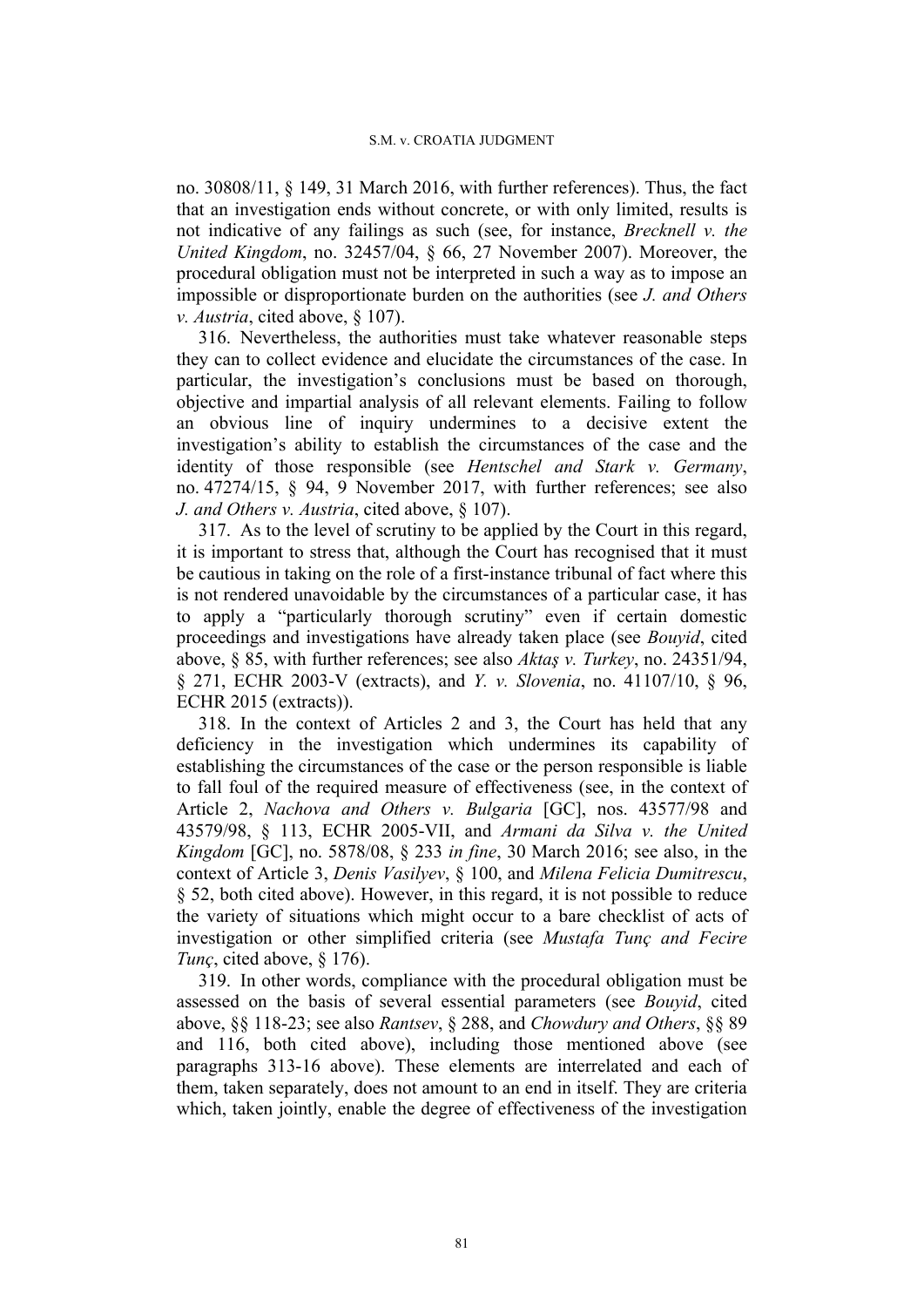#### S.M. v. CROATIA JUDGMENT

to be assessed (see *Mustafa Tunç and Fecire Tunç*, cited above, § 225, and *Nicolae Virgiliu Tănase v. Romania* [GC], no. 41720/13, § 171, 25 June 2019; see also *Sarbyanova-Pashaliyska and Pashaliyska v. Bulgaria*, no. 3524/14, § 37, 12 January 2017).

320. The above approach under Articles 2 and 3 corresponds in essence to the Court's approach in *Siliadin* (cited above, § 130), where it stressed that the possible defects in the relevant proceedings and the decision-making process must amount to significant flaws in order to raise an issue under Article 4 (see also, for instance, *M.G.C. v. Romania*, no. 61495/11, §§ 60-61, 15 March 2016, concerning sexual abuse under Articles 3 and 8 of the Convention). In other words, the Court is not concerned with allegations of errors or isolated omissions but only significant shortcomings in the proceedings and the relevant decision-making process (see, for the relevant analysis, *Söderman v. Sweden* [GC], no. 5786/08, §§ 90-91, ECHR 2013), namely those that are capable of undermining the investigation's capability of establishing the circumstances of the case or the person responsible.

## *4. Application of the above principles to the present case*

## **(a) Whether the circumstances of the present case gave rise to an issue under Article 4 of the Convention**

321. At the outset, the Court notes that the Government contested that the circumstances of the present case gave rise to an issue under Article 4 of the Convention (see paragraphs 230 and 238 above).

322. In this connection, and having regard to the parties' arguments relating to the recognition of the applicant's status as a potential victim of human trafficking (see paragraphs 232 and 235 above), the Court first finds it necessary to clarify that administrative recognition of the status of a potential victim of human trafficking cannot be taken as recognition that the elements of the offence of human trafficking have been made out. Such special treatment of a potential victim of human trafficking does not necessarily presuppose an official confirmation that the offence has been established, and may be independent of the authorities' duty to investigate. Indeed, (potential) victims need support even before the offence of human trafficking is formally established; otherwise, this would run counter to the whole purpose of victim protection in trafficking cases. The question whether the elements of the crime are present has to be answered in subsequent criminal proceedings (see *J. and Others v. Austria*, cited above, § 115). In this connection, the Court would also stress the necessity of the protection of the rights of the suspects or accused, in particular the right to the presumption of innocence and other fair-trial guarantees under Article 6 of the Convention (see, for instance, *Schatschaschwili v. Germany* [GC], no. 9154/10, §§ 101 and 103-04, ECHR 2015).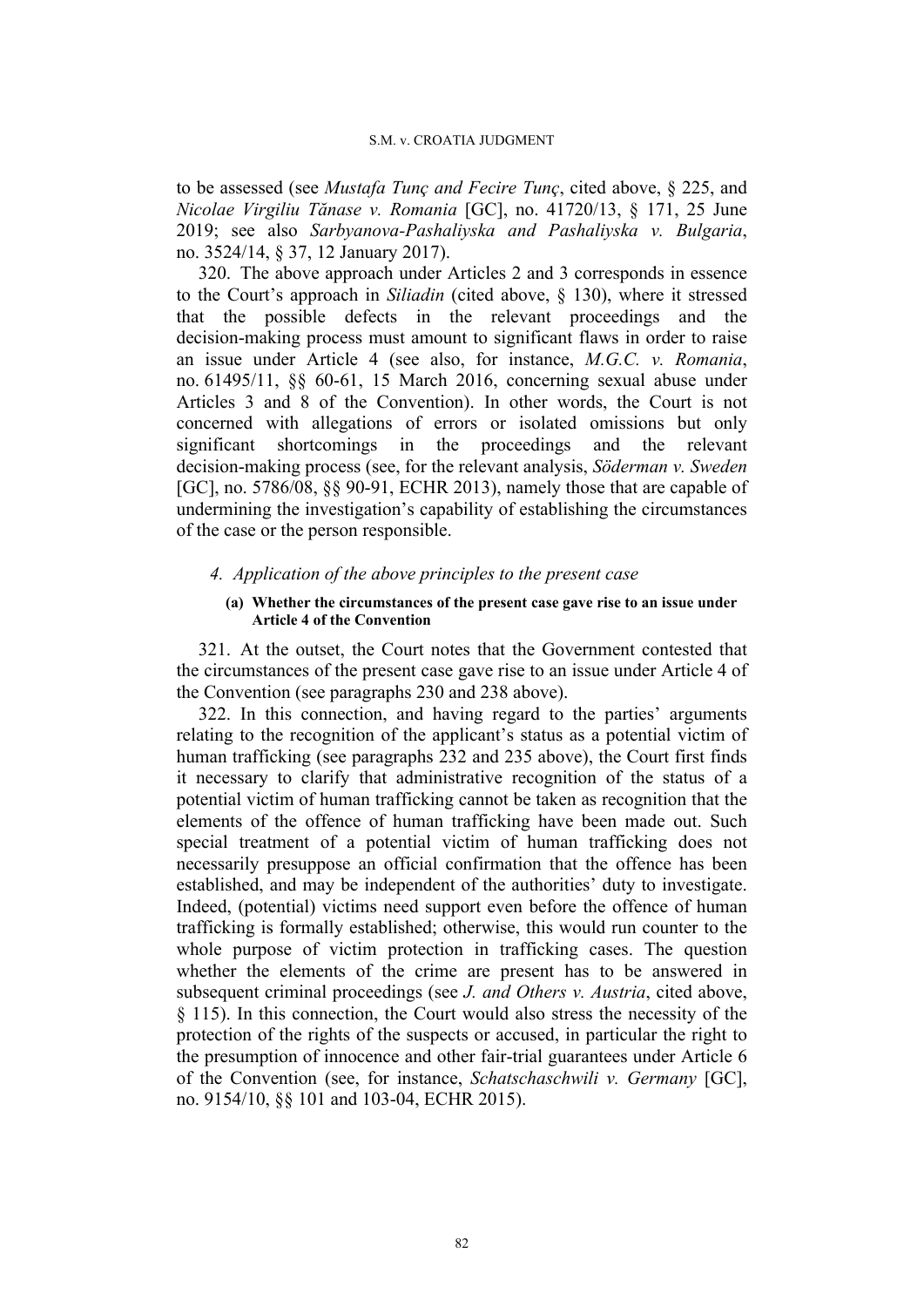323. Accordingly, having regard to the above considerations, the Court cannot attach decisive importance to the fact that the applicant obtained administrative recognition of the status of a victim of human trafficking from the Human Rights Office (see paragraph 85 above).

324. The Court further notes, as regards the applicability of the protection under Article 4 in relation to human trafficking or forced prostitution, that when an applicant's complaint is essentially of a procedural nature as in the present case, it must examine whether, in the circumstances of a particular case, the applicant made an arguable claim or whether there was prima facie evidence (*commencement de preuve*) of her having been subjected to such prohibited treatment (see, to that effect, *C.N. v. the United Kingdom*, § 72, and *J and Others v. Austria*, §§ 112-13, both cited above; see also *Rantsev*, cited above, § 288, where reference is made to the situations of "potential trafficking"). This corresponds in essence to the Court's approach in other cases concerning, in particular, Article 3 of the Convention (see, for instance, *Hassan v. the United Kingdom* [GC], no. 29750/09, § 62, ECHR 2014; *Bouyid*, cited above, § 124; and *Beganović v. Croatia*, no. 46423/06, § 68, 25 June 2009).

325. In this connection, a conclusion as to whether the domestic authorities' procedural obligation arose has to be based on the circumstances prevailing at the time when the relevant allegations were made or when the prima facie evidence of treatment contrary to Article 4 was brought to the authorities' attention and not on a subsequent conclusion reached upon the completion of the investigation or the relevant proceedings (see *C.N. v. the United Kingdom*, cited above, § 72; compare *Mustafa Tunç and Fecire Tunç*, cited above, §§ 132-34, concerning Article 2, and *Alpar v. Turkey*, no. 22643/07, § 42, 26 January 2016, concerning Article 3). This is particularly true when there are allegations that such conclusions and the relevant domestic proceedings were marred by significant procedural flaws. Indeed, relying on such domestic findings and conclusions would entail a risk of creating a circular reasoning resulting in a case concerning an arguable claim or prima facie evidence of treatment contrary to Article 4 remaining outside the Court's scrutiny under the Convention.

326. In the present case, the applicant complained before the domestic authorities that she had been forced into prostitution by T.M. She explained how initially he had contacted her via Facebook and that on that occasion T.M. had presented himself as a friend of her parents and promised to help her finding a job. She also explained that she had had no reason to question T.M.'s intentions and continued exchanging messages with him, which eventually led to a first situation where he had insisted on her providing sexual services to others. On that occasion, according to the applicant's allegations, T.M. had assured her that she would be doing that only until he found her a proper job. However, according to the applicant, T.M. had afterwards started exerting pressure on her by the use of force, threats and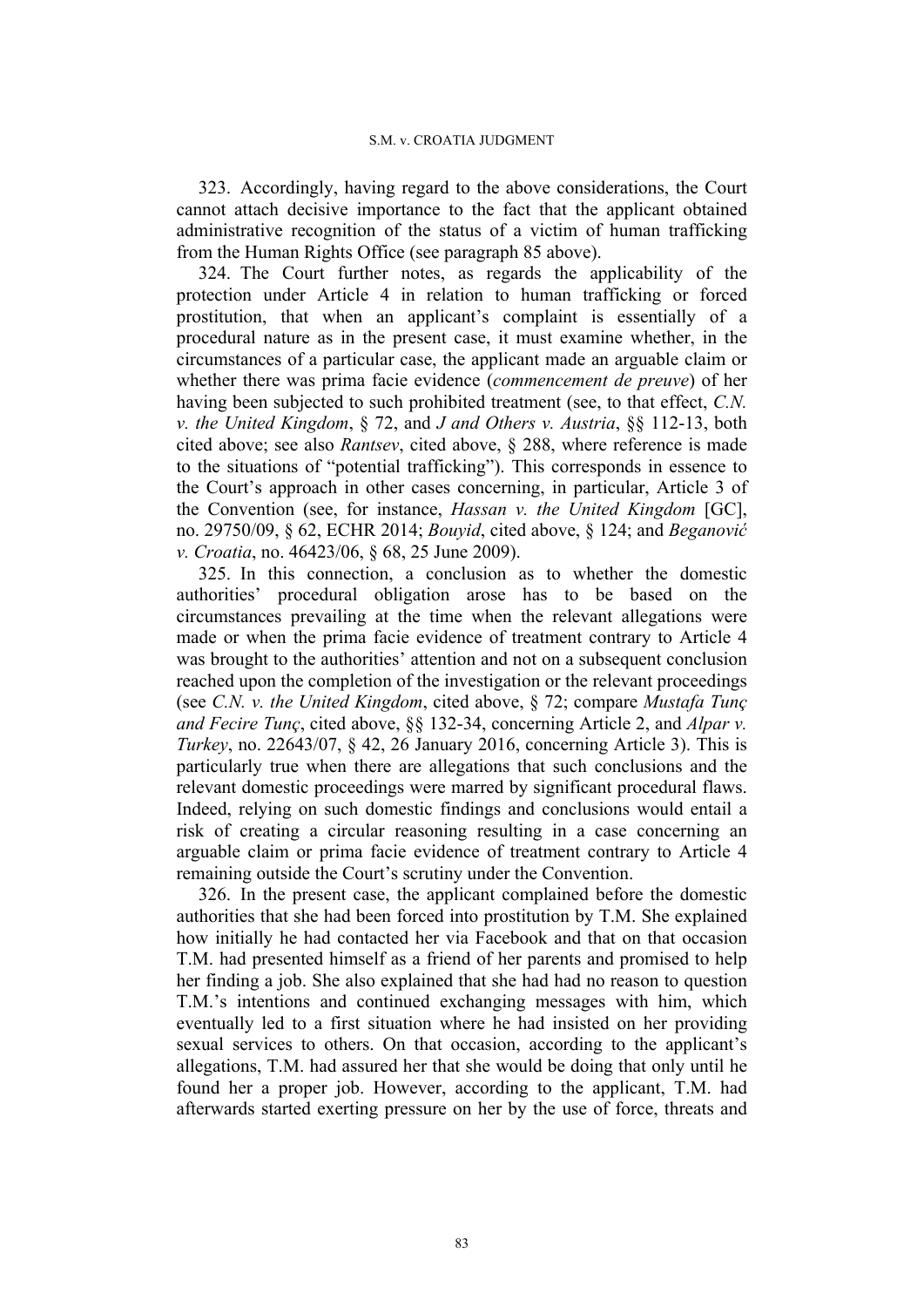close monitoring. He had also made the necessary arrangements for the provision of her sexual services by securing accommodation, transportation and other facilities, such as by providing her with a mobile phone and advertising her services. The applicant also stated that T.M. had taken half the money she had charged for the provision of sexual services (see paragraphs 12-17 above).

327. The preliminary police investigation concerning the applicant's allegations led to a search of T.M.'s premises and his car, during which the police found condoms, two automatic rifles with ammunition, a hand grenade and a number of mobile phones (see paragraph 19 above). In addition, it was established during the preliminary investigation that T.M. had been trained as a policeman and that he had been convicted of procuring prostitution using force, and of rape (see paragraphs 20-21 above). During T.M.'s first questioning, he denied forcing the applicant into prostitution but admitted that he had on one occasion used force against her and also stated that he had lent her money for the flat she had rented (see paragraph 23 above). On the basis of the applicant's complaint and the results of the preliminary investigation, a further investigation was conducted by the State Attorney's Office (see paragraphs 24-37 above).

328. In the Court's view, the above circumstances clearly indicate that the applicant made an arguable claim and that furthermore there was prima facie evidence that she had been the victim of treatment contrary to Article 4 of the Convention, as defined by the Court (see paragraph 303 above).

329. Thus, for instance, the applicant's personal situation undoubtedly suggested that she belonged to a vulnerable group (see paragraphs 10 and 158 above), while T.M.'s position and background suggested that he was capable of assuming a dominant position over her and abusing her vulnerability for the purpose of exploitation of prostitution (see paragraphs 20-21 above). Further, the means used by T.M. when he had allegedly first contacted the applicant and recruited her is also indicative of one of the means often used by traffickers to recruit their victims. This was also true of the alleged promise of employment, accompanied by the applicant's belief that she had no reason for concern (see paragraphs 157-58 above).

330. Moreover, the applicant's allegations that T.M. made the necessary arrangements for her to provide sexual services by securing accommodation and other facilities suggested the elements of harbouring as one of the constituent "actions" of trafficking (see paragraphs 113-14 above). It should further be noted that T.M. admitted using force against the applicant, which required a careful and subtle assessment in the context of the "means" element of human trafficking for the purpose of exploitation of prostitution. The same is true for T.M.'s statement that he lent money to the applicant,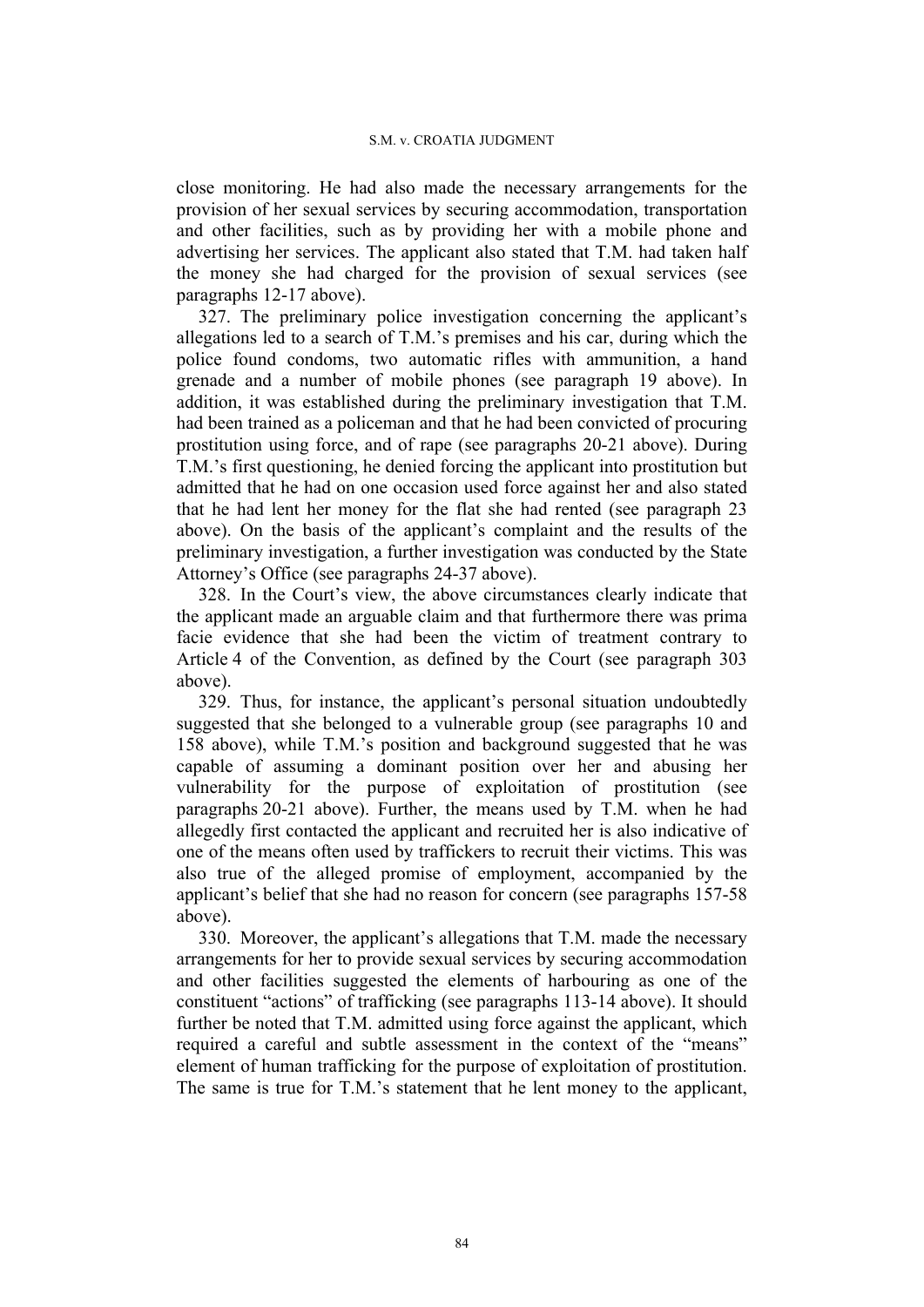which raised an issue of possible debt bondage as another "means" of trafficking.

331. It should also be noted that the above allegations and circumstances, which suggested, in particular, that T.M. unlawfully earned money from the provision of sexual services by the applicant in an environment where arguably he assumed a dominant position over her and had recourse to force, threats and other forms of coercion, in any event gave rise to an arguable claim and the existence of prima facie evidence of forced prostitution, which is, in itself, a prohibited form of conduct under Article 4 of the Convention (see paragraph 300 above).

332. In sum, the Court finds that the applicant made an arguable claim and that there was prima facie evidence that she had been subjected to treatment contrary to Article 4 of the Convention – human trafficking and/or forced prostitution – which in turn triggered the domestic authorities' procedural obligation under that provision (compare *C.N. v. the United Kingdom*, cited above, § 72). The Court therefore dismisses the Government's preliminary objection concerning the applicability of Article 4 of the Convention which it joined to the merits (see paragraph 238 above).

### **(b) Compliance with the procedural obligation under Article 4 of the Convention**

333. The Court reiterates that the applicant's complaint is of a procedural nature (see paragraph 229 above). Thus, having regard to the scope of the respondent State's positive obligations (see paragraph 306 above), in this case the Court will deal with the applicant's complaint of a deficient response by the domestic authorities to her allegations of human trafficking and/or forced prostitution.

334. In making this assessment the Court will examine whether there were significant flaws or shortcomings in the relevant domestic proceedings and decision-making processes (see paragraph 320 above). In particular, the Court will assess whether the applicant's allegations under Article 4 were properly investigated and subjected to careful scrutiny in accordance with the applicable standards of its case-law (see paragraphs 317-20 above).

335. However, it should be noted that the applicant did not clearly articulate her complaints as regards the relevant procedural deficiencies and omissions, a circumstance which gave rise to the question regarding the scope of the case before the Court. Thus, having regard to its findings concerning the scope of the case (see paragraphs 227-29 above), although the Court can take into account the particular procedural omissions it considers relevant in the context of its overall assessment of the applicant's complaint, in the present case it must exercise caution when assessing the domestic authorities' compliance with their procedural obligation under Article 4 of the Convention. In any event, in accordance with the general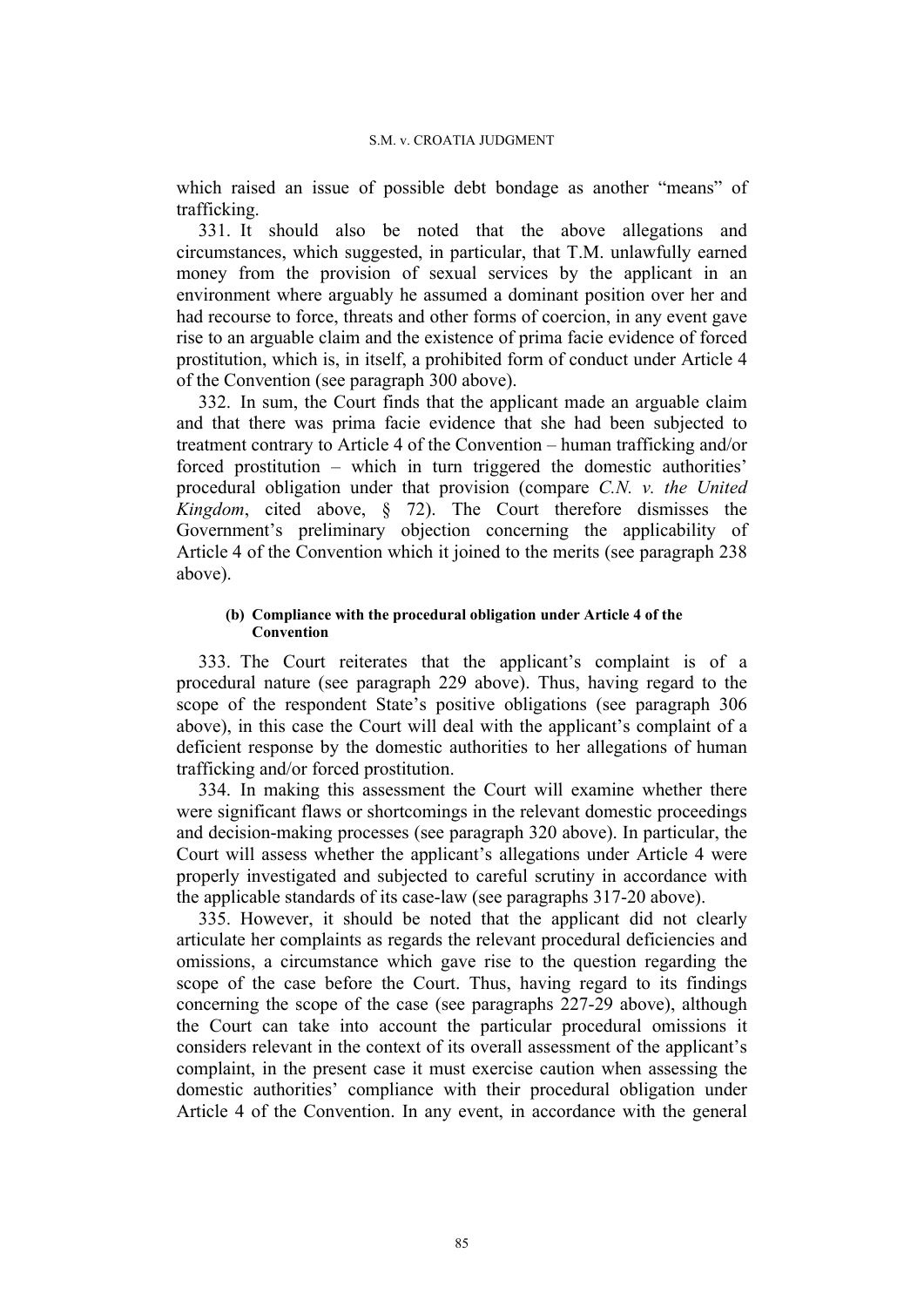principles set out above, the Court will focus only on significant shortcomings in the domestic authorities' procedural response to the applicant's allegations of human trafficking and/or forced prostitution, namely those that were capable of undermining the investigation's capability of establishing the relevant circumstances of the case (see paragraph 320 above).

336. In the present case, although the prosecuting authorities – namely, the police and the relevant State Attorney's Office – reacted promptly to the applicant's allegations against T.M., in their investigation they failed to follow some obvious lines of inquiry capable of elucidating the circumstances of the case and establishing the true nature of the relationship between the applicant and T.M. As already stressed, such a requirement follows from the domestic authorities' procedural obligation and does not depend on an initiative of the applicant to take responsibility for the conduct of any investigatory procedures (see paragraph 314 above; see also *Mihhailov v. Estonia*, no. 64418/10, § 126, 30 August 2016). Indeed, as the prosecuting authorities are better placed than a victim to conduct the investigation, any action or lack of action on the part of the victim cannot justify a lack of action on the part of the prosecuting authorities (see, *mutatis mutandis*, *Asllani v. the former Yugoslav Republic of Macedonia*, no. 24058/13, § 62 *in fine*, 10 December 2015).

337. In this connection, for instance, it should be noted that there is no indication that the prosecuting authorities made any effort to inquire into the circumstances of the applicant's and T.M.'s contact via Facebook, although, as noted above, such contacts represent one of the recognised ways used by traffickers to recruit their victims. Indeed, the prosecuting authorities never sought to inspect the applicant's or T.M.'s Facebook accounts and thus to ascertain the nature of their first contact and further exchanges. Moreover, the available evidence suggested that T.M. used Facebook to threaten the applicant after she had left him (see paragraphs 37 and 67 above), but there is no indication that the authorities followed this lead to determine the real nature of their relationship and whether those threats suggested the use of a means of coercion by T.M.

338. Further, neither during the investigation nor after the relevant information surfaced during the trial did the prosecuting authorities give any consideration to obtaining evidence from the applicant's parents, in particular the applicant's mother. Nevertheless, the applicant's mother appears to have had earlier contact and difficulties with T.M., which he, according to the available evidence, used as one of the means of pressure and threats towards the applicant (see paragraphs 62, 67 and 73 above).

339. The prosecuting authorities also never sought to identify and interview the owner of the flat where the applicant lived with T.M. in order to determine the circumstances in which the flat had been rented and thus to clarify who in reality was in charge of the whole rental process, which could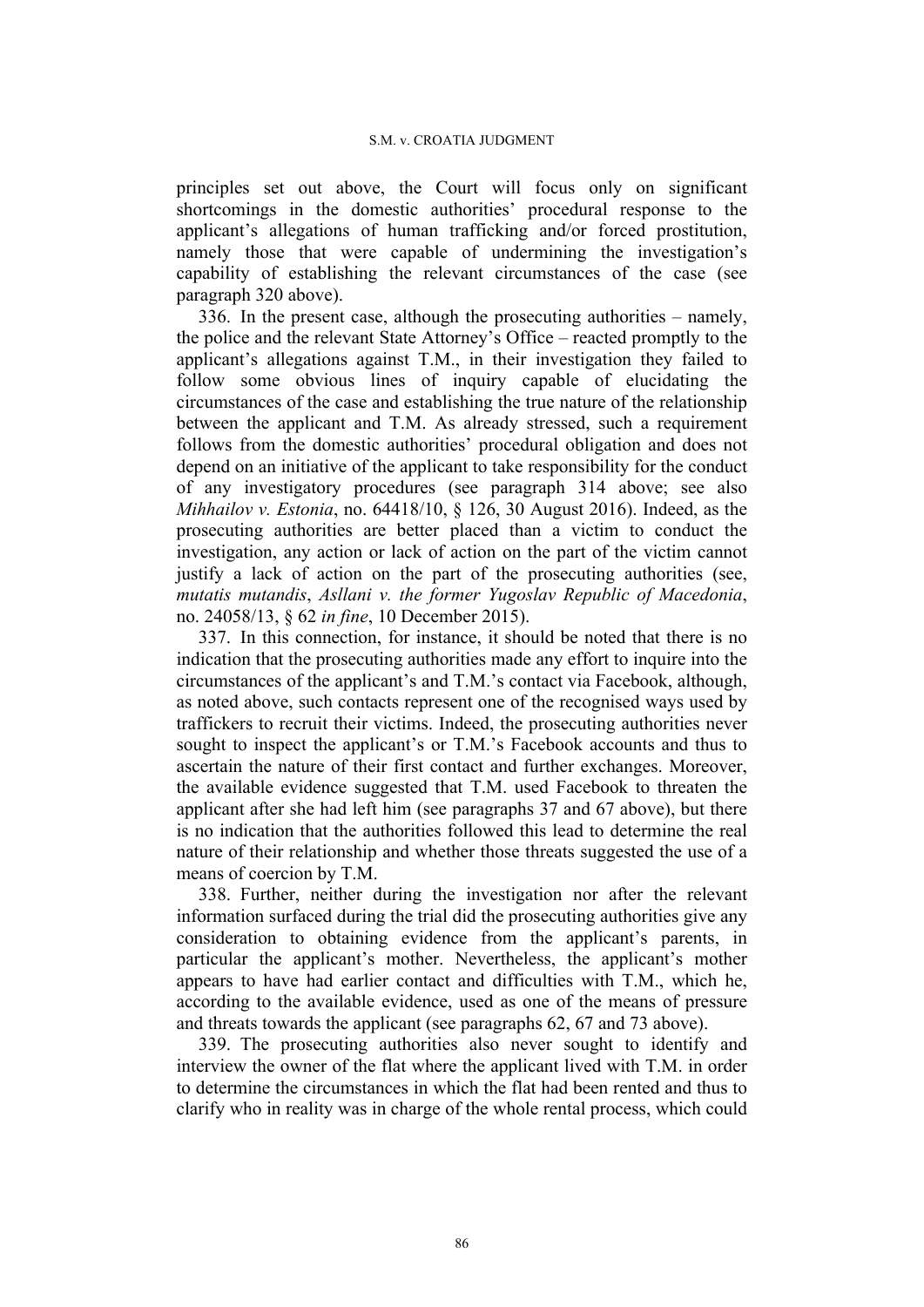have been relevant for establishing the potential action of "harbouring", as an element of human trafficking. Moreover, although later in the course of the criminal proceedings the applicant stated that the owner of the flat used to come and visit the flat (see paragraph 63 above), the State Attorney's Office did not seek to have the owner questioned in order to establish her impression of the atmosphere in the flat and the relationship between the applicant and T.M. during the critical period.

340. It is also worth noting that the prosecuting authorities did not identify and interview any of the neighbours. They too would potentially have been able to provide information on the circumstances of the applicant's and T.M.'s stay in the flat, relating, in particular, to the question whether and how often the applicant was seen leaving the flat, whether she went outside alone without T.M., and whether and how often T.M. left the flat. All these elements could have clarified the applicant's allegations as regards the circumstances in which she was under T.M.'s control during their stay in the flat, it being understood that the mere fact that the applicant left the flat on occasion could not conclusively mean that she was not being coerced by T.M. (compare *Siliadin*, cited above, § 127).

341. Against the background of the above shortcomings, it should be noted that, in addition to the search of T.M.'s flat and car and the questioning of the applicant and T.M., the only action taken by the prosecuting authorities was the questioning of the applicant's friend, M.I. (see paragraphs 32-37 above). However, the evidence she gave during the investigation and the criminal proceedings contradicted in places some of the information provided by the applicant. Moreover, M.I.'s statement suggested that the key persons having information on the applicant's alleged escape from T.M. were her (M.I.'s) mother and boyfriend (see paragraphs 33 and 66 above).

342. However, the prosecuting authorities never sought to question M.I.'s mother and boyfriend, who could have provided details on the applicant's alleged escape from T.M. and whose evidence could have served to ascertain the consistency of M.I.'s statement and reliability of her oral evidence. The same is true of the applicant's and M.I.'s contradicting statements as regards the circumstances in which the applicant collected her belongings from the flat where she had lived with T.M., which could have been clarified by questioning the owner of the flat. However, as already noted, the prosecuting authorities never sought to question the owner of the flat.

343. All these elements, in the Court's view, suggest that the prosecuting authorities did not effectively investigate all relevant circumstances of the case or follow some of the obvious lines of inquiry in order to gather the available evidence, in accordance with their procedural obligation under Article 4. Instead, they relied heavily on the applicant's statement and thus, in essence, created a situation in the subsequent court proceedings where her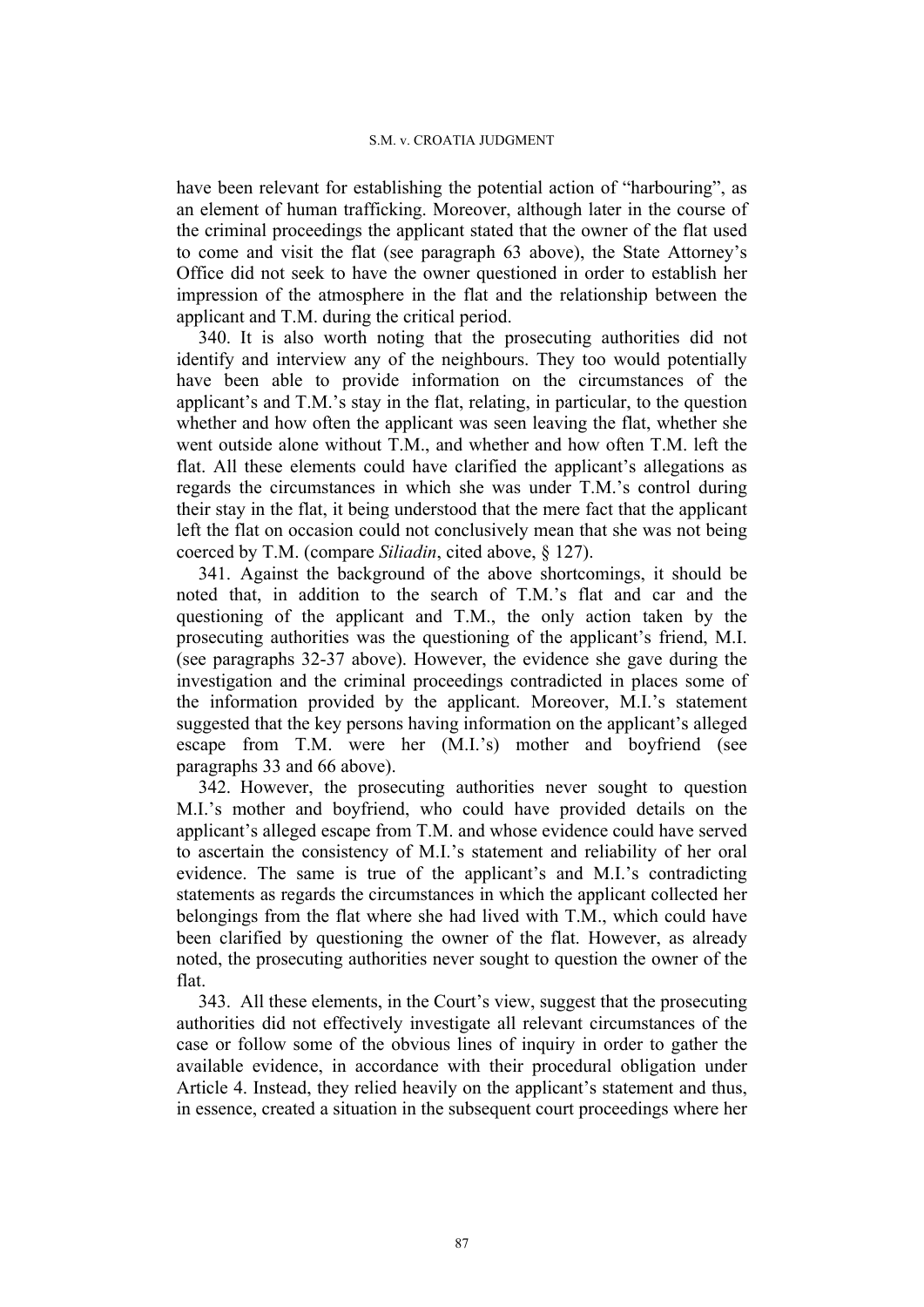allegations simply had to be pitted against the denial of T.M., without much further evidence being presented.

344. In this connection, the Court notes the position of GRETA and other international bodies on the requirements of effective investigation and prosecution of human-trafficking offences. In particular, having regard to the prosecuting authorities' decisive reliance on the applicant's statement (see paragraphs 40, 80 and 92 above) and their failure to follow some of the obvious lines of inquiry, the Court notes that it has already been recognised in the work of GRETA and other expert bodies that there may be different reasons why victims of human trafficking and different forms of sexual abuse may be reluctant to cooperate with the authorities and to disclose all the details of the case. Moreover, the possible impact of psychological trauma must be taken into account. There is thus a risk of overreliance on the victim's testimony alone, which leads to the necessity to clarify and – if appropriate – support the victim's statement with other evidence (see paragraphs 138, 171, 206 and 260 above).

345. The Court is of the view that the above multiple shortcomings in the conduct of the case by the prosecuting authorities fundamentally undermined the domestic authorities' – including the relevant courts' – ability to determine the true nature of the applicant's and T.M.'s relationship and whether the applicant had been exploited by him as she alleged (compare *Makaratzis v. Greece* [GC], no. 50385/99, § 77, ECHR 2004-XI).

346. This is therefore sufficient for the Court to conclude that there were significant flaws in the domestic authorities' procedural response to the arguable claim and prima facie evidence that the applicant had been subjected to treatment contrary to Article 4 of the Convention. Accordingly, the Court finds that the manner in which the criminal-law mechanisms were implemented in the instant case was defective to the point of constituting a violation of the respondent State's procedural obligation under Article 4 of the Convention.

347. There has therefore been a violation of Article 4 of the Convention in its procedural limb.

# III. APPLICATION OF ARTICLE 41 OF THE CONVENTION

348. Article 41 of the Convention provides:

"If the Court finds that there has been a violation of the Convention or the Protocols thereto, and if the internal law of the High Contracting Party concerned allows only partial reparation to be made, the Court shall, if necessary, afford just satisfaction to the injured party."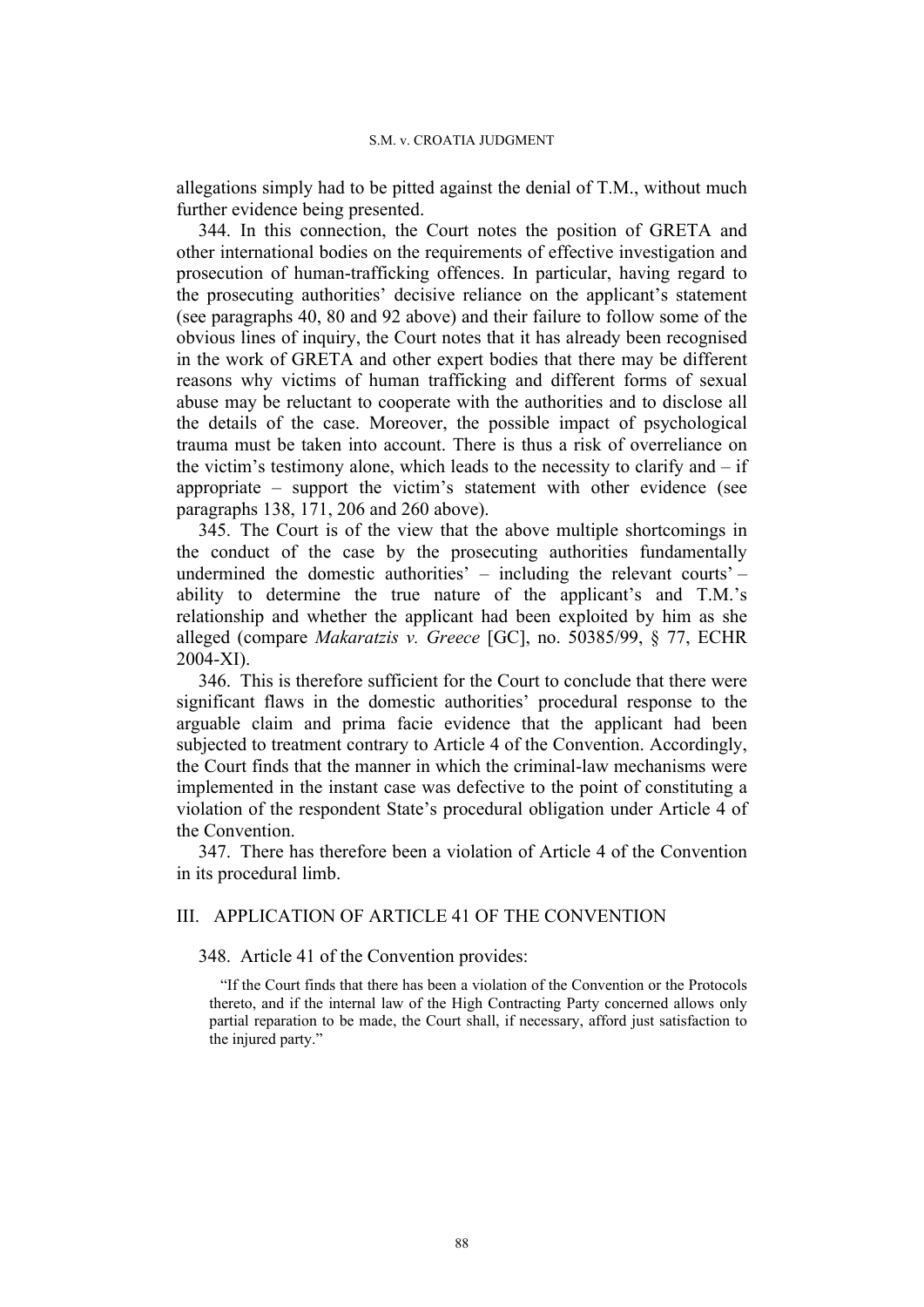### **A. Damage**

349. Before the Chamber the applicant claimed 20,000 euros (EUR) in respect of non-pecuniary damage. The Government contested this claim as unfounded, excessive and unsubstantiated.

350. The Chamber decided, on an equitable basis, to award the applicant EUR 5,000 in respect of non-pecuniary damage.

351. In the proceedings before the Grand Chamber the parties did not alter their submissions under this head. The Court upholds the Chamber judgment in respect of the claim for damage and awards the applicant the same amount as the Chamber: EUR 5,000 in respect of non-pecuniary damage.

# **B. Costs and expenses**

352. In the Chamber proceedings the applicant claimed EUR 4,376.15 in respect of the costs and expenses related to her case before the Court. The Government argued that the applicant had been represented by a lawyer provided by the Rosa Centre, whose relevant activities were largely funded by the State. They also submitted that the applicant's claim was unsubstantiated and excessive.

353. The Chamber dismissed the applicant's claim in respect of costs and expenses on the grounds that she had not refuted the Government's submission that her representative had already been paid from State funds.

354. Before the Grand Chamber the applicant claimed 62,353.85 Croatian kunas in respect of the costs and expenses of the proceedings before the Chamber and the Grand Chamber. The Government contested this claim.

355. The Court notes that the applicant failed to provide any proof of payment or of an obligation to pay the costs and expenses claimed, whether in respect of the Chamber or the Grand Chamber proceedings. In the absence of such documents, the Court finds no basis on which to accept that the costs and expenses claimed by the applicant were actually incurred by her (compare *Merabishvili v. Georgia* [GC], no. 72508/13, §§ 371-72, 28 November 2017). The Court also notes that the applicant was granted legal aid for the proceedings before the Grand Chamber. It therefore dismisses the applicant's claim for costs and expenses.

# **C. Default interest**

356. The Court considers it appropriate that the default interest rate should be based on the marginal lending rate of the European Central Bank, to which should be added three percentage points.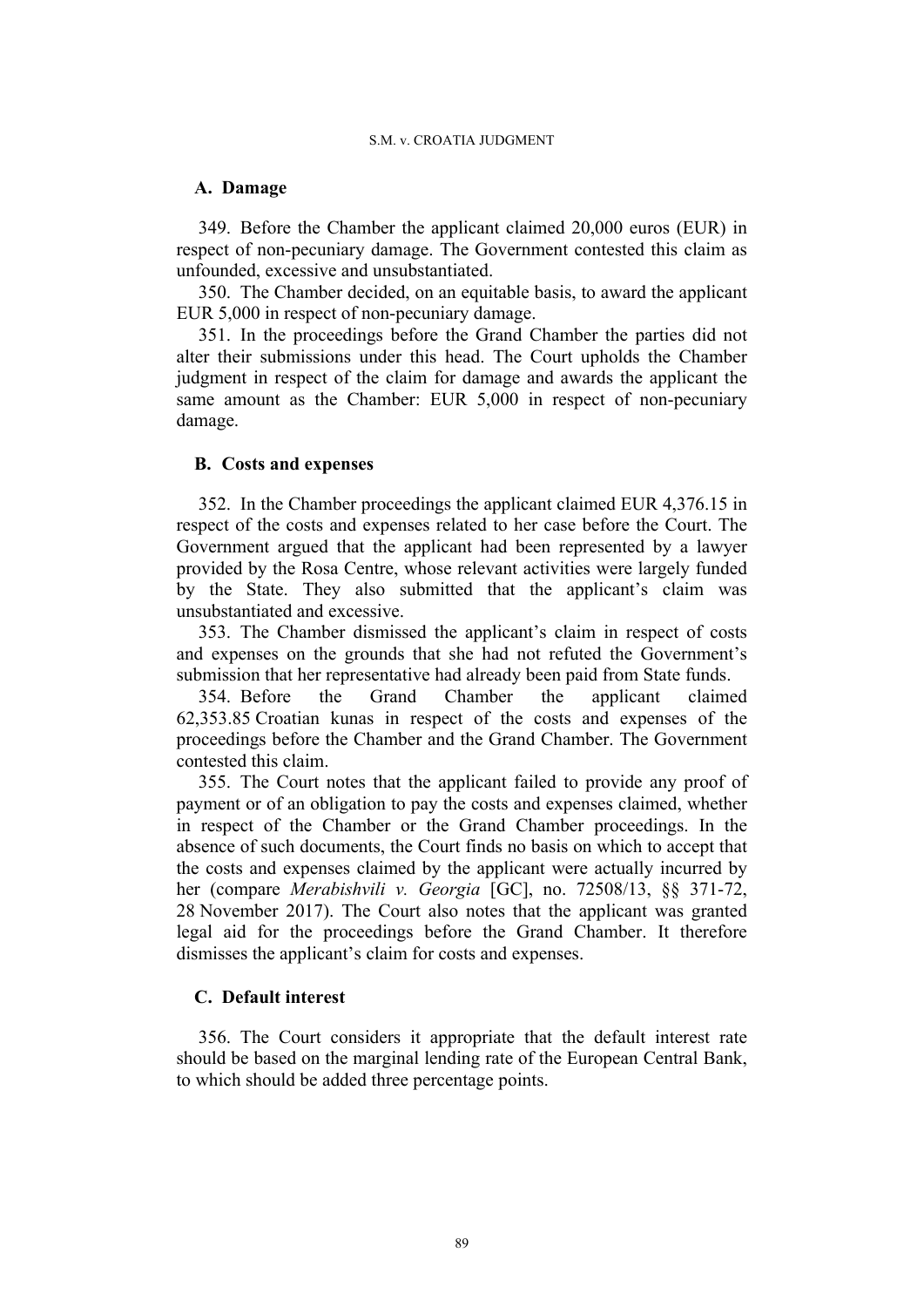### S.M. v. CROATIA JUDGMENT

# FOR THESE REASONS, THE COURT, UNANIMOUSLY,

- 1. *Joins to the merits* the Government's preliminary objection concerning the applicability of Article 4 of the Convention and *dismisses* it;
- 2. *Dismisses* the Government's other preliminary objection;
- 3. *Holds* that there has been a violation of Article 4 of the Convention in its procedural limb;
- 4. *Holds* that the respondent State is to pay the applicant, within three months, EUR 5,000 (five thousand euros), plus any tax that may be chargeable, in respect of non-pecuniary damage, to be converted into Croatian kunas at the rate applicable at the date of settlement, and that from the expiry of the above-mentioned three months until settlement simple interest shall be payable on the above amount at a rate equal to the marginal lending rate of the European Central Bank during the default period plus three percentage points;
- 5. *Dismisses* the remainder of the applicant's claim for just satisfaction.

Done in English and in French, and notified in writing on 25 June 2020.

| Roderick Liddell | Robert Spano |
|------------------|--------------|
| Registrar        | President    |

In accordance with Article 45 § 2 of the Convention and Rule 74 § 2 of the Rules of Court, the following separate opinions are annexed to this judgment:

- (a) concurring opinion of Judge Turković;
- (b) joint concurring opinion of Judges O'Leary and Ravarani;
- (c) concurring opinion of Judge Pastor Vilanova;
- (d) concurring opinion of Judge Serghides.

R.SO R.L.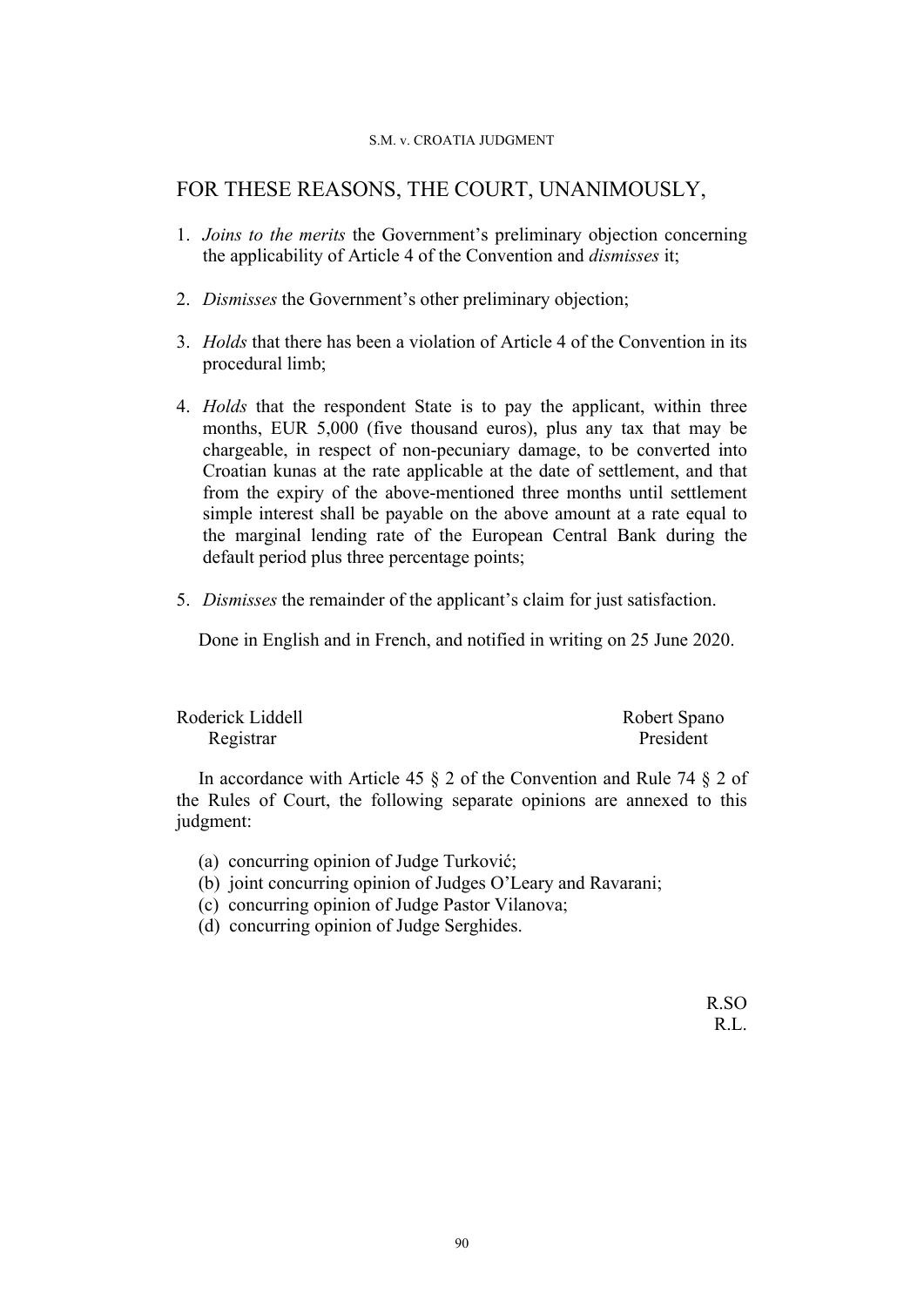# CONCURRING OPINION OF JUDGE TURKOVIĆ

Whilst I agree with the Court's conclusion I would like, however, to make several remarks relating to the procedural obligations under the Convention.

Firstly, the criteria for an investigation to be considered effective are the same under Articles 2, 3 and 4 of the Convention (see paragraphs 310 and 319 of the judgment), and under all three Articles the Court applies the same level of scrutiny, which is a particularly thorough one (see paragraph 317 of the judgment). In fact, the criteria for an effective investigation (independence, thoroughness, promptness, public oversight and the victim's involvement, see paragraph 305 of the judgment) should be the same across all the Articles of the Convention (for example, in the context of Article 5, in situations such as the arrest of a person of whom all traces are subsequently lost, or arbitrary deprivation of liberty<sup>1</sup>; and also in the context of serious violations of the rights guaranteed by Articles 8, 9, 10 and 11 of the Convention, such as sexual abuse<sup>2</sup>, insults and threats<sup>3</sup>, the illegal search of an apartment<sup>4</sup>, attacks on members of certain religious groups<sup>5</sup>, attacks on journalists<sup>6</sup> or protesters<sup>7</sup>, violence motivated by discrimination under Article 14 of the Convention<sup>8</sup>, and the violation of property rights under Article 1 of Protocol No. 1 to the Convention<sup>9</sup>).

Secondly, once there is an arguable complaint about the effectiveness of an investigation the Court is obliged to look at each of these criteria separately (even if some are not specifically addressed by the applicant in the application, the questions put at the communication stage should be broad enough to cover all the criteria), and only if all of them are fulfilled can the investigation be considered effective. As the Court has put it, none of the criteria amounts to an end in itself (see paragraph 319 of the judgment). However, only significant flaws in the fulfilment of any of these criteria, that is, flaws that are capable of undermining the investigation's

<sup>1.</sup> See *Kurt v Turkey,* 25 May 1998, § 124, *Reports of Judgments and Decisions* 1998-III; *Orhan v Turkey*, no 25656/94, § 369, 18 June 2002; *Varnava and Others v Turkey* [GC], nos 16064/90 and 8 others, § 208, ECHR 2009; and *Al Nashiri v Poland*, no 28761/11, § 529, 24 July 2014.

<sup>2.</sup> See *B.V and Others v Croatia* (dec.), no 38435/13, § 154, 15 December 2015.

<sup>3.</sup> See *R.B v Hungary*, no 64602/12, § 80, 12 April 2016.

<sup>4.</sup> See *Bagiyeva v Ukraine*, no 41085/05, §§ 47 and 64, 28 April 2016.

<sup>5.</sup> See *Members of the Gldani Congregation of Jehovah's Witnesses and Others v Georgia*, no 71156/01, § 114, 3 May 2007, and *Karaahmed v Bulgaria*, no 30587/13, § 110, 24 February 2015.

<sup>6.</sup> See Ozgur Gundem *v Turkey*, no 23144/93, § 45, ECHR 2000-III.

<sup>7.</sup> See *Promo Lex and Others v the Republic of Moldova*, no 42757/09, § 23, 24 February 2015.

<sup>8.</sup> See *Nachova and Others v Bulgaria* GC, nos 43577/98 and 43579/98, § 161, ECHR 2005-VII.

<sup>9.</sup> See *Blumberga v Latvia,* no 70930/01, § 67, 14 October 2008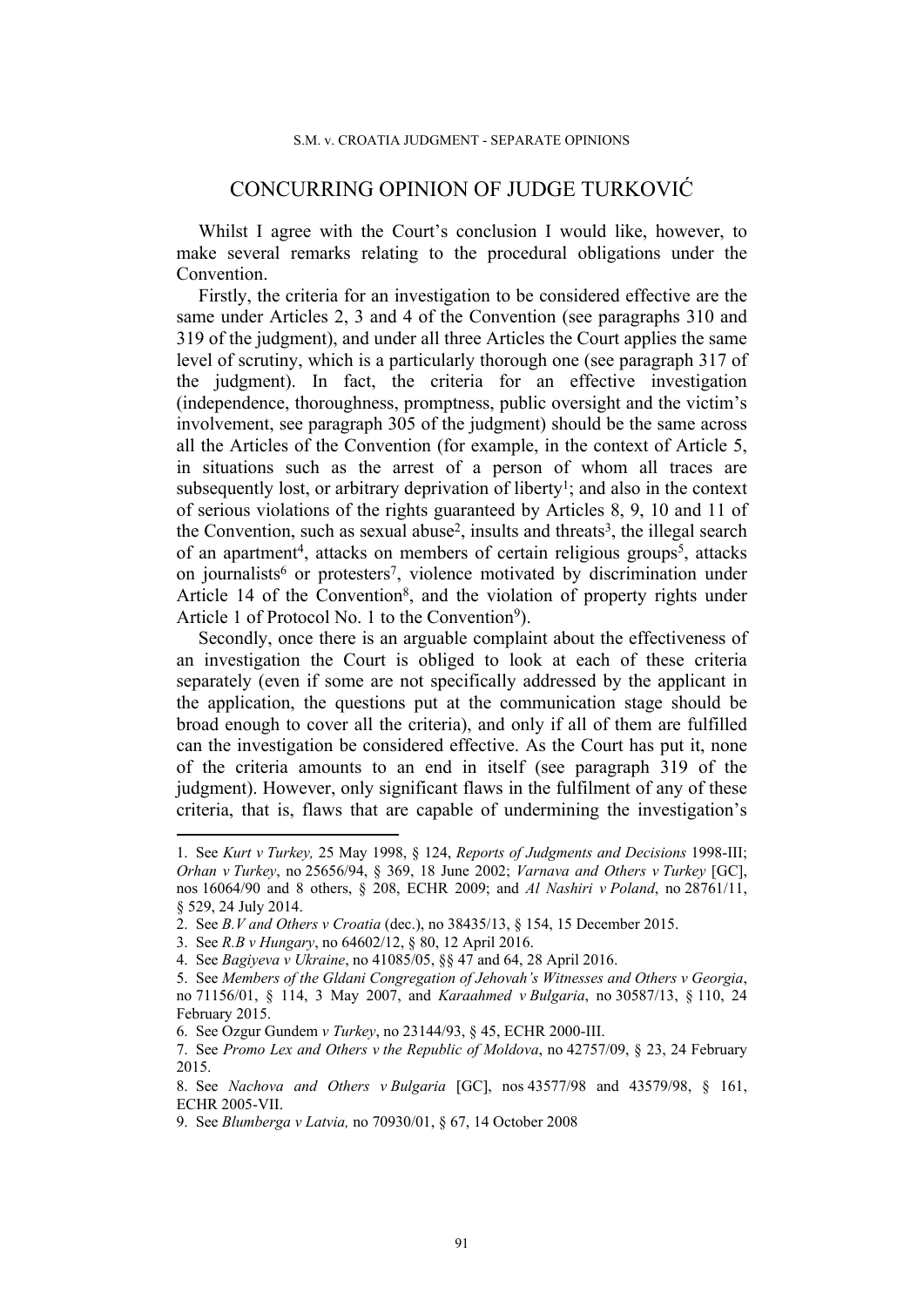capability of establishing the circumstances of the case or the person responsible, merit finding that the investigation was not effective (see paragraph 320 of the judgment). At the same time, the fact that one criterion has been fulfilled cannot offset a serious flaw or flaws in fulfilling the other criteria.

Thirdly, the Court has specified that the State has a duty under Article 4 to carry out an effective official investigation where an individual makes an "arguable complaint" of having been subjected to treatment contrary to Article 4, or, in the absence of an express complaint, where there is prima facie evidence that he or she been subjected to such treatment. The Court has further emphasised that this corresponds in essence to the Court's approach in other cases concerning, in particular, Article 3 of the Convention (see paragraph 324 of the judgment), meaning that under both Articles the triggering standard for the obligation of the State to institute some form of effective investigation is the same. Consequently, the prima facie evidence to which the Court refers in this judgment (see paragraphs 324, 325, 331 and 332) corresponds to the notion of "sufficiently clear indications" to which the Court commonly refers under Article 3 in this regard (see, for example, *Hassan v. the United Kingdom* GC, no. 29750/09, § 62, ECHR 2014; *M.S. v. Croatia (no. 2)*, no. 75450/12, § 76, 19 February 2015; *Members (97) of the Gldani Congregation of Jehovah's Witnesses*, cited above, § 97; and *Bati and Others v. Turkey*, nos. 33097/96 and 57834/00, § 133, ECHR 2004-IV (extracts)).

Fourthly, in the present case the applicant made an arguable complaint at the domestic level and there were at the same time sufficiently clear indications (prima facie evidence) that she had been subjected to human trafficking and forced prostitution. This is reflected in the language used in paragraphs 331 and 332 of the judgment. However, that does not mean that both elements – an arguable complaint and sufficiently clear indications – must coincide in order for a duty to carry out an effective investigation to arise for a State. Either element suffices in this regard (see paragraph 324 of the judgment). This follows clearly from the obligation of the authorities to act of their own motion once the matter has come to their attention (see paragraph 314 of the judgment).

Fifthly, as the authorities have to act of their own motion, the Court has emphasised that they cannot leave it to the initiative of the victim to take responsibility for the conduct of any investigatory procedures (ibid.). In this connection it is important to keep in mind that the Court considers that the provisions often found in contemporary domestic criminal-procedure laws, relating to the various rights of victims, are not to be understood as imposing an obligation for victims to use those rights in the context of exhaustion of domestic remedies (see *Tadić v. Croatia*, no. 10633/15, § 43, 23 November 2017).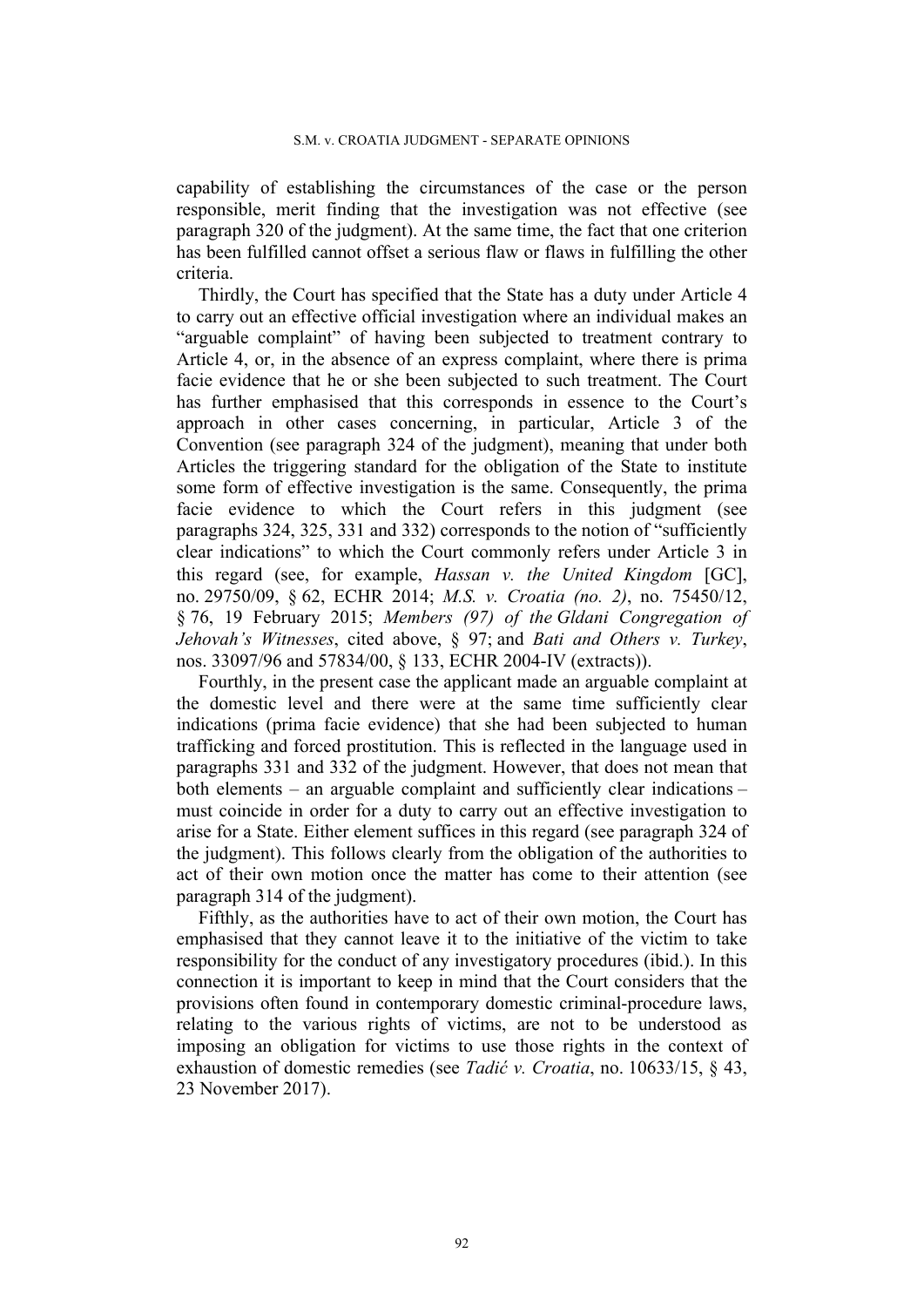Sixthly, it is important to note that when an investigation leads to the initiation of proceedings before the domestic courts, the proceedings as a whole, including the trial phase, must meet the above criteria for an effective investigation (see *Öneryıldız v. Turkey* GC, no. 48939/99, §§ 95-96, ECHR 2004-XII; *Ali and Ayşe Duran v. Turkey*, no. 42942/02, § 61, 8 April 2008; and *Chowdury and Others v. Greece*, 21884/15, §§ 123 and §§ 127-28, 30 March 2017). The domestic courts must not allow the perpetrator to go unpunished. Compliance with a State's procedural obligation under the Convention requires the domestic legal system to demonstrate its capacity and willingness to apply the criminal law against those who have unlawfully taken the life of another, violated his or her physical integrity (see *Ağdaş v. Turkey*, no. 34592, § 102, 27 July 2004, and *McKerr v. the United Kingdom*, no. 28883/95, § 134, ECHR 2001-III) or grossly violated another guaranteed right of a person, for instance by exposing the person to forced labour (see *Chowdury and Others*, cited above). Criminal proceedings before an independent and impartial tribunal in which the principle of deliberation is respected usually provide sufficient possibilities for establishing the facts and criminal responsibility (see *Ağdaş*, cited above, § 102, and *McKerr*, cited above, § 134).

Furthermore, although the domestic courts have considerable discretion in choosing the appropriate sanction for serious human rights violations, the Court retains a certain measure of supervision and has the possibility to intervene in cases where there is a clear disproportion between the offence committed and the sanction imposed (see *Armani Da Silva v. the United Kingdom*, no. 5878/08, § 285, 30 March 2016; see also *Kasap and Others v. Turkey*, no. 8656/10, §§ 60-62, 14 January 2014; *Darraj v. France*, no. 34588/07, § 49, 4 November 2010; *Kopylov v. Russia,* no. 3933/04, § 141, 29 July 2010; and *Chowdury and Others,* cited above, §§ 124-27*).* The Court's review is not limited to the severity of the sentence imposed by the domestic courts, but also includes the manner in which the sentence is executed (see *Enukidze and Girgvliani v. Georgia,* no. 25091/07, §§ 269 and 275, 26 April 2011; *Ali and Ayşe Duran*, cited above, § 69; *A. v. Croatia*, no. 55164/08, §§ 75-80, 14 October 2010; and *Branko Tomašić and Others v. Croatia,* no. 46598/06, §§ 55-61 and § 65, 15 January 2009). Finally, States have a duty to enforce, without undue delay, final judgments against perpetrators (see *Kitanovska Stanojkovic and Others v. the former Yugoslav Republic of Macedonia,* no. 2319/14, § 32, 13 October 2016).

It is regrettable that in the present case the Court, having found multiple shortcomings in the conduct of the case by the prosecuting authorities, stopped its review there and concluded that this was sufficient in order to find that the manner in which the criminal-law mechanisms were implemented in the instant case was defective to the point of constituting a violation of the respondent State's procedural obligation under Article 4 of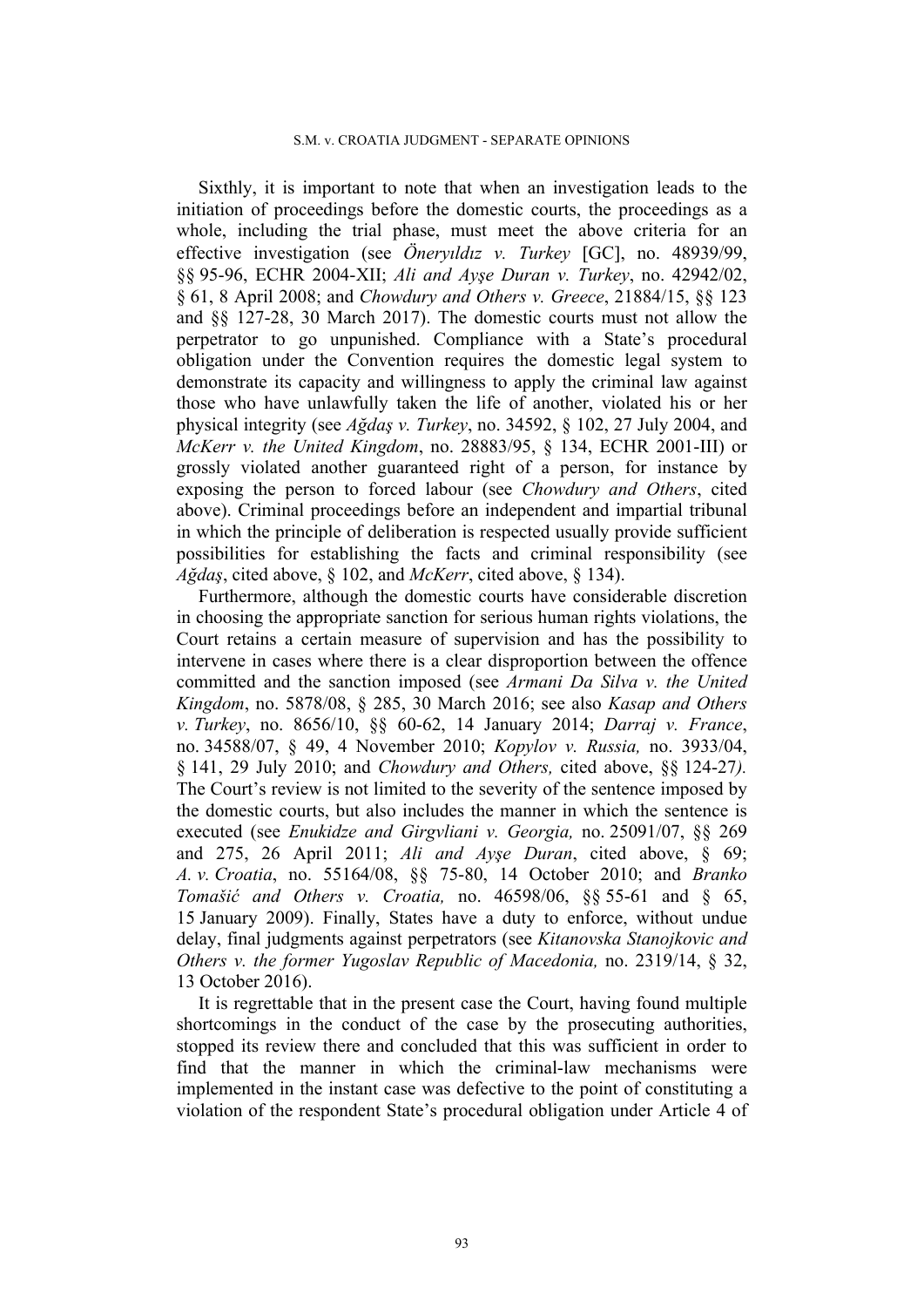the Convention (see paragraphs 345-46 of the judgment). In view of the alleged violations (see paragraphs 254 and 255 of the judgment and §§ 46 and 47 of the Chamber judgment), this case presented an opportunity to elaborate further on the procedural obligations arising not only in the context of an effective investigation but in the context of an effective trial as well.

Lastly, the Court notes that in the work of GRETA and other expert bodies it has already been recognised that there may be different reasons why victims of human trafficking and of different forms of sexual abuse may be reluctant to cooperate with the authorities and to disclose all the details of the case, and it recognises the need for the domestic authorities, including the courts, to take the possible impact of the victim's psychological trauma into account (see paragraph 344 of the judgment). In this way the Court has indicated that flaws in the protection and treatment of victims and their testimonies, and in particular disregard for their possible psychological trauma and overreliance on the victim's testimony, are elements to be taken into consideration in reviewing the State's procedural obligations in criminal proceedings. The Court is increasingly recognising victims' rights in criminal proceedings as human rights, and as it has demonstrated in this case, it is ready to acknowledge the need to protect them not only under Article 8, as part of the effective respect of private life and personal integrity (see *Y. v. Slovenia*, no. 41107/10, §§ 100-01 and §§ 103-04, ECHR 2015 (extracts)), but also as part of a procedural obligation for the State (see paragraph 344 of the judgment), provided that a fair balance has been struck between the competing interests of the defence and the rights of the victims (see *Y. v. Slovenia*, cited above, § 103).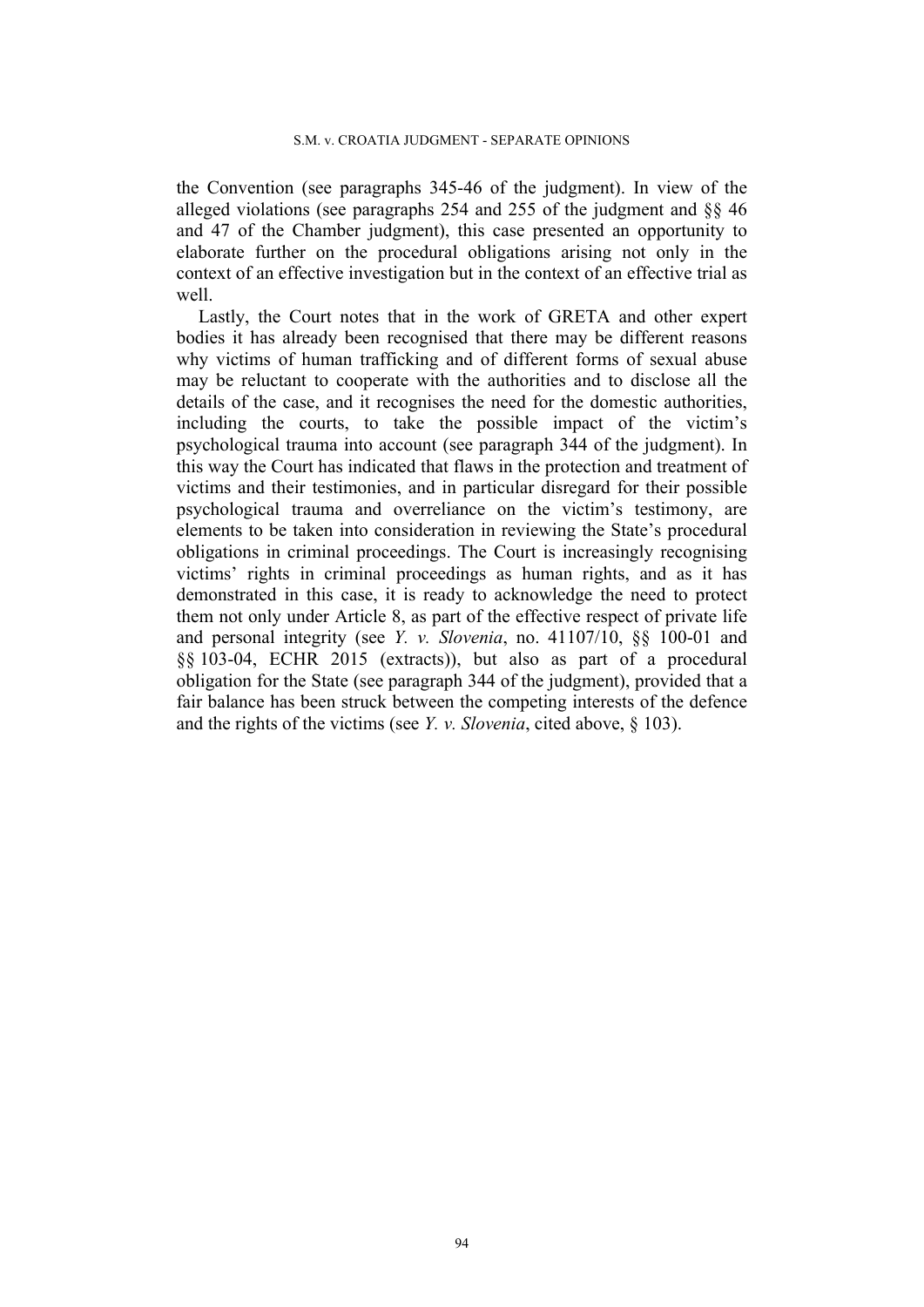# JOINT CONCURRING OPINION OF JUDGES O'LEARY AND RAVARANI

We have, with some hesitation, voted in favour of finding a violation of the procedural limb of Article 4 of the Convention in the present case.

The reason for supporting a limited procedural violation lies in certain shortcomings in the domestic investigation relating to the applicant's complaint of forced prostitution (see §§ 341-55 of the Grand Chamber judgment).

Furthermore, at the heart of the applicant's domestic complaint and the one she principally brought before this Court lay the failure of the trial court, after having held that the constituent element of coercion could not be established in order to convict T.M. of forced prostitution under the Croatian Criminal Code, to reclassify the charge to the more basic form of procuring prostitution. This was an offence, she argued, with which he could have been convicted given the available evidence. Since such a reclassification complaint, brought by an alleged victim, has difficulty finding a proper home in the Convention and its case-law, a finding of no violation would have further compounded the impunity of which the accused may have benefitted and the applicant essentially complained.

# *1. Problematic scope of the case*

Our first difficulty lies with the scope of the case. As demonstrated ably by judge Koskelo in her dissenting opinion at Chamber level there is a clear risk that the Grand Chamber has examined the case and sought to develop general principles with reference to facts which the applicant neither raised domestically nor relied on in her application (see  $\S$ § 2 – 10 of the dissent at Chamber level).

Applications are lodged with this Court by applicants who often act without means and without the benefit of legal representation; although this was not the applicant's case. It is generally accepted that an applicant can clarify or elaborate upon his or her initial submission during the course of the Convention procedure (see § 219 of the Grand Chamber judgment and the authorities cited therein). It is also accepted that the Court has to treat such applications with a degree of flexibility in order for the rights guaranteed by the Convention to be practical and effective. It would be too strict, in our view, to conclude, as the dissenting Judge did at Chamber level, that the applicant raised *no* issues regarding the investigation of her forced prostitution complaint or in relation to the collection of evidence. If the trial court failed to establish the constituent element of coercion, the applicant in challenging the acquittal was perhaps implicitly, but nevertheless logically, impugning the investigation which led to that result.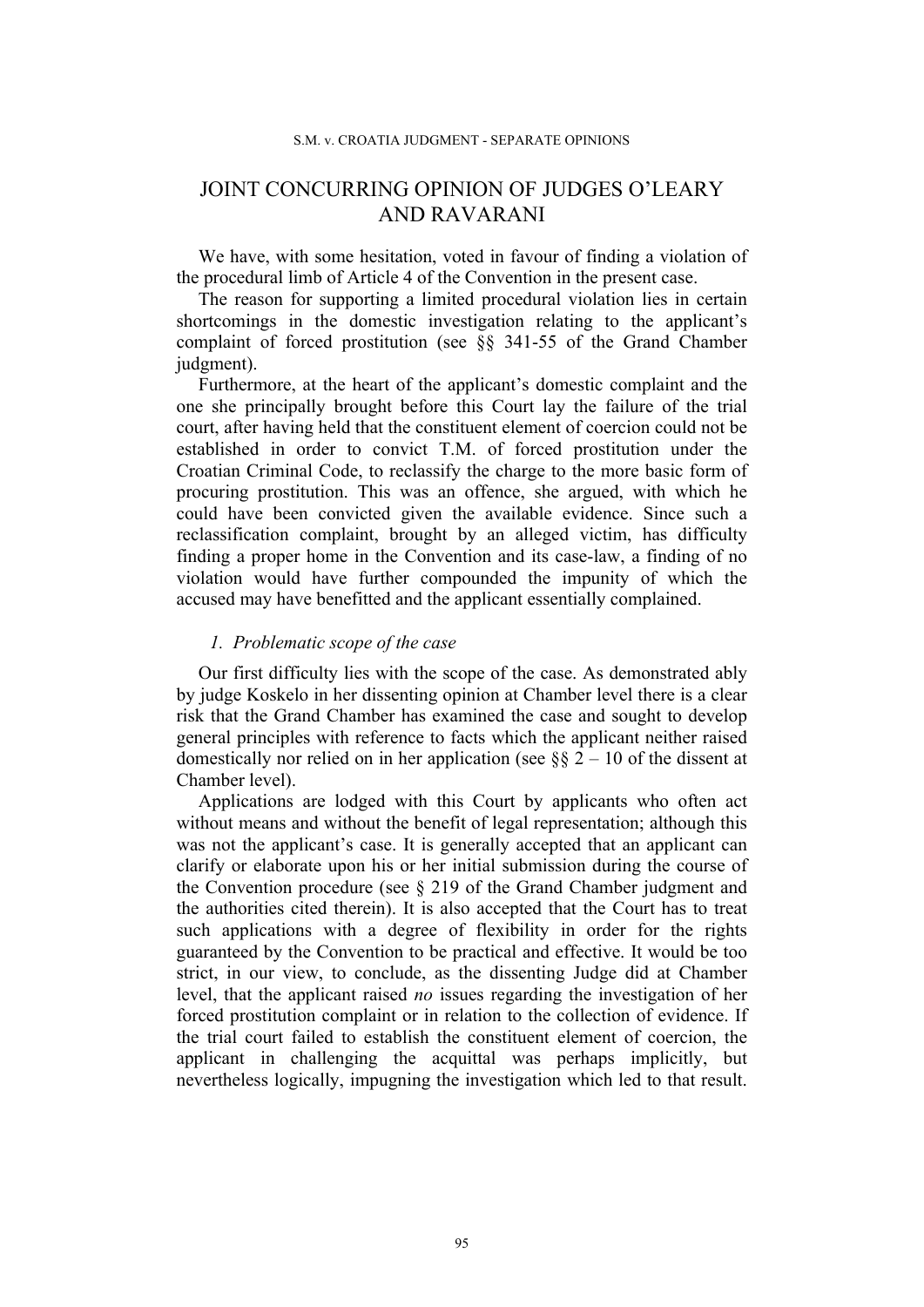Her main complaint was nevertheless the failure by the trial and appeal courts to convict the defendant of the lesser charge.

The principle of *ne ultra petitum* means, quite literally, that a court should not go "beyond the request" or "beyond the scope of the dispute". There is a limit to the flexibility which can be afforded one party without the procedural rights and principles which form the backbone of the Court's own Article 6 case-law being traduced. The Grand Chamber recognises that "the applicant did not clearly articulate her complaints as regards the relevant procedural deficiencies and omissions, a circumstance which gave rise to the question regarding the scope of the case before the Court" (see §§ 220 and 335). One may accept that the "bones" of a complaint about procedural deficiencies regarding her complaint of forced prostitution can be made out in the original application, in which she relied on Articles 3, 6, 8 and 14 and Article 1 of Protocol no. 12 of the Convention. To those bare bones the applicant subsequently added some meat in her written submissions at Chamber level.

According to well-established case-law, the Court has jurisdiction to review the circumstances complained of in the light of the entirety of the Convention and it can view the facts presented in a different manner, requalifying under a Convention article not initially relied on. It is nevertheless limited by the facts presented by the applicants in the light of national law. The system of protection established by the Convention does not enable the Court to seize on facts that have not been adduced by the applicant and to examine those facts for compatibility with the Convention (see *Radomilja and others v. Croatia* [GC], nos. 37685/10 and 22768/12, §§ 110-25, 20 March 2018; and *Foti and others v. Italy*, nos. 7604/76, 7719/76, 7781/77 and 7913/77, § 44, 10 December 1982).

However, what an applicant cannot be allowed to do when a case is communicated under a different Convention article than the one originally relied on, in no doubt a well-meaning application of the *jura novit curia* principle, is seek to expand the case to cover facts and legal arguments which go beyond the scope of the case referred to the Court pursuant to Article 32 of the Convention. Nor can they be allowed to seek to further expand that scope following referral of the case to the Grand Chamber pursuant to Article 43 of the Convention. This is what has happened in the instant case.

At domestic level, six weeks after T.M. was indicted for coerced prostitution, the applicant was identified as a potential victim of human trafficking, an administrative status taken by a multi-disciplinary domestic body. The purpose of that status was to ensure that a possibly vulnerable person receive the necessary assistance as the domestic proceedings advanced. As the Grand Chamber recognises, this does not mean that the three constituent elements of the offence of human trafficking had been made out and is independent of any duty to investigate (see § 322 of the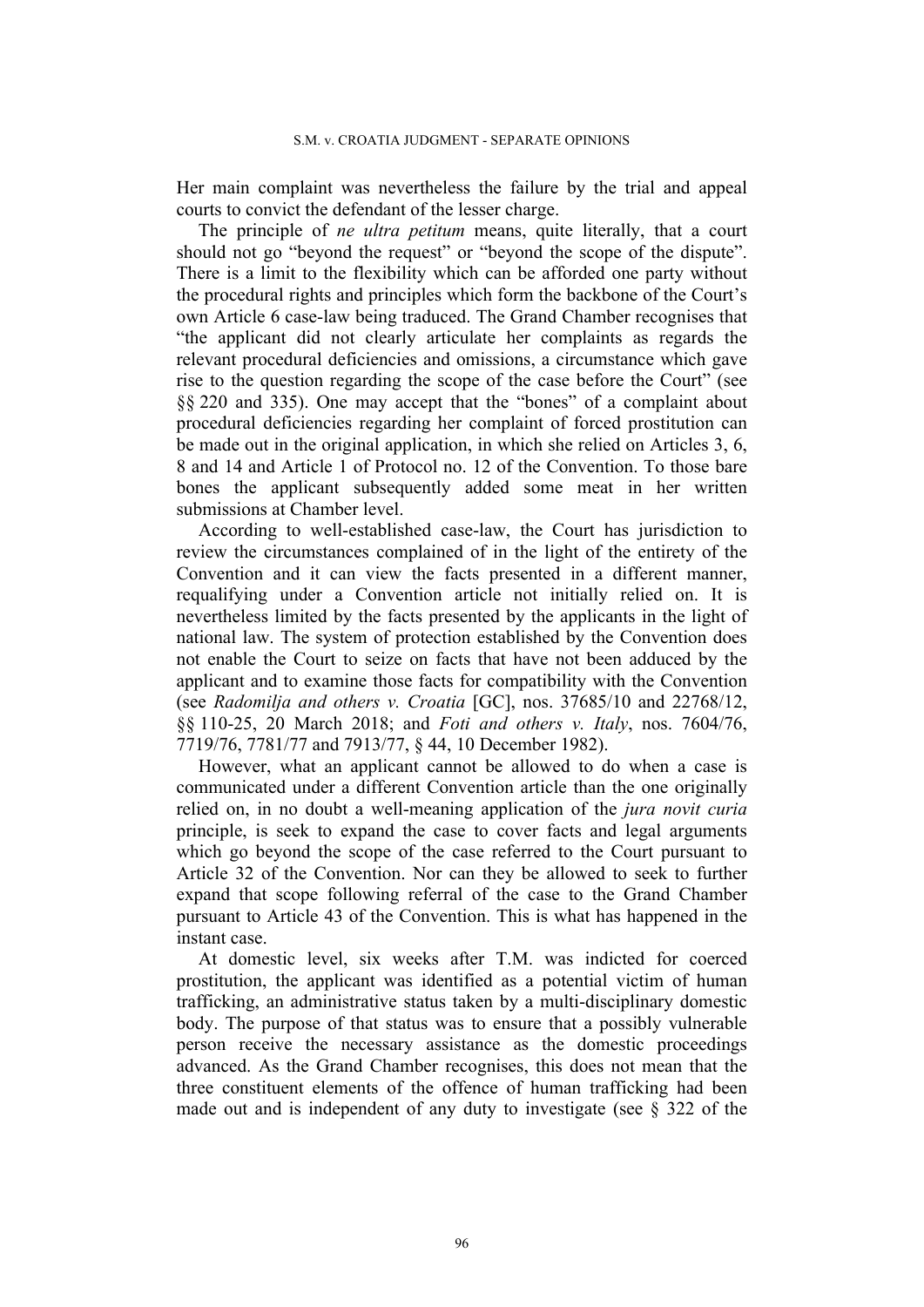#### S.M. v. CROATIA JUDGMENT - SEPARATE OPINIONS

Grand Chamber judgment). Having initially complained of the failure to investigate forced prostitution properly, or convict T.M. of the lesser offence of procuring prostitution if commission of the former offence proved impossible to establish, in her written submissions before the Chamber the applicant complained further, and for the first time, of the failure by the authorities to charge and convict T.M. of the more serious offence of human trafficking under Article 175 of the Criminal Code. This expansion of the scope of her complaint continued in her submissions before the Grand Chamber, where what was criticised was the prosecuting authorities' erroneous characterisation of her allegations, "which undoubtedly suggested that she had been a victim of trafficking, as an issue of forced prostitution" (see § 250 of the Grand Chamber judgment).

Like the dissenting judge at Chamber level, we do not consider that the principle of *jura novit curia* can be allowed to operate as an invitation to applicants to alter, as a case proceeds, the factual and legal arguments on which their complaints rest. However flexibly a human rights court finds it has to operate to ensure the voices of the dispossessed and vulnerable are heard, it cannot ignore the fundamental principles of judicial procedure and must continue to operate as a court.

It should be added that at the communication stage, by virtue of the following question – "Has there been a violation of the State's obligations under Article 4 of the Convention *with regard to the applicant's allegations of human trafficking* [...]?" – the Chamber expanded the case to cover human trafficking, despite the absence of any such allegations by the applicant, either before the domestic investigating authorities or in her application before the Court. From then on the focus of the applicant was no longer about the failure to convict T.M. of the charge of forced prostitution or the lesser charge of procurement but rather on the failure to bring what she now argued was the correct charge, namely for the criminal offence of human trafficking. Given this alteration – whether mistaken or deliberate – of the scope of the case first by the Chamber and then by the applicant in response, the Grand Chamber should have proceeded with greater care in its legal characterisation, concentrating on the clear set of factual allegations which had been put forward by the applicant, which related (solely) to forced prostitution. It was after all these factual allegations which had been the subject of the investigation, prosecution and trial.

# *2. Absence of clarity in the general principles on Article 4*

The second difficulty with the case lies in the consequences for the Court's legal analysis which seem to flow from the inflation of the scope of the case.

As concurring judges, we do not dispute that when the applicant brought her complaint to the attention of the Croatian police, she presented an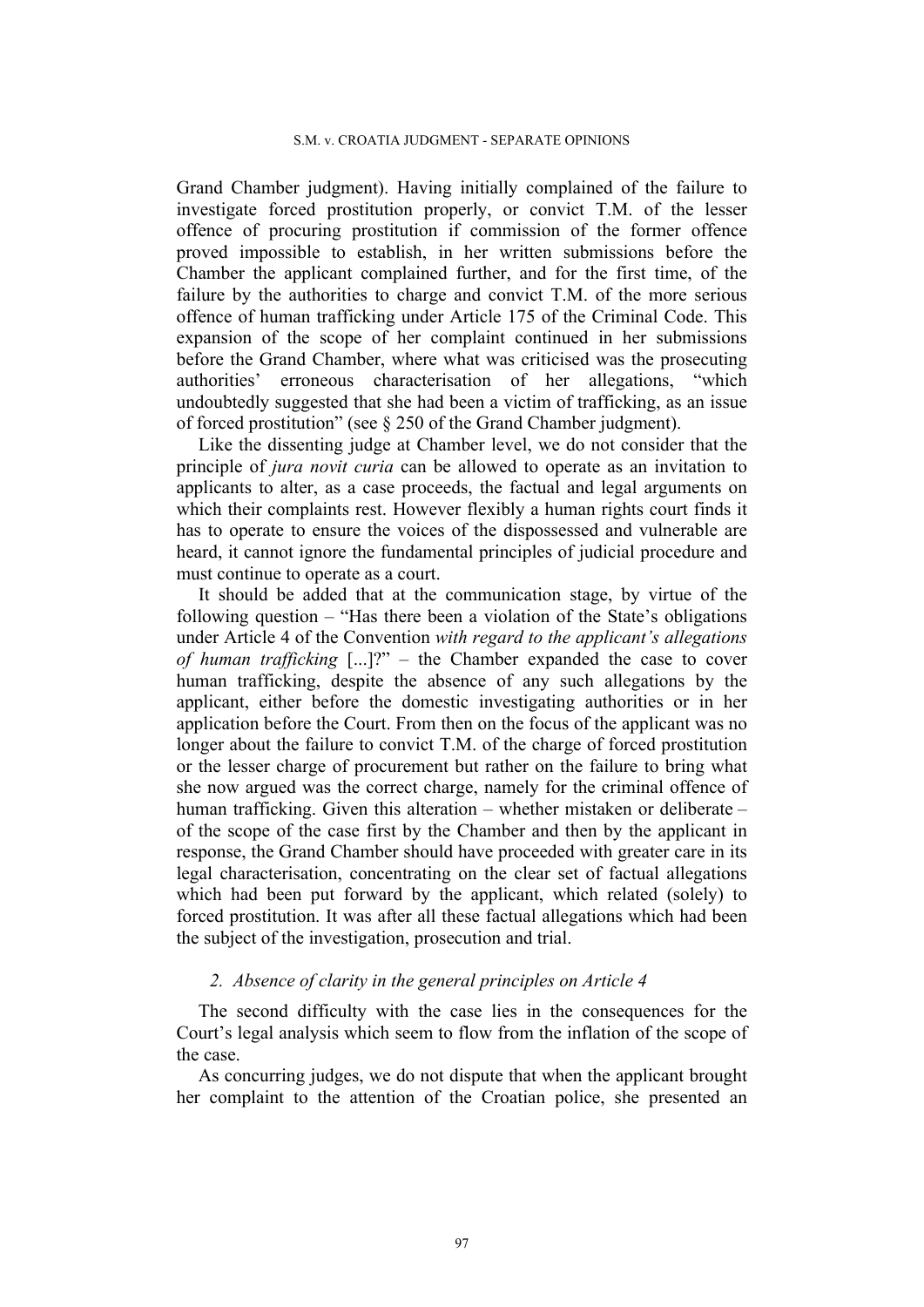arguable claim of some treatment which could have been found to be contrary to Articles 3, 8 and even 4 of the Convention.

Instead of concentrating on clarifying the trigger for that positive procedural obligation and what the latter entails for domestic authorities in a case like this, the Grand Chamber judgment expends considerable space and energy exploring the concept of human trafficking. Over one hundred paragraphs of the judgment are devoted to international and EU law and practice mainly on human trafficking. Human trafficking, as the Court already clarified in previous cases, is dependent on the presence of three constituent and cumulative elements: action, means and purpose (see the elaboration of the principles in *Rantsev v. Cyprus and Russia*, no. 25965/04, §§ 277-89, 7 January 2010). As the Grand Chamber judgment in the present case indicates, § 290:

"it is not possible to characterise conduct or a situation as an issue of human trafficking unless it fulfils the criteria established for that phenomenon in international law".

Having emphasised the importance of those three constituent elements, outlined existing case-law on human trafficking, while explaining that the latter can occur at national and transnational level, the judgment avoids providing a clear answer regarding whether the domestic investigating authorities should have been investigating human trafficking, forced prostitution or sexual exploitation generally. The solution to the conceptual vagueness thus developed is to refer vaguely to "treatment contrary to Article 4" (see §§ 308, 325, 328, 332 and 346) and to state that irrespective of whether the Court is (or more importantly the domestic authorities were) in the presence of human trafficking or forced prostitution, the core procedural obligation, namely the duty to investigate effectively, is the same.

The purpose of bringing a case to the Grand Chamber is to bring clarity where it is lacking and to resolve jurisprudential conflict or contradiction. By allowing the scope of the applicant's case to be unnecessarily inflated and insisting on making this case about human trafficking the Grand Chamber has not brought clarity to its Article 4 case-law. The line between forced prostitution and human trafficking is blurred in and by this judgment. This is not helpful and was certainly not necessary, since the Court was only ever going to decide whether there had been a procedural as distinct from a substantive violation of Article 4 in the applicant's case.

# *3. Transposition of positive procedural obligations from one Convention article to another*

Our third difficulty lies in the *blanket* transposition from Articles 2 and 3 to Article 4 (and in some cases perhaps even Article 8) of the positive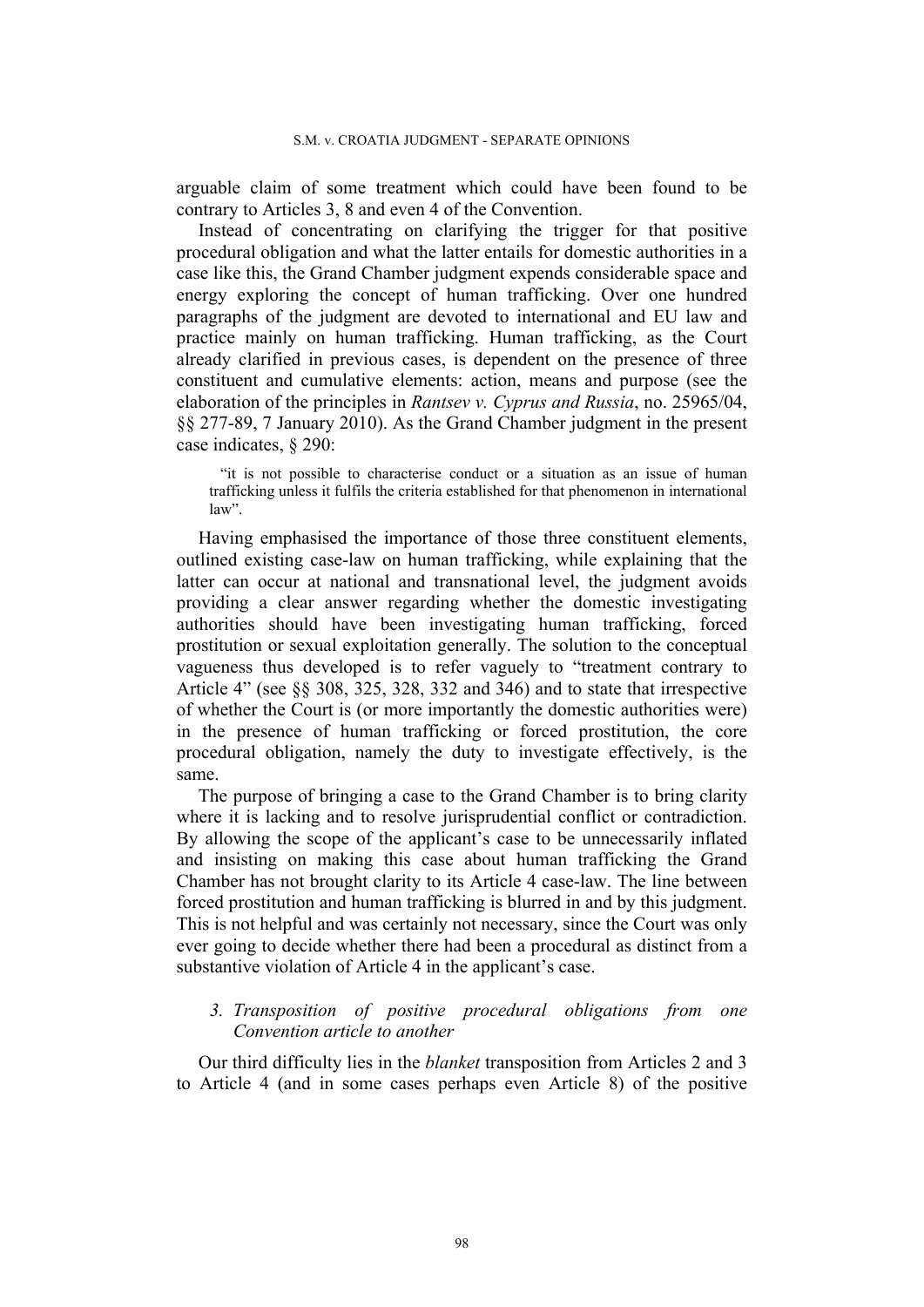procedural obligations developed with reference to the former provisions (see §§ 309-11 of the Grand Chamber judgment).

The nature and scope of positive obligations under Articles 2, 3 and 4 were set out in detail in §§ 283–88 of *Rantsev*, cited above. They encompass, in essence, duties to prevent, protect and punish. However, the first two positive obligations arise where the State authorities were aware or should have been aware of circumstances giving rise to a credible suspicion that an identified individual had been or was at real and immediate risk. In contrast, the procedural obligation to investigate appears to depend on something less. In *Rantsev* it was triggered "once the matter has come to the attention of the authorities" (ibid,  $\S$  288). In the present case the applicant had to make out an arguable claim and/or there had to exist prima facie evidence of "treatment contrary to Article 4" (see §§ 324-25, 331-32 and 346 of the Grand Chamber judgment).

There is a risk that the technique of blanket transposition fails to take into account the specificity of the type of investigation which the authorities would have to initiate when confronted with an "arguable claim" or prima facie evidence under Article 2 as distinct from Articles 3 and 4, as well as the nature of the facts which would constitute such a claim under these different Convention articles. In relation to the first provision, a case like *Mustafa Tunç and Fecire Tunç v. Turkey* provides a good example of what would generally confront the authorities in an article 2 case ([GC], no. 24014/05, 14 April 2015, § 133):

"where it is not clearly established from the outset that the death has resulted from an accident or another unintentional act, and where the hypothesis of an unlawful killing is at least arguable on the facts, the Convention requires that an investigation which satisfies the minimum threshold of effectiveness be conducted in order to shed light on the circumstances of the death".

In an article 2 case, to put matters bluntly, there is generally physical evidence of a death, or concrete elements pointing to the risk thereof. Similarly, in Article 3 cases, the authorities are confronted with allegations of ill-treatment, more often than not including physical manifestations on the body of the alleged victim of the treatment of which they complain. Questions may arise regarding whether the threshold of severity is reached, or the absence of physical evidence may be excused when the complainant has been under the authority and control of the State which alone was in a position to know or establish the facts complained of (see, for a recent example, *Ibrahimov and Mammadov v. Azerbaijan*, nos. 63571/16 and 5 others, § 89, 13 February 2020).

However, in Article 4 cases, as we see from the facts of the applicant's case, the available evidence with which investigating authorities may be confronted can be of quite a different nature. The present case involved a first connection via Facebook, social drinks, the search for employment, an alleged attempt to coerce into prostitution, continued social contact, a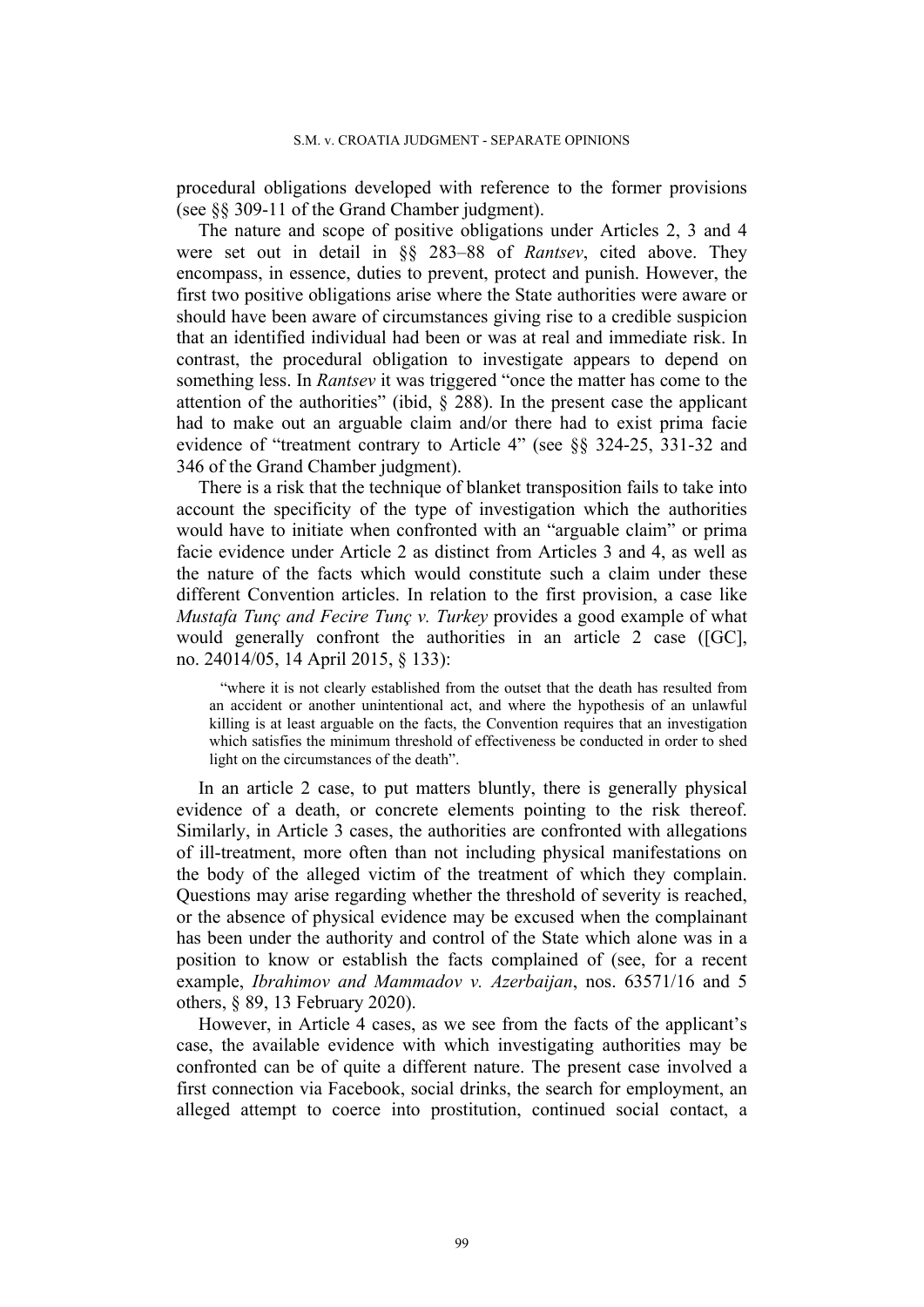physical relationship carried on over months which may or may not have been consensual or which may have ceased to be consensual with time, allegations of threats and domestic violence, the renting and payment of a flat by the complainant who had been able to leave the flat on certain occasions and who retained use of her identity documents, mobile phone and part of the money earned from the alleged forced prostitution. It also involved, crucially, evidence of a friend of the complainant, with whom she had lived, confirming the threats to which she had been subject but also testifying that her involvement in prostitution had been voluntary.

In the present case, it is unclear what the Court expected the police to do when confronted by the applicant's complaint of forced prostitution. Should they, when confronted by a relatively young woman, who may have engaged in prostitution, and who appears to have been in some sort of relationship with an older, aggressive and allegedly violent man, have sought first to establish whether commission of a higher level offence like human trafficking had to be discounted, before proceeding to investigate the offence complained of, namely forced prostitution? What will an arguable claim that treatment contrary to Article 4 has taken place look like in practice and of what, in the absence of a complaint, will prima facie evidence consist? What concretely will either require of the police and subsequently the prosecution service? The reality of the applicant's case was that the facts she presented did not appear to match the constituent elements of human trafficking, nor did some of the central pieces of evidence subsequently gathered. That does not mean that her complaint of forced prostitution was carefully and sufficiently investigated and prosecuted. The finding of a violation is the result of identified deficiencies. However, it does mean that the domestic decision not to prosecute the more serious charge of human trafficking which the applicant subsequently criticised appears to have been far from arbitrary.

A further reason why clarity on the trigger for the procedural obligation to investigate is so important is that once triggered it becomes an own motion obligation for the domestic authorities. The authorities cannot, according to the Court's case-law, leave it to the initiative of the alleged victim to take responsibility for the conduct of any investigatory procedures (see § 314 of the Grand Chamber judgment). It is not incumbent on an applicant to indicate deficiencies in the collection of evidence by the domestic authorities or omissions regarding possible additional witnesses. In addition, when a complaint in relation to the procedural obligation to investigate comes before the Strasbourg court, the investigation, prosecution and judicial stages of a case all become open to examination; an examination which benefits from hindsight. As stated in § 227 of the Grand Chamber judgment:

"[...] the Court's case-law [...] shows that it is prepared to take into account *any particular investigative omissions it considers relevant* in the context of its overall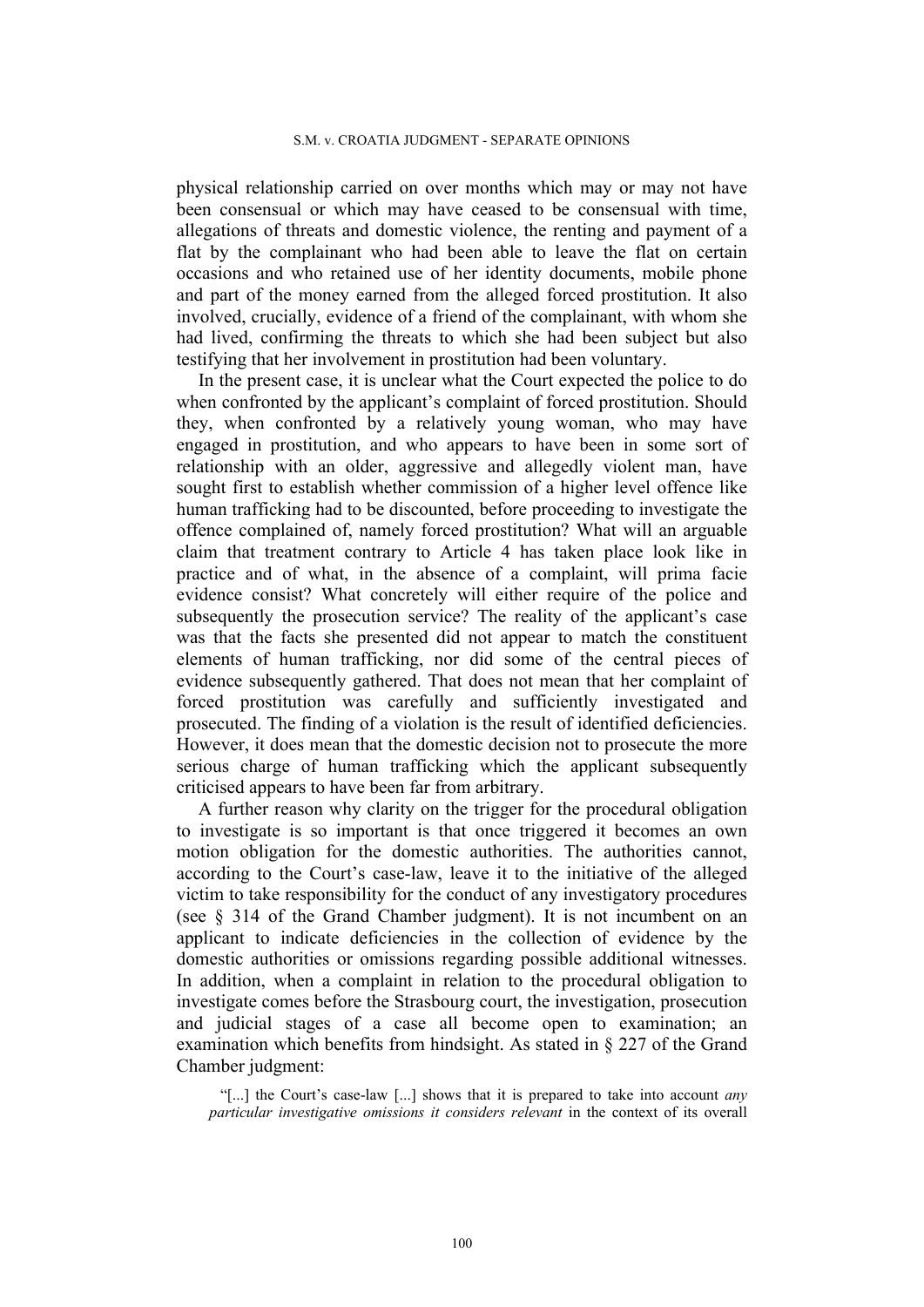assessment of an applicant's procedural complaint of ineffective application of criminal-law mechanisms".

In the present case, although the applicant's complaint focussed on deficiencies at the judicial stage, the Court focuses instead on the investigation stage, from where it implies any subsequent prosecutorial and judicial deficiencies arise. As indicated by the dissenting judge at Chamber level, the Court must avoid, not least because it is ill-equipped, to act as a first-hand examiner and first-instance arbiter of the quality of a domestic criminal investigation. However, the transposition of Articles 2 and 3 standards to Article 4 and beyond to Article 8 carries with it just such an inherent risk. The judgment indicates that the flaws in the relevant domestic proceedings must amount to significant flaws in order to raise an issue under Article 4, emphasising that the Court is not concerned with allegations of errors or isolated omissions. However, it remains to be seen what will qualify as a "significant" flaw and the risk of the Court too easily assuming the role of a first-instance tribunal (of fact) is clear. The nature and scope of the own motion investigation obligation which an arguable claim under Article 4 or prima facie evidence of treatment contrary to that article can trigger, sits uneasily with, on the one hand, the substantial deference which the Court says it must pay to national courts in the choice of appropriate measures (*Beganović v. Croatia*, no. 46423/06, § 78, 25 June 2009, and *Pulfer v. Albania*, no. 31959/13, § 81, 20 November 2018) and, on the other, the rule precluding the Court from seizing on facts which have not been adduced by the applicant and examining those facts for compatibility with the Convention (see *Foti and others*, cited above, § 44).

While a procedural violation of Article 4 in this case may have been warranted, given the deficiencies uncovered in the investigation into the applicant's complaint of forced prostitution, we are not convinced that the Grand Chamber has engaged sufficiently with the implications for police and prosecution authorities of the procedural duties outlined (see further, for similar concerns expressed in an Article 3 case by a domestic court, *Commissioner of Police of the Metropolis (Appellant) v DSD and another (Respondents)* [2018] UKSC 11, Lord Mance at § 142).

### *Conclusions*

In a 2017 report on human trafficking, the European Commission referred to the fact that there were 15, 846 "registered victims" (both identified and presumed) of trafficking in the EU in 2013-2014, that trafficking for the purpose of sexual exploitation is still the most widespread form (67 % of registered victims) and that over three quarters of the registered victims were women (76 %) (*Report on the progress made in the fight against trafficking in human beings*, COM (2016) 267 final). That report highlighted the fact that the level of prosecutions and convictions for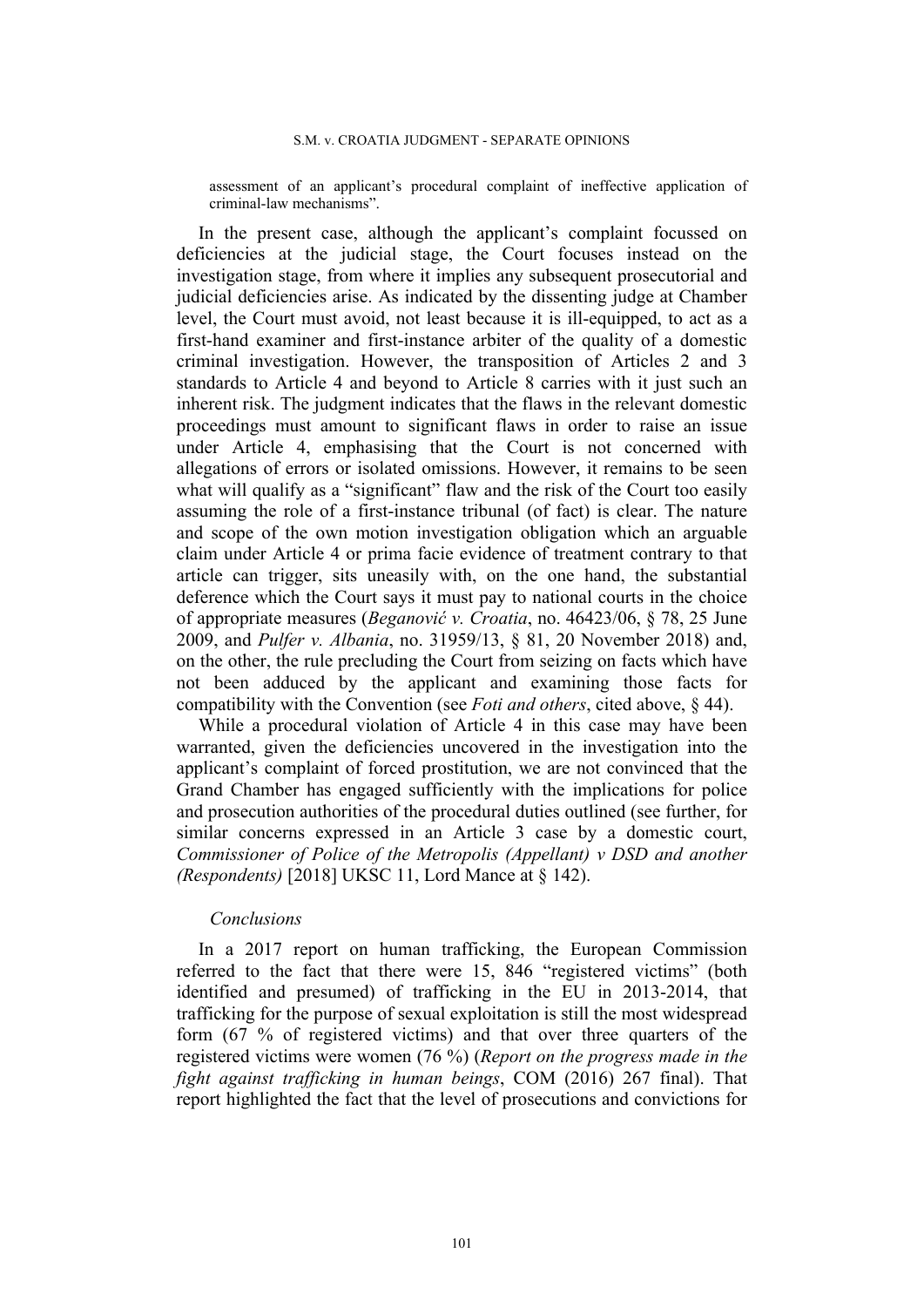human trafficking remains worryingly low, especially when compared to the number of victims identified, that although investigations in this field require a substantial body of evidence to secure a conviction, the information gathered for the report indicated that Member States are not using enough effective investigative tools and that an excessive burden is placed on victims both before and during criminal proceedings.

The picture painted in the Commission report, in the 9<sup>th</sup> General report published in April 2020 by GRETA, and that provided by third-party interveners in the instant case, may support a further Grand Chamber judgment like *Rantsev*, highlighting the scourge of human trafficking, developing the Court's case-law and finding, where appropriate, a violation of Article 4 as a result of a failure by a respondent State to prevent, protect against and punish such crimes.

However, while certain deficiencies in the domestic procedure involving the applicant mean it is not possible to vote against the finding of a violation of Article 4, we do not agree with the manner in which the Court decided to approach this case. We also consider that little has been gained in terms of the clarity of the Court's case-law on Article 4 and share some of the concerns expressed by our Chamber colleague regarding the case as presented by the applicant and her legal representatives both domestically and after communication at Strasbourg level.

The Grand Chamber is charged with addressing serious questions affecting the interpretation or application of the Convention or the Protocols thereto and serious issues of general importance. For it to execute its functions effectively, the right case must be chosen as the right vehicle for those questions and issues to be resolved. While we support the finding of a procedural violation, the present case could and should have been disposed of on narrower grounds at Chamber level. It could never successfully serve as the wider jurisprudential vehicle for which it seems to have been intended.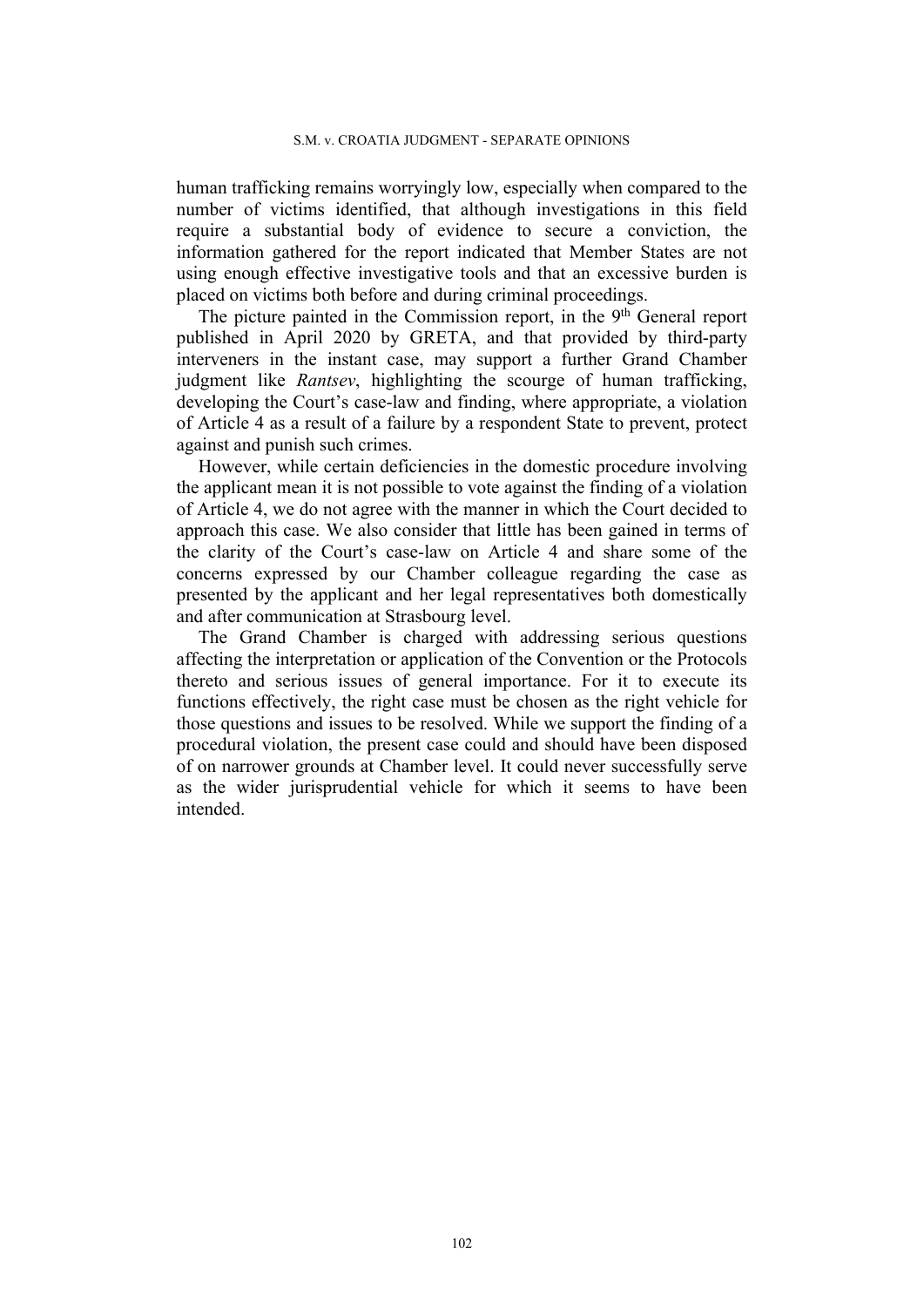# CONCURRING OPINION OF JUDGE PASTOR VILANOVA

## *(Translation)*

1. In this case the Grand Chamber found a violation of Article 4 of the Convention in its procedural limb. I subscribe fully to that conclusion.

2. However, I have some reservations regarding the Grand Chamber's response to the crucial issue concerning the exploitation of prostitution by another person. Whereas the Grand Chamber first asks the question whether "*exploitation of prostitution ... falls within the scope of Article 4 of the Convention*" (see paragraph 277 of the judgment), it ultimately finds that the protection of Article 4 covers "*instances of serious exploitation, such as forced prostitution*" (see paragraph 300), and goes on to state (paragraph 301) that the "*force*" in question "*may encompass the subtle forms of coercive conduct identified in the Court's case-law on Article 4 (see paragraphs 281-85 above), as well as by the ILO and in other international materials (see, in particular, paragraphs 141-44 above)*". Hence, the Grand Chamber refers us to a certain degree of gravity, to its own case-law and to international law. As regards the first requirement, it is of limited usefulness in this context, especially since the Grand Chamber does not delve into the substance of the case. It is therefore a statement of principle. As to the second requirement, none of the cases cited deals specifically with prostitution. These case-law references do not therefore appear to be very relevant. Lastly, the references to the ILO do not relate expressly to prostitution, although it is to be noted that this organisation links the issue of forced labour to the fact that the victim does not offer his or her services "voluntarily".

3. The Grand Chamber's response appears to me to be too ambiguous. This is evidenced, in particular, by the case-law cited in paragraphs 281 to 285 of the judgment. To date, in order to characterise forced labour, the Court has indeed required the presence of a threat, but also the absence of genuine consent. However, the latter element appears to be ultimately excluded, or at least assigned minimal importance, in the present case since the Grand Chamber concentrates on the notion of force.

4. Nevertheless, the time has come to address the question whether exploitation of prostitution, as such, remains compatible with the European Convention on Human Rights. As a general rule, I do not believe so. Human dignity cannot be paid for. The principle that the human body is not property also remains incompatible with its commodification (*res extra commercium*) and unsuited to the context of a contract of employment, which remunerates the persons concerned for their (physical or intellectual) efforts and not for making their own bodies available to others on the instructions of their employer.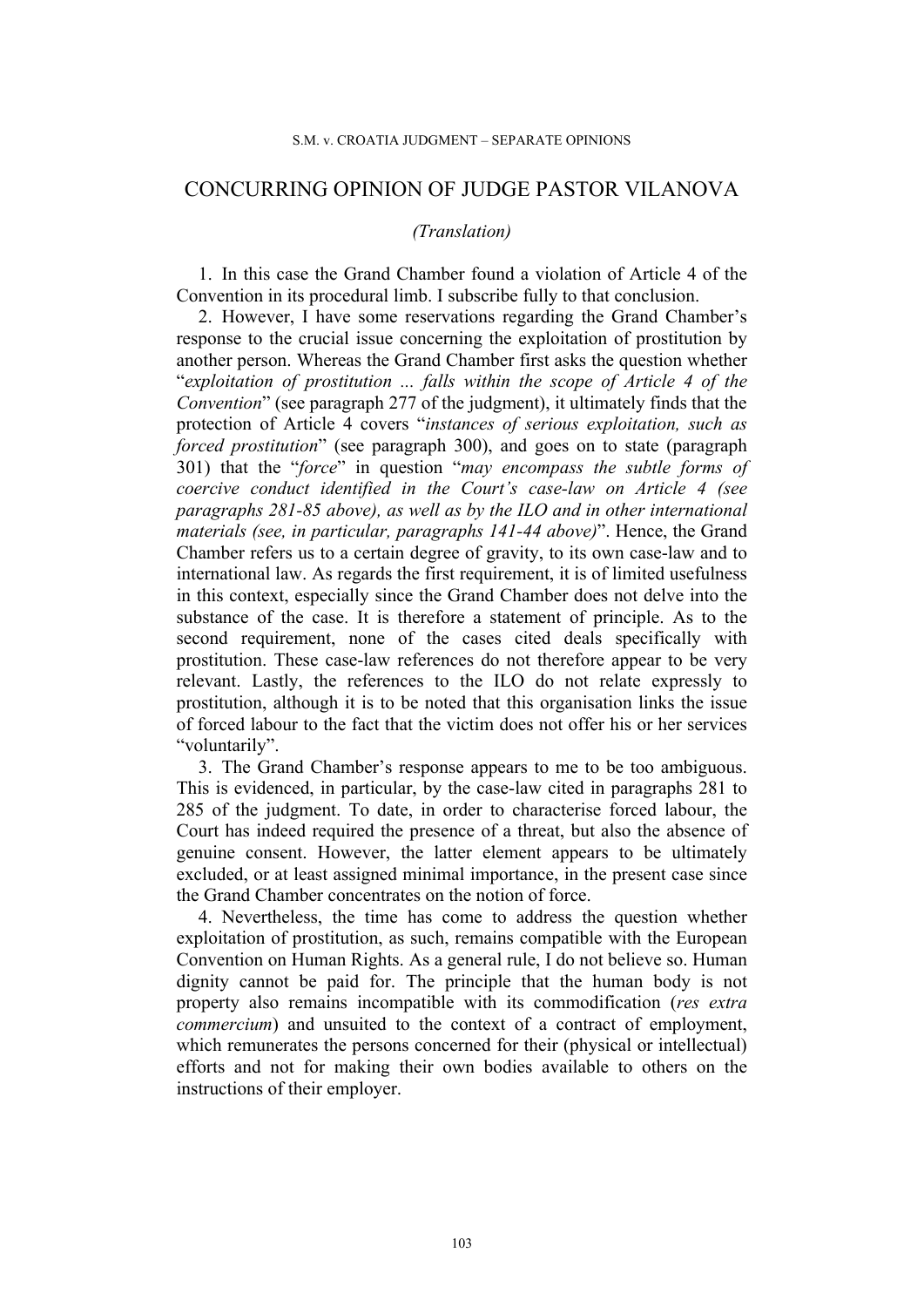5. Academic research shows that persons who have chosen fully and freely to engage in prostitution are in a minority. Those who do not, or no longer, wish to do so or who, in spite of themselves, have no other option, must be protected by the Convention and by the High Contracting Parties.

6. The harmful physical consequences and the psychological impact of prostitution are such that no one should be subjected to them without their free and informed consent. In that regard a survey was carried out in 2013 by the French National Federation of Reception and Social Integration Associations (FNARS) and the Health Monitoring Institute (IVS) on the health of persons working in prostitution who were interviewed in social and medical facilities. Of all the individuals surveyed, over half (56%) reported their state of health as fair, poor or very poor, while 35% said that they had a chronic illness (such as HIV) or psychological problems. The majority of those interviewed reported episodes of insomnia, anxiety or depression in the past year. The survey added that *"[t]he most frequently reported kinds of violence were insults and psychological violence: 64% of respondents had been subjected to such violence at least once in the past twelve months*". The survey added that *"[o]ver a third of the respondents had been forced to have sexual relations at some point in their lives*". The section dealing with respondents' social conditions stated as follows: "*The persons interviewed for the survey combined a number of features of social vulnerability, as evidenced by their social isolation (42% did not have a close relative or friend to call on in the event of difficulties, in particular the women) or their housing conditions (39% lived in precarious accommodation such as hotels, shelters, with friends or family, on the street, or in a squat)*".

7. To my mind, exploitation of prostitution, in the broad sense in which it is used in paragraph 117 of the judgment, that is to say, the fact of unlawfully obtaining financial or other material benefit from the prostitution of another person, should be presumed to be contrary to Article 4 of the Convention. The sole exception should be prostitution entered into with free, informed and express consent, which cannot be characterised as forced labour. All other forms of prostitution without consent therefore come within the scope of application of Article 4.

8. As I see it, consent to prostitution can be considered to be free and informed if – and only if – it is expressed and obtained in an indisputable manner. No form of implicit consent can be accepted nor can it justify the exploitation of one person by another. Silence or lack of resistance must never be regarded as implicit consent. Otherwise, the way would be wide open to all manner of abuse, to say nothing of all the evidential difficulties that the victims themselves would face. Giving in is not the same as consenting (Nicole-Claude Mathieu)! Article 3 (b) of the Palermo Protocol and Rule 70 of the International Criminal Court's Rules of Procedure and Evidence reflect this approach.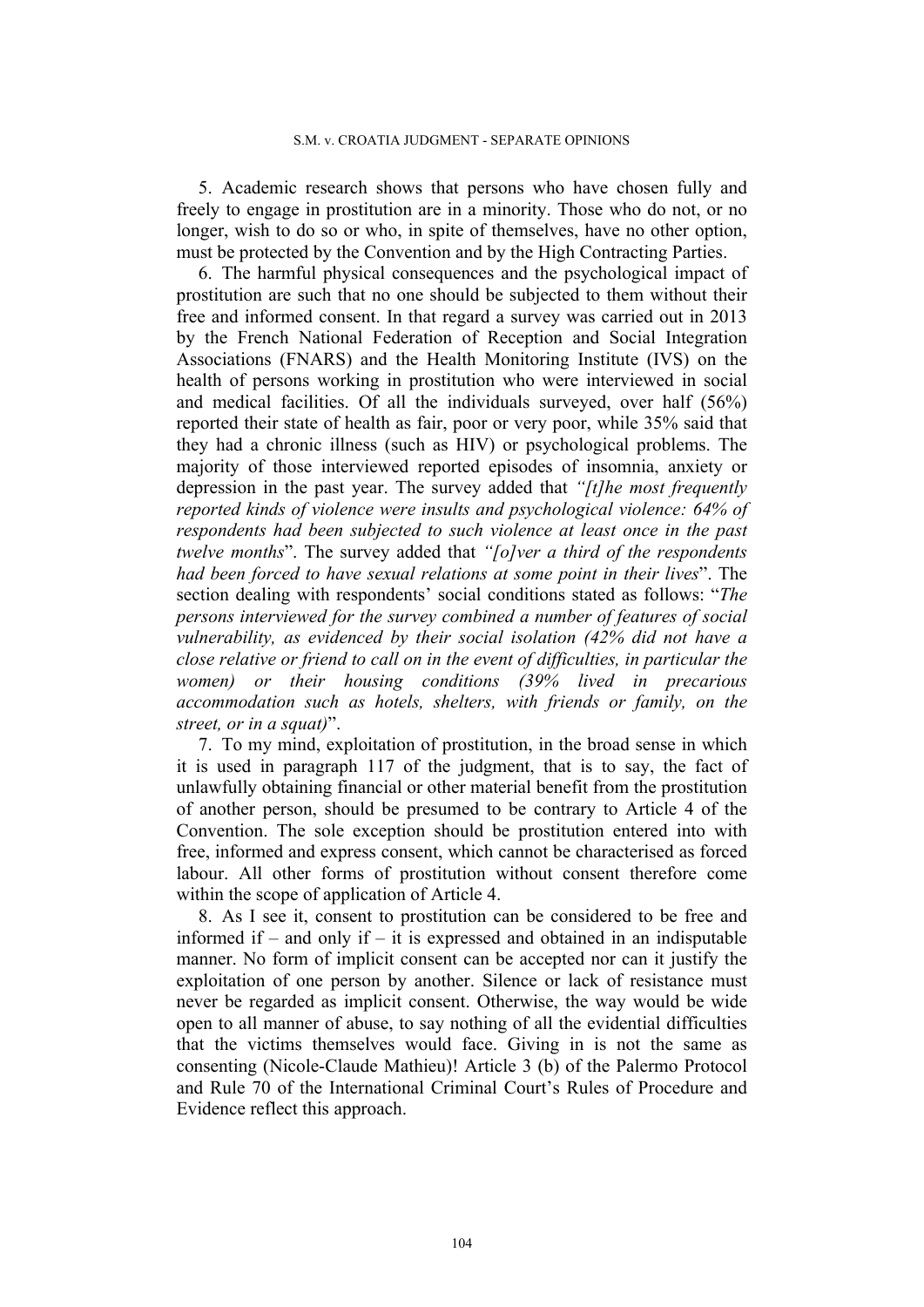Article 3 (b) of the Palermo Protocol provides:

"The consent of a victim of trafficking in persons to the intended exploitation set forth in subparagraph (a) of this article shall be irrelevant where any of the means set forth in subparagraph (a) have been used".

Rule 70 of the International Criminal Court's Rules of Procedure and Evidence reads as follows:

"In cases of sexual violence, the Court shall be guided by and, where appropriate, apply the following principles:

...

(b) Consent cannot be inferred by reason of any words or conduct of a victim where the victim is incapable of giving genuine consent;

(c) Consent cannot be inferred by reason of the silence of, or lack of resistance by, a victim to the alleged sexual violence;

(d) Credibility, character or predisposition to sexual availability of a victim or witness cannot be inferred by reason of the sexual nature of the prior or subsequent conduct of a victim or witness."

9. Hence, consent cannot be free and informed unless the person engaged in prostitution is capable of giving consent and that consent is not vitiated by, for instance, violence, error or deception. Furthermore, it must be possible for consent to be withdrawn at any time. A person cannot consent to something which he or she knows little or nothing about. Individuals engaged in prostitution may realise subsequently that this activity does not correspond in any way to how they previously imagined it, particularly where they are carrying it out in exhausting conditions, earning less than they had hoped, or in view of the devastating impact on their physical and mental health. The possibility for them to change their minds must be genuine and not merely theoretical. If prostitution is the result of a true choice then it must be possible to leave it behind at any time and without any lasting effects. Likewise, there can be no consent where there is a lack of options. Prostitution is frequently an activity of last resort. Where someone is in a situation of economic hardship, prostitution is not a genuine solution. If, and only if, all these conditions are met can we speak of a truly free choice, made voluntarily and with full awareness.

10. The vast majority of the Council of Europe member States criminalise involvement in the provision by another person of sexual services even where there is no coercion on the person providing the services (see paragraph 211 of the judgment). This is not necessarily a moral issue, as no one emerges unscathed from the experience of prostitution (see point 6 above). However, the Grand Chamber appears to disregard this consensus. It is true that some States regulate the exploitation of prostitution (Germany, the Netherlands, Slovenia, Spain and Switzerland, for example). However, detailed legal regulation of an activity does not suffice to make it compatible with the Convention. The fact that it is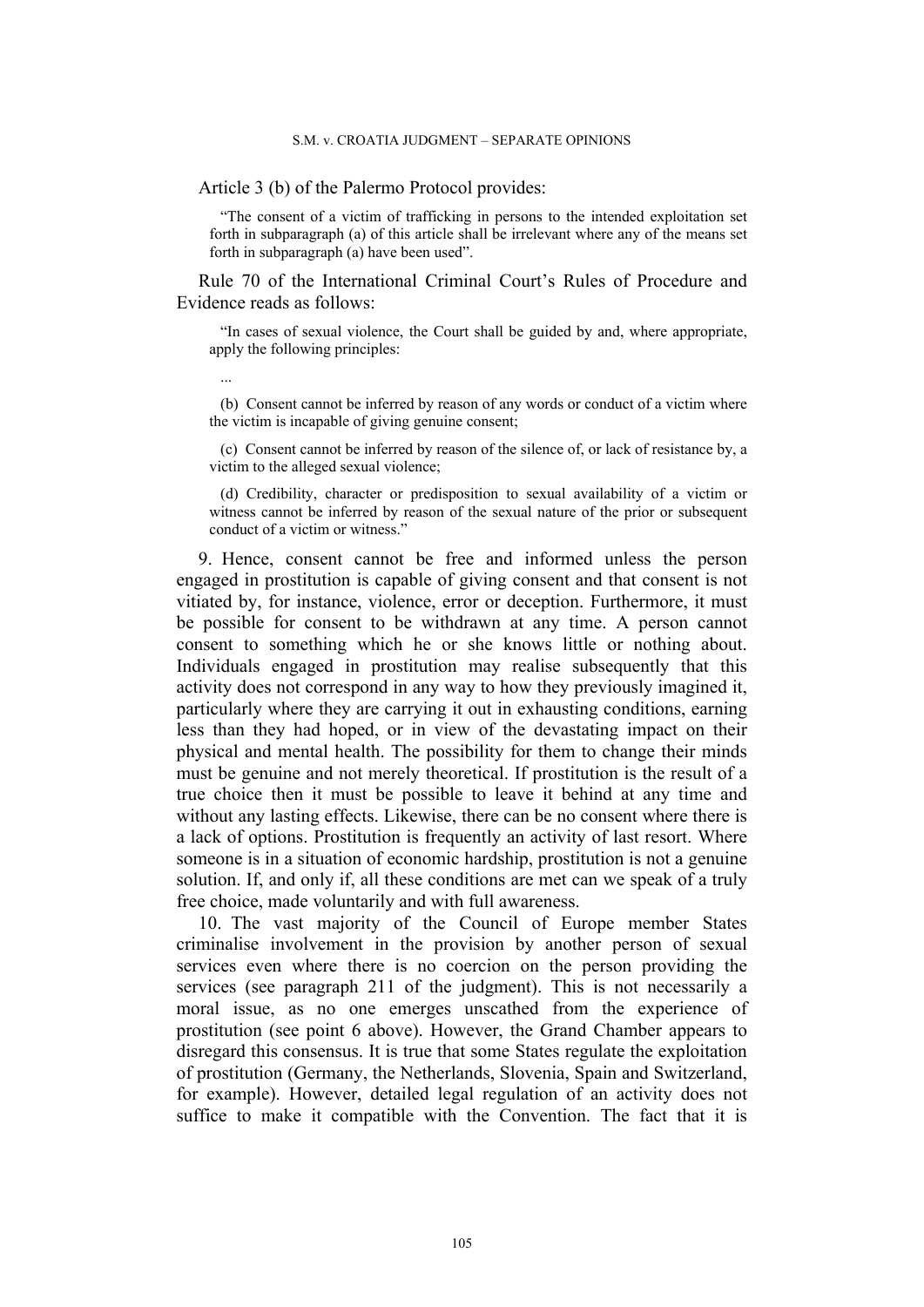regulated does not in any way mean that the person's consent is entirely free, informed and express, and above all verified. I note in that connection the legislation initiated by several European countries which have opted to define sexual violence on the basis of lack of consent rather than just on the basis of violence or threats (Sweden, Iceland, the United Kingdom and Ireland, for example). Consequently, the absence of violence does not necessarily denote consent.

11. Lastly, Article 4 also imposes positive obligations on the High Contracting Parties. In that regard they should, at the very least, establish a legal framework that is sufficient to make the prohibition of slavery and forced labour effective; investigate thoroughly where there are credible suspicions that the rights of persons enjoying protection have been breached; and, finally, take operational steps to protect potential or actual victims. With regard to this last aspect, this would entail, firstly, strengthening the guarantees and safeguards surrounding legal prostitution, in other words, ascertaining whether the consent given is genuine. Secondly, the list of States' positive obligations under Article 4 should be expanded by the introduction of preventive measures such as identifying and supporting persons in a precarious or vulnerable situation (the vast majority of them women) who are in danger of falling into the trap of forced prostitution, and affording assistance and protection to those who wish to escape the spiral of prostitution.

12. In his 1862 work Les Misérables, Victor Hugo observed as follows: *"We say that slavery has vanished from European civilisation, but it is not true. Slavery still exists, but now it applies only to women and its name is prostitution".* The Convention is a living instrument. It is up to the Court to show the way.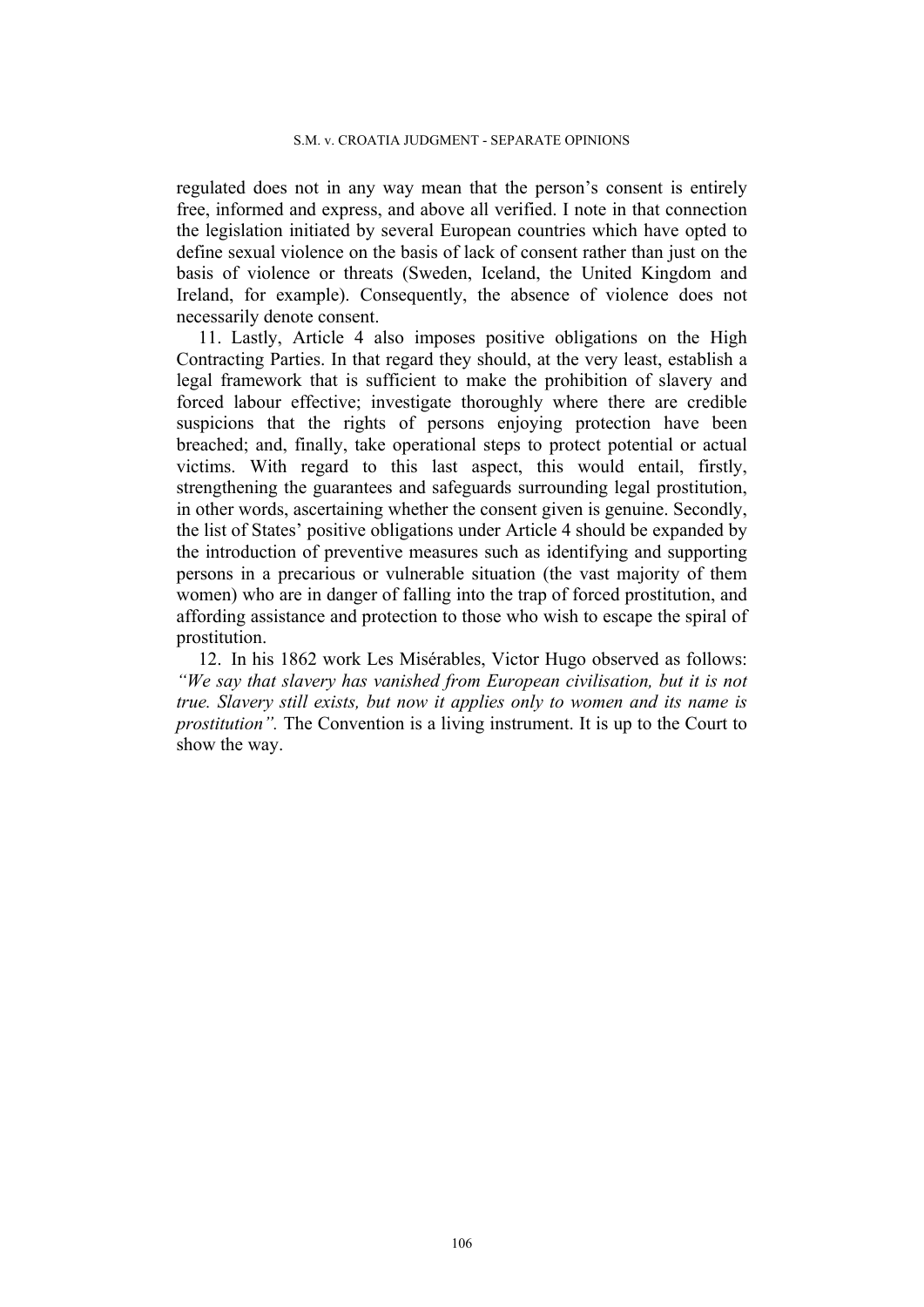# CONCURRING OPINION OF JUDGE SERGHIDES

1 The applicant is a woman, young and unemployed at the material time, who allegedly was physically and psychologically forced into prostitution by a certain T.M., a former policeman. Her complaint before the Court was that the domestic authorities had failed effectively to apply the relevant criminal-law mechanism concerning those allegations.

2. The Court, being the master of the characterisation to be given in law to the facts of a case, rightly decided in its judgment (see paragraph 243 of the judgment) to examine the present case under Article  $4 \S 2$  of the Convention, which prohibits forced labour.

3. I agree with the conclusion of the judgment that there has been a violation of Article 4 of the Convention in its procedural limb (see paragraph 347 of the judgment), but I arrive at that conclusion by using a simpler and direct methodological approach which I will explain below. I will then provide a more detailed explanation of my concern as to the effect the judgment may potentially have on the scope of Article  $4 \tS 2$  of the Convention, by outlining the relationship between the two dimensions of logic (*intension* and *extension*) in the term "forced and compulsory labour" under the said provision. This will provide a further insight into my preference for the direct methodological approach, which I believe to be more compatible with the principle of effectiveness<sup>1</sup>.

# **I. THE DIRECT METHODOLOGICAL APPROACH**

4. The judgment undertakes at length the difficult task of providing definitions of "human trafficking" and "exploitation of prostitution", a task

<sup>1.</sup> On this principle, see, inter alia, Case "relating to certain aspects of the laws on the use of languages in education in Belgium" (merits), 23 July 1968, pp. 24, 26, Series A no. 6; Mamatkulov and Askarov v. Turkey [GC], nos. 46827/99 and 46951/99, § 123, ECHR 2005-I; Rietiker, Daniel, "The principle of 'effectiveness' in the recent jurisprudence of the European Court of Human Rights: its different dimensions and its consistency with public international law – no need for the concept of treaty sui generis", Nordic Journal of International Law, 79 (2010), pp. 245 et seq; Georgios A. Serghides, "The Principle of Effectiveness in the European Convention on Human Rights, in Particular its Relationship to the Other Convention Principles", in (2017), 30, Hague Yearbook of International Law, 1 et seq.; Georgios A. Serghides, "The Principle of Effectiveness as Used in Interpreting, Applying and Implementing the European Convention on Human Rights (its Nature, Mechanism and Significance), in Iulia Motoc, Paulo Pinto de Albuquerque and Krzysztof Wojtyczek, New Developments in Constitutional Law – Essays in Honour of András Sajó, The Hague, 2018, pp. 389 et seq. See also a pertinent and recent collection of relevant works prepared by Daniel Rietiker, "Effectiveness and Evolution in Treaty Interpretation", Oxford Bibliographies (last modified 25 September 2019): [https://www.oxfordbibliographies.com/view/document/obo-9780199796953/obo-](https://www.oxfordbibliographies.com/view/document/obo-9780199796953/obo-9780199796953-0188.xml)

[<sup>9780199796953-0188.</sup>xml](https://www.oxfordbibliographies.com/view/document/obo-9780199796953/obo-9780199796953-0188.xml)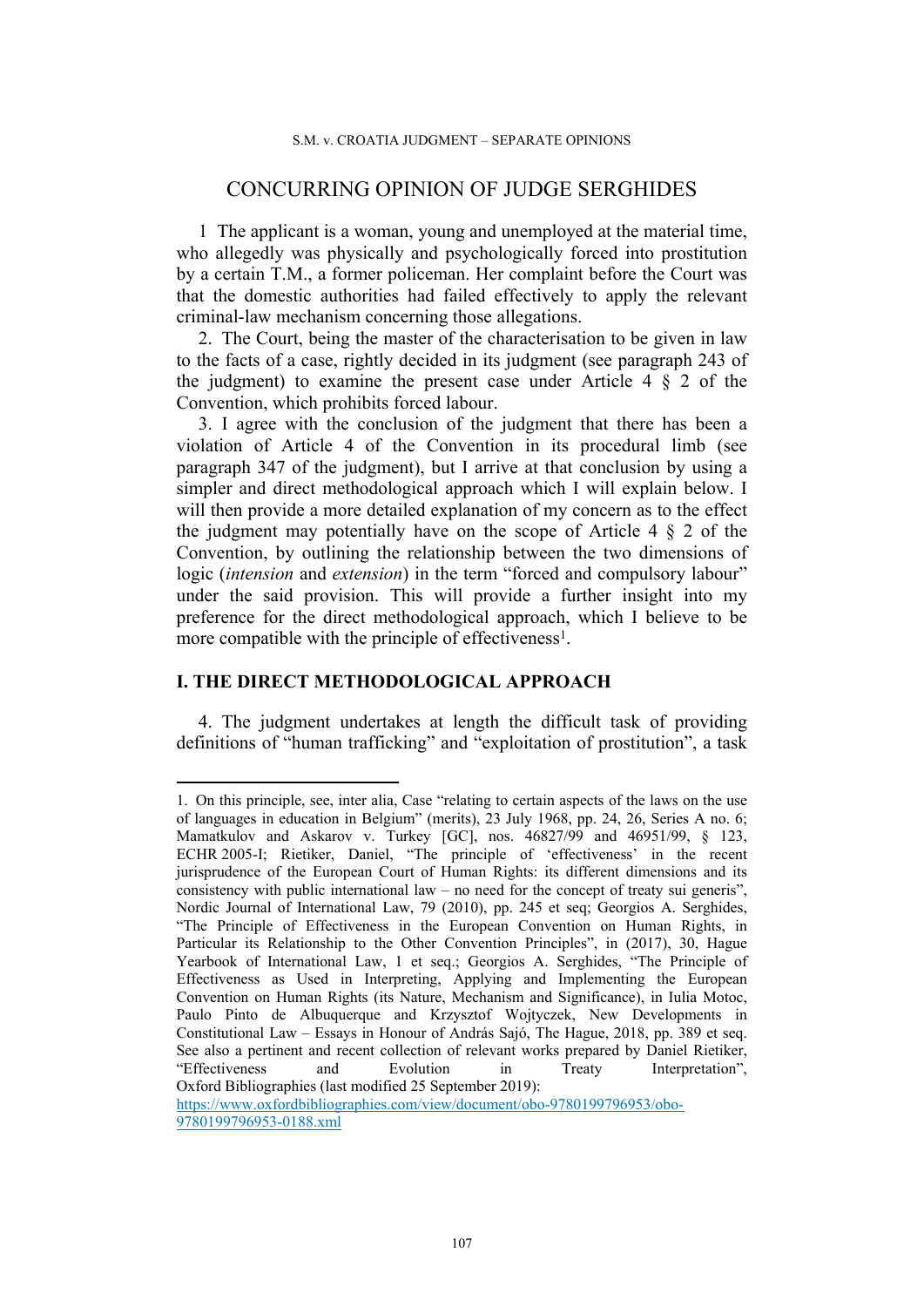which it sees as essential in order to determine whether the treatment complained of by the applicant falls within the scope of Article 4 § 2 of the Convention. With due respect, I consider such an undertaking unnecessary. These concepts, which in any event are not specifically mentioned in Article 4 § 2, are only instances or sub-categories of "forced or compulsory labour" and they do not cover the full breadth of the latter. As it appears from the case-law of the Court (see paragraphs 281-85 of the judgement), "forced or compulsory labour", in general, means any work or service which is extracted from a person without his or her will by way of force (that is, using a physical or mental constraint or both) or compulsion (that is, using a menace of any penalty or a serious threat, or both).

5. I consider the approach taken in the judgment problematic for two key reasons: firstly, it disproportionately devotes the major part of its legal analysis to determining whether the treatment complained of falls within the definition of "human trafficking" and/or "exploitation of prostitution", thus distracting from the more general issue of "forced or compulsory labour" which is at the heart of the case; and, secondly, such examination has the effect of unduly narrowing the scope of Article  $4 \xi$  2. I will briefly explain this in more detail, in order to clarify why I favour the direct methodological approach.

6. Firstly, as already mentioned, the major proportion of the legal analysis of the judgment is devoted to providing a definition of "human trafficking" and "exploitation of prostitution". This may be relevant in determining whether the treatment complained of falls within the scope of Article 4 § 2, yet this should be undertaken by considering the full breadth of the concept of "forced or compulsory labour", rather than limiting the scope of this provision to only these two sub-categories of forced or compulsory labour. The excessive focus on defining "human trafficking" and "exploitation of prostitution" diverts attention from the central and more general issue, as explained above.

7. Secondly, the approach taken in the judgment has the effect of limiting the scope of Article 4 § 2 by equating "forced or compulsory labour" with "human trafficking" and "exploitation of prostitution". The methodology adopted in the judgment could lead to a situation where an authorisation, a kind of "visa", has to be requested bearing the words "human trafficking" and/or "exploitation of prostitution" in order for a complaint to be allowed to fall within Article 4 § 2.

8. Consequently, such methodology is: (a) erroneous, as the scope of "forced or compulsory labour" is wider and is not confined to these two sub-categories, something which the judgment seem to overlook; (b) highly restrictive; and (c) contrary to the object and purpose of Article 4 § 2, namely the practical and effective protection of the right not to be subjected to "forced or compulsory labour", and thus in contravention of the principle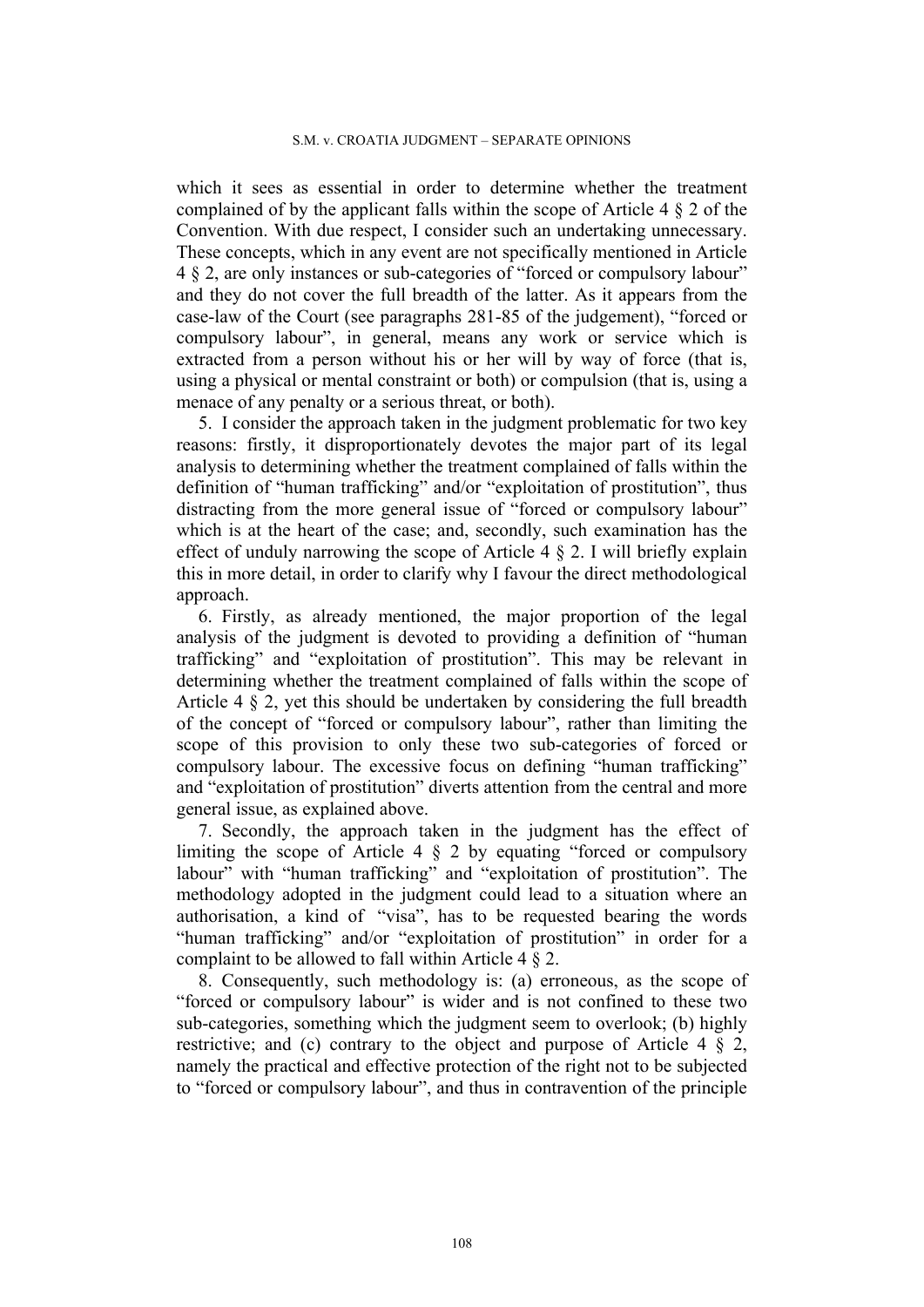of effectiveness. Again, the approach taken in the judgment is unnecessary and not in the spirit of Article 4 § 2.

9. For the reasons stated above, I favour the direct methodological approach which avoids the above-mentioned problems. To my mind, the question to be asked is whether the applicant's complaint (that is, her factual allegations) can be considered to amount to "forced or compulsory labour" within the meaning of Article 4  $\&$  2 of the Convention. This concept is a generic and autonomous one, susceptible to evolutive interpretation, allowing the living instrument to be developed. The generic nature of the concept is reinforced by the provisions of the next paragraph of the Article, namely paragraph 3 (a)-(d), which expressly excludes from the concept of "forced or compulsory labour" four categories or kinds of work or service.

10. "Human trafficking" and "exploitation of prostitution" by their very nature fall within the concept of "forced or compulsory labour", as such behaviour is a very serious means of coercing an individual to perform labour against his or her will. "Forced or compulsory labour" may occur in many different contexts and is not limited to "human trafficking" and/or "exploitation of prostitution. The very nature of the appalling exploitation of human beings involved in "human trafficking" and/or "exploitation of prostitution" is such that it must automatically fall within the scope of Article 4 § 2.

11. In view of the above, the direct methodological approach obviates the need to attempt, as the judgment does, to define the concepts of "human trafficking" and/or "exploitation of prostitution", which are very difficult concepts to define, and instead shifts the focus back to the actual and more general issue which the Court has to decide, as stated above.

12. To further explain the scope of Article 4 § 2 of the Convention, I will consider the meaning of "forced or compulsory labour" in the light of its twofold dimension in logic. This will illuminate how the direct methodological approach I favour is more compatible with the *intension* and *extension* of the term, and how the approach taken in the judgment would have the effect of unduly narrowing its scope.

## **II. "FORCED OR COMPULSORY LABOUR" IN THE LIGHT OF ITS TWOFOLD DIMENSION IN LOGIC – INTENSION AND EXTENSION – AND OF THE PRINCIPLE OF EFFECTIVENESS**

13. As stated above, in my humble opinion the lengthy examination of whether the applicant's complaint (that is, her factual allegations) can be considered as "human trafficking" and/or "exploitation of prostitution" within the meaning of Article 4  $\S$  2 of the Convention was, with due respect, unnecessary. In my view, like any other Convention term or concept, the scope of "forced or compulsory labour" in Article 4 § 2 of the Convention can be better understood if it is examined in the context of its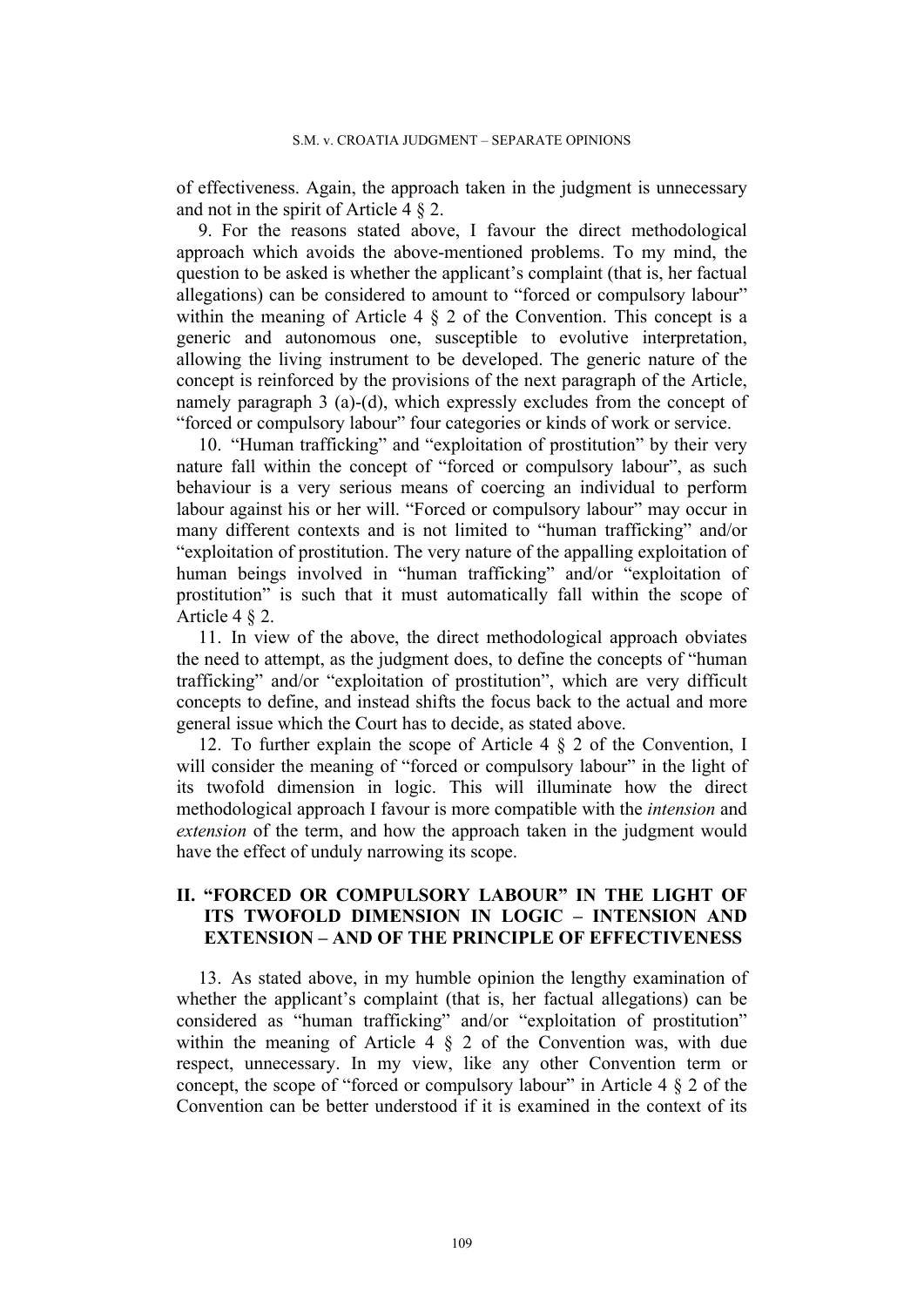twofold dimension in logic, thus in its *intension* and *extension*<sup>2</sup> , as well as in the light of the relationship between these dimensions<sup>3</sup>.

14. In logic, the *intension* (otherwise: connotation, comprehension, definition or depth), consists of the essential qualities, properties or characteristics of a term, and *extension* (otherwise: denotation, classification or breadth) consists of the matters or instances to which the term refers. An easy distinction between the two can be illustrated through the example of the term "ship". The intension of this term would be a "vehicle for conveyance on water", whereas its extension would embrace cargo ships, passenger ships, battleships, and sailing ships<sup>4</sup>.

15. These two dimensions are important in interpreting a term in the Convention because they assist in offering a holistic idea of its meaning: in depth and in breadth. A deeper understanding of Convention terms is required for effective protection of human rights. This holistic approach to interpreting a Convention provision is an aspect or property of the principle of effectiveness as a norm of international law and a method of interpretation. H.E. Cunningham aptly observes that "[e]xtension and intension as applied to terms may, in a sense, apply to relations"<sup>5</sup>. Hence, in my view, the same applies to human rights, which are based on and concern human relations in society. Although the *intension* of a term is also described as a definition of the term, it should be pointed out that the concepts of relations and human rights may be very difficult to define or may sometimes even be undefinable<sup>6</sup>.

16. Having said that, it can easily be explained why the Court prefers not to define rights, or terms concerning Convention rights. Unless it is very general, any definition of the rights would leave no room for the Convention to be developed as a living instrument, a doctrine followed by the Court. Yet, closer enquiry into the two dimensions may assist in this evolution in order to appropriately establish the meaning of the right in relation to a

<sup>2.</sup> See, on the meaning of *extension* and *intension* in logic: H.E. Cunningham, *Textbook of Logic*, New York, 1924, at pp. 26-27; A. Wolf, *Textbook of Logic,* London, 1938, 1st Indian edition, reprinted 1976, at p. 323; Horace William Brindley Joseph, *An Introduction to Logic*, 2nd edition (revised), Oxford, 1916, at pp. 136, 142-43, 155; W. Stanley Jevons, *The Principles of Science: A Treatise on Logic and Scientific Method*, 2nd edition, New York, 1887, at pp. 25-26; Evangelos P. Papanoutsos, *Logic* (in Greek), 2nd edition, Athens, 1974, at pp. 52-53.

<sup>3.</sup> I also employed these two dimensions of logic in § 46 of my concurring opinion joined by Judge Dedov in *Obote v. Russia* (no. 58954/09, 19 November 2019).

<sup>4.</sup> Adam Augustyn (ed.), *Encyclopaedia Britannica*, online under "Intension and extension" (March 2020) [<https://www.britannica.com/topic/intension>](https://www.britannica.com/topic/intension)

<sup>5.</sup> See Cunningham, op. cit., at p. 37.

<sup>6.</sup> As said by Cunningham on this: "Extension leads to a type of definition which is called concrete, i.e. definition by example. The intension or connotation of a relation is more difficult to state. Relations do not yield readily to abstract definition, and by many are treated as indefinables" (ibid., at p. 37).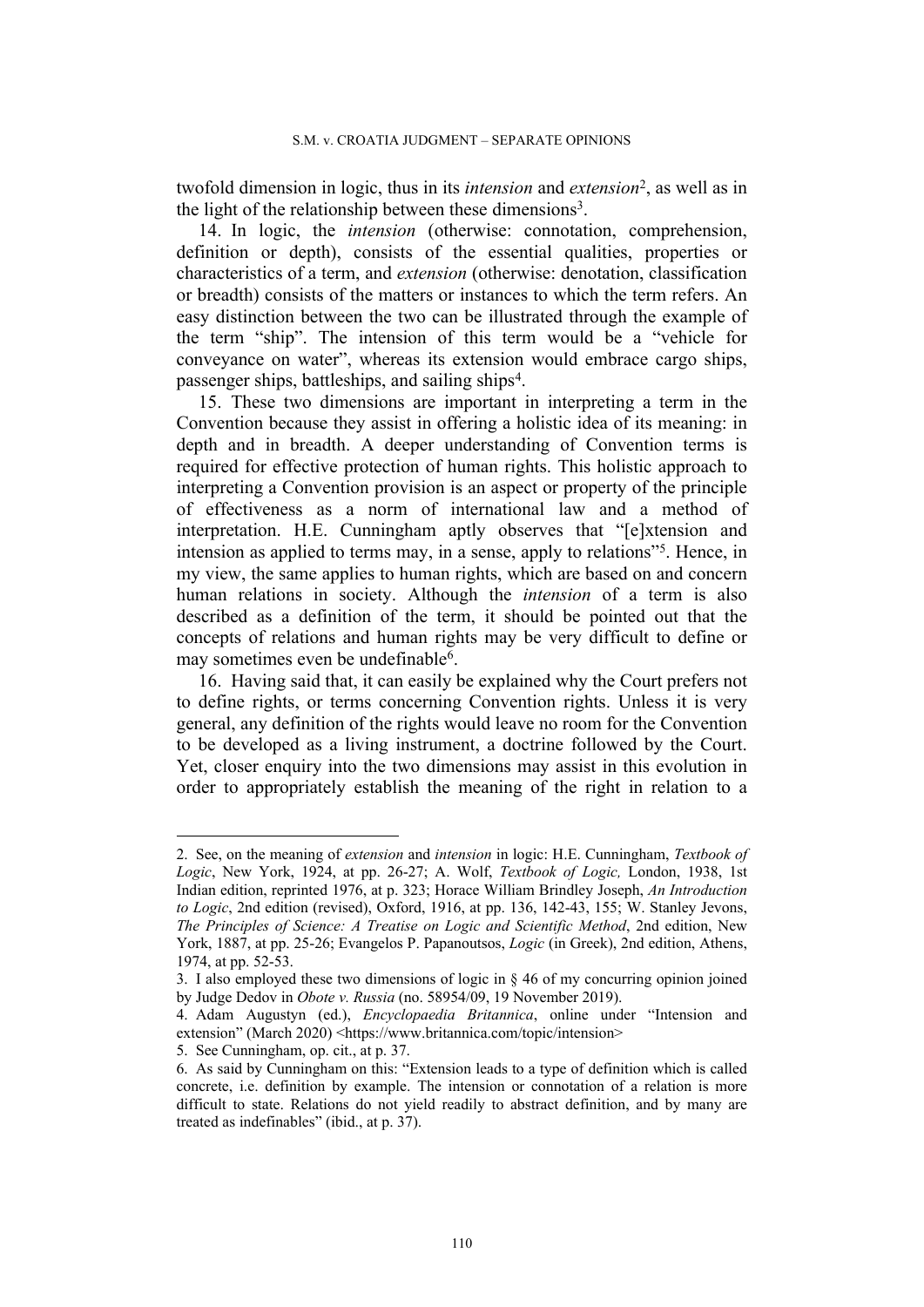specific set of circumstances, while ensuring conformity with the underlying protection the Article seeks to guarantee.

17. I submit that the determination of the right not to be subjected to "forced or compulsory labour" must follow this twofold meaning which the term has in logic. The *intension* of the term "forced or compulsory labour" is any labour which can be characterised as forced or compulsory and therefore taking place against the will of the individual. "Human trafficking" and "exploitation of prostitution" undoubtedly fall within the *extension* of the term, but its *extension* is not limited to just these two examples. These are only some instances falling within the *extension* or breadth of the term "forced or compulsory labour" and, as stated above, they do not cover the full breadth of the latter.

18. Thus, in my humble view, if the applicant's complaint had to be classified as "human trafficking" or "exploitation of prostitution", in order for it to be considered "forced or compulsory labour" under Article 4  $\S$  2, as is done by the judgment, this would unduly narrow the application of that provision. Not seeing the whole *extension* of "forced or compulsory labour", by fixating on two of its sub-categories, can be likened to not seeing the wood for the trees.

19. Furthermore, this or any similar attempt to delimit the *extension* of "forced or compulsory labour" will not only erroneously result in the *extension* being stagnant and diminished, but will also increase the *intension* of the term "forced or compulsory labour" to such a degree as to equate it to these two instances of *extension.* This will have the end result of removing the distinction between *intension* and *extension* since both will be identified with "human trafficking" and "forced prostitution". As will be explained below, such a result runs counter to the relationship required by logic between the *extension* and *intension* of a term as well as to the principle of effectiveness which supports this relationship for the benefit of the effective protection of a right.

20. In logic, there is an inverse relationship between *extension* and *intension*; as the *intension* diminishes, the *extension* increases, and, conversely, as the *extension* diminishes, the *intension* increases<sup>7</sup> . In brief, to use the words of Horace William Brindley Joseph, "the extension and intension of words vary inversely"<sup>8</sup> . The less specific the definition, the more instances and objects are likely to fit within the scope of that definition. A good example given by A. Wolf<sup>9</sup> of the inverse relationship between intension and extension is the following. If we qualify the intension of the word "triangle" by adding the adjective "equilateral", the intension of

<sup>7.</sup> See A. Wolf, op. cit., at p. 324; Evangelos P. Papanoutsos, op. cit*.*, at pp. 52-53.

<sup>8.</sup> See H.W.B. Joseph, op. cit., at p. 137. At p. 146 (ibid.) Joseph also argues that "… you cannot widen or narrow the extension of a term without restricting or enlarging its intension, and vice versa".

<sup>9.</sup> A. Wolf, op. cit*.,* at p. 324.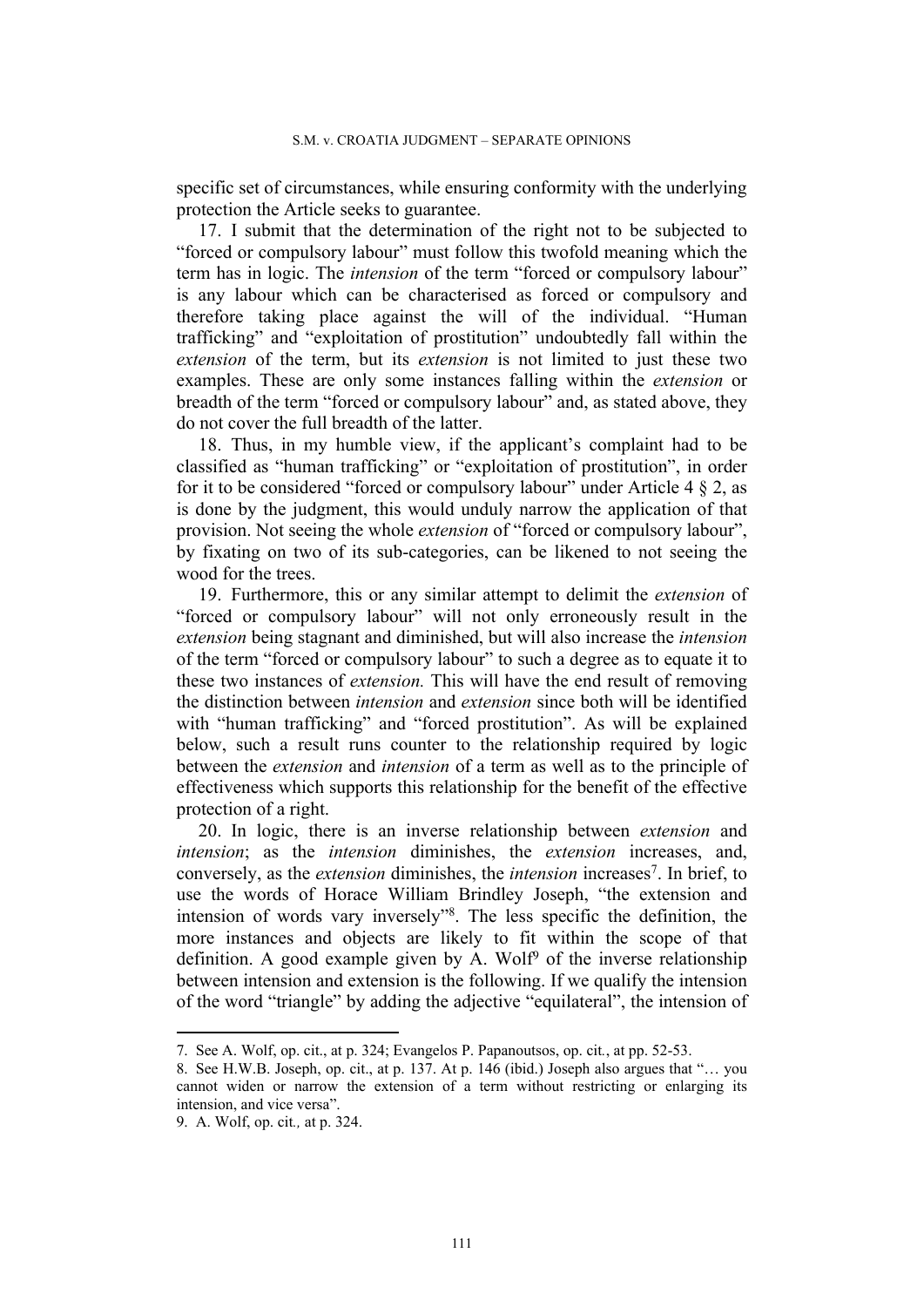"triangle" increases and its extension decreases. Conversely, if we omit from the term "equilateral triangle" the adjective "equilateral", the intension of the term decreases and its extension increases.

21. In the present case, the meaning of "forced or compulsory labour" allows a broad array of situations and contexts to be classified as such; this requires a broad *extension* and a narrow *intension*. However, if instead one were to identify "forced or compulsory labour" as "human trafficking" and "exploitation of prostitution", then this would severely restrict the *extension,* and consequently the term would not cover other instances of "forced or compulsory labour". Such an interpretation would be a *contra legem* since the generic term contained in Article  $4 \tS 2$  would be unjustifiably qualified. Instead, the direct methodological approach outlined above allows Article 4 § 2 to protect individuals from exploitation of labour occurring against their will.

22. In my view, the consideration of these two dimensions of "forced or compulsory labour" is apt to illustrate that the direct methodological approach which I discussed above is preferable, maintaining a narrow *intension* and thus not erroneously limiting the *extension* of the complaints that can be brought forward under Article 4 § 2. Unlike the approach taken in the judgment, the proposed direct methodological approach is compatible with the principle of effectiveness, which after all is based upon logic and fairness. This principle, both in its capacity as a norm of international law and as a method of interpretation, serves to make a term in the Convention wider, within, of course, the limits of the text and the object of the relevant Convention provision. This can be achieved either by decreasing its *intension* or increasing its *extension*. By doing either, the result will be the same, namely the widening of the overall meaning of the term.

## **III. CONCLUSION**

23. In the light of the above considerations, I decided to follow the direct methodological approach to dealing with the applicant's complaint under Article 4 § 2 of the Convention. I did this in combination with the approach I borrowed from the science of logic, consisting in determining "forced or compulsory labour" in the light of its *intension* and *extension* and maintaining the requisite inverse relationship between these dimensions, in accordance with the principle of effectiveness.

24. By way of conclusion, apart from the different methodological approach which I have followed, I am in agreement with the judgment that the respondent State was in breach of its procedural obligation under Article 4 of the Convention, and for that reason I voted in favour of all five of the operative provisions. To my mind, however, this breach was the result of failure to apply the criminal-law mechanism allowing for the investigation, prohibition and punishment of "forced or compulsory labour"